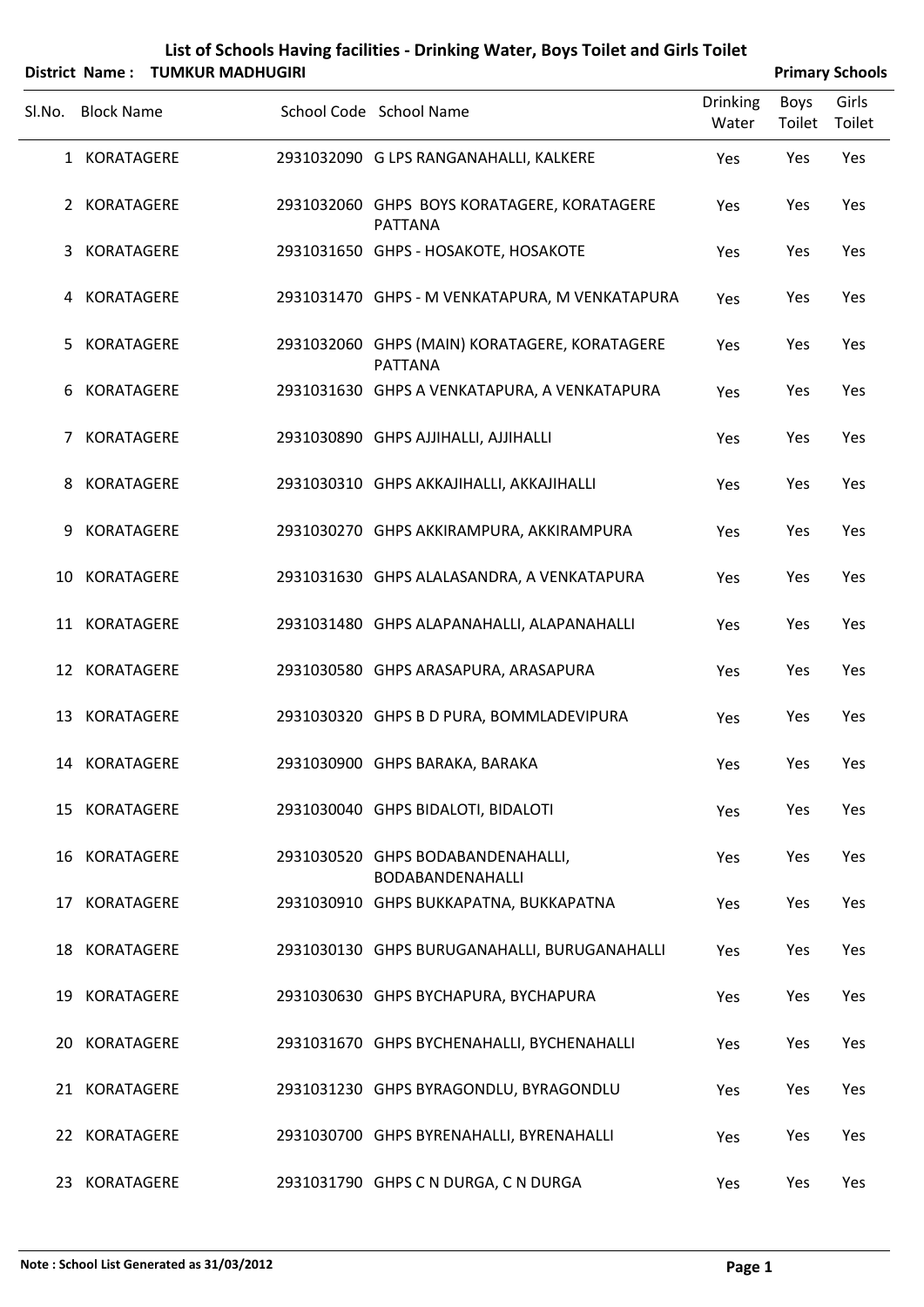|        |                       |                         |            | List of Schools Having facilities - Drinking Water, Boys Toilet and Girls Toilet |                          |                |                        |
|--------|-----------------------|-------------------------|------------|----------------------------------------------------------------------------------|--------------------------|----------------|------------------------|
|        | <b>District Name:</b> | <b>TUMKUR MADHUGIRI</b> |            |                                                                                  |                          |                | <b>Primary Schools</b> |
| Sl.No. | <b>Block Name</b>     |                         |            | School Code School Name                                                          | <b>Drinking</b><br>Water | Boys<br>Toilet | Girls<br>Toilet        |
|        | 24 KORATAGERE         |                         |            | 2931030330 GHPS CHATTENAHALLI, CHATTENAHALLI                                     | Yes                      | Yes            | Yes                    |
| 25     | KORATAGERE            |                         | 2931030140 | GHPS CHEELUGONDANAHALLI,<br>CHEELUGONDANAHALLI                                   | <b>Yes</b>               | Yes            | Yes                    |
| 26     | KORATAGERE            |                         |            | 2931031680 GHPS CHIKKADODDAVADI,<br><b>CHIKKADODDAVADI</b>                       | <b>Yes</b>               | Yes            | Yes                    |
| 27     | KORATAGERE            |                         | 2931030640 | GHPS CHIKKANAHALLI, CHIKKANAHALLI                                                | <b>Yes</b>               | Yes            | Yes                    |
| 28     | KORATAGERE            |                         |            | 2931031140 GHPS CHINNAHALLI, CHINNAHALLI                                         | <b>Yes</b>               | Yes            | Yes                    |
| 29     | KORATAGERE            |                         |            | 2931031690 GHPS D NAGENAHALLI, D NAGENAHALLI                                     | <b>Yes</b>               | <b>Yes</b>     | Yes                    |
| 30     | KORATAGERE            |                         |            | 2931031870 GHPS DASARAHALLI, DASARAHALLI                                         | <b>Yes</b>               | Yes            | Yes                    |
| 31     | KORATAGERE            |                         | 2931031640 | GHPS DODDAPALANAHALLI,<br>DODDAPALANAHALLI                                       | Yes                      | Yes            | Yes                    |

32 KORATAGERE 2931031460 GHPS DODDASAGGERE, DODDASAGGERE Yes Yes Yes

|    | 33 KORATAGERE | 2931031160 GHPS DUDDANAHALLI, DUDDANAHALLI                     | Yes | Yes        | Yes        |
|----|---------------|----------------------------------------------------------------|-----|------------|------------|
|    | 34 KORATAGERE | 2931032060 GHPS FORT, KORATAGERE PATTANA                       | Yes | Yes        | Yes        |
|    | 35 KORATAGERE | 2931031340 GHPS GATLAGULLAHALLLI,<br><b>GATLAGULLAHALLI</b>    | Yes | Yes        | Yes        |
|    | 36 KORATAGERE | 2931030610 GHPS GIDDACHIKKANAHALLI, MADENAHALLI                | Yes | Yes        | Yes        |
|    | 37 KORATAGERE | 2931032060 GHPS GIRLS KORATAGERE, KORATAGERE<br><b>PATTANA</b> | Yes | Yes        | Yes        |
|    | 38 KORATAGERE | 2931030650 GHPS GODRAHALLI, GODRAHALLI                         | Yes | Yes        | Yes        |
| 39 | KORATAGERE    | 2931030930 GHPS GONDHIHALLI, GONDHIHALLI                       | Yes | Yes        | Yes        |
| 40 | KORATAGERE    | 2931030230 GHPS GOWRAGANAHALLI,<br><b>GOWRAGANAHALLI</b>       | Yes | Yes        | Yes        |
|    | 41 KORATAGERE | 2931030530 GHPS HANCHIHALLI, HANCHIHALLI                       | Yes | Yes        | Yes        |
|    | 42 KORATAGERE | 2931030070 GHPS HONNARANAHALLI, HONNARANAHALLI                 | Yes | <b>Yes</b> | Yes        |
|    | 43 KORATAGERE | 2931030240 GHPS HULIKUNTE, HULIKUNTE                           | Yes | Yes        | Yes        |
|    | 44 KORATAGERE | 2931031170 GHPS HULUVANGALA, HULUVANGALA                       | Yes | Yes        | Yes        |
|    | 45 KORATAGERE | 2931031610 GHPS I K COLONY, NEELAGONDANAHALLI                  | Yes | Yes        | Yes        |
|    | 46 KORATAGERE | 2931030780 GHPS KABBIGERE, KABBIGERE                           | Yes | Yes        | <b>Yes</b> |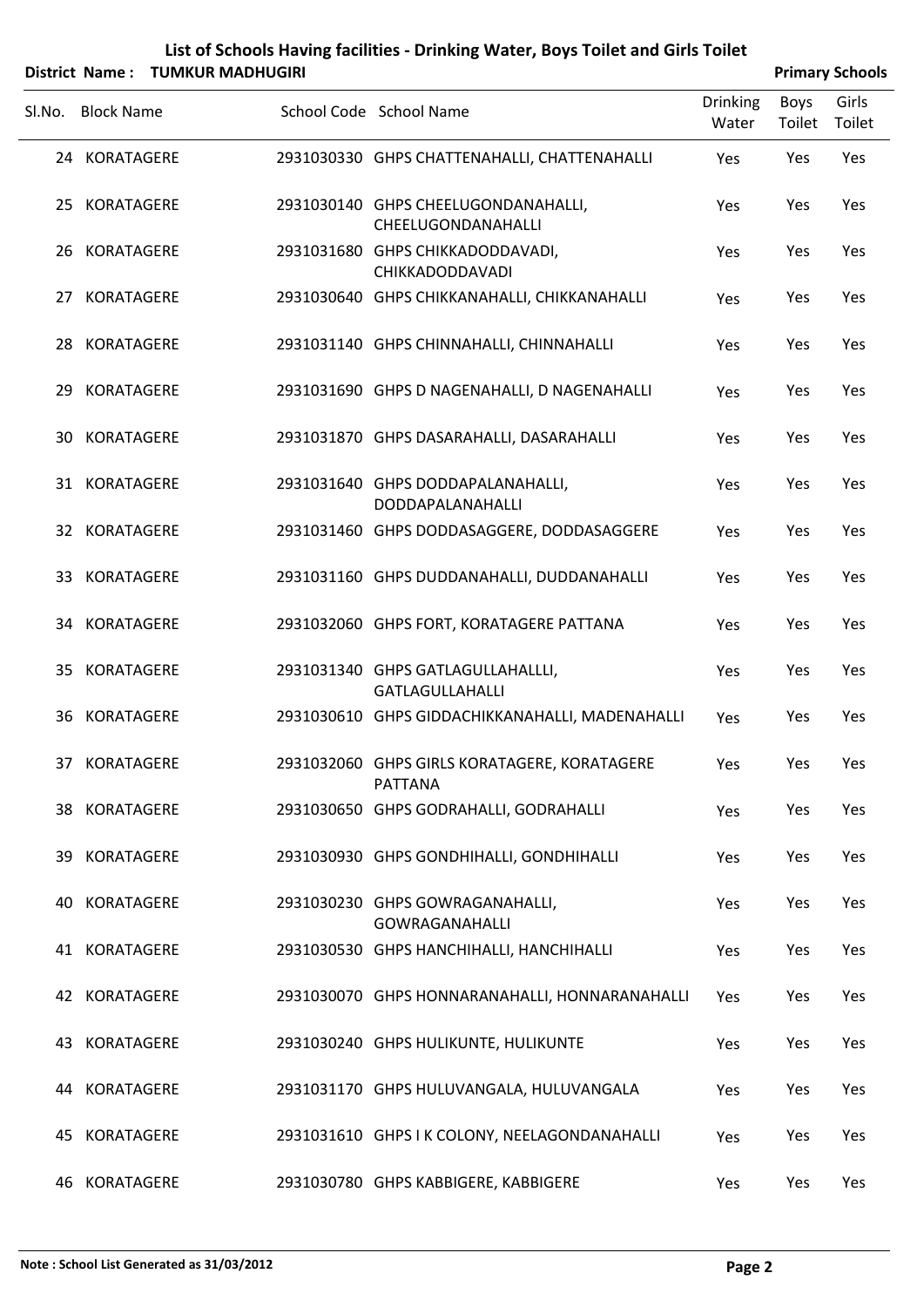|        | <b>District Name:</b> | <b>TUMKUR MADHUGIRI</b> | List of Schools Having facilities - Drinking Water, Boys Toilet and Girls Toilet |                          |                | <b>Primary Schools</b> |
|--------|-----------------------|-------------------------|----------------------------------------------------------------------------------|--------------------------|----------------|------------------------|
| SI.No. | <b>Block Name</b>     |                         | School Code School Name                                                          | <b>Drinking</b><br>Water | Boys<br>Toilet | Girls<br>Toilet        |
|        | 47 KORATAGERE         |                         | 2931030270 GHPS KADILAPURA, AKKIRAMPURA                                          | Yes                      | Yes            | Yes                    |
| 48     | KORATAGERE            |                         | 2931030600 GHPS KASHAPURA, KASHAPURA                                             | Yes                      | Yes            | Yes                    |
| 49     | <b>KORATAGERE</b>     |                         | 2931030960 GHPS KATENAHALLI, KATENAHALLI                                         | Yes                      | Yes            | Yes                    |
|        | 50 KORATAGERE         |                         | 2931030540 GHPS KEREYAGALAHALLI, KERAYAGALAHALLI                                 | Yes                      | Yes            | Yes                    |
|        | 51 KORATAGERE         |                         | 2931030080 GHPS KODLAHALLI, KODLAHALLI                                           | Yes                      | Yes            | Yes                    |
|        | 52 KORATAGERE         |                         | 2931030990 GHPS KOLALA, KOLALA                                                   | Yes                      | Yes            | Yes                    |
|        | 53 KORATAGERE         |                         | 2931031320 GHPS KURAMKOTE, KURAMKOTE                                             | Yes                      | Yes            | Yes                    |
|        | 54 KORATAGERE         |                         | 2931030670 GHPS KYASHAVARA, KYASHAVARA                                           | Yes                      | Yes            | Yes                    |
|        | 55 KORATAGERE         |                         | 2931031500 GHPS LANKENAHALLI, LANKENAHALLI                                       | Yes                      | Yes            | Yes                    |
|        | 56 KORATAGERE         |                         | 2931031440 GHPS LINGAPURA, LINGAPURA                                             | Yes                      | Yes            | Yes                    |
| 57     | KORATAGERE            |                         | 2931031840 GHPS MALLEKAVU, MALLEKAVU                                             | Yes                      | Yes            | Yes                    |
| 58     | KORATAGERE            |                         | 2931030550 GHPS MALLESHAPURA, MALLESHAPURA                                       | Yes                      | Yes            | Yes                    |
| 59     | KORATAGERE            |                         | 2931031330 GHPS MANAVINAKURKE, MANAVINAKURKE                                     | Yes                      | Yes            | Yes                    |
|        | 60 KORATAGERE         |                         | 2931031420 GHPS MAVATHUR, MAVATHUR                                               | Yes                      | Yes            | Yes                    |
|        | 61 KORATAGERE         |                         | 2931030880 GHPS NAVILUKURKE, NAVILUKURKE                                         | Yes                      | Yes            | Yes                    |
|        | 62 KORATAGERE         |                         | 2931031860 GHPS NEGALALA, NEGALALA                                               | Yes                      | Yes            | Yes                    |
|        | 63 KORATAGERE         |                         | 2931031210 GHPS PATHAGANAHALLI, PATHAGANAHALLI                                   | Yes                      | Yes            | Yes                    |
| 64     | KORATAGERE            |                         | 2931030290 GHPS R VENKATAPURA, R VENKATAPURA                                     | Yes                      | Yes            | Yes                    |
| 65     | KORATAGERE            |                         | 2931031620 GHPS SANKENAHALLI, SANKENAHALLI                                       | Yes                      | Yes            | Yes                    |
| 66     | KORATAGERE            |                         | 2931030100 GHPS SHAKUNITHIMMANAHALLI,<br>SHAKUNITHIMMANAHALLI                    | Yes                      | Yes            | Yes                    |
| 67     | KORATAGERE            |                         | 2931031250 GHPS SINGALIKAPURA, SINGALIKAPURA                                     | Yes                      | Yes            | Yes                    |
| 68     | KORATAGERE            |                         | 2931031660 GHPS SINGRIHALLI, SINGREHALLI                                         | Yes                      | Yes            | Yes                    |
| 69     | KORATAGERE            |                         | 2931030300 GHPS SOMAPURA, SOMPURA                                                | Yes                      | Yes            | Yes                    |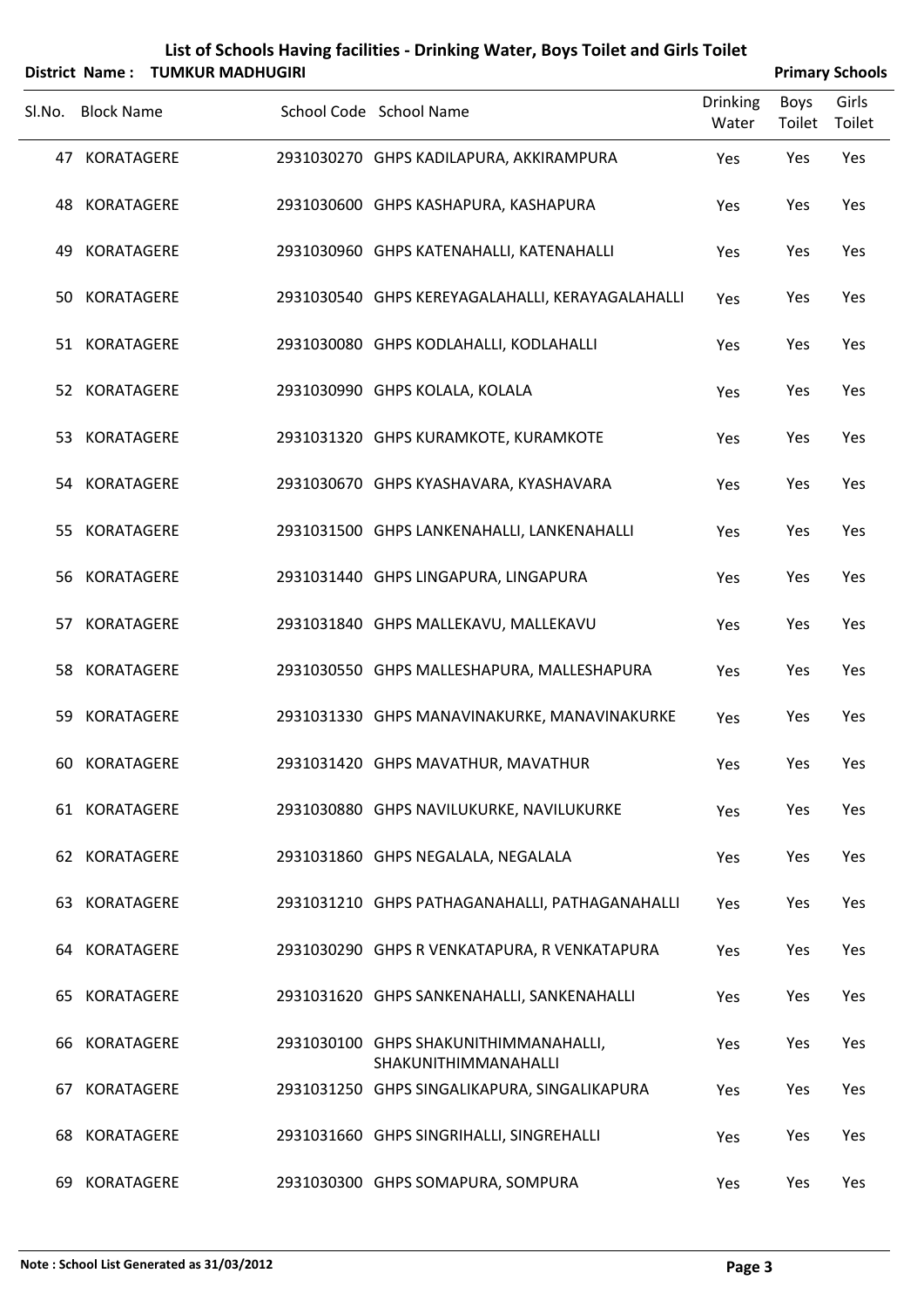|     |                   | District Name: TUMKUR MADHUGIRI |                                                         |                          |                | <b>Primary Schools</b> |
|-----|-------------------|---------------------------------|---------------------------------------------------------|--------------------------|----------------|------------------------|
|     | Sl.No. Block Name |                                 | School Code School Name                                 | <b>Drinking</b><br>Water | Boys<br>Toilet | Girls<br>Toilet        |
|     | 70 KORATAGERE     |                                 | 2931031100 GHPS SUNKADAHALLI, SUNKADAHALLI              | Yes                      | Yes            | Yes                    |
|     | 71 KORATAGERE     |                                 | 2931030760 GHPS SURENAHALLI, SURENAHALLI                | Yes                      | Yes            | Yes                    |
|     | 72 KORATAGERE     |                                 | 2931031920 GHPS T GOLLAHALLI, T GOLLAHALLI              | Yes                      | Yes            | Yes                    |
|     | 73 KORATAGERE     |                                 | 2931032080 GHPS THARATI, THARATI                        | Yes                      | Yes            | Yes                    |
|     | 74 KORATAGERE     |                                 | 2931030390 GHPS THEETHA, THEETHA                        | Yes                      | Yes            | Yes                    |
| 75. | KORATAGERE        |                                 | 2931030320 GHPS THIGALARAPALYA, BOMMLADEVIPURA          | Yes                      | Yes            | Yes                    |
| 76  | KORATAGERE        |                                 | 2931031120 GHPS THIMMASANDRA, THIMMASANDRA              | Yes                      | Yes            | Yes                    |
| 77  | <b>KORATAGERE</b> |                                 | 2931030380 GHPS THOGARIGHATTA, THOGARIGATTA             | Yes                      | Yes            | Yes                    |
| 78  | KORATAGERE        |                                 | 2931030810 GHPS THOVINAKERE, THOVINAKERE                | Yes                      | Yes            | Yes                    |
| 79. | KORATAGERE        |                                 | 2931031910 GHPS THUMBADI, THUMBADI                      | Yes                      | Yes            | Yes                    |
| 80  | <b>KORATAGERE</b> |                                 | 2931030190 GHPS VADDAGERE, VADDAGERE                    | Yes                      | Yes            | Yes                    |
|     | 81 KORATAGERE     |                                 | 2931031040 GHPS YALACHAGERE, YALACHAGERE                | Yes                      | Yes            | Yes                    |
| 82  | <b>KORATAGERE</b> |                                 | 2931031240 GHPS YALERAMPURA, YALERAMPURA                | Yes                      | Yes            | Yes                    |
|     | 83 KORATAGERE     |                                 | 2931030570 GLPS - A AGRAHARA, AGRAHARA                  | Yes                      | Yes            | Yes                    |
|     | 84 KORATAGERE     |                                 | 2931031630 GLPS - A VENKATAPURA, A VENKATAPURA          | Yes                      | Yes            | Yes                    |
| 85  | KORATAGERE        |                                 | 2931030710 GLPS - AJJENAHALLI, AJJENAHALLI              | Yes                      | Yes            | Yes                    |
| 86  | <b>KORATAGERE</b> |                                 | 2931030580 GLPS - ARASAPURA THANDA, ARASAPURA           | Yes                      | Yes            | Yes                    |
| 87  | KORATAGERE        |                                 | 2931030720 GLPS - BADAMUDDANAPALYA,<br>BADAMUDDANAPALYA | Yes                      | Yes            | Yes                    |
| 88  | <b>KORATAGERE</b> |                                 | 2931030510 GLPS - BAJJANAHALLI, BAJJANAHALLI            | Yes                      | Yes            | Yes                    |
| 89  | KORATAGERE        |                                 | 2931031390 GLPS - BANDE HALLI, JUNJA RAMANAHALLI        | Yes                      | Yes            | Yes                    |
| 90  | <b>KORATAGERE</b> |                                 | 2931031150 GLPS - BEDARA AGRAHARA, BEDARA<br>AGRAHARA   | Yes                      | Yes            | Yes                    |
| 91  | KORATAGERE        |                                 | 2931031050 GLPS - BELLADAHALLI, BELLADAHALLI            | Yes                      | Yes            | Yes                    |
|     | 92 KORATAGERE     |                                 | 2931031540 GLPS - BHAKTHARAHALLI, BHAKTHARAHALLI        | Yes                      | Yes            | Yes                    |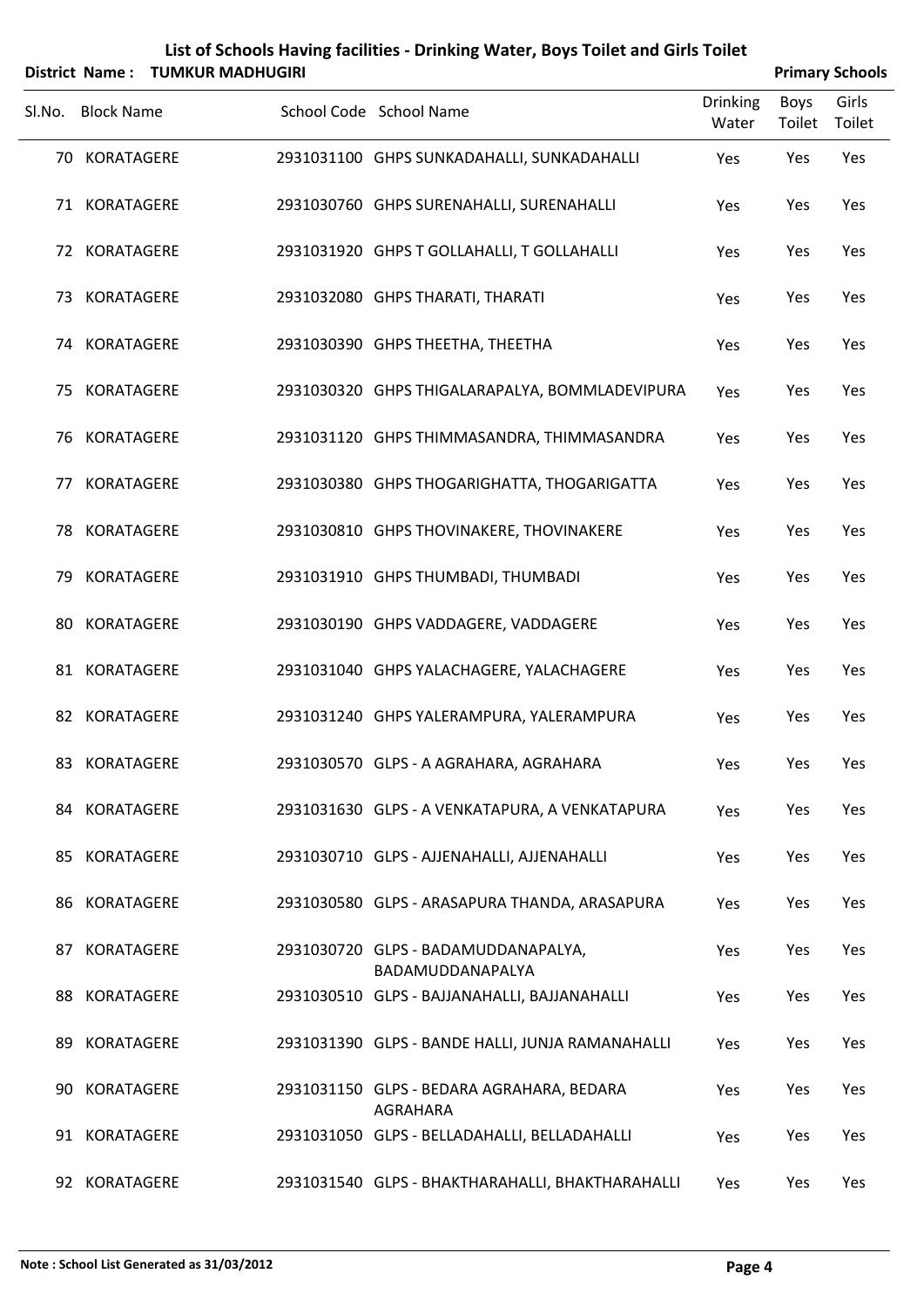|        |                   | District Name: TUMKUR MADHUGIRI |                                                           |                          |                       | <b>Primary Schools</b> |
|--------|-------------------|---------------------------------|-----------------------------------------------------------|--------------------------|-----------------------|------------------------|
| SI.No. | <b>Block Name</b> |                                 | School Code School Name                                   | <b>Drinking</b><br>Water | <b>Boys</b><br>Toilet | Girls<br>Toilet        |
|        | 93 KORATAGERE     |                                 | 2931030650 GLPS - BHAKTHRAHALLI, GODRAHALLI               | Yes                      | Yes                   | Yes                    |
|        | 94 KORATAGERE     |                                 | 2931030940 GLPS - BHEEMASAGARA, BHEEMASAGARA              | Yes                      | Yes                   | Yes                    |
| 95     | KORATAGERE        |                                 | 2931031380 GLPS - BIKKEGUTTE, SHAMBHONAHALLI              | Yes                      | Yes                   | Yes                    |
|        | 96 KORATAGERE     |                                 | 2931031780 GLPS - BOODAGAVI, BOODAGAVI                    | Yes                      | Yes                   | Yes                    |
| 97     | <b>KORATAGERE</b> |                                 | 2931030790 GLPS - BORAPPANAHATTI, KURIHALLI               | Yes                      | Yes                   | Yes                    |
|        | 98 KORATAGERE     |                                 | 2931030870 GLPS - C N KAMBADAHALLI, KAMBADAHALLI          | Yes                      | Yes                   | Yes                    |
| 99     | <b>KORATAGERE</b> |                                 | 2931030750 GLPS - CSG PALYA, CSG PALYA                    | Yes                      | Yes                   | Yes                    |
|        | 100 KORATAGERE    |                                 | 2931030760 GLPS - C V D PALYA, SURENAHALLI                | Yes                      | Yes                   | Yes                    |
|        | 101 KORATAGERE    |                                 | 2931030730 GLPS - CHIKKANNANAHALLI,<br>CHIKKANNANAHALLI   | Yes                      | Yes                   | Yes                    |
|        | 102 KORATAGERE    |                                 | 2931031700 GLPS - CHIKKAPALANAHALLI,<br>CHIKKAPALANAHALLI | Yes                      | Yes                   | Yes                    |
| 103    | <b>KORATAGERE</b> |                                 | 2931030740 GLPS - CHIKKARASANAHALLI,<br>CHIKKARASANAHALLI | Yes                      | Yes                   | Yes                    |
|        | 104 KORATAGERE    |                                 | 2931031510 GLPS - CHIKKASAGGERE, CHIKKASAGGERE            | Yes                      | Yes                   | Yes                    |
|        | 105 KORATAGERE    |                                 | 2931030060 GLPS - CHIKKAVALLI, CHIKKAVALLI                | Yes                      | Yes                   | Yes                    |
|        | 106 KORATAGERE    |                                 | 2931031570 GLPS - CHILENAHALLI, CHILENAHALLI              | Yes                      | Yes                   | Yes                    |
|        | 107 KORATAGERE    |                                 | 2931030340 GLPS - CHUNCHENAHALLI, CHUNCHENAHALLI          | Yes                      | Yes                   | Yes                    |
|        | 108 KORATAGERE    |                                 | 2931030880 GLPS - DAMAGALAIYANA PALYA,<br>NAVILUKURKE     | Yes                      | Yes                   | Yes                    |
|        | 109 KORATAGERE    |                                 | 2931030210 GLPS - DEVARAHALLI, DEVARAHALLI                | Yes                      | Yes                   | Yes                    |
|        | 110 KORATAGERE    |                                 | 2931030770 GLPS - DODDEGOWDANAPALYA,<br>DODDEGOWDANAPALYA | Yes                      | Yes                   | Yes                    |
|        | 111 KORATAGERE    |                                 | 2931031800 GLPS - DOGGANAHALLI, DOGGANAHALLI              | Yes                      | Yes                   | Yes                    |
|        | 112 KORATAGERE    |                                 | 2931030030 GLPS - DUGGENAHALLI, DUGGENAHALLI              | Yes                      | Yes                   | Yes                    |
|        | 113 KORATAGERE    |                                 | 2931030560 GLPS - G NAGENAHALLI, G NAGENAHALLI            | Yes                      | Yes                   | Yes                    |
|        | 114 KORATAGERE    |                                 | 2931030400 GLPS - GADDOBANAHALLI,<br>GADDOBANAHALLI       | Yes                      | Yes                   | Yes                    |
|        | 115 KORATAGERE    |                                 | 2931031350 GLPS - GANDHINAGARA, GATLA HALLI               | Yes                      | Yes                   | Yes                    |

#### **Note : School List Generated as 31/03/2012 Page 5**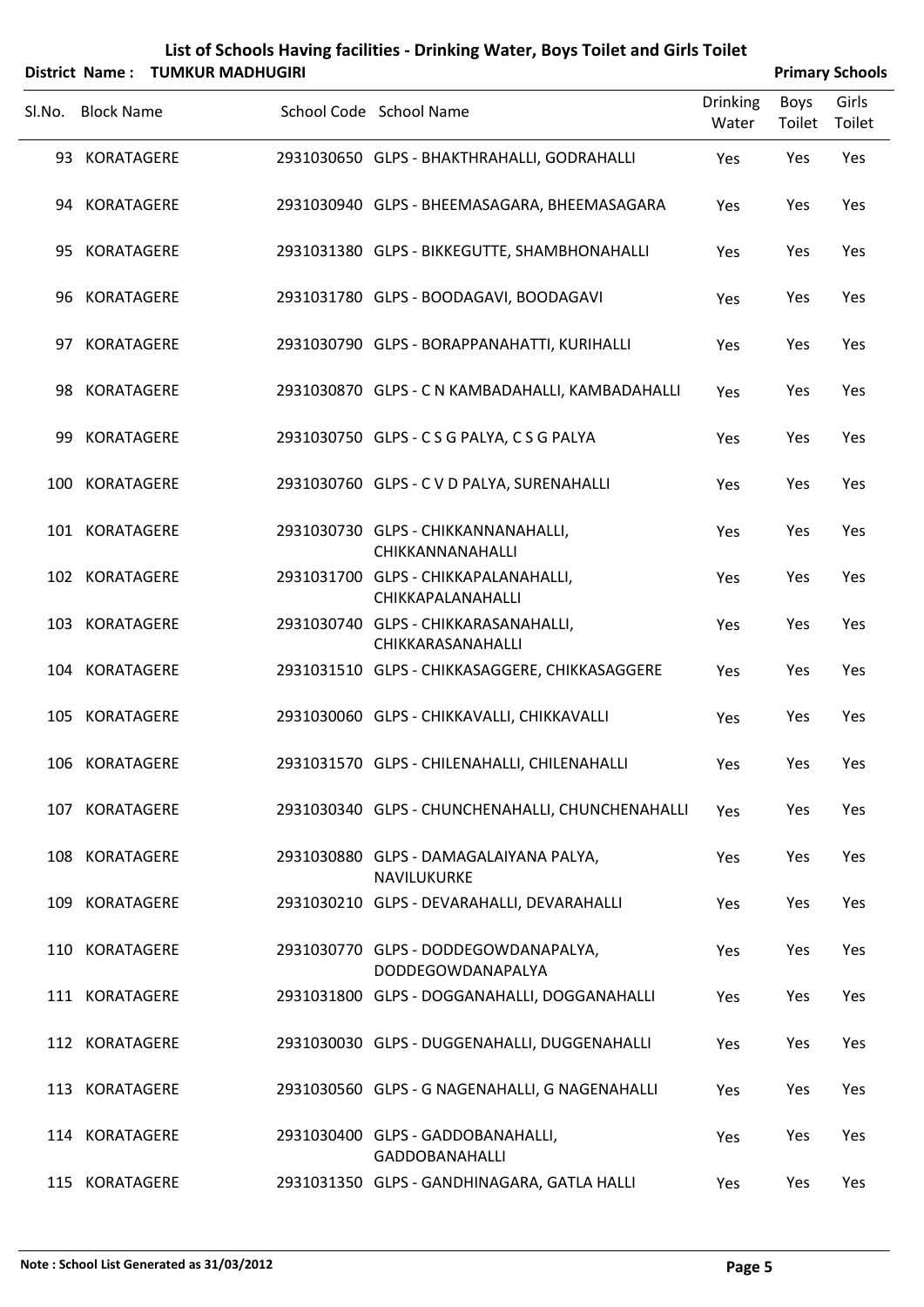| List of Schools Having facilities - Drinking Water, Boys Toilet and Girls Toilet                   |
|----------------------------------------------------------------------------------------------------|
| $\mathbf{F}$ . The set of $\mathbf{F}$ is a set of a set of $\mathbf{F}$ . The set of $\mathbf{F}$ |

|        | District Name: TUMKUR MADHUGIRI |                                                                 |                          |                | <b>Primary Schools</b> |
|--------|---------------------------------|-----------------------------------------------------------------|--------------------------|----------------|------------------------|
| Sl.No. | <b>Block Name</b>               | School Code School Name                                         | <b>Drinking</b><br>Water | Boys<br>Toilet | Girls<br>Toilet        |
|        | 116 KORATAGERE                  | 2931030220 GLPS - GANTIGANAHALLI, GANTIGANAHALLI                | Yes                      | Yes            | Yes                    |
|        | 117 KORATAGERE                  | 2931031350 GLPS - GATLAHALLI, GATLA HALLI                       | Yes                      | Yes            | Yes                    |
|        | 118 KORATAGERE                  | 2931031040 GLPS - GOPENAHALLI, YALACHAGERE                      | Yes                      | Yes            | Yes                    |
|        | 119 KORATAGERE                  | 2931030410 GLPS - GORAVANAHALLI, GORAVANAHALLI                  | Yes                      | Yes            | Yes                    |
|        | 120 KORATAGERE                  | 2931030910 GLPS - GOVARDHANAGIRI, BUKKAPATNA                    | Yes                      | Yes            | Yes                    |
|        | 121 KORATAGERE                  | 2931031810 GLPS - GOWJAGALLU, GOWJAGALLU                        | Yes                      | Yes            | Yes                    |
|        | 122 KORATAGERE                  | 2931031820 GLPS - GOWRI KALLU, GOWRI KALLU                      | Yes                      | Yes            | Yes                    |
|        | 123 KORATAGERE                  | 2931030080 GLPS - H V PALYA, KODLAHALLI                         | Yes                      | Yes            | Yes                    |
|        | 124 KORATAGERE                  | 2931031830 GLPS - HANCHIMARANAHALLI,<br>HANCHIMARANAHALLI       | Yes                      | Yes            | Yes                    |
|        | 125 KORATAGERE                  | 2931030950 GLPS - HANUMANTHAGERE,<br>HANUMANTHAGERE             | Yes                      | Yes            | Yes                    |
|        | 126 KORATAGERE                  | 2931031290 GLPS - HANUMANTHAYYANAPALYA,<br>KARIDUGGANAHALLI     | Yes                      | Yes            | Yes                    |
|        | 127 KORATAGERE                  | 2931030660 GLPS - HANUMENAHALLI, HANUMENAHALLI                  | Yes                      | Yes            | Yes                    |
|        | 128 KORATAGERE                  | 2931030260 GLPS - HARIHARAPPANAPALYA,<br>KORATAGERE GRAMANTHARA | Yes                      | Yes            | Yes                    |
|        | 129 KORATAGERE                  | 2931031410 GLPS - HERAJENAHALLI, HERAJENAHALLI                  | Yes                      | Yes            | Yes                    |
|        | 130 KORATAGERE                  | 2931031360 GLPS - HOLATHALU, HULATHALU                          | Yes                      | Yes            | Yes                    |
|        | 131 KORATAGERE                  | 2931031710 GLPS - HONNENAHALLI, HONNENAHALLI                    | Yes                      | Yes            | Yes                    |
|        | 132 KORATAGERE                  | 2931030270 GLPS - HOSAHALLI, AKKIRAMPURA                        | Yes                      | Yes            | Yes                    |
|        | 133 KORATAGERE                  | 2931031720 GLPS - HOSAHALLI, DODDAPALANAHALLI                   | Yes                      | Yes            | Yes                    |
|        | 134 KORATAGERE                  | 2931030580 GLPS - HOSAPALYA THANDA, ARASAPURA                   | Yes                      | Yes            | Yes                    |
|        | 135 KORATAGERE                  | 2931031690 GLPS - HOSAPALYA, D NAGENAHALLI                      | Yes                      | Yes            | Yes                    |
|        | 136 KORATAGERE                  | 2931031120 GLPS - HOSAPETE, THIMMASANDRA                        | Yes                      | Yes            | Yes                    |
|        | 137 KORATAGERE                  | 2931031580 GLPS - HURALAGERE, HURALAGERE                        | Yes                      | Yes            | Yes                    |
|        | 138 KORATAGERE                  | 2931031740 GLPS - IRAKASANDRA, IRAKASANDRA                      | Yes                      | Yes            | Yes                    |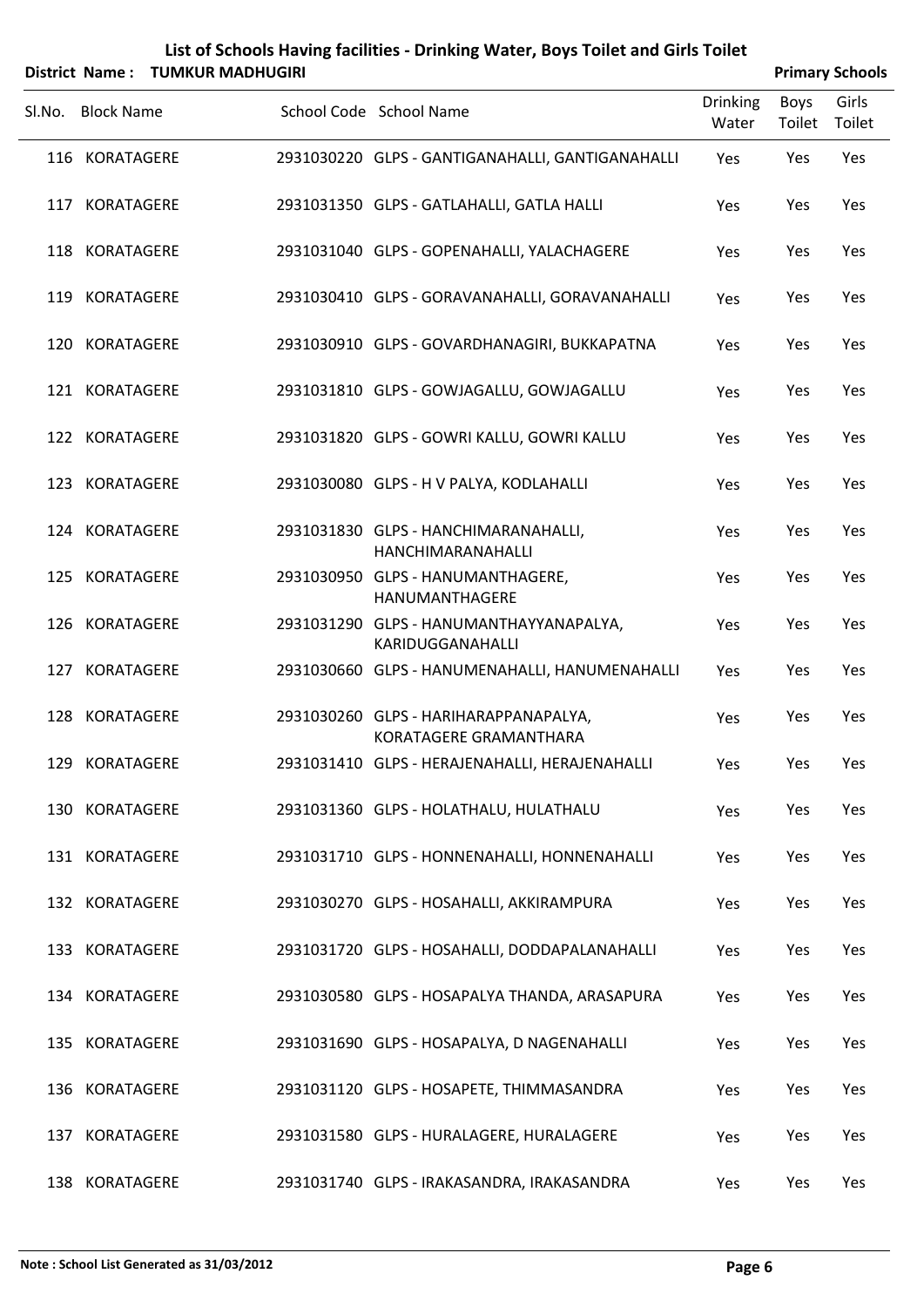| List of Schools Having facilities - Drinking Water, Boys Toilet and Girls Toilet |
|----------------------------------------------------------------------------------|
|                                                                                  |

|        | District Name: TUMKUR MADHUGIRI |                                                               |                          |                | <b>Primary Schools</b> |
|--------|---------------------------------|---------------------------------------------------------------|--------------------------|----------------|------------------------|
| Sl.No. | <b>Block Name</b>               | School Code School Name                                       | <b>Drinking</b><br>Water | Boys<br>Toilet | Girls<br>Toilet        |
|        | 139 KORATAGERE                  | 2931030850 GLPS - JAMPENAHALLI, JAMPENAHALLI                  | Yes                      | Yes            | Yes                    |
|        | 140 KORATAGERE                  | 2931031400 GLPS - JONIGARAHALLI, JONIGARAHALLI                | Yes                      | Yes            | Yes                    |
|        | 141 KORATAGERE                  | 2931031390 GLPS - JUNJARAMANAHALLI, JUNJA<br>RAMANAHALLI      | Yes                      | Yes            | Yes                    |
|        | 142 KORATAGERE                  | 2931031180 GLPS - K G BEVINAHALLI, K G BEVINAHALLI            | Yes                      | Yes            | Yes                    |
|        | 143 KORATAGERE                  | 2931030430 GLPS - K G KAMBADAHALLI, K G<br>KAMBADAHALLI       | Yes                      | Yes            | Yes                    |
|        | 144 KORATAGERE                  | 2931031060 GLPS - KALUVEHALLI, KALUVEHALLI                    | Yes                      | Yes            | Yes                    |
|        | 145 KORATAGERE                  | 2931030250 GLPS - KAMARAJANAHALLI,<br>KAMARAJANAHALLI         | Yes                      | Yes            | Yes                    |
|        | 146 KORATAGERE                  | 2931031880 GLPS - KAMBADAHALLI, KAMBADAHALLI                  | Yes                      | Yes            | Yes                    |
|        | 147 KORATAGERE                  | 2931030320 GLPS - KARECHIKKANAHALLI,<br><b>BOMMLADEVIPURA</b> | Yes                      | Yes            | Yes                    |
|        | 148 KORATAGERE                  | 2931030280 GLPS - KATHINAGENAHALLI,<br>KATHINAGENAHALLI       | Yes                      | Yes            | Yes                    |
|        | 149 KORATAGERE                  | 2931030440 GLPS - KENGANAPALYA, KENGANAPALYA                  | Yes                      | Yes            | Yes                    |
|        | 150 KORATAGERE                  | 2931030790 GLPS - KURIHALLI, KURIHALLI                        | Yes                      | Yes            | Yes                    |
|        | 151 KORATAGERE                  | 2931031370 GLPS - KURUBARAHALLI, KURUBARAHALLI                | Yes                      | Yes            | Yes                    |
|        | 152 KORATAGERE                  | 2931030170 GLPS - KURUDAGANAHALLI,<br>KURUDAGANAHALLI         | Yes                      | Yes            | Yes                    |
|        | 153 KORATAGERE                  | 2931031210 GLPS - KYATHAGONAHALLI,<br>PATHAGANAHALLI          | Yes                      | Yes            | Yes                    |
|        | 154 KORATAGERE                  | 2931031070 GLPS - LAKKAMUTHANAHALLI,<br>LAKKAMUTHANAHALLI     | Yes                      | Yes            | Yes                    |
|        | 155 KORATAGERE                  | 2931030350 GLPS - LINGADAVEERANAHALLI,<br>LINGADAVEERANAHALLI | Yes                      | Yes            | Yes                    |
|        | 156 KORATAGERE                  | 2931031520 GLPS - M BEVINAHALLI, MAJARE BEVINAHALLI           | Yes                      | Yes            | Yes                    |
|        | 157 KORATAGERE                  | 2931030450 GLPS - MADAVARA, MADAVARA                          | Yes                      | Yes            | Yes                    |
|        | 158 KORATAGERE                  | 2931030610 GLPS - MADENAHALLI THANDA,<br>MADENAHALLI          | Yes                      | Yes            | Yes                    |
|        | 159 KORATAGERE                  | 2931030610 GLPS - MADENAHALLI, MADENAHALLI                    | Yes                      | Yes            | Yes                    |
|        | 160 KORATAGERE                  | 2931030180 GLPS - MALAPANAHALLI, MALAPANAHALLI                | Yes                      | Yes            | Yes                    |
|        | 161 KORATAGERE                  | 2931030460 GLPS - MARACHARAHALLI, MARACHARAHALLI              | Yes                      | Yes            | Yes                    |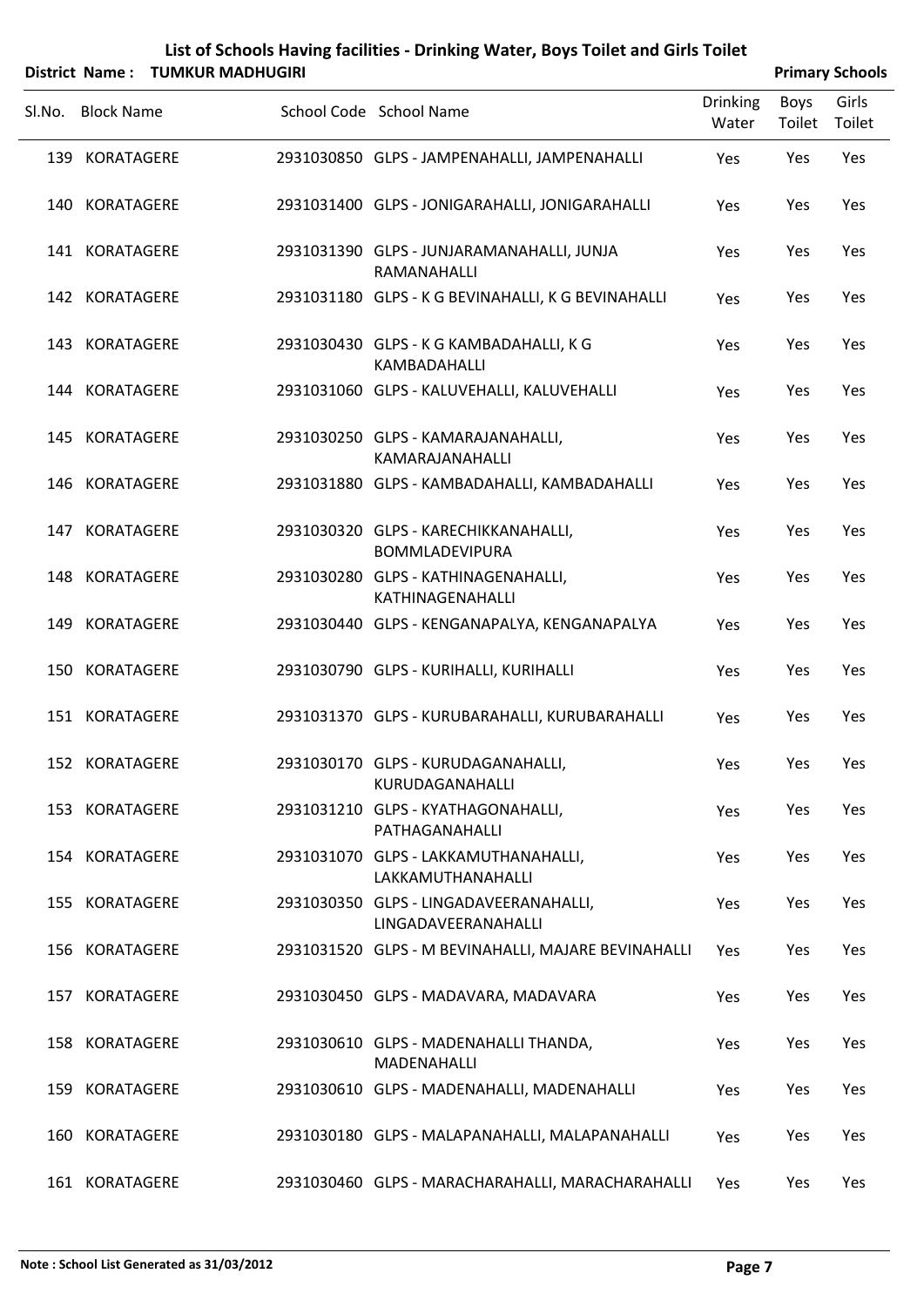|        |                   | District Name: TUMKUR MADHUGIRI |                                                                |                          |                | <b>Primary Schools</b> |
|--------|-------------------|---------------------------------|----------------------------------------------------------------|--------------------------|----------------|------------------------|
| Sl.No. | <b>Block Name</b> |                                 | School Code School Name                                        | <b>Drinking</b><br>Water | Boys<br>Toilet | Girls<br>Toilet        |
|        | 162 KORATAGERE    |                                 | 2931031850 GLPS - MARENAYAKANAHALLI,<br>MARENAYAKANAHALLI      | Yes                      | Yes            | Yes                    |
|        | 163 KORATAGERE    |                                 | 2931031860 GLPS - MARIPALYA, NEGALALA                          | Yes                      | Yes            | Yes                    |
|        | 164 KORATAGERE    |                                 | 2931030910 GLPS - MARUTHINAGARA, BUKKAPATNA                    | Yes                      | Yes            | Yes                    |
|        | 165 KORATAGERE    |                                 | 2931031600 GLPS - MINASANDRA, MINASANDRA                       | Yes                      | Yes            | Yes                    |
|        | 166 KORATAGERE    |                                 | 2931031000 GLPS - MITRAHALLI, MALUGONAHALLI                    | Yes                      | Yes            | Yes                    |
|        | 167 KORATAGERE    |                                 | 2931031300 GLPS - MOTAGONDANAHALLI,<br>MOTAGONDANAHALLI        | Yes                      | Yes            | Yes                    |
|        | 168 KORATAGERE    |                                 | 2931030360 GLPS - MUDDANAHALLI, MUDDANAHALLI                   | Yes                      | Yes            | Yes                    |
|        | 169 KORATAGERE    |                                 | 2931030800 GLPS - MUDIGOWDANAHATTI,<br><b>MUDIGOWDANAHATTI</b> | Yes                      | Yes            | Yes                    |
|        | 170 KORATAGERE    |                                 | 2931031890 GLPS - MUGGONDANAHALLI,<br>MUGGONDANAHALLI          | Yes                      | Yes            | Yes                    |
|        | 171 KORATAGERE    |                                 | 2931031010 GLPS - NARASAPURA, NARASAPURA                       | Yes                      | Yes            | Yes                    |
|        | 172 KORATAGERE    |                                 | 2931031610 GLPS - NEELAGONDANAHALLI,<br>NEELAGONDANAHALLI      | Yes                      | Yes            | Yes                    |
|        | 173 KORATAGERE    |                                 | 2931031550 GLPS - OBALADEVARAHALLI,<br>OBALADEVARAHALLI        | Yes                      | Yes            | Yes                    |
|        | 174 KORATAGERE    |                                 | 2931031430 GLPS - P D PALYA, PUTTASANDRA                       | Yes                      | Yes            | Yes                    |
|        | 175 KORATAGERE    |                                 | 2931031920 GLPS - PAKEERAPPANAPALYA, T GOLLAHALLI              | Yes                      | Yes            | Yes                    |
|        | 176 KORATAGERE    |                                 | 2931030370 GLPS - PANNENAHALLI, PANNENAHALLI                   | Yes                      | Yes            | Yes                    |
|        | 177 KORATAGERE    |                                 | 2931031900 GLPS - PEMMEDEVARAHALLI,<br>PEMMEDEVARAHALLI        | Yes                      | Yes            | Yes                    |
|        | 178 KORATAGERE    |                                 | 2931031560 GLPS - POLENAHALLI, POLENAHALLI                     | Yes                      | Yes            | Yes                    |
|        | 179 KORATAGERE    |                                 | 2931031080 GLPS - PURADAHALLI, PURADAHALLI                     | Yes                      | Yes            | Yes                    |
|        | 180 KORATAGERE    |                                 | 2931031090 GLPS - RAVUTHANAHALLI, RAVUTHANAHALLI               | Yes                      | Yes            | Yes                    |
|        | 181 KORATAGERE    |                                 | 2931030680 GLPS - RAYAVARA, RAYAVARA                           | Yes                      | Yes            | Yes                    |
|        | 182 KORATAGERE    |                                 | 2931030690 GLPS - REDDIHALLI, REDDIHALLI                       | Yes                      | Yes            | Yes                    |
|        | 183 KORATAGERE    |                                 | 2931031310 GLPS - S GOLLAHALLI, S GOLLAHALLI                   | Yes                      | Yes            | Yes                    |
|        | 184 KORATAGERE    |                                 | 2931030040 GLPS - S L PALYA, BIDALOTI                          | Yes                      | Yes            | Yes                    |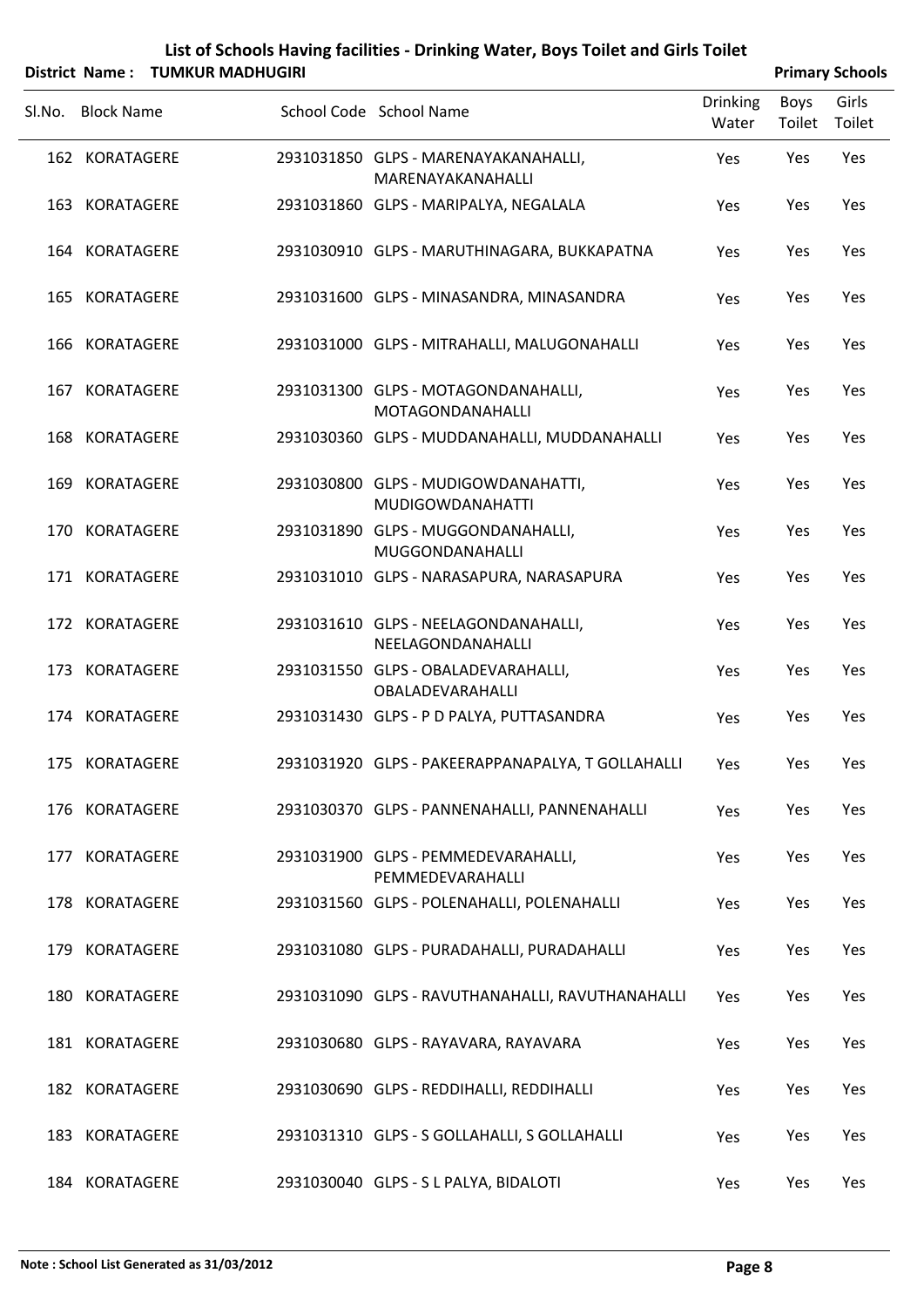| List of Schools Having facilities - Drinking Water, Boys Toilet and Girls Toilet                                                                                                                                                                                                                                                   |
|------------------------------------------------------------------------------------------------------------------------------------------------------------------------------------------------------------------------------------------------------------------------------------------------------------------------------------|
| $\mathbf{L}$ $\mathbf{L}$ $\mathbf{L}$ $\mathbf{L}$ $\mathbf{L}$ $\mathbf{L}$ $\mathbf{L}$ $\mathbf{L}$ $\mathbf{L}$ $\mathbf{L}$ $\mathbf{L}$ $\mathbf{L}$ $\mathbf{L}$ $\mathbf{L}$ $\mathbf{L}$ $\mathbf{L}$ $\mathbf{L}$ $\mathbf{L}$ $\mathbf{L}$ $\mathbf{L}$ $\mathbf{L}$ $\mathbf{L}$ $\mathbf{L}$ $\mathbf{L}$ $\mathbf{$ |

|        |                   | District Name: TUMKUR MADHUGIRI |                                                                |                          |                | <b>Primary Schools</b> |
|--------|-------------------|---------------------------------|----------------------------------------------------------------|--------------------------|----------------|------------------------|
| Sl.No. | <b>Block Name</b> |                                 | School Code School Name                                        | <b>Drinking</b><br>Water | Boys<br>Toilet | Girls<br>Toilet        |
|        | 185 KORATAGERE    |                                 | 2931031620 GLPS - S. GOLLARAHATTI, SANKENAHALLI                | Yes                      | Yes            | Yes                    |
|        | 186 KORATAGERE    |                                 | 2931031640 GLPS - SEEGEPALYA, DODDAPALANAHALLI                 | Yes                      | Yes            | Yes                    |
|        | 187 KORATAGERE    |                                 | 2931031380 GLPS - SHAMBHONAHALLI,<br><b>SHAMBHONAHALLI</b>     | Yes                      | Yes            | Yes                    |
|        | 188 KORATAGERE    |                                 | 2931030600 GLPS - SIDDALINGAYYANAPALYA,<br><b>KASHAPURA</b>    | Yes                      | Yes            | Yes                    |
|        | 189 KORATAGERE    |                                 | 2931031210 GLPS - SINGANAPALYA, PATHAGANAHALLI                 | Yes                      | Yes            | Yes                    |
|        | 190 KORATAGERE    |                                 | 2931030110 GLPS - SIRIGONAHALLI, SIRIGONAHALLI                 | Yes                      | Yes            | Yes                    |
|        | 191 KORATAGERE    |                                 | 2931030220 GLPS - SONNENAHALLI, GANTIGANAHALLI                 | Yes                      | Yes            | Yes                    |
|        | 192 KORATAGERE    |                                 | 2931030910 GLPS - SRINIVASAPURA, BUKKAPATNA                    | Yes                      | Yes            | Yes                    |
|        | 193 KORATAGERE    |                                 | 2931031590 GLPS - SRIRAMANAHALLI, SRIRAMANAHALLI               | Yes                      | Yes            | Yes                    |
|        | 194 KORATAGERE    |                                 | 2931030470 GLPS - T VENKATAPURA, T VENKATAPURA                 | Yes                      | Yes            | Yes                    |
|        | 195 KORATAGERE    |                                 | 2931031430 GLPS - TAREHALLI, PUTTASANDRA                       | Yes                      | Yes            | Yes                    |
|        | 196 KORATAGERE    |                                 | 2931031750 GLPS - THANGANAHALLI, THANGANAHALLI                 | Yes                      | Yes            | Yes                    |
|        | 197 KORATAGERE    |                                 | 2931030480 GLPS - THIMMANAHALLI, THIMMANAHALLI                 | Yes                      | Yes            | Yes                    |
|        | 198 KORATAGERE    |                                 | 2931030840 GLPS - TOTADAMANE GRAMA,<br><b>TOTADAMANE GRAMA</b> | Yes                      | Yes            | Yes                    |
|        | 199 KORATAGERE    |                                 | 2931031760 GLPS - VADDARAHALLI, VADDARAHALLI                   | Yes                      | Yes            | Yes                    |
|        | 200 KORATAGERE    |                                 | 2931031130 GLPS - VADERAHALLI, VADERAHALLI                     | Yes                      | Yes            | Yes                    |
|        | 201 KORATAGERE    |                                 | 2931031030 GLPS - VAMACHEHALLI, VAMACHEHALLI                   | Yes                      | Yes            | Yes                    |
|        | 202 KORATAGERE    |                                 | 2931030500 GLPS - VEERAPURA, VEERAPURA                         | Yes                      | Yes            | Yes                    |
|        | 203 KORATAGERE    |                                 | 2931031280 GLPS - VEERASAGARA, VEERASAGARA                     | Yes                      | Yes            | Yes                    |
|        | 204 KORATAGERE    |                                 | 2931030920 GLPS - VEEROBANAHALLI, VEEROBANAHALLI               | Yes                      | Yes            | Yes                    |
|        | 205 KORATAGERE    |                                 | 2931030140 GLPS - YADAGERE, CHEELUGONDANAHALLI                 | Yes                      | Yes            | Yes                    |
|        | 206 KORATAGERE    |                                 | 2931030200 GLPS - YATHUGONAHALLI, YATHUGONAHALLI               | Yes                      | Yes            | Yes                    |
|        | 207 KORATAGERE    |                                 | 2931030580 GLPS (URDU) - ARASAPURA, ARASAPURA                  | Yes                      | Yes            | Yes                    |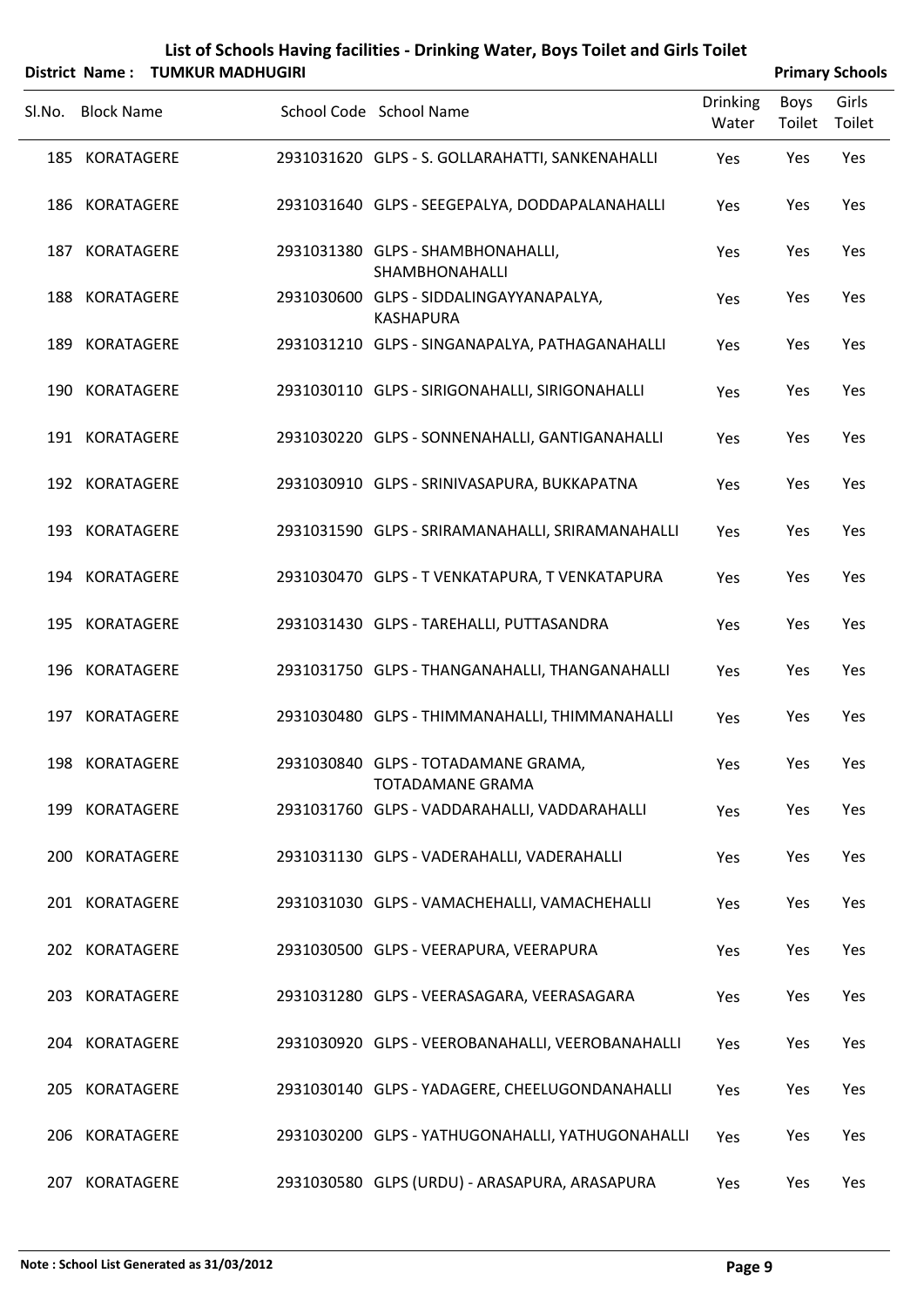| List of Schools Having facilities - Drinking Water, Boys Toilet and Girls Toilet                                                                                                                                                |
|---------------------------------------------------------------------------------------------------------------------------------------------------------------------------------------------------------------------------------|
| $\cdots$ . The set of the set of the set of the set of the set of the set of the set of the set of the set of the set of the set of the set of the set of the set of the set of the set of the set of the set of the set of the |

| District Name: TUMKUR MADHUGIRI |                   |  |                                                                 |                          |                | <b>Primary Schools</b> |
|---------------------------------|-------------------|--|-----------------------------------------------------------------|--------------------------|----------------|------------------------|
| Sl.No.                          | <b>Block Name</b> |  | School Code School Name                                         | <b>Drinking</b><br>Water | Boys<br>Toilet | Girls<br>Toilet        |
|                                 | 208 KORATAGERE    |  | 2931031790 GLPS (URDU) - C N DURGA, C N DURGA                   | Yes                      | Yes            | Yes                    |
| 209                             | KORATAGERE        |  | 2931030240 GLPS (URDU) - HULIKUNTE, HULIKUNTE                   | Yes                      | Yes            | Yes                    |
|                                 | 210 KORATAGERE    |  | 2931030990 GLPS (URDU) - KOLALA, KOLALA                         | Yes                      | Yes            | Yes                    |
|                                 | 211 KORATAGERE    |  | 2931030450 GLPS (URDU) - MADAVARA, MADAVARA                     | Yes                      | Yes            | Yes                    |
|                                 | 212 KORATAGERE    |  | 2931031840 GLPS (URDU) - MALLEKAVU, MALLEKAVU                   | Yes                      | Yes            | Yes                    |
|                                 | 213 KORATAGERE    |  | 2931031330 GLPS (URDU) - MANAVINAKURKE,<br>MANAVINAKURKE        | Yes                      | Yes            | Yes                    |
|                                 | 214 KORATAGERE    |  | 2931030300 GLPS (URDU) - SOMAPURA, SOMPURA                      | Yes                      | Yes            | Yes                    |
|                                 | 215 KORATAGERE    |  | 2931030810 GLPS (URDU) - THOVINAKERE, THOVINAKERE               | Yes                      | Yes            | Yes                    |
|                                 | 216 KORATAGERE    |  | 2931032060 GLPS (URDU), KORATAGERE PATTANA                      | Yes                      | Yes            | Yes                    |
|                                 | 217 KORATAGERE    |  | 2931030310 GLPS AKKAJIHALLY BRANCH, AKKAJIHALLI                 | Yes                      | Yes            | Yes                    |
|                                 | 218 KORATAGERE    |  | 2931032110 GLPS AVADARANA HALLI, AVADARANA HALLI                | Yes                      | Yes            | Yes                    |
|                                 | 219 KORATAGERE    |  | 2931032090 GLPS BALENAHALLI, KALKERE                            | Yes                      | Yes            | Yes                    |
|                                 | 220 KORATAGERE    |  | 2931030690 GLPS BASAVANAHALLI, REDDIHALLI                       | Yes                      | Yes            | Yes                    |
|                                 | 221 KORATAGERE    |  | 2931032770 GLPS BHAKTHARAHALLY, BHAKTHARAHALLY                  | Yes                      | Yes            | Yes                    |
|                                 | 222 KORATAGERE    |  | 2931030380 GLPS BILEKALLAHALLI, THOGARIGATTA                    | Yes                      | Yes            | Yes                    |
|                                 | 223 KORATAGERE    |  | 2931031270 GLPS BUCHANAHALLI, BUCHANAHALLI                      | Yes                      | Yes            | Yes                    |
|                                 | 224 KORATAGERE    |  | 2931030620 GLPS BUDDENAHALLI, BUDDENAHALLI                      | Yes                      | Yes            | Yes                    |
|                                 | 225 KORATAGERE    |  | 2931031450 GLPS CHANNAVADERAHALLI,<br>CHANNAVODERAHALLI         | Yes                      | Yes            | Yes                    |
|                                 | 226 KORATAGERE    |  | 2931030930 GLPS CHENNIGARAYAPURA, GONDHIHALLI                   | Yes                      | Yes            | Yes                    |
|                                 | 227 KORATAGERE    |  | 2931030530 GLPS DINNEPALYA, HANCHIHALLI                         | Yes                      | Yes            | Yes                    |
|                                 | 228 KORATAGERE    |  | 2931030560 GLPS G N GOLLARAHATTI, G NAGENAHALLI                 | Yes                      | Yes            | Yes                    |
|                                 | 229 KORATAGERE    |  | 2931030220 GLPS GANTIGANAHALLY CALONY,<br><b>GANTIGANAHALLI</b> | Yes                      | Yes            | Yes                    |
|                                 | 230 KORATAGERE    |  | 2931032100 GLPS GIRINAGARA, KORATAGERE                          | Yes                      | Yes            | Yes                    |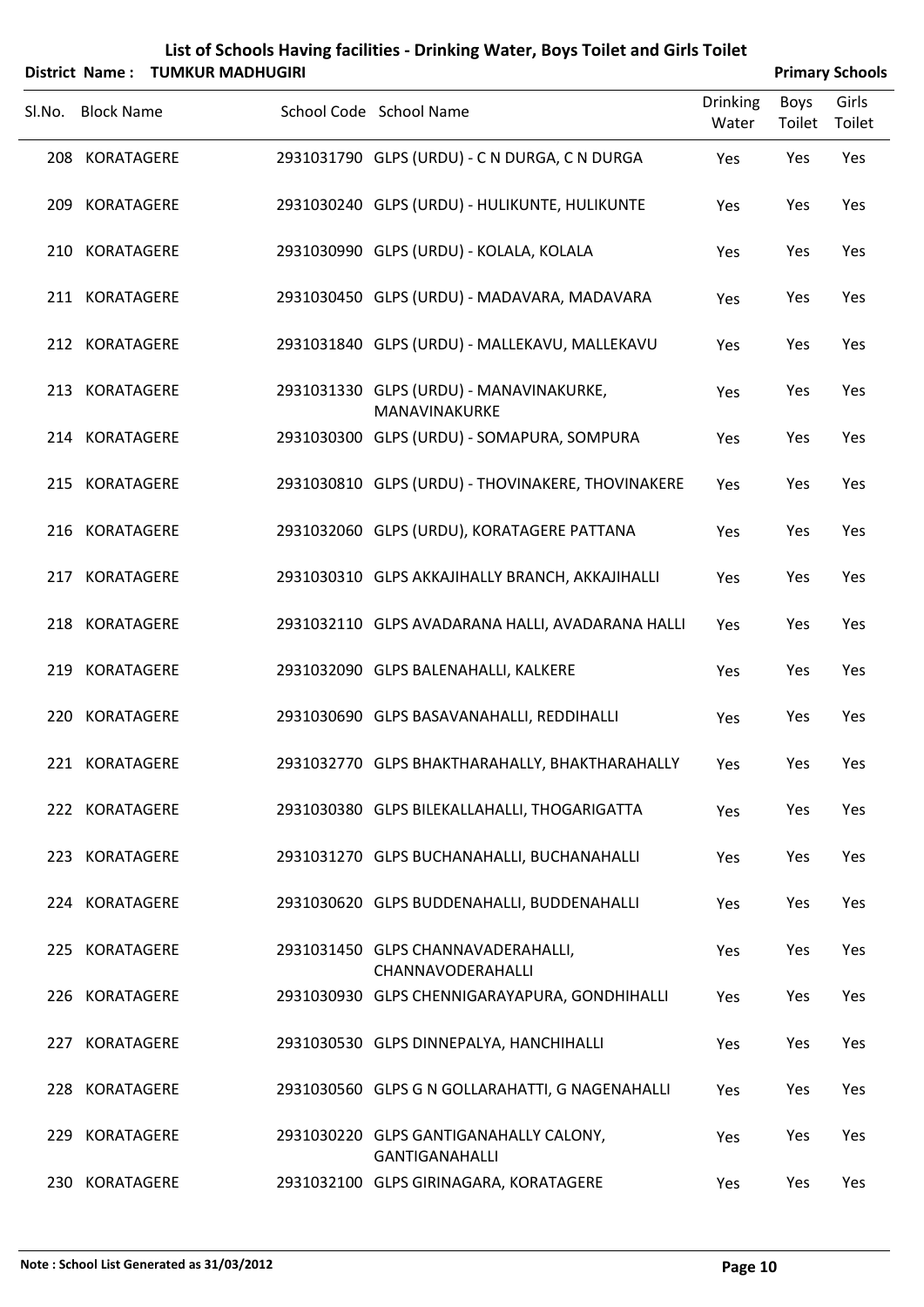| List of Schools Having facilities - Drinking Water, Boys Toilet and Girls Toilet |  |
|----------------------------------------------------------------------------------|--|
| $\mathbf{L}$ . News, TURES ALON MEDICINE                                         |  |

|        | District Name: TUMKUR MADHUGIRI |                                                               |                          |                | <b>Primary Schools</b> |
|--------|---------------------------------|---------------------------------------------------------------|--------------------------|----------------|------------------------|
| Sl.No. | <b>Block Name</b>               | School Code School Name                                       | <b>Drinking</b><br>Water | Boys<br>Toilet | Girls<br>Toilet        |
|        | 231 KORATAGERE                  | 2931032060 GLPS HANUMANTHAPURA, KORATAGERE<br><b>PATTANA</b>  | Yes                      | Yes            | Yes                    |
|        | 232 KORATAGERE                  | 2931030240 GLPS HULUGONAHALLY, HULIKUNTE                      | Yes                      | Yes            | Yes                    |
|        | 233 KORATAGERE                  | 2931031730 GLPS HULUSOPANNAHALLI,<br><b>HULUSOPANAHALLI</b>   | Yes                      | Yes            | Yes                    |
|        | 234 KORATAGERE                  | 2931030011 GLPS JANATHACALONY, HOLAVANAHALLI                  | Yes                      | Yes            | Yes                    |
|        | 235 KORATAGERE                  | 2931030780 GLPS K. GOLLARAHATTI, KABBIGERE                    | Yes                      | Yes            | Yes                    |
|        | 236 KORATAGERE                  | 2931030700 GLPS KALLIPALYA, BYRENAHALLI                       | Yes                      | Yes            | Yes                    |
|        | 237 KORATAGERE                  | 2931030860 GLPS KALLUGUTTARAHALLI,<br>KALLUGUTRAHALLI         | Yes                      | Yes            | Yes                    |
|        | 238 KORATAGERE                  | 2931030010 GLPS KARAKALAGHATTA, HOLAVANAHALLI                 | Yes                      | Yes            | Yes                    |
|        | 239 KORATAGERE                  | 2931030090 GLPS KYAMENAHALLI, KYAMENAHALLI                    | Yes                      | Yes            | Yes                    |
|        | 240 KORATAGERE                  | 2931031000 GLPS MALUGONAHALLI, MALUGONAHALLI                  | Yes                      | Yes            | Yes                    |
|        | 241 KORATAGERE                  | 2931031200 GLPS MARAGONDANAGUNI,<br>MURAGONDANAGUNI           | Yes                      | Yes            | Yes                    |
|        | 242 KORATAGERE                  | 2931032120 GLPS MORAGANAHALLY, MURAGANAHALLI                  | Yes                      | Yes            | Yes                    |
|        | 243 KORATAGERE                  | 2931032060 GLPS NOWKARA COLONY, KORATAGERE<br><b>PATTANA</b>  | Yes                      | Yes            | Yes                    |
|        | 244 KORATAGERE                  | 2931031430 GLPS PUTTASANADRA CALONY,<br>PUTTASANDRA           | Yes                      | Yes            | Yes                    |
|        | 245 KORATAGERE                  | 2931031430 GLPS PUTTASANDRA, PUTTASANDRA                      | Yes                      | Yes            | Yes                    |
|        | 246 KORATAGERE                  | 2931030680 GLPS RAYAVARA CALONY, RAYAVARA                     | Yes                      | Yes            | Yes                    |
|        | 247 KORATAGERE                  | 2931030600 GLPS RONOJIPALYA, KASHAPURA                        | Yes                      | Yes            | Yes                    |
|        | 248 KORATAGERE                  | 2931030930 GLPS SEEGERANAHATTY, GONDHIHALLI                   | Yes                      | Yes            | Yes                    |
|        | 249 KORATAGERE                  | 2931031110 GLPS THIMMANAYAKANAHALLI,<br>THIMMANAYAKANAHALLI   | Yes                      | Yes            | Yes                    |
|        | 250 KORATAGERE                  | 2931030490 GLPS THUMBUGANAHALLI, TUBUGANAHALLI                | Yes                      | Yes            | Yes                    |
|        | 251 KORATAGERE                  | 2931031530 GLPS UPASAPURA, UPAVASAPURA                        | Yes                      | Yes            | Yes                    |
|        | 252 KORATAGERE                  | 2931031260 GLPS VENGALAMMANAHALLI,<br>VENGALAMMANAHALLI       | Yes                      | Yes            | Yes                    |
|        | 253 KORATAGERE                  | 2931030240 GLPS-CHIKKANNANAPALYA (GUNDI),<br><b>HULIKUNTE</b> | Yes                      | Yes            | Yes                    |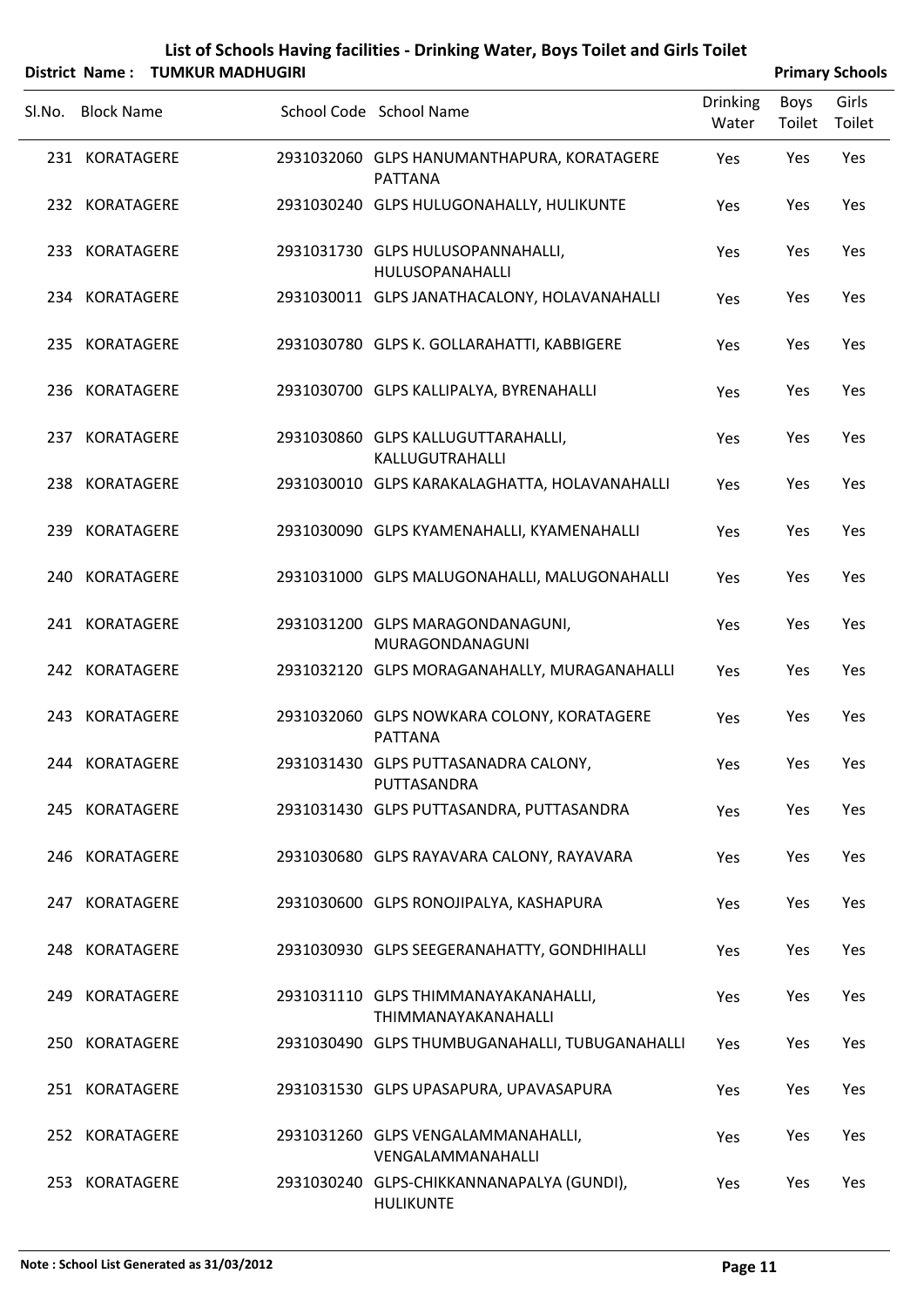|        | District Name: TUMKUR MADHUGIRI | List of Schools Having facilities - Drinking Water, Boys Toilet and Girls Toilet |                   | <b>Primary Schools</b> |                 |
|--------|---------------------------------|----------------------------------------------------------------------------------|-------------------|------------------------|-----------------|
| Sl.No. | Block Name                      | School Code School Name                                                          | Drinking<br>Water | Boys<br>Toilet         | Girls<br>Toilet |
|        | 254 KORATAGERE                  | 2931030270 GMHPS HOLAVANAHALLI AKKIRAMPLIRA                                      | Voc               | ∨ەد                    | ∨ەد             |

|  | 254 KORATAGERE | 2931030270 GMHPS HOLAVANAHALLI, AKKIRAMPURA                     | Yes | Yes | Yes |
|--|----------------|-----------------------------------------------------------------|-----|-----|-----|
|  | 255 KORATAGERE | 2931030820 GMHPS JATTI AGRAHARA, JATTI AGRA HARA                | Yes | Yes | Yes |
|  | 256 KORATAGERE | 2931030010 GUHPS HOLAVANAHALLI, HOLAVANAHALLI                   | Yes | Yes | Yes |
|  | 257 KORATAGERE | 2931032060 GUHPS KORATAGERE, KORATAGERE<br><b>PATTANA</b>       | Yes | Yes | Yes |
|  | 258 KORATAGERE | 2931030270 GUHPS AKKIRAMPURA, AKKIRAMPURA                       | Yes | Yes | Yes |
|  | 259 KORATAGERE | 2931031770 GUPS BENDONI, BENDONI                                | Yes | Yes | Yes |
|  | 260 KORATAGERE | 2931030830 GUPS CHANNAPATTANA, CHANNAPATNA                      | Yes | Yes | Yes |
|  | 261 KORATAGERE | 2931030050 GUPS CHIMPUGANAHALLI,<br>BUDAMARANAHALLI             | Yes | Yes | Yes |
|  | 262 KORATAGERE | 2931031490 GUPS M GOLLAHALLI, MAJARE GOLLAHALLI                 | Yes | Yes | Yes |
|  | 263 KORATAGERE | 2931031220 GUPS VAJJANAKURIKE, VAJJANAKURKE                     | Yes | Yes | Yes |
|  | 264 KORATAGERE | 2931032090 HPS KALKERE, KALKERE                                 | Yes | Yes | Yes |
|  | 265 MADHUGIRI  | 2931042570 G.L.P.S B.VADDARAHATTY, BOMMENAHALLY                 | Yes | Yes | Yes |
|  | 266 MADHUGIRI  | 2931042230 G.L.P.S SRIRAMANAGARA, KADAGATHUR                    | Yes | Yes | Yes |
|  | 267 MADHUGIRI  | 2931041630 G.L.P.S.GUTTE, CHANDRAGIRI                           | Yes | Yes | Yes |
|  | 268 MADHUGIRI  | 2931040310 G.LPS KRISHNAIYANAPALYA, KARAMARADI                  | Yes | Yes | Yes |
|  | 269 MADHUGIRI  | 2931040590 GLPS DASAPPANA PALYA,<br>MUDDENERELEKERE             | Yes | Yes | Yes |
|  | 270 MADHUGIRI  | 2931040560 GLPS BNDENAHALLY, BRAMHASAMUDRA                      | Yes | Yes | Yes |
|  | 271 MADHUGIRI  | 2931042831 GLPS DANDIMARAMMANA GUDI, MADUGIRI<br><b>PATTANA</b> | Yes | Yes | Yes |
|  | 272 MADHUGIRI  | 2931042870 GLPS GIRIGOWDANAHALLY,<br><b>GIRIGOWDANAHALLI</b>    | Yes | Yes | Yes |
|  | 273 MADHUGIRI  | 2931040150 GLPS GURAMMANA KATTE, D.V.HALLY                      | Yes | Yes | Yes |
|  | 274 MADHUGIRI  | 2931042831 GLPS GURUVADERAHALLI, MADUGIRI<br><b>PATTANA</b>     | Yes | Yes | Yes |
|  | 275 MADHUGIRI  | 2931042740 GLPS KARADIPURA, MADHUGIRI WARD16                    | Yes | Yes | Yes |
|  | 276 MADHUGIRI  | 2931042810 GLPS MANDARAGUTTE, MADHUGIRI<br>WARD23               | Yes | Yes | Yes |
|  |                |                                                                 |     |     |     |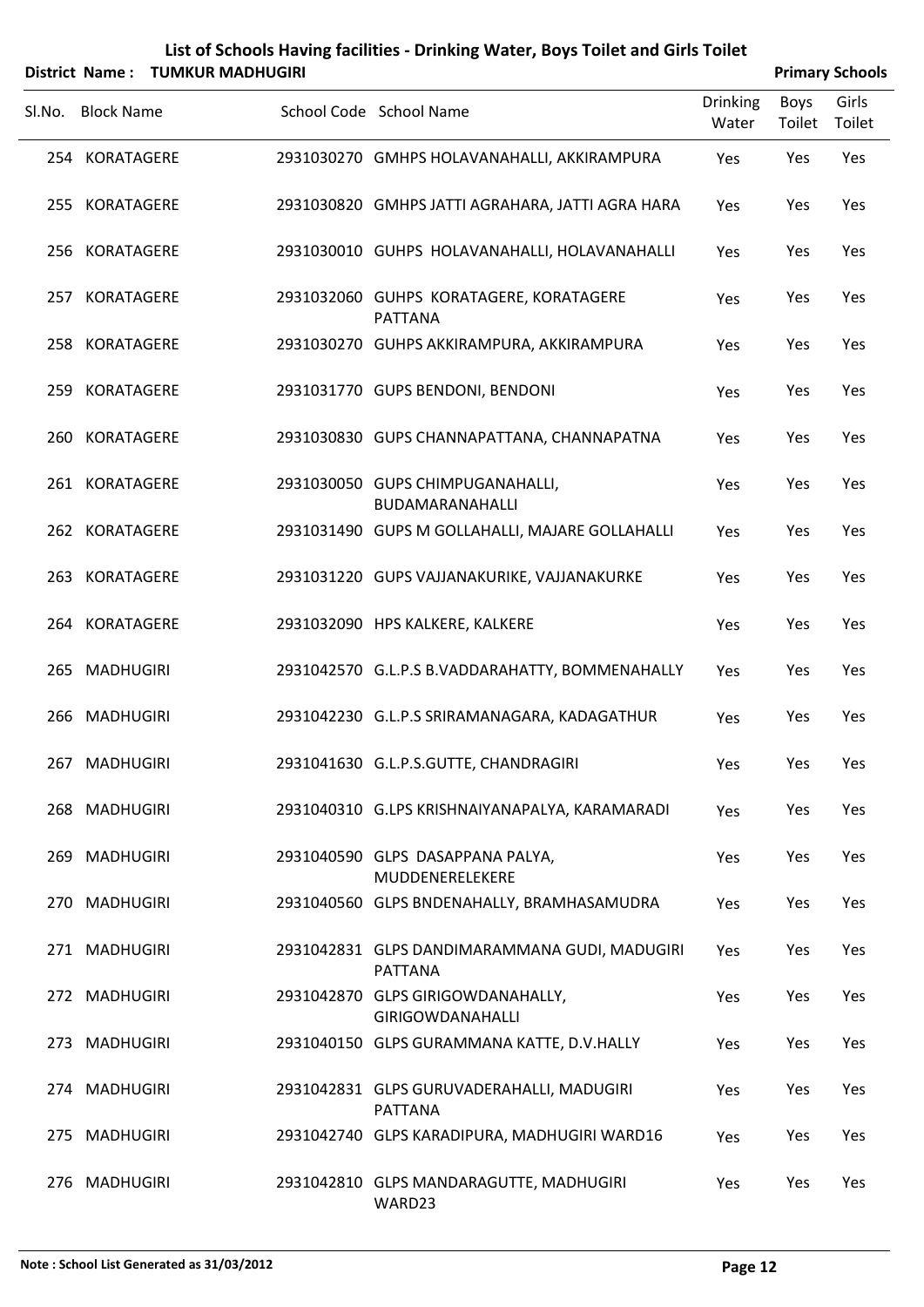| List of Schools Having facilities - Drinking Water, Boys Toilet and Girls Toilet |
|----------------------------------------------------------------------------------|
| $\mathbf{a}$ . News, TURAVID MARDULOURL                                          |

|        | District Name: TUMKUR MADHUGIRI |                                                         |                   |                | <b>Primary Schools</b> |
|--------|---------------------------------|---------------------------------------------------------|-------------------|----------------|------------------------|
| Sl.No. | <b>Block Name</b>               | School Code School Name                                 | Drinking<br>Water | Boys<br>Toilet | Girls<br>Toilet        |
|        | 277 MADHUGIRI                   | 2931042820 GLPS MUDDENAHALLY(BIJAVARA),<br>MUDDENAHALLY | Yes               | Yes            | Yes                    |
|        | 278 MADHUGIRI                   | 2931041460 GLPS RANGANAPALYA, RANGANAPALYA              | Yes               | Yes            | Yes                    |
|        | 279 MADHUGIRI                   | 2931042890 GLPS SADARAHALLI, SADARAHALLI                | Yes               | Yes            | Yes                    |
|        | 280 MADHUGIRI                   | 2931041840 GLPS THIMMALAPUR THANDA,<br>THIMMALAPURA     | Yes               | Yes            | Yes                    |
|        | 281 MADHUGIRI                   | 2931041840 GLPS THIMMALAPURA, THIMMALAPURA              | Yes               | Yes            | Yes                    |
|        | 282 MADHUGIRI                   | 2931042500 GUHPS KODIGENAHALLY, KODIGENAHALLY           | Yes               | Yes            | Yes                    |
|        | 283 MADHUGIRI                   | 2931042500 H.P.B.S KODIGENAHALLY, KODIGENAHALLY         | Yes               | Yes            | Yes                    |
|        | 284 MADHUGIRI                   | 2931042500 H.P.G.S. KODIGENAHALLY, KODIGENAHALLY        | Yes               | Yes            | Yes                    |
|        | 285 MADHUGIRI                   | 2931040410 H.P.S AMARAVATHI, AMARAVATHI                 | Yes               | Yes            | Yes                    |
|        | 286 MADHUGIRI                   | 2931040840 H.P.S AVARAGALLU, AVARAGALLU                 | Yes               | Yes            | Yes                    |
|        | 287 MADHUGIRI                   | 2931041710 H.P.S AVINAMADU, AVINAMADU                   | Yes               | Yes            | Yes                    |
|        | 288 MADHUGIRI                   | 2931042560 H.P.S BACHENAHALLY, BACHENAHALLY             | Yes               | Yes            | Yes                    |
|        | 289 MADHUGIRI                   | 2931042210 H.P.S BADACHOWDANAHALLY, NITRAHALLY          | Yes               | Yes            | Yes                    |
|        | 290 MADHUGIRI                   | 2931041920 H.P.S BADAKANAHALLY, BADAKANAHALLY           | Yes               | Yes            | Yes                    |
|        | 291 MADHUGIRI                   | 2931041190 H.P.S BADIGOUNDANA HALLY,<br>KOTAGARLAHALLY  | Yes               | Yes            | Yes                    |
|        | 292 MADHUGIRI                   | 2931040340 H.P.S BANDREHALLY, BANDREHALLY               | Yes               | Yes            | Yes                    |
|        | 293 MADHUGIRI                   | 2931040820 H.P.S BASAVANAHALLY, H.BASAVANAHALLY         | Yes               | Yes            | Yes                    |
|        | 294 MADHUGIRI                   | 2931041340 H.P.S BASAVANAHALLY, KARPENAHALLY            | Yes               | Yes            | Yes                    |
|        | 295 MADHUGIRI                   | 2931042110 H.P.S BATTAGERE, BATTAGERE                   | Yes               | Yes            | Yes                    |
|        | 296 MADHUGIRI                   | 2931040930 H.P.S BEDATHUR, BEDATHUR                     | Yes               | Yes            | Yes                    |
|        | 297 MADHUGIRI                   | 2931041190 H.P.S BEEMANA KUNTE, KOTAGARLAHALLY          | Yes               | Yes            | Yes                    |
|        | 298 MADHUGIRI                   | 2931040870 H.P.S BENAKANAHALLY, BENAKANAHALLY           | Yes               | Yes            | Yes                    |
|        | 299 MADHUGIRI                   | 2931040380 H.P.S BHAKTHARAHALLY, BHAKTHARAHALLY         | Yes               | Yes            | Yes                    |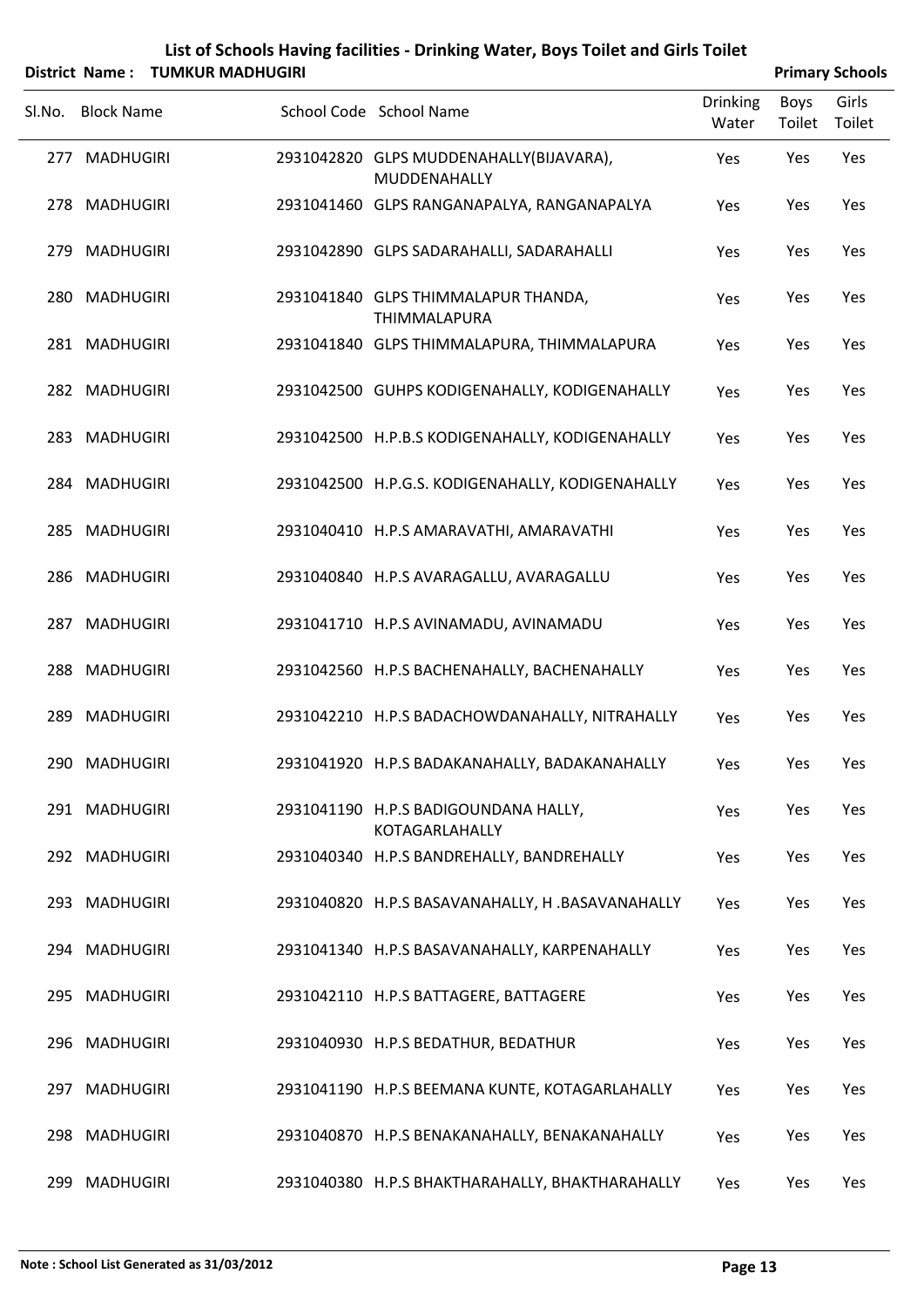| List of Schools Having facilities - Drinking Water, Boys Toilet and Girls Toilet |
|----------------------------------------------------------------------------------|
| $\mathbf{u}$ at blasses . THRAINED BARDINICIDE                                   |

|        | District Name: TUMKUR MADHUGIRI |  |                                                            |                          | <b>Primary Schools</b> |                 |
|--------|---------------------------------|--|------------------------------------------------------------|--------------------------|------------------------|-----------------|
| Sl.No. | <b>Block Name</b>               |  | School Code School Name                                    | <b>Drinking</b><br>Water | Boys<br>Toilet         | Girls<br>Toilet |
|        | 300 MADHUGIRI                   |  | 2931040200 H.P.S BIJAVARA, BIJAVARA                        | Yes                      | Yes                    | Yes             |
|        | 301 MADHUGIRI                   |  | 2931041640 H.P.S BOTHANAHALLY, BOOTHANAHALLY               | Yes                      | Yes                    | Yes             |
|        | 302 MADHUGIRI                   |  | 2931040910 H.P.S BRAMHADEVARAHALLY,<br>BRAMHADEVARAHALLY   | Yes                      | Yes                    | Yes             |
|        | 303 MADHUGIRI                   |  | 2931040560 H.P.S BRAMHASAMUDRA,<br>BRAMHASAMUDRA           | Yes                      | Yes                    | Yes             |
|        | 304 MADHUGIRI                   |  | 2931041630 H.P.S CHANDRAGIRI, CHANDRAGIRI                  | Yes                      | Yes                    | Yes             |
|        | 305 MADHUGIRI                   |  | 2931040540 H.P.S CHANNAMALLANAHALLY,<br>CHANNAMALLANAHALLY | Yes                      | Yes                    | Yes             |
|        | 306 MADHUGIRI                   |  | 2931040650 H.P.S CHIKKADALAVATTA, CHIKKADALAVATTA          | Yes                      | Yes                    | Yes             |
|        | 307 MADHUGIRI                   |  | 2931042400 H.P.S CHIKKAMALUR, CHIKKAMALUR                  | Yes                      | Yes                    | Yes             |
|        | 308 MADHUGIRI                   |  | 2931040530 H.P.S CHILANAHALLY, CHILANAHALLY                | Yes                      | Yes                    | Yes             |
|        | 309 MADHUGIRI                   |  | 2931040170 H.P.S CHINAKA VAJRA, CHINAKA VAJRA              | Yes                      | Yes                    | Yes             |
|        | 310 MADHUGIRI                   |  | 2931040750 H.P.S CHINNENAHALLY, CHINNENAHALLY              | Yes                      | Yes                    | Yes             |
|        | 311 MADHUGIRI                   |  | 2931040150 H.P.S D.V. HALLY, D.V.HALLY                     | Yes                      | Yes                    | Yes             |
|        | 312 MADHUGIRI                   |  | 2931041500 H.P.S DABBEGATTA, DABBEGATTA                    | Yes                      | Yes                    | Yes             |
|        | 313 MADHUGIRI                   |  | 2931041610 H.P.S DANDINADIBBA, DODDERI                     | Yes                      | Yes                    | Yes             |
|        | 314 MADHUGIRI                   |  | 2931040010 H.P.S DEVARATHOPU, JALIHALLY                    | Yes                      | Yes                    | Yes             |
|        | 315 MADHUGIRI                   |  | 2931040640 H.P.S DODDADALAVATTA,<br>DODDADALAVATTA         | Yes                      | Yes                    | Yes             |
|        | 316 MADHUGIRI                   |  | 2931041940 H.P.S DODDAHOSAHALLY,<br>DODDAHOSAHALLY         | Yes                      | Yes                    | Yes             |
|        | 317 MADHUGIRI                   |  | 2931042410 H.P.S DODDAMALUR, DODDAMALUR                    | Yes                      | Yes                    | Yes             |
|        | 318 MADHUGIRI                   |  | 2931041610 H.P.S DODDERI, DODDERI                          | Yes                      | Yes                    | Yes             |
|        | 319 MADHUGIRI                   |  | 2931041950 H.P.S GAMKARANAHALLY,<br><b>GAMKARANAHALLY</b>  | Yes                      | Yes                    | Yes             |
|        | 320 MADHUGIRI                   |  | 2931041120 H.P.S GAMPALAHALLY, GAMPALAHALLY                | Yes                      | Yes                    | Yes             |
|        | 321 MADHUGIRI                   |  | 2931040280 H.P.S GANJALAGUNTE, GANJALAGUNTE                | Yes                      | Yes                    | Yes             |
|        | 322 MADHUGIRI                   |  | 2931040420 H.P.S GARANI, GARANI                            | Yes                      | Yes                    | Yes             |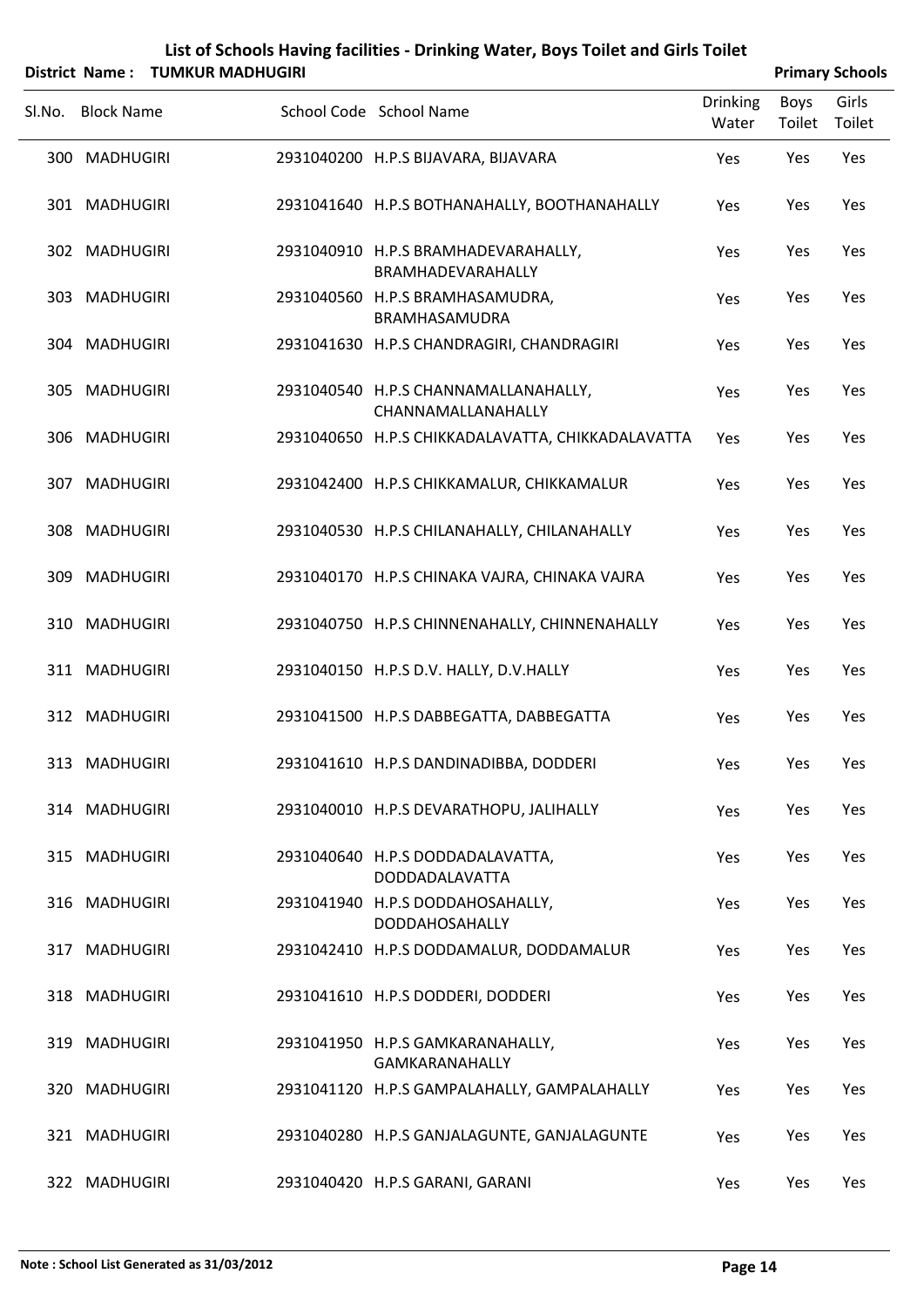| List of Schools Having facilities - Drinking Water, Boys Toilet and Girls Toilet |
|----------------------------------------------------------------------------------|
| $\mathbf{L}$ . News, $\mathbf{L}$ that in a same internal                        |

|        |                   | District Name: TUMKUR MADHUGIRI |                                                               |                          |                | <b>Primary Schools</b> |
|--------|-------------------|---------------------------------|---------------------------------------------------------------|--------------------------|----------------|------------------------|
| SI.No. | <b>Block Name</b> |                                 | School Code School Name                                       | <b>Drinking</b><br>Water | Boys<br>Toilet | Girls<br>Toilet        |
|        | 323 MADHUGIRI     |                                 | 2931041700 H.P.S GIDADHAGALAHALLY,<br>GIDADHAGALAHALLY        | Yes                      | Yes            | Yes                    |
|        | 324 MADHUGIRI     |                                 | 2931041810 H.P.S GONDIHALLY, GONDIHALLY                       | Yes                      | Yes            | Yes                    |
|        | 325 MADHUGIRI     |                                 | 2931042530 H.P.S GUNDAGALLU, GUNDAGALLU                       | Yes                      | Yes            | Yes                    |
|        | 326 MADHUGIRI     |                                 | 2931040030 H.P.S GUNDLA HALLY, GUNDLA HALLY                   | Yes                      | Yes            | Yes                    |
|        | 327 MADHUGIRI     |                                 | 2931042510 H.P.S GUTTE, GUTTE                                 | Yes                      | Yes            | Yes                    |
|        | 328 MADHUGIRI     |                                 | 2931040280 H.P.S HALLEHATTY, GANJALAGUNTE                     | Yes                      | Yes            | Yes                    |
|        | 329 MADHUGIRI     |                                 | 2931042100 H.P.S HANDRALU, HANDRALU                           | Yes                      | Yes            | Yes                    |
|        | 330 MADHUGIRI     |                                 | 2931041420 H.P.S HANUMANAHALLY, HANUMANAHALLY                 | Yes                      | Yes            | Yes                    |
|        | 331 MADHUGIRI     |                                 | 2931040890 H.P.S HANUMANTHAPURA,<br>HANUMANTHAPURA            | Yes                      | Yes            | Yes                    |
|        | 332 MADHUGIRI     |                                 | 2931041190 H.P.S HONNAPURA, KOTAGARLAHALLY                    | Yes                      | Yes            | Yes                    |
|        | 333 MADHUGIRI     |                                 | 2931042090 H.P.S HUNASAVADI, HUNASAVADI                       | Yes                      | Yes            | Yes                    |
|        | 334 MADHUGIRI     |                                 | 2931040170 H.P.S HUNASEMARADAHATTY, CHINAKA<br><b>VAJRA</b>   | Yes                      | Yes            | Yes                    |
|        | 335 MADHUGIRI     |                                 | 2931040090 H.P.S JADEGONDANAHALLY,<br><b>JADEGONDANAHALLY</b> | Yes                      | Yes            | Yes                    |
|        | 336 MADHUGIRI     |                                 | 2931041360 H.P.S JAKKENAHALLY, JAKKENAHALLY                   | Yes                      | Yes            | Yes                    |
|        | 337 MADHUGIRI     |                                 | 2931040630 H.P.S JANAKALOTI, JANAKALOTI                       | Yes                      | Yes            | Yes                    |
|        | 338 MADHUGIRI     |                                 | 2931040140 H.P.S K.C. ROPPA, K.C.ROPPA                        | Yes                      | Yes            | Yes                    |
|        | 339 MADHUGIRI     |                                 | 2931041430 H.P.S K.T. HALLY, K T HALLY                        | Yes                      | Yes            | Yes                    |
|        | 340 MADHUGIRI     |                                 | 2931042420 H.P.S KALENAHALLY, KALENAHALLY                     | Yes                      | Yes            | Yes                    |
|        | 341 MADHUGIRI     |                                 | 2931042540 H.P.S KALIDEVAPURA, KALIDEVAPURA                   | Yes                      | Yes            | Yes                    |
|        | 342 MADHUGIRI     |                                 | 2931040190 H.P.S KAMMANAKOTE, KAMMANAKOTE                     | Yes                      | Yes            | Yes                    |
|        | 343 MADHUGIRI     |                                 | 2931041340 H.P.S KARPENAHALLY, KARPENAHALLY                   | Yes                      | Yes            | Yes                    |
|        | 344 MADHUGIRI     |                                 | 2931041090 H.P.S KASAPURA, KASAPURA                           | Yes                      | Yes            | Yes                    |
|        | 345 MADHUGIRI     |                                 | 2931042280 H.P.S KASINAYAKANAHALLY,<br>KASINAYAKANAHALLY      | Yes                      | Yes            | Yes                    |

 $\overline{a}$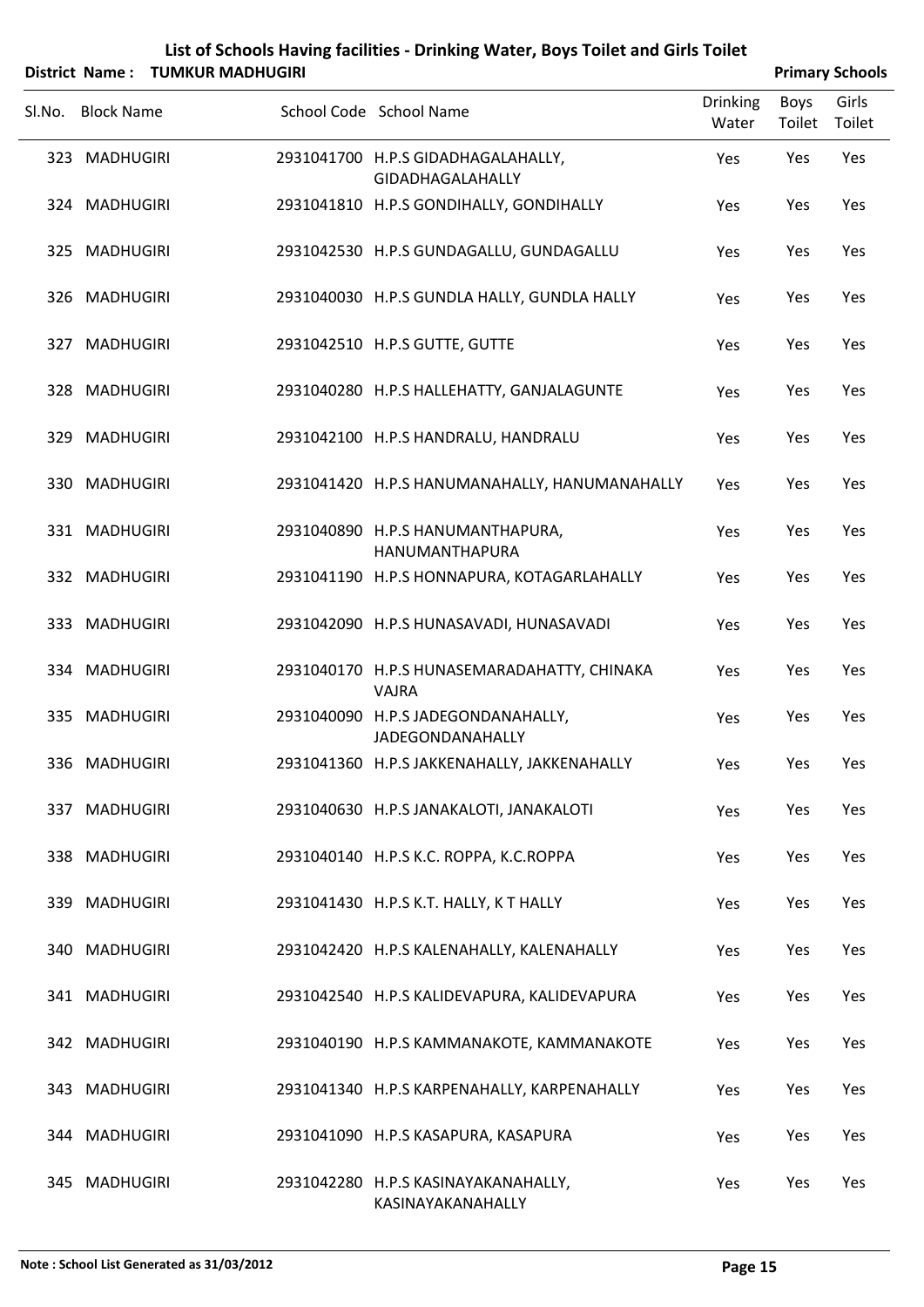| List of Schools Having facilities - Drinking Water, Boys Toilet and Girls Toilet |
|----------------------------------------------------------------------------------|
| $\mathbf{r}$ . The second property of $\mathbf{r}$                               |

|        | District Name: TUMKUR MADHUGIRI |                                                              |                          |                       | <b>Primary Schools</b> |
|--------|---------------------------------|--------------------------------------------------------------|--------------------------|-----------------------|------------------------|
| Sl.No. | <b>Block Name</b>               | School Code School Name                                      | <b>Drinking</b><br>Water | Boys<br>Toilet Toilet | Girls                  |
|        | 346 MADHUGIRI                   | 2931040170 H.P.S KATAGANAHATTY, CHINAKA VAJRA                | Yes                      | Yes                   | Yes                    |
|        | 347 MADHUGIRI                   | 2931041150 H.P.S KATAGONDANA HALLY,<br>KATAGONDANA HALLY     | Yes                      | Yes                   | Yes                    |
|        | 348 MADHUGIRI                   | 2931040900 H.P.S KATHIRAJANAHALLY,<br>KATHIRAJANAHALLY       | Yes                      | Yes                   | Yes                    |
| 349    | MADHUGIRI                       | 2931041390 H.P.S KAVANADALA, KAVANADALA                      | Yes                      | Yes                   | Yes                    |
|        | 350 MADHUGIRI                   | 2931041300 H.P.S KITTAGALI, KITTAGALI                        | Yes                      | Yes                   | Yes                    |
|        | 351 MADHUGIRI                   | 2931042170 H.P.S KODAGADALA, KODAGADALA                      | Yes                      | Yes                   | Yes                    |
|        | 352 MADHUGIRI                   | 2931042080 H.P.S KONDAVADI, KONDAVADI                        | Yes                      | Yes                   | Yes                    |
|        | 353 MADHUGIRI                   | 2931041730 H.P.S KONNAHALLY, KONNAHALLY                      | Yes                      | Yes                   | Yes                    |
|        | 354 MADHUGIRI                   | 2931041510 H.P.S KURUBARAHALLY, KURUBARAHALLY                | Yes                      | Yes                   | Yes                    |
|        | 355 MADHUGIRI                   | 2931040940 H.P.S KYATHAGONDANAHALLY,<br>KYATHAGONDANAHALLY   | Yes                      | Yes                   | Yes                    |
|        | 356 MADHUGIRI                   | 2931041410 H.P.S MADENAHALLY, MADENAHALLY                    | Yes                      | Yes                   | Yes                    |
|        | 357 MADHUGIRI                   | 2931042320 H.P.S MAIDHANAHALLY, MAIDHANAHALLY                | Yes                      | Yes                   | Yes                    |
|        | 358 MADHUGIRI                   | 2931041080 H.P.S MALLANAYAKANA HALLY,<br>MALLANAYAKANA HALLY | Yes                      | Yes                   | Yes                    |
|        | 359 MADHUGIRI                   | 2931041630 H.P.S MALLENAHALLY, CHANDRAGIRI                   | Yes                      | Yes                   | Yes                    |
|        | 360 MADHUGIRI                   | 2931040190 H.P.S MARIBEELU, KAMMANAKOTE                      | Yes                      | Yes                   | Yes                    |
|        | 361 MADHUGIRI                   | 2931040320 H.P.S MARUVEKERE, MARUVEKERE                      | Yes                      | Yes                   | Yes                    |
|        | 362 MADHUGIRI                   | 2931042340 H.P.S MASARAPADI, MASARAPADI                      | Yes                      | Yes                   | Yes                    |
|        | 363 MADHUGIRI                   | 2931040860 H.P.S MEDIGESI, MEDIGESI                          | Yes                      | Yes                   | Yes                    |
|        | 364 MADHUGIRI                   | 2931040590 H.P.S MUDDENERELEKERE,<br>MUDDENERELEKERE         | Yes                      | Yes                   | Yes                    |
|        | 365 MADHUGIRI                   | 2931041750 H.P.S NAGENAHALLY, NAGENAHALLY                    | Yes                      | Yes                   | Yes                    |
|        | 366 MADHUGIRI                   | 2931040850 H.P.S NEERAKALLU, NEERAKALLU                      | Yes                      | Yes                   | Yes                    |
|        | 367 MADHUGIRI                   | 2931042210 H.P.S NITRAHALLY CROSS, NITRAHALLY                | Yes                      | Yes                   | Yes                    |
| 368    | MADHUGIRI                       | 2931042240 H.P.S PARTHIHALLY, PARTHIHALLY                    | Yes                      | Yes                   | Yes                    |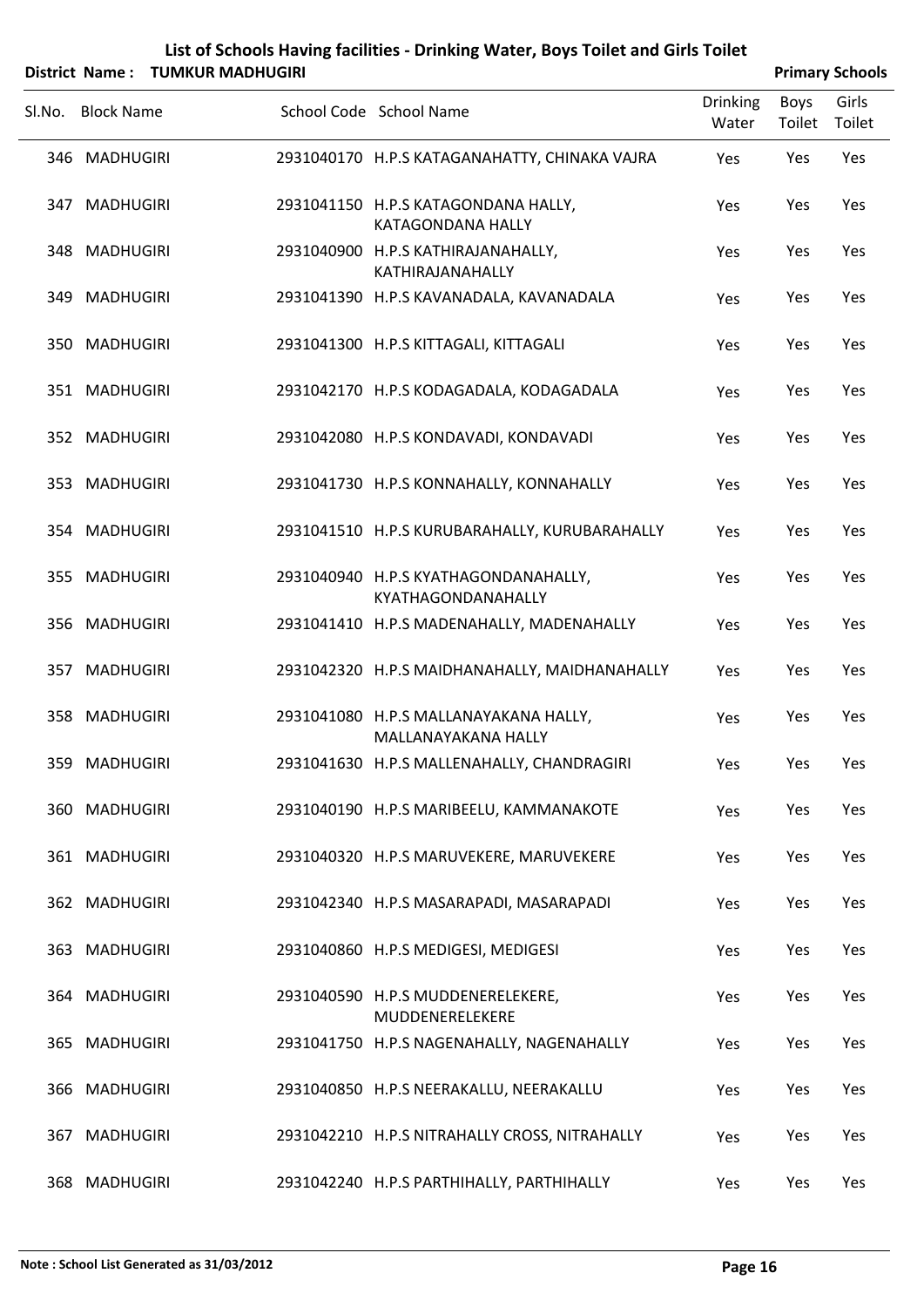|        |                   | District Name: TUMKUR MADHUGIRI |                                                                  |                          |                       | <b>Primary Schools</b> |
|--------|-------------------|---------------------------------|------------------------------------------------------------------|--------------------------|-----------------------|------------------------|
| SI.No. | <b>Block Name</b> |                                 | School Code School Name                                          | <b>Drinking</b><br>Water | <b>Boys</b><br>Toilet | Girls<br>Toilet        |
|        | 369 MADHUGIRI     |                                 | 2931042330 H.P.S POLENAHALLY, POLENAHALLY                        | Yes                      | Yes                   | Yes                    |
|        | 370 MADHUGIRI     |                                 | 2931041400 H.P.S POOJARAHALLY, POOJARAHALLY                      | Yes                      | Yes                   | Yes                    |
|        | 371 MADHUGIRI     |                                 | 2931040730 H.P.S PULUMACHI, PULUMACHI                            | Yes                      | Yes                   | Yes                    |
|        | 372 MADHUGIRI     |                                 | 2931041900 H.P.S PURAVARA, PURAVARA                              | Yes                      | Yes                   | Yes                    |
|        | 373 MADHUGIRI     |                                 | 2931041020 H.P.S R. GOLLARAHALLY, REDDYHALLY                     | Yes                      | Yes                   | Yes                    |
|        | 374 MADHUGIRI     |                                 | 2931041210 H.P.S RANTAVALALU, RANTAVALALU                        | Yes                      | Yes                   | Yes                    |
|        | 375 MADHUGIRI     |                                 | 2931041020 H.P.S REDDYHALLY, REDDYHALLY                          | Yes                      | Yes                   | Yes                    |
|        | 376 MADHUGIRI     |                                 | 2931041350 H.P.S SHIVANAGERE, SHIVANAGERE                        | Yes                      | Yes                   | Yes                    |
|        | 377 MADHUGIRI     |                                 | 2931042430 H.P.S SHRAVANDANAHALLY,<br>SHRAVANDANAHALLY           | Yes                      | Yes                   | Yes                    |
|        | 378 MADHUGIRI     |                                 | 2931041620 H.P.S SIDADHARAGALLU, SIDADHARAGALLU                  | Yes                      | Yes                   | Yes                    |
|        | 379 MADHUGIRI     |                                 | 2931040020 H.P.S SIDDAPURA, SIDDAPURA                            | Yes                      | Yes                   | Yes                    |
|        | 380 MADHUGIRI     |                                 | 2931042300 H.P.S SINGANAHALLY, SINGANAHALLY                      | Yes                      | Yes                   | Yes                    |
|        | 381 MADHUGIRI     |                                 | 2931041370 H.P.S SODENAHALLY, SODENAHALLY                        | Yes                      | Yes                   | Yes                    |
|        | 382 MADHUGIRI     |                                 | 2931040220 H.P.S SOGENAHALLY, SOGENAHALLY                        | Yes                      | Yes                   | Yes                    |
|        | 383 MADHUGIRI     |                                 | 2931042370 H.P.S SUDDEKUNTE, SUDDEKUNTE                          | Yes                      | Yes                   | Yes                    |
|        | 384 MADHUGIRI     |                                 | 2931040610 H.P.S THADI, THADI                                    | Yes                      | Yes                   | Yes                    |
|        | 385 MADHUGIRI     |                                 | 2931040360 H.P.S THAVAKADAHALLY, THAVAKADAHALLY                  | Yes                      | Yes                   | Yes                    |
|        | 386 MADHUGIRI     |                                 | 2931042310 H.P.S THERIYUR, THERIYUR                              | Yes                      | Yes                   | Yes                    |
|        | 387 MADHUGIRI     |                                 | 2931042440 H.P.S THIGALARAHALLY, VENKATAPURA                     | Yes                      | Yes                   | Yes                    |
|        | 388 MADHUGIRI     |                                 | 2931041560 H.P.S THIMMALAPURA, THIMMALAPURA                      | Yes                      | Yes                   | Yes                    |
|        | 389 MADHUGIRI     |                                 | 2931042550 H.P.S THINGALUR, THINGALUR                            | Yes                      | Yes                   | Yes                    |
|        | 390 MADHUGIRI     |                                 | 2931040790 H.P.S THIPPAGANAHALLY,                                | Yes                      | Yes                   | Yes                    |
|        | 391 MADHUGIRI     |                                 | THIPPAGANAHALLY<br>2931041740 H.P.S THIPPANAHALLY, THIPPANAHALLY | Yes                      | Yes                   | Yes                    |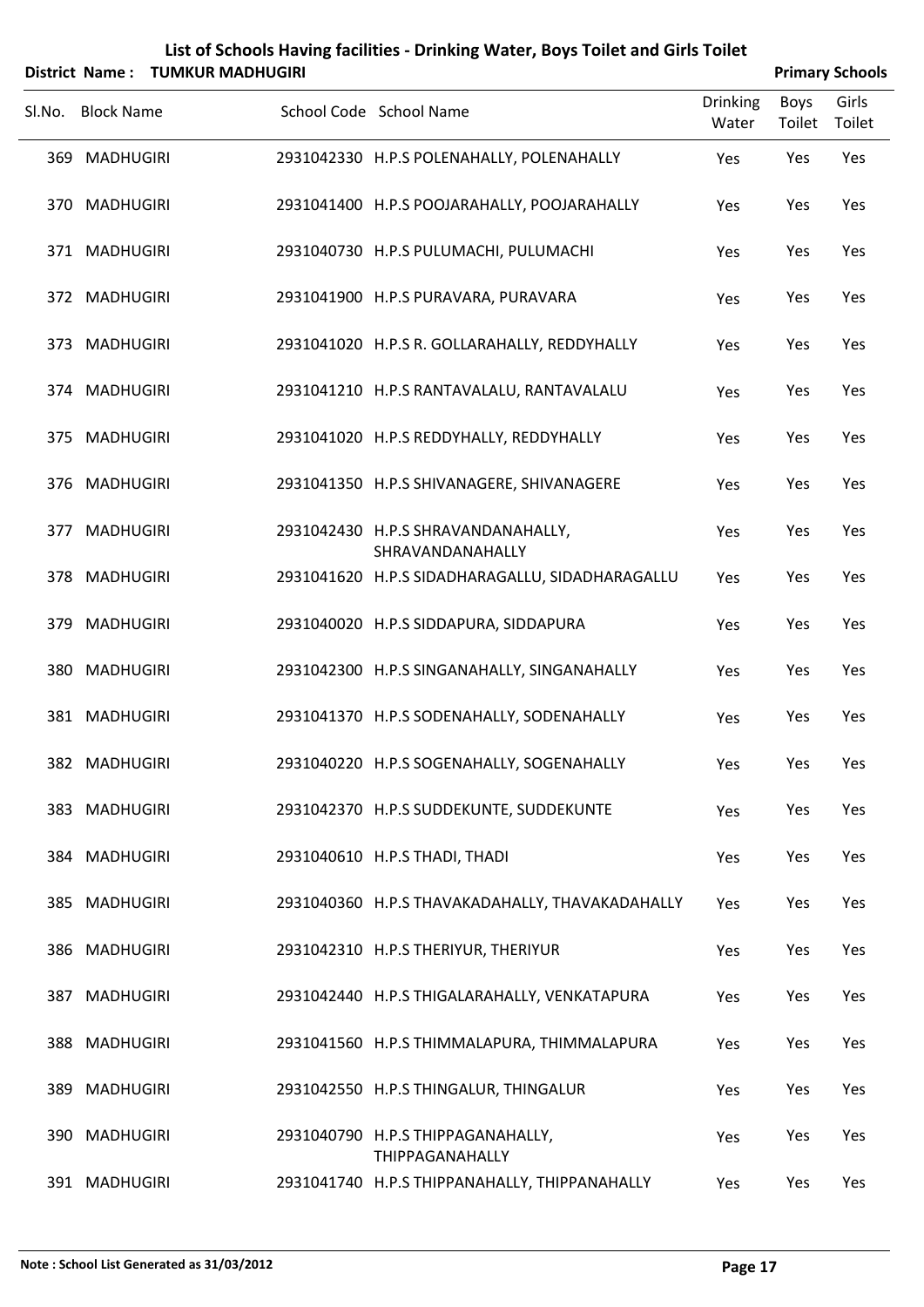| List of Schools Having facilities - Drinking Water, Boys Toilet and Girls Toilet |
|----------------------------------------------------------------------------------|
|                                                                                  |

|        | District Name: TUMKUR MADHUGIRI |                                                           |                          |                | <b>Primary Schools</b> |
|--------|---------------------------------|-----------------------------------------------------------|--------------------------|----------------|------------------------|
| Sl.No. | <b>Block Name</b>               | School Code School Name                                   | <b>Drinking</b><br>Water | Boys<br>Toilet | Girls<br>Toilet        |
|        | 392 MADHUGIRI                   | 2931040500 H.P.S THIPPAPURA, THIPPAPURA                   | Yes                      | Yes            | Yes                    |
|        | 393 MADHUGIRI                   | 2931040620 H.P.S THONDOTI, THONDOTI                       | Yes                      | Yes            | Yes                    |
|        | 394 MADHUGIRI                   | 2931042160 H.P.S VADDARAHATTY, AGRAHARA                   | Yes                      | Yes            | Yes                    |
|        | 395 MADHUGIRI                   | 2931040110 H.P.S VADERAHALLY, VADERAHALLY                 | Yes                      | Yes            | Yes                    |
|        | 396 MADHUGIRI                   | 2931041930 H.P.S VEERANAGENAHALLY,<br>VEERANAGENAHALLY    | Yes                      | Yes            | Yes                    |
|        | 397 MADHUGIRI                   | 2931041240 H.P.S VITALAPURA, VITALAPURA                   | Yes                      | Yes            | Yes                    |
|        | 398 MADHUGIRI                   | 2931040580 H.P.S YARAGUNTE, YARAGUNTE                     | Yes                      | Yes            | Yes                    |
|        | 399 MADHUGIRI                   | 2931040440 H.P.S YELKUR, YELKUR                           | Yes                      | Yes            | Yes                    |
|        | 400 MADHUGIRI                   | 2931040070 H.P.S. MARITHIMMANAHALLY,<br>MARITHIMMANAHALLY | Yes                      | Yes            | Yes                    |
|        | 401 MADHUGIRI                   | 2931040290 HPS MUDDENAHALLY (THERIYUR),<br>MUDDENAHALLY   | Yes                      | Yes            | Yes                    |
|        | 402 MADHUGIRI                   | 2931042350 HPS ADAVINAGENAHALLY,<br>ADAVINAGENAHALLY      | Yes                      | Yes            | Yes                    |
|        | 403 MADHUGIRI                   | 2931041590 HPS BELADAMADU, BELADAMADU                     | Yes                      | Yes            | Yes                    |
|        | 404 MADHUGIRI                   | 2931040420 HPS HOSAKOTE(GARANI), GARANI                   | Yes                      | Yes            | Yes                    |
|        | 405 MADHUGIRI                   | 2931040670 HPS KAMTHANAHALLY, KAMTHANAHALLY               | Yes                      | Yes            | Yes                    |
|        | 406 MADHUGIRI                   | 2931041910 HPS KODLAPURA, KODLAPURA                       | Yes                      | Yes            | Yes                    |
|        | 407 MADHUGIRI                   | 2931042830 HPS KOTE MADUGIRI, MADUGIRI PATTANA            | Yes                      | Yes            | Yes                    |
|        | 408 MADHUGIRI                   | 2931042830 HPS LINGENAHALLI, MADUGIRI PATTANA             | Yes                      | Yes            | Yes                    |
|        | 409 MADHUGIRI                   | 2931041270 HPS MAYAGONDANAHALLY,<br>MAYAGONDANA HALLY     | Yes                      | Yes            | Yes                    |
|        | 410 MADHUGIRI                   | 2931042040 HPS NAVILADAKU, NAVILADAKU                     | Yes                      | Yes            | Yes                    |
|        | 411 MADHUGIRI                   | 2931042210 HPS NITRAHALLY VILLAGE, NITRAHALLY             | Yes                      | Yes            | Yes                    |
|        | 412 MADHUGIRI                   | 2931042360 HPS R GOLLARAHATTY, REDDYHALLY                 | Yes                      | Yes            | Yes                    |
|        | 413 MADHUGIRI                   | 2931041720 HPS RANGAPURA, RANGAPURA                       | Yes                      | Yes            | Yes                    |
|        | 414 MADHUGIRI                   | 2931040210 HPS SHETTIHALLI, SHETTI HALLY                  | Yes                      | Yes            | Yes                    |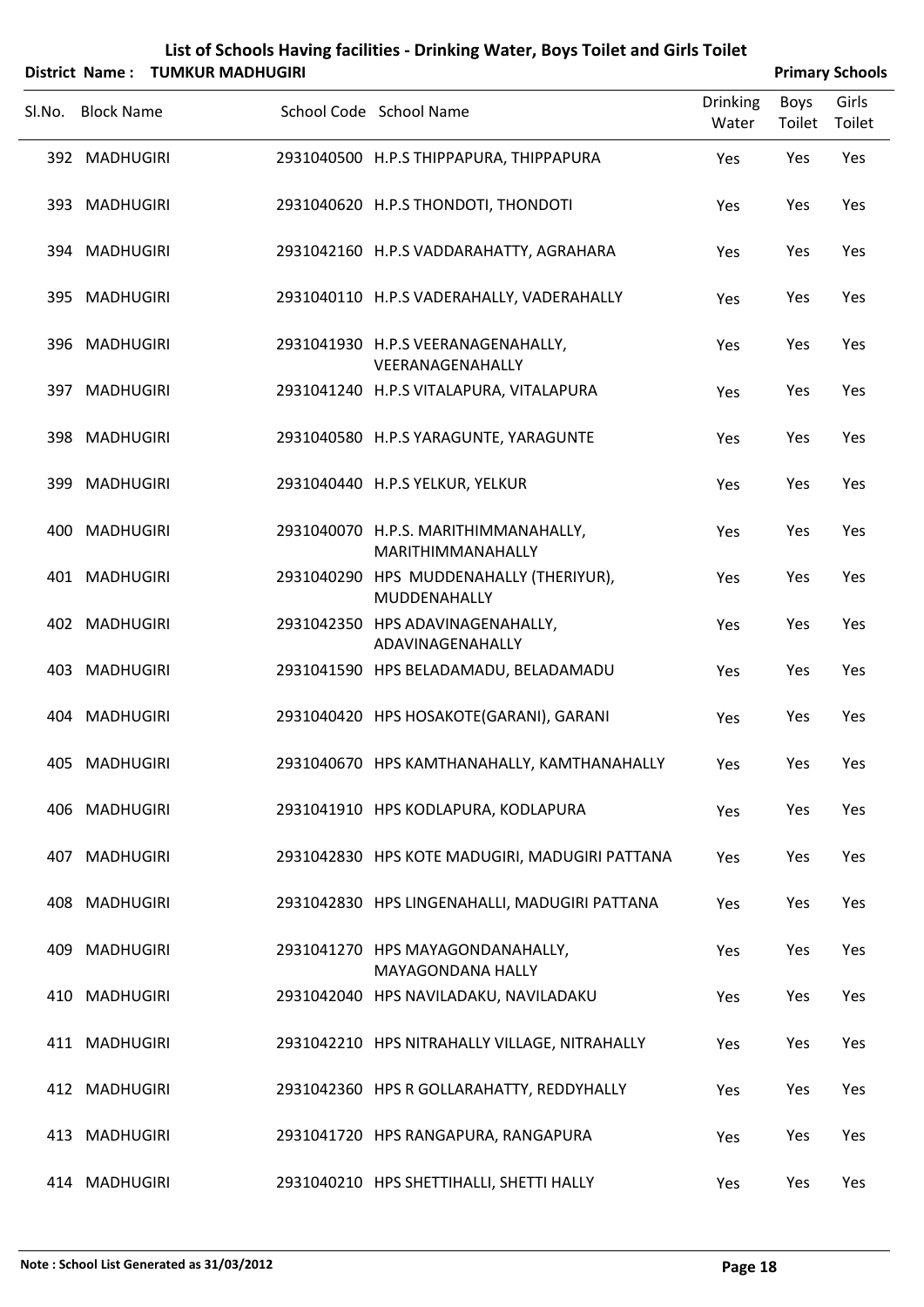|        |                   | District Name: TUMKUR MADHUGIRI |                                                                 |                          |                | <b>Primary Schools</b> |
|--------|-------------------|---------------------------------|-----------------------------------------------------------------|--------------------------|----------------|------------------------|
| SI.No. | <b>Block Name</b> |                                 | School Code School Name                                         | <b>Drinking</b><br>Water | Boys<br>Toilet | Girls<br>Toilet        |
|        | 415 MADHUGIRI     |                                 | 2931042830 HPS SIRA GATE MADUGIRI, MADUGIRI<br><b>PATTANA</b>   | Yes                      | Yes            | Yes                    |
|        | 416 MADHUGIRI     |                                 | 2931040120 HPS THYGONDANAHALLI,<br>THAYAGONDANAHALLY            | Yes                      | Yes            | Yes                    |
|        | 417 MADHUGIRI     |                                 | 2931042270 HPS YAKARALAHALLY, YAKARLAHALLY                      | Yes                      | Yes            | Yes                    |
|        | 418 MADHUGIRI     |                                 | 2931042830 KMHPBS MADUGIRI, MADUGIRI PATTANA                    | Yes                      | Yes            | Yes                    |
|        | 419 MADHUGIRI     |                                 | 2931040040 L.P.S ACHENAHALLY, ACHENAHALLY                       | Yes                      | Yes            | Yes                    |
|        | 420 MADHUGIRI     |                                 | 2931042160 L.P.S AGRAHARA, AGRAHARA                             | Yes                      | Yes            | Yes                    |
|        | 421 MADHUGIRI     |                                 | 2931042060 L.P.S AKKALAPURA, KAMSANAHALLY                       | Yes                      | Yes            | Yes                    |
|        | 422 MADHUGIRI     |                                 | 2931042380 L.P.S ANNENAHALLY, ANNENAHALLY                       | Yes                      | Yes            | Yes                    |
|        | 423 MADHUGIRI     |                                 | 2931041680 L.P.S APANAHALLY, APANAHALLY                         | Yes                      | Yes            | Yes                    |
|        | 424 MADHUGIRI     |                                 | 2931041970 L.P.S ARALAPURA, ARALAPURA                           | Yes                      | Yes            | Yes                    |
|        | 425 MADHUGIRI     |                                 | 2931042460 L.P.S ARALIMARADAHALLY,<br>ARALIMARADAHALLY          | Yes                      | Yes            | Yes                    |
|        | 426 MADHUGIRI     |                                 | 2931040140 L.P.S AVEKATTE, K.C.ROPPA                            | Yes                      | Yes            | Yes                    |
|        | 427 MADHUGIRI     |                                 | 2931040200 L.P.S B.C. PALYA, BIJAVARA                           | Yes                      | Yes            | Yes                    |
|        | 428 MADHUGIRI     |                                 | 2931041630 L.P.S B.M. PALYA, CHANDRAGIRI                        | Yes                      | Yes            | Yes                    |
|        | 429 MADHUGIRI     |                                 | 2931041630 L.P.S BALEHALLY, CHANDRAGIRI                         | Yes                      | Yes            | Yes                    |
|        | 430 MADHUGIRI     |                                 | 2931041670 L.P.S BANAGARALAHALLY,<br>BANAGARALAHALLY            | Yes                      | Yes            | Yes                    |
|        | 431 MADHUGIRI     |                                 | 2931040100 L.P.S BASAVANAHALLY, BASAVANAHALLY                   | Yes                      | Yes            | Yes                    |
|        | 432 MADHUGIRI     |                                 | 2931042180 L.P.S BHYRAVANAGARA, SUNNAVADI                       | Yes                      | Yes            | Yes                    |
|        | 433 MADHUGIRI     |                                 | 2931041530 L.P.S BITTINAKUREKE, BITTINAKUREKE                   | Yes                      | Yes            | Yes                    |
|        | 434 MADHUGIRI     |                                 | 2931042570 L.P.S BOMMENAHALLY, BOMMENAHALLY                     | Yes                      | Yes            | Yes                    |
|        | 435 MADHUGIRI     |                                 | 2931041760 L.P.S BORAGUNTE, BORAGUNTE                           | Yes                      | Yes            | Yes                    |
|        | 436 MADHUGIRI     |                                 | 2931041250 L.P.S BORAMUTTANA HALLY,<br><b>BORAMUTTANA HALLY</b> | Yes                      | Yes            | Yes                    |
|        | 437 MADHUGIRI     |                                 | 2931042410 L.P.S BUDHENAHALLY, DODDAMALUR                       | Yes                      | Yes            | Yes                    |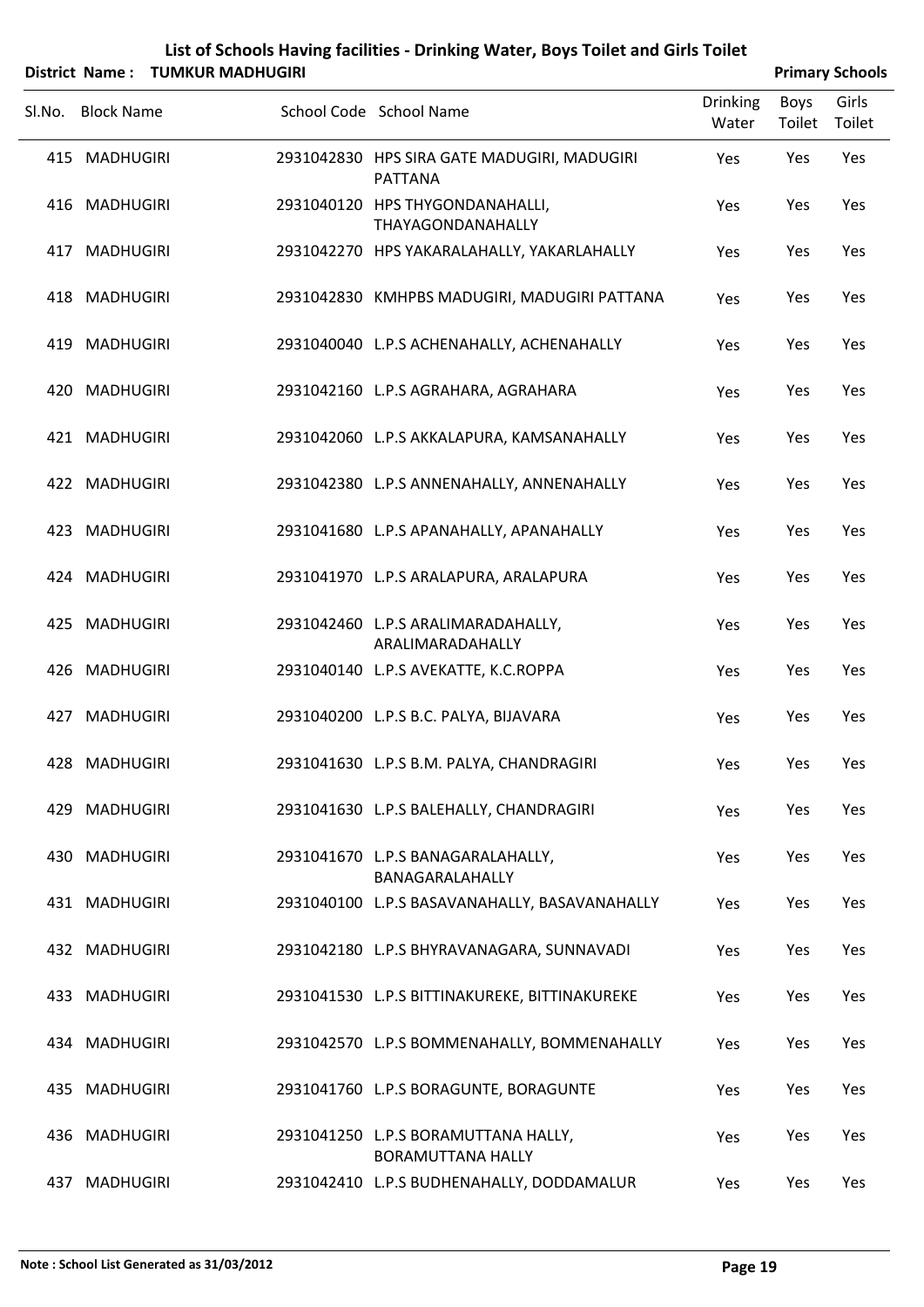| List of Schools Having facilities - Drinking Water, Boys Toilet and Girls Toilet |
|----------------------------------------------------------------------------------|
|                                                                                  |

|        | District Name: TUMKUR MADHUGIRI |                                                                 |                          |                | <b>Primary Schools</b> |
|--------|---------------------------------|-----------------------------------------------------------------|--------------------------|----------------|------------------------|
| Sl.No. | <b>Block Name</b>               | School Code School Name                                         | <b>Drinking</b><br>Water | Boys<br>Toilet | Girls<br>Toilet        |
|        | 438 MADHUGIRI                   | 2931041190 L.P.S BULASANDRA, KOTAGARLAHALLY                     | Yes                      | Yes            | Yes                    |
|        | 439 MADHUGIRI                   | 2931040470 L.P.S BYADARAHALLY, BYADARAHALLY                     | Yes                      | Yes            | Yes                    |
|        | 440 MADHUGIRI                   | 2931042540 L.P.S BYRAPURA, KALIDEVAPURA                         | Yes                      | Yes            | Yes                    |
|        | 441 MADHUGIRI                   | 2931041380 L.P.S CHAMBENAHALLY, CHAMBENAHALLY                   | Yes                      | Yes            | Yes                    |
|        | 442 MADHUGIRI                   | 2931040970 L.P.S CHANDRABAVI, BIDARAKERE KAVAL                  | Yes                      | Yes            | Yes                    |
|        | 443 MADHUGIRI                   | 2931042110 L.P.S CHANNAGIRI PALYA, BATTAGERE                    | Yes                      | Yes            | Yes                    |
|        | 444 MADHUGIRI                   | 2931042170 L.P.S CHANNASAGARA, KODAGADALA                       | Yes                      | Yes            | Yes                    |
|        | 445 MADHUGIRI                   | 2931042140 L.P.S CHIKKA HOSAHALLY, CHIKKA<br>HOSAHALLY          | Yes                      | Yes            | Yes                    |
|        | 446 MADHUGIRI                   | 2931041490 L.P.S CHIKKATHIMMANA HALLY,<br>CHIKKATHIMMANA HALLY  | Yes                      | Yes            | Yes                    |
|        | 447 MADHUGIRI                   | 2931040480 L.P.S CHIKKAYELKUR, CHIKKAYELKUR                     | Yes                      | Yes            | Yes                    |
|        | 448 MADHUGIRI                   | 2931040660 L.P.S CHOWLAHALLY, CHOWLAHALLY                       | Yes                      | Yes            | Yes                    |
|        | 449 MADHUGIRI                   | 2931041870 L.P.S CHUNCHENAHALLY, CHUNCHENAHALLY                 | Yes                      | Yes            | Yes                    |
|        | 450 MADHUGIRI                   | 2931041110 L.P.S D. GOLLARAHATTY, NERELEKERE                    | Yes                      | Yes            | Yes                    |
|        | 451 MADHUGIRI                   | 2931040490 L.P.S DADAGONDANAHALLY,<br>DADAGONDANAHALLY          | Yes                      | Yes            | Yes                    |
|        | 452 MADHUGIRI                   | 2931042500 L.P.S DANDIPURA, KODIGENAHALLY                       | Yes                      | Yes            | Yes                    |
|        | 453 MADHUGIRI                   | 2931041140 L.P.S DASENAHALLY, DASENAHALLY                       | Yes                      | Yes            | Yes                    |
|        | 454 MADHUGIRI                   | 2931040560 L.P.S DINNEGOLLARAHATTY,<br>BRAMHASAMUDRA            | Yes                      | Yes            | Yes                    |
|        | 455 MADHUGIRI                   | 2931040280 L.P.S DODDAHATTY, GANJALAGUNTE                       | Yes                      | Yes            | Yes                    |
|        | 456 MADHUGIRI                   | 2931041020 L.P.S DODDANA HATTY, REDDYHALLY                      | Yes                      | Yes            | Yes                    |
|        | 457 MADHUGIRI                   | 2931042190 L.P.S EJIHALLY, EJIHALLY                             | Yes                      | Yes            | Yes                    |
|        | 458 MADHUGIRI                   | 2931041010 L.P.S EMMETHIMMANAHALLY,<br><b>EMMETHIMMANAHALLY</b> | Yes                      | Yes            | Yes                    |
|        | 459 MADHUGIRI                   | 2931041050 L.P.S G.D. PALYA, G D PALYA                          | Yes                      | Yes            | Yes                    |
|        | 460 MADHUGIRI                   | 2931041130 L.P.S GADDETHIMMANAHALLY,<br>GADDETHIMMANAHALLY      | Yes                      | Yes            | Yes                    |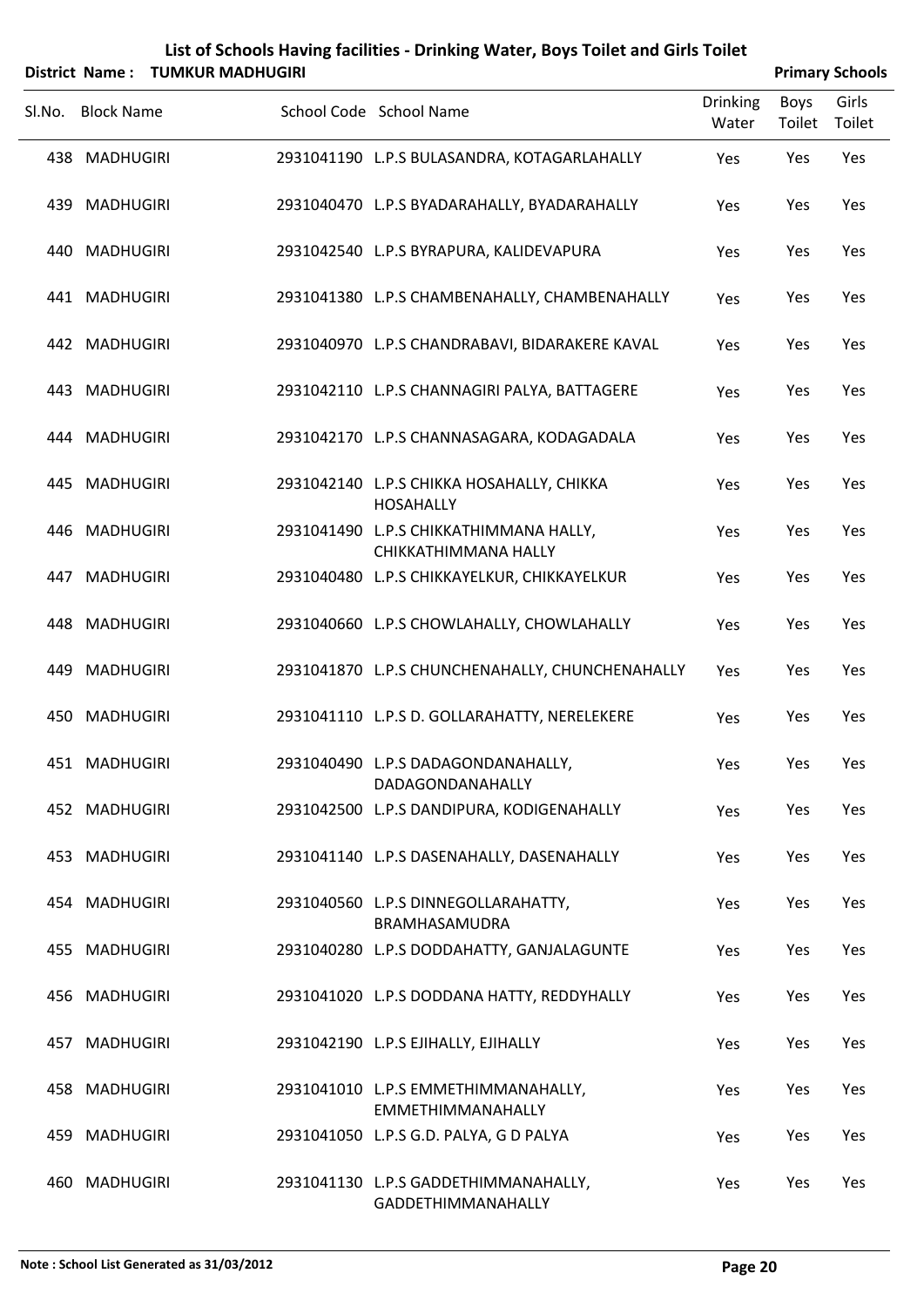|        |                   | District Name: TUMKUR MADHUGIRI |                                                               |                          |                | <b>Primary Schools</b> |
|--------|-------------------|---------------------------------|---------------------------------------------------------------|--------------------------|----------------|------------------------|
| Sl.No. | <b>Block Name</b> |                                 | School Code School Name                                       | <b>Drinking</b><br>Water | Boys<br>Toilet | Girls<br>Toilet        |
|        | 461 MADHUGIRI     |                                 | 2931041990 L.P.S GIDDAIYANA PALYA, GIDDAIYANA<br><b>PALYA</b> | Yes                      | Yes            | Yes                    |
|        | 462 MADHUGIRI     |                                 | 2931041650 L.P.S GIREGONDANAHALLY,<br>GIREGONDANAHALLY        | Yes                      | Yes            | Yes                    |
|        | 463 MADHUGIRI     |                                 | 2931040840 L.P.S GIRIYAMMANAPALYA, AVARAGALLU                 | Yes                      | Yes            | Yes                    |
|        | 464 MADHUGIRI     |                                 | 2931041450 L.P.S GODDANAPALYA, GODDANAPALYA                   | Yes                      | Yes            | Yes                    |
|        | 465 MADHUGIRI     |                                 | 2931040450 L.P.S GOOLAHALLY, GOOLAHALLY                       | Yes                      | Yes            | Yes                    |
|        | 466 MADHUGIRI     |                                 | 2931040370 L.P.S GOPAGONDANAHALLY,<br><b>GOPAGONDANAHALLY</b> | Yes                      | Yes            | Yes                    |
|        | 467 MADHUGIRI     |                                 | 2931042010 L.P.S GOVINDANAHALLY, GOVINDANAHALLY               | Yes                      | Yes            | Yes                    |
|        | 468 MADHUGIRI     |                                 | 2931042230 L.P.S GOWTHAMANAGARA, KADAGATHUR                   | Yes                      | Yes            | Yes                    |
|        | 469 MADHUGIRI     |                                 | 2931041470 L.P.S GUBALAGUTTE, GUBALAGUTTE                     | Yes                      | Yes            | Yes                    |
|        | 470 MADHUGIRI     |                                 | 2931040190 L.P.S GUDIROPPA, KAMMANAKOTE                       | Yes                      | Yes            | Yes                    |
|        | 471 MADHUGIRI     |                                 | 2931040810 L.P.S H. GOLLARAHATTY, HOSAKERE                    | Yes                      | Yes            | Yes                    |
|        | 472 MADHUGIRI     |                                 | 2931041430 L.P.S H.R. PALYA, KT HALLY                         | Yes                      | Yes            | Yes                    |
|        | 473 MADHUGIRI     |                                 | 2931040680 L.P.S HALEITAKALOTI, HALEITAKALOTI                 | Yes                      | Yes            | Yes                    |
|        | 474 MADHUGIRI     |                                 | 2931040560 L.P.S HALLEGOLLARAHATTY,<br>BRAMHASAMUDRA          | Yes                      | Yes            | Yes                    |
|        | 475 MADHUGIRI     |                                 | 2931042130 L.P.S HANUMANTHAPURA,<br>HANUMANTHAPURA            | Yes                      | Yes            | Yes                    |
|        | 476 MADHUGIRI     |                                 | 2931041540 L.P.S HARIHARAPURA, HARIHARAPURA                   | Yes                      | Yes            | Yes                    |
|        | 477 MADHUGIRI     |                                 | 2931040920 L.P.S HOSAHALLY, HOSAHALLY                         | Yes                      | Yes            | Yes                    |
|        | 478 MADHUGIRI     |                                 | 2931040130 L.P.S HOSAHALLY, HOSAHALLY                         | Yes                      | Yes            | Yes                    |
|        | 479 MADHUGIRI     |                                 | 2931042480 L.P.S HOSAHALLY, HOSAHALLY                         | Yes                      | Yes            | Yes                    |
|        | 480 MADHUGIRI     |                                 | 2931040690 L.P.S HOSAITAKALOTI, HOSAITAKALOTI                 | Yes                      | Yes            | Yes                    |
|        | 481 MADHUGIRI     |                                 | 2931040810 L.P.S HOSAPALYA, HOSAKERE                          | Yes                      | Yes            | Yes                    |
|        | 482 MADHUGIRI     |                                 | 2931041960 L.P.S IMMADAGONDANAHALLY,<br>IMMADAGONDANAHALLY    | Yes                      | Yes            | Yes                    |
|        | 483 MADHUGIRI     |                                 | 2931041790 L.P.S INDIRAGRAMA, A M KAVAL                       | Yes                      | Yes            | Yes                    |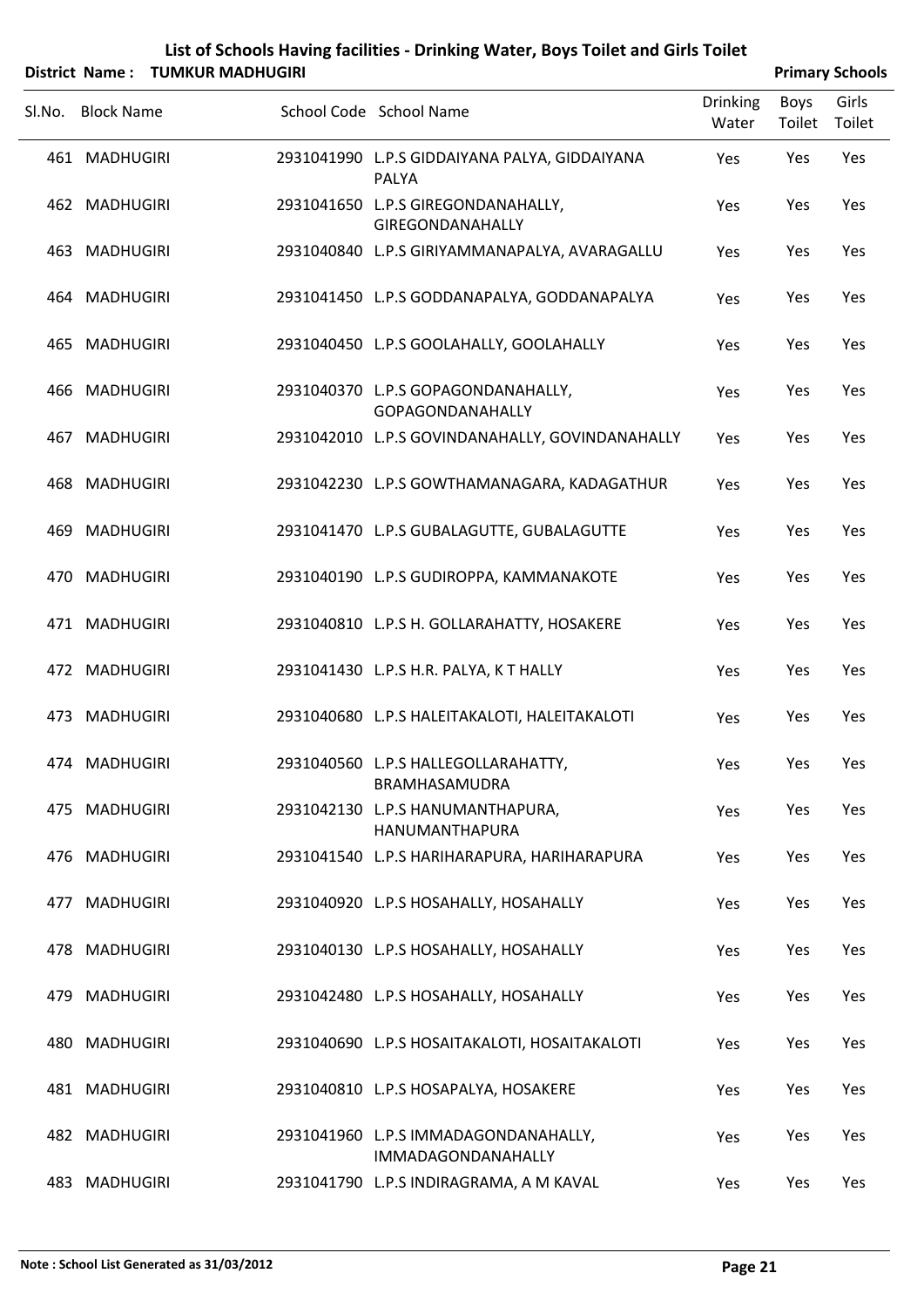| List of Schools Having facilities - Drinking Water, Boys Toilet and Girls Toilet |
|----------------------------------------------------------------------------------|
| News . THARRID MARDHICIDI                                                        |

|        | District Name: TUMKUR MADHUGIRI |                                                                 |                          |                | <b>Primary Schools</b> |
|--------|---------------------------------|-----------------------------------------------------------------|--------------------------|----------------|------------------------|
| Sl.No. | <b>Block Name</b>               | School Code School Name                                         | <b>Drinking</b><br>Water | Boys<br>Toilet | Girls<br>Toilet        |
|        | 484 MADHUGIRI                   | 2931042280 L.P.S JALATHIMMANAHALLY,<br>KASINAYAKANAHALLY        | Yes                      | Yes            | Yes                    |
|        | 485 MADHUGIRI                   | 2931041410 L.P.S JAVANAINAPALYA, MADENAHALLY                    | Yes                      | Yes            | Yes                    |
|        | 486 MADHUGIRI                   | 2931041140 L.P.S JAVARANAYAKANA PALYA,<br>DASENAHALLY           | Yes                      | Yes            | Yes                    |
|        | 487 MADHUGIRI                   | 2931041790 L.P.S JAYANAGARA, A M KAVAL                          | Yes                      | Yes            | Yes                    |
|        | 488 MADHUGIRI                   | 2931041260 L.P.S JEEVAGONDANAHALLY,<br><b>JEEVAGONDANAHALLY</b> | Yes                      | Yes            | Yes                    |
| 489    | MADHUGIRI                       | 2931042470 L.P.S JOGIHALLY, JOGIHALLY                           | Yes                      | Yes            | Yes                    |
|        | 490 MADHUGIRI                   | 2931041160 L.P.S K. APPENAHALLY, K APPENAHALLY                  | Yes                      | Yes            | Yes                    |
|        | 491 MADHUGIRI                   | 2931041180 L.P.S K. GOLLAHALLY, K GOLLAHALLY                    | Yes                      | Yes            | Yes                    |
|        | 492 MADHUGIRI                   | 2931041170 L.P.S K. KRISHNAPURA, K KRISHNAPURA                  | Yes                      | Yes            | Yes                    |
|        | 493 MADHUGIRI                   | 2931041020 L.P.S KADAPPANAPALYA, REDDYHALLY                     | Yes                      | Yes            | Yes                    |
|        | 494 MADHUGIRI                   | 2931040050 L.P.S KAMBADAHALLY, KAMBADAHALLY                     | Yes                      | Yes            | Yes                    |
|        | 495 MADHUGIRI                   | 2931040230 L.P.S KAMBATHANAHALLY,<br>KAMBATHANAHALLY            | Yes                      | Yes            | Yes                    |
|        | 496 MADHUGIRI                   | 2931040600 L.P.S KAMEGOWDANAHALLY, I.D.HALLY                    | Yes                      | Yes            | Yes                    |
|        | 497 MADHUGIRI                   | 2931042060 L.P.S KAMSANAHALLY, KAMSANAHALLY                     | Yes                      | Yes            | Yes                    |
|        | 498 MADHUGIRI                   | 2931041800 L.P.S KANAPANAYAKANA HALLY,<br>KANAPANAYAKANA HALLY  | Yes                      | Yes            | Yes                    |
|        | 499 MADHUGIRI                   | 2931040310 L.P.S KARAMARADI, KARAMARADI                         | Yes                      | Yes            | Yes                    |
|        | 500 MADHUGIRI                   | 2931040800 L.P.S KARENAHALLY, KARENAHALLY                       | Yes                      | Yes            | Yes                    |
|        | 501 MADHUGIRI                   | 2931041230 L.P.S KEMPACHANNENAHALLY,<br>KEMPACHANNENAHALLY      | Yes                      | Yes            | Yes                    |
|        | 502 MADHUGIRI                   | 2931042490 L.P.S KEMPAPURA, KEMPAPURA                           | Yes                      | Yes            | Yes                    |
|        | 503 MADHUGIRI                   | 2931040170 L.P.S KEREGALA PALYA, CHINAKA VAJRA                  | Yes                      | Yes            | Yes                    |
|        | 504 MADHUGIRI                   | 2931041280 L.P.S KODIRAMPURA, KODIRAMPURA                       | Yes                      | Yes            | Yes                    |
|        | 505 MADHUGIRI                   | 2931040770 L.P.S KRISHNAPURA, KRISHNAPURA                       | Yes                      | Yes            | Yes                    |
|        | 506 MADHUGIRI                   | 2931042050 L.P.S KULUMENAHALLY, KULUMENAHALLY                   | Yes                      | Yes            | Yes                    |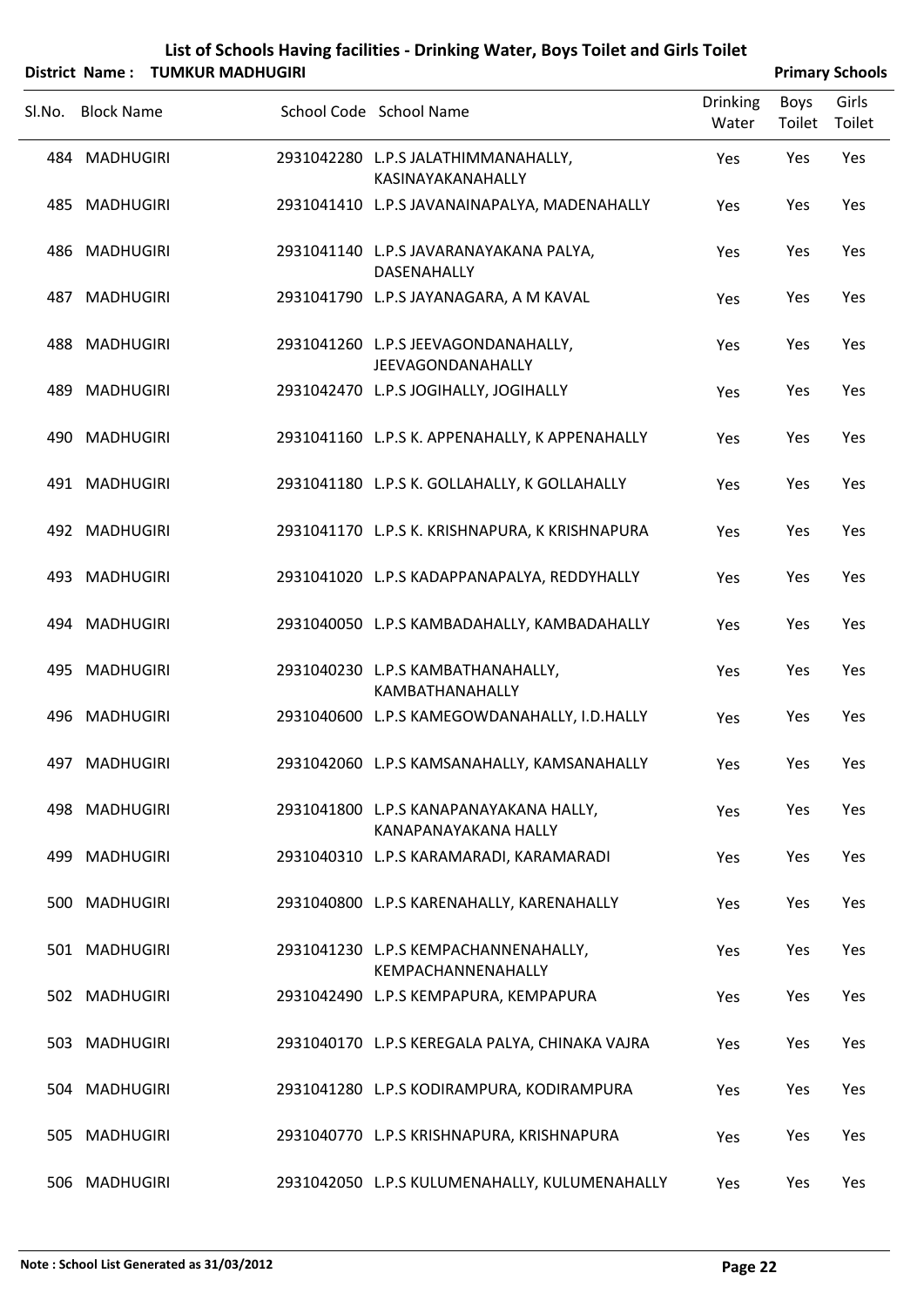|        |                   | District Name: TUMKUR MADHUGIRI |                                                             |                          | <b>Primary Schools</b> |                 |
|--------|-------------------|---------------------------------|-------------------------------------------------------------|--------------------------|------------------------|-----------------|
| SI.No. | <b>Block Name</b> |                                 | School Code School Name                                     | <b>Drinking</b><br>Water | Boys<br>Toilet         | Girls<br>Toilet |
|        | 507 MADHUGIRI     |                                 | 2931041780 L.P.S KURIHALLY, KURIHALLY                       | Yes                      | Yes                    | Yes             |
|        | 508 MADHUGIRI     |                                 | 2931042300 L.P.S KURKENAHALLY, SINGANAHALLY                 | Yes                      | Yes                    | Yes             |
|        | 509 MADHUGIRI     |                                 | 2931040880 L.P.S LAKLIHATTY, NALLEKAMANAHALLY               | Yes                      | Yes                    | Yes             |
|        | 510 MADHUGIRI     |                                 | 2931040830 L.P.S LAKSHMIDEVIPURA, LAKSHMIDEVIPURA           | Yes                      | Yes                    | Yes             |
|        | 511 MADHUGIRI     |                                 | 2931041660 L.P.S LINGASANDRA, LINGASANDRA                   | Yes                      | Yes                    | Yes             |
|        | 512 MADHUGIRI     |                                 | 2931041630 L.P.S M. GOLLARAHATTY, CHANDRAGIRI               | Yes                      | Yes                    | Yes             |
|        | 513 MADHUGIRI     |                                 | 2931040290 L.P.S M. GOLLARAHATTY, MUDDENAHALLY              | Yes                      | Yes                    | Yes             |
|        | 514 MADHUGIRI     |                                 | 2931040170 L.P.S MADAGANAHATTY, CHINAKA VAJRA               | Yes                      | Yes                    | Yes             |
|        | 515 MADHUGIRI     |                                 | 2931040550 L.P.S MADENAHALLY, MADENAHALLY                   | Yes                      | Yes                    | Yes             |
|        | 516 MADHUGIRI     |                                 | 2931040240 L.P.S MALLENAHALLY, MALLENAHALLY                 | Yes                      | Yes                    | Yes             |
|        | 517 MADHUGIRI     |                                 | 2931040260 L.P.S MARABAHALLY, MARABAHALLY                   | Yes                      | Yes                    | Yes             |
|        | 518 MADHUGIRI     |                                 | 2931041730 L.P.S MARIPALYA, KONNAHALLY                      | Yes                      | Yes                    | Yes             |
|        | 519 MADHUGIRI     |                                 | 2931040520 L.P.S MARUTHIPURA (SHOBHENAHY),<br>SHOBHENAHALLY | Yes                      | Yes                    | Yes             |
|        | 520 MADHUGIRI     |                                 | 2931042120 L.P.S MUDDAIYANA PALYA, BYALYA                   | Yes                      | Yes                    | Yes             |
|        | 521 MADHUGIRI     |                                 | 2931041440 L.P.S MUDDAPANAPALYA,<br>MUDDAPANAPALYA          | Yes                      | Yes                    | Yes             |
|        | 522 MADHUGIRI     |                                 | 2931040300 L.P.S MUDDINAYANAPALYA,<br>MUDDAINYANAPALYA      | Yes                      | Yes                    | Yes             |
|        | 523 MADHUGIRI     |                                 | 2931040420 L.P.S MUDDUMALLANAHALLY, GARANI                  | Yes                      | Yes                    | Yes             |
|        | 524 MADHUGIRI     |                                 | 2931042160 L.P.S MULABAGILA PALYA, AGRAHARA                 | Yes                      | Yes                    | Yes             |
|        | 525 MADHUGIRI     |                                 | 2931042390 L.P.S MUTHYALAMMANAHALLY,<br>MUTHYALAMMANAHALLY  | Yes                      | Yes                    | Yes             |
|        | 526 MADHUGIRI     |                                 | 2931042350 L.P.S MUTTARAYANAHALLY,<br>ADAVINAGENAHALLY      | Yes                      | Yes                    | Yes             |
| 527    | <b>MADHUGIRI</b>  |                                 | 2931040850 L.P.S N. GOLLARAHATTY, NEERAKALLU                | Yes                      | Yes                    | Yes             |
|        | 528 MADHUGIRI     |                                 | 2931041000 L.P.S NAGALAPURA, NAGALAPURA                     | Yes                      | Yes                    | Yes             |

529 MADHUGIRI 2931042260 L.P.S NAGENAHALLY, NAGENAHALLY Yes Yes Yes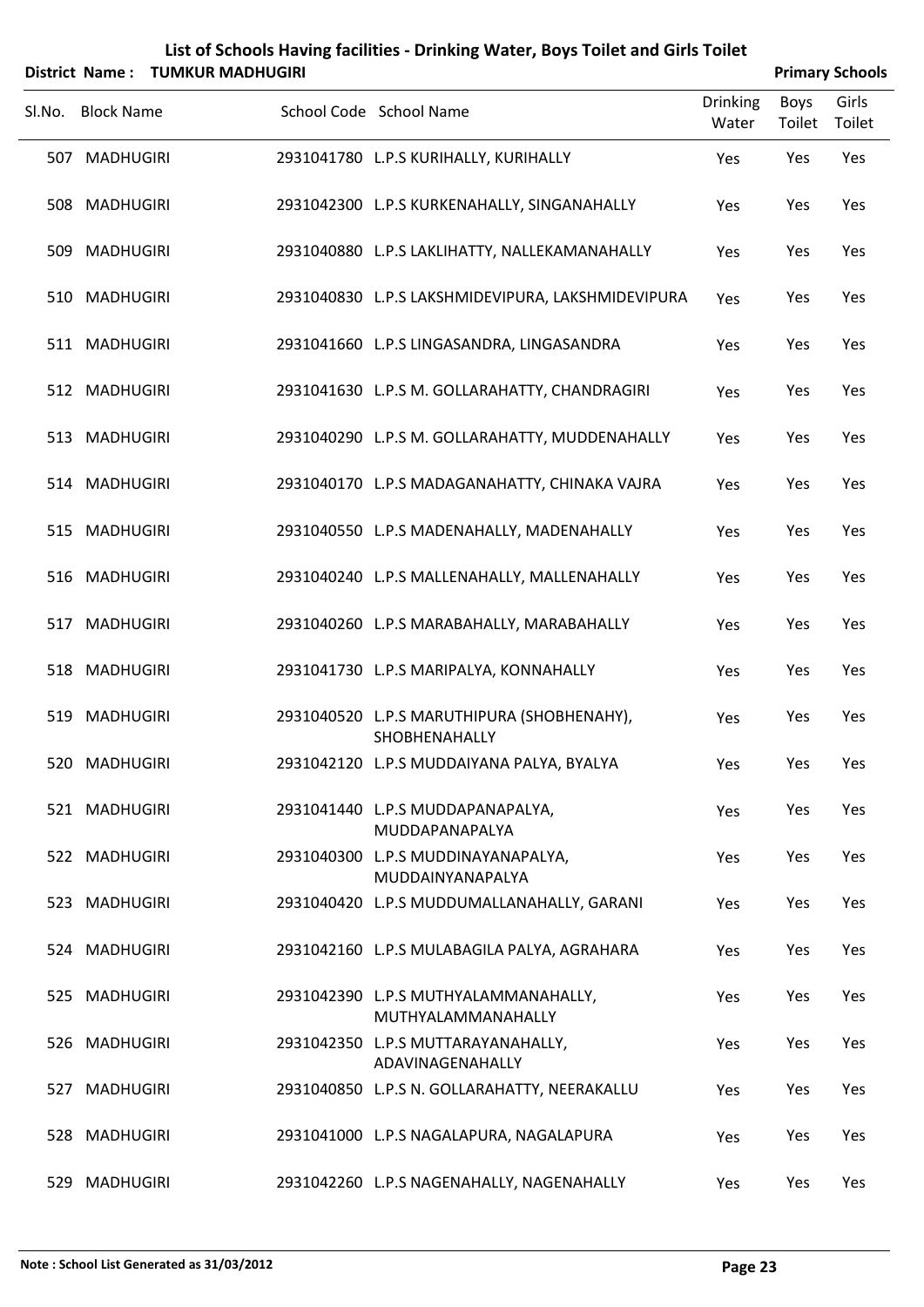|        | District Name:    | <b>TUMKUR MADHUGIRI</b> | List of Schools Having facilities - Drinking Water, Boys Toilet and Girls Toilet |                          |                       | <b>Primary Schools</b> |
|--------|-------------------|-------------------------|----------------------------------------------------------------------------------|--------------------------|-----------------------|------------------------|
| Sl.No. | <b>Block Name</b> |                         | School Code School Name                                                          | <b>Drinking</b><br>Water | <b>Boys</b><br>Toilet | Girls<br>Toilet        |
|        | 530 MADHUGIRI     |                         | 2931040960 L.P.S NARAPPANAHALLY, NARAPPANAHALLY                                  | Yes                      | Yes                   | Yes                    |
|        | 531 MADHUGIRI     |                         | 2931040780 L.P.S NEELEHALLY, NEELAHALLY                                          | Yes                      | Yes                   | Yes                    |
|        | 532 MADHUGIRI     |                         | 2931040710 L.P.S OBALAPURA, OBALAPURA                                            | Yes                      | Yes                   | Yes                    |
|        | 533 MADHUGIRI     |                         | 2931041570 L.P.S OBALIHALLY, OBALIHALLY                                          | Yes                      | Yes                   | Yes                    |
|        | 534 MADHUGIRI     |                         | 2931040510 L.P.S OVINAHALLY, OVINAHALLY                                          | Yes                      | Yes                   | Yes                    |
|        | 535 MADHUGIRI     |                         | 2931042080 L.P.S POOJARAHALLY, KONDAVADI                                         | Yes                      | Yes                   | Yes                    |
|        | 536 MADHUGIRI     |                         | 2931041220 L.P.S PULAMAGATTA, PULAMAGATTA                                        | Yes                      | Yes                   | Yes                    |
|        | 537 MADHUGIRI     |                         | 2931041720 L.P.S R. GOLLARAHATTY, RANGAPURA                                      | Yes                      | Yes                   | Yes                    |
|        | 538 MADHUGIRI     |                         | 2931041820 L.P.S RAGHUVANAHALLY, RAGHUVANAHALLY                                  | Yes                      | Yes                   | Yes                    |
|        | 539 MADHUGIRI     |                         | 2931042070 L.P.S RANGANAHALLY, RANGANAHALLY                                      | Yes                      | Yes                   | Yes                    |
|        | 540 MADHUGIRI     |                         | 2931040270 L.P.S RANGANAHALLY, RANGANAHALLY                                      | Yes                      | Yes                   | Yes                    |
|        | 541 MADHUGIRI     |                         | 2931040150 L.P.S RANGANATHAPURA, D.V.HALLY                                       | Yes                      | Yes                   | Yes                    |
|        | 542 MADHUGIRI     |                         | 2931042360 L.P.S REDDYHALLY, REDDYHALLY                                          | Yes                      | Yes                   | Yes                    |
|        | 543 MADHUGIRI     |                         | 2931040990 L.P.S S. APPENAHALLY, S APPENAHALLY                                   | Yes                      | Yes                   | Yes                    |
|        | 544 MADHUGIRI     |                         | 2931040220 L.P.S S. GOLLARAHATTY, SOGENAHALLY                                    | Yes                      | Yes                   | Yes                    |
|        | 545 MADHUGIRI     |                         | 2931041550 L.P.S S.M. GOLLAHALLY, S M GOLLAHALLY                                 | Yes                      | Yes                   | Yes                    |
|        | 546 MADHUGIRI     |                         | 2931041850 L.P.S SANJEEVAPURA, SANJEEVAPURA                                      | Yes                      | Yes                   | Yes                    |
| 547    | <b>MADHUGIRI</b>  |                         | 2931041580 L.P.S SANJEEVAPURA, SANJEEVAPURA                                      | Yes                      | Yes                   | Yes                    |
|        | 548 MADHUGIRI     |                         | 2931041980 L.P.S SANKAPURA, SANKAPURA                                            | Yes                      | Yes                   | Yes                    |
|        | 549 MADHUGIRI     |                         | 2931041200 L.P.S SARJAMMANA HALLY, SARJAMMANA<br><b>HALLY</b>                    | Yes                      | Yes                   | Yes                    |
|        | 550 MADHUGIRI     |                         | 2931041070 L.P.S SATHIGENAHALLY, SATHIGENAHALLY                                  | Yes                      | Yes                   | Yes                    |
|        | 551 MADHUGIRI     |                         | 2931040400 L.P.S SHAMBONAHALLY, SHAMBONAHALLY                                    | Yes                      | Yes                   | Yes                    |
|        | 552 MADHUGIRI     |                         | 2931040980 L.P.S SHRAVANAGUDI, SHRAVANAGUDI                                      | Yes                      | Yes                   | Yes                    |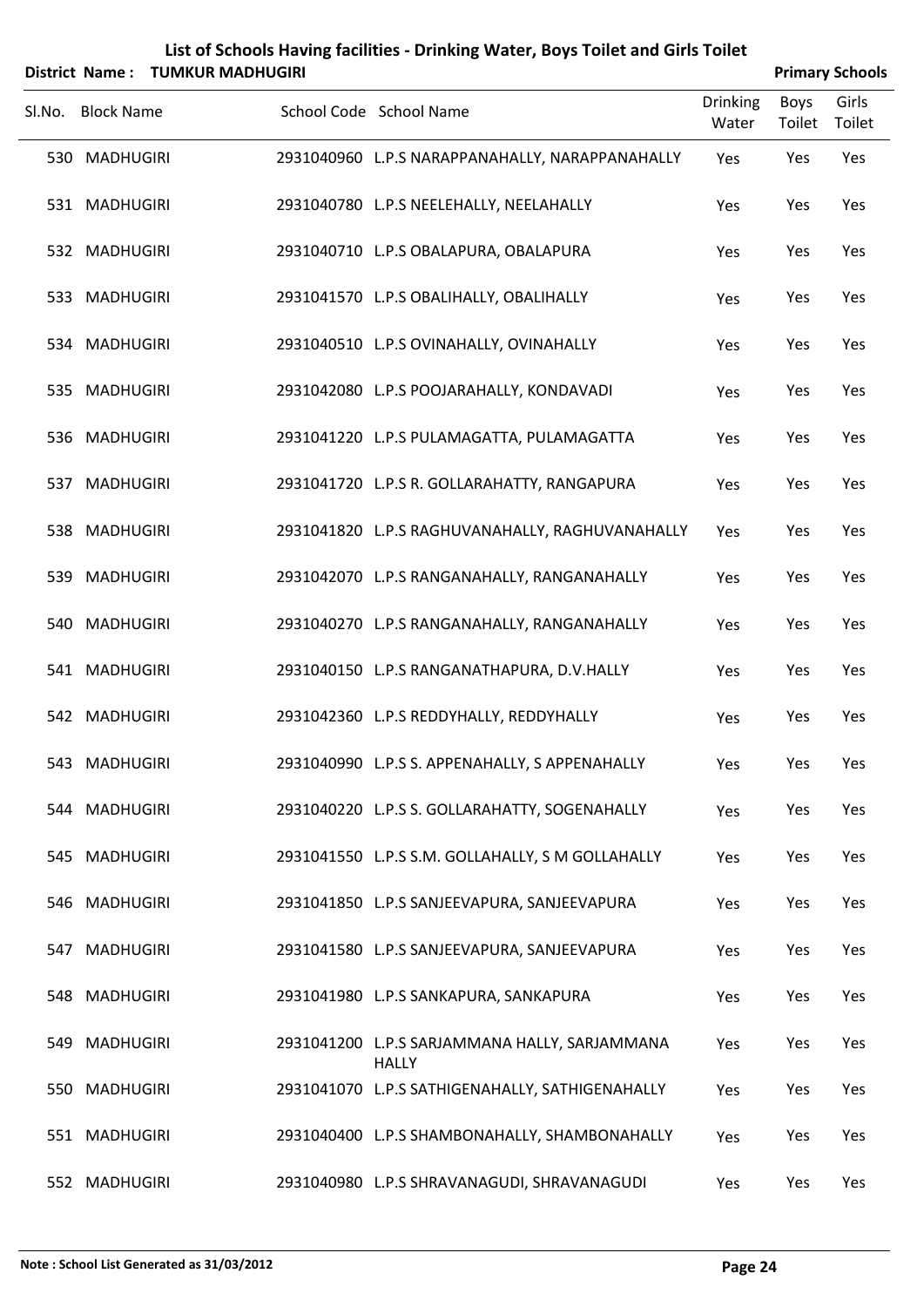|        |                   | District Name: TUMKUR MADHUGIRI |                                                                |                          |                | <b>Primary Schools</b> |
|--------|-------------------|---------------------------------|----------------------------------------------------------------|--------------------------|----------------|------------------------|
| SI.No. | <b>Block Name</b> |                                 | School Code School Name                                        | <b>Drinking</b><br>Water | Boys<br>Toilet | Girls<br>Toilet        |
|        | 553 MADHUGIRI     |                                 | 2931040720 L.P.S SHYANAGANAHALLY,<br>SHYANAGANAHALLY           | Yes                      | Yes            | Yes                    |
|        | 554 MADHUGIRI     |                                 | 2931041480 L.P.S SIBENAYANA PALYA, SIBENAYANA<br>PALYA         | Yes                      | Yes            | Yes                    |
|        | 555 MADHUGIRI     |                                 | 2931041890 L.P.S SIDDANAHALLY, SIDDANAHALLY                    | Yes                      | Yes            | Yes                    |
|        | 556 MADHUGIRI     |                                 | 2931040020 L.P.S SIDDAPURA GATE, SIDDAPURA                     | Yes                      | Yes            | Yes                    |
|        | 557 MADHUGIRI     |                                 | 2931042150 L.P.S SINGARAGONDANAHALLY,<br>SINGARAGONDANAHALLY   | Yes                      | Yes            | Yes                    |
|        | 558 MADHUGIRI     |                                 | 2931041330 L.P.S SINGRAVATHANAHALLY,<br>SINGRAVATHANAHALLY     | Yes                      | Yes            | Yes                    |
|        | 559 MADHUGIRI     |                                 | 2931040160 L.P.S SOMALARA, SOMALARA                            | Yes                      | Yes            | Yes                    |
|        | 560 MADHUGIRI     |                                 | 2931040350 L.P.S SOMAPURA, SOMAPURA                            | Yes                      | Yes            | Yes                    |
|        | 561 MADHUGIRI     |                                 | 2931042450 L.P.S SORANAGENAHALLY,<br>SORANANGENAHALLY          | Yes                      | Yes            | Yes                    |
|        | 562 MADHUGIRI     |                                 | 2931040740 L.P.S SRINIVASAPURA, SRINIVASAPURA                  | Yes                      | Yes            | Yes                    |
|        | 563 MADHUGIRI     |                                 | 2931041910 L.P.S SRIRAMAPURA, KODLAPURA                        | Yes                      | Yes            | Yes                    |
|        | 564 MADHUGIRI     |                                 | 2931042180 L.P.S SUNNAVADI, SUNNAVADI                          | Yes                      | Yes            | Yes                    |
|        | 565 MADHUGIRI     |                                 | 2931041840 L.P.S T. GOLLARAHATTY, THIMMALAPURA                 | Yes                      | Yes            | Yes                    |
|        | 566 MADHUGIRI     |                                 | 2931042250 L.P.S T.D. HALLY, T D HALLY                         | Yes                      | Yes            | Yes                    |
|        | 567 MADHUGIRI     |                                 | 2931042000 L.P.S THAGGIHALLY, THAGGIHALLY                      | Yes                      | Yes            | Yes                    |
|        | 568 MADHUGIRI     |                                 | 2931041860 L.P.S THALAKERE, THALAKERE                          | Yes                      | Yes            | Yes                    |
|        | 569 MADHUGIRI     |                                 | 2931040500 L.P.S THIPPAPUR THANDA, THIPPAPURA                  | Yes                      | Yes            | Yes                    |
|        | 570 MADHUGIRI     |                                 | 2931041520 L.P.S THONACHAGONDANAHALLY,<br>THONACHAGONDANAHALLY | Yes                      | Yes            | Yes                    |
|        | 571 MADHUGIRI     |                                 | 2931040890 L.P.S THOTAMADAGALLU,<br>HANUMANTHAPURA             | Yes                      | Yes            | Yes                    |
|        | 572 MADHUGIRI     |                                 | 2931040060 L.P.S THUGOTI, THUNGOTI                             | Yes                      | Yes            | Yes                    |
|        | 573 MADHUGIRI     |                                 | 2931042530 L.P.S UPPARAHALLY, GUNDAGALLU                       | Yes                      | Yes            | Yes                    |
|        | 574 MADHUGIRI     |                                 | 2931041880 L.P.S UPPARAPALYA, DODDA GALIHALLY                  | Yes                      | Yes            | Yes                    |
|        | 575 MADHUGIRI     |                                 | 2931041620 L.P.S V.D.G. PALYA, SIDADHARAGALLU                  | Yes                      | Yes            | Yes                    |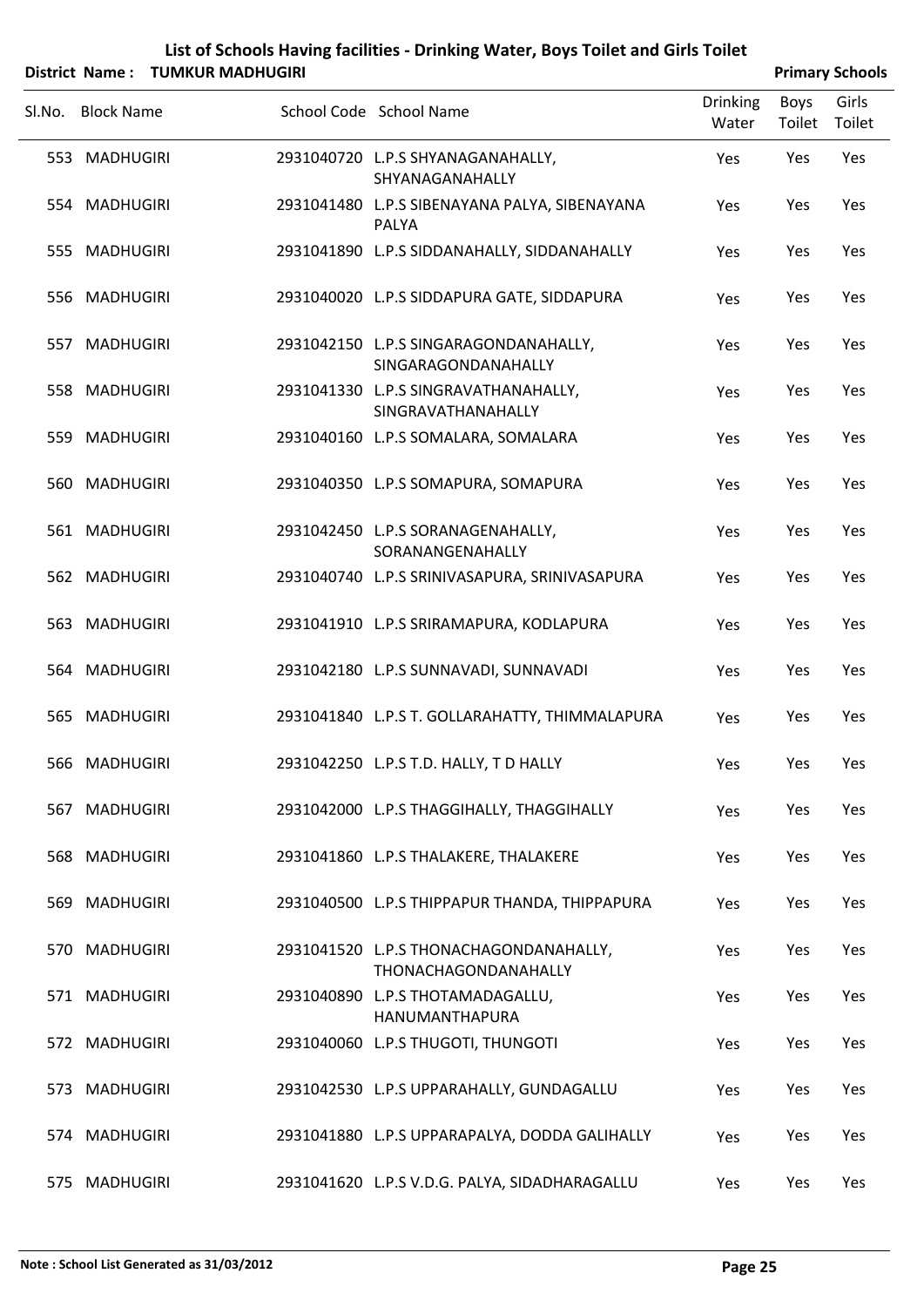| List of Schools Having facilities - Drinking Water, Boys Toilet and Girls Toilet |
|----------------------------------------------------------------------------------|
| $\mathbf{A}$ . News . THRAVIID RAA DUUCIDI                                       |

|        | District Name: TUMKUR MADHUGIRI |                                                             |                          |                | <b>Primary Schools</b> |
|--------|---------------------------------|-------------------------------------------------------------|--------------------------|----------------|------------------------|
| Sl.No. | <b>Block Name</b>               | School Code School Name                                     | <b>Drinking</b><br>Water | Boys<br>Toilet | Girls<br>Toilet        |
|        | 576 MADHUGIRI                   | 2931040420 L.P.S VADDARAHATTY, GARANI                       | Yes                      | Yes            | Yes                    |
|        | 577 MADHUGIRI                   | 2931041600 L.P.S VAJRADAHALLY, VAJRADAHALLY                 | Yes                      | Yes            | Yes                    |
|        | 578 MADHUGIRI                   | 2931040760 L.P.S VEERACHINNENAHALLY,<br>VEERACHINNENAHALLY  | Yes                      | Yes            | Yes                    |
|        | 579 MADHUGIRI                   | 2931041770 L.P.S VEERANNANAHALLY,<br>VEERANNANAHALLY        | Yes                      | Yes            | Yes                    |
|        | 580 MADHUGIRI                   | 2931042400 L.P.S VEERAPURA, CHIKKAMALUR                     | Yes                      | Yes            | Yes                    |
|        | 581 MADHUGIRI                   | 2931040250 L.P.S VEERENAHALLY THANDA,<br>VEERENAHALLY       | Yes                      | Yes            | Yes                    |
|        | 582 MADHUGIRI                   | 2931042290 L.P.S VENGALAMANAHALLY,<br>VENGALAMANAHALLY      | Yes                      | Yes            | Yes                    |
|        | 583 MADHUGIRI                   | 2931042440 L.P.S VENKATAPURA, VENKATAPURA                   | Yes                      | Yes            | Yes                    |
|        | 584 MADHUGIRI                   | 2931041190 L.P.S VIRUPAGONDANA HALLY,<br>KOTAGARLAHALLY     | Yes                      | Yes            | Yes                    |
|        | 585 MADHUGIRI                   | 2931040700 L.P.S VITALAPURA, VITALAPURA                     | Yes                      | Yes            | Yes                    |
|        | 586 MADHUGIRI                   | 2931042530 L.P.S Y. HOSAHALLY, GUNDAGALLU                   | Yes                      | Yes            | Yes                    |
|        | 587 MADHUGIRI                   | 2931040460 L.P.S YARAMALLANAHALLY,<br>YARAMALLANAHALLY      | Yes                      | Yes            | Yes                    |
|        | 588 MADHUGIRI                   | 2931042030 L.P.S YARAPPANA PALYA, YARAPPANA PALYA           | Yes                      | Yes            | Yes                    |
|        | 589 MADHUGIRI                   | 2931040080 L.P.S. MIDITHARAHALLY, MIDITHARAHALLY            | Yes                      | Yes            | Yes                    |
|        | 590 MADHUGIRI                   | 2931040950 LPS BIDARAKERE, BIDARAKERE                       | Yes                      | Yes            | Yes                    |
|        | 591 MADHUGIRI                   | 2931041500 LPS DABBEGATTA KAIMARA, DABBEGATTA               | Yes                      | Yes            | Yes                    |
|        | 592 MADHUGIRI                   | 2931041880 LPS GALIHALLY, DODDA GALIHALLY                   | Yes                      | Yes            | Yes                    |
|        | 593 MADHUGIRI                   | 2931041040 LPS LAKSHMIPURA, LAKSHMIPURA                     | Yes                      | Yes            | Yes                    |
|        | 594 MADHUGIRI                   | 2931041080 LPS M GOLARAHATTY, MALLANAYAKANA<br><b>HALLY</b> | Yes                      | Yes            | Yes                    |
|        | 595 MADHUGIRI                   | 2931040880 LPS NALLEKAMANAHALLY,<br>NALLEKAMANAHALLY        | Yes                      | Yes            | Yes                    |
|        | 596 MADHUGIRI                   | 2931042210 LPS THIMMANAHALLY, NITRAHALLY                    | Yes                      | Yes            | Yes                    |
|        | 597 MADHUGIRI                   | 2931041110 LPS VEERAPURA, NERELEKERE                        | Yes                      | Yes            | Yes                    |
|        | 598 MADHUGIRI                   | 2931040390 LPS VENKATAPURA, VENKATAPURA                     | Yes                      | Yes            | Yes                    |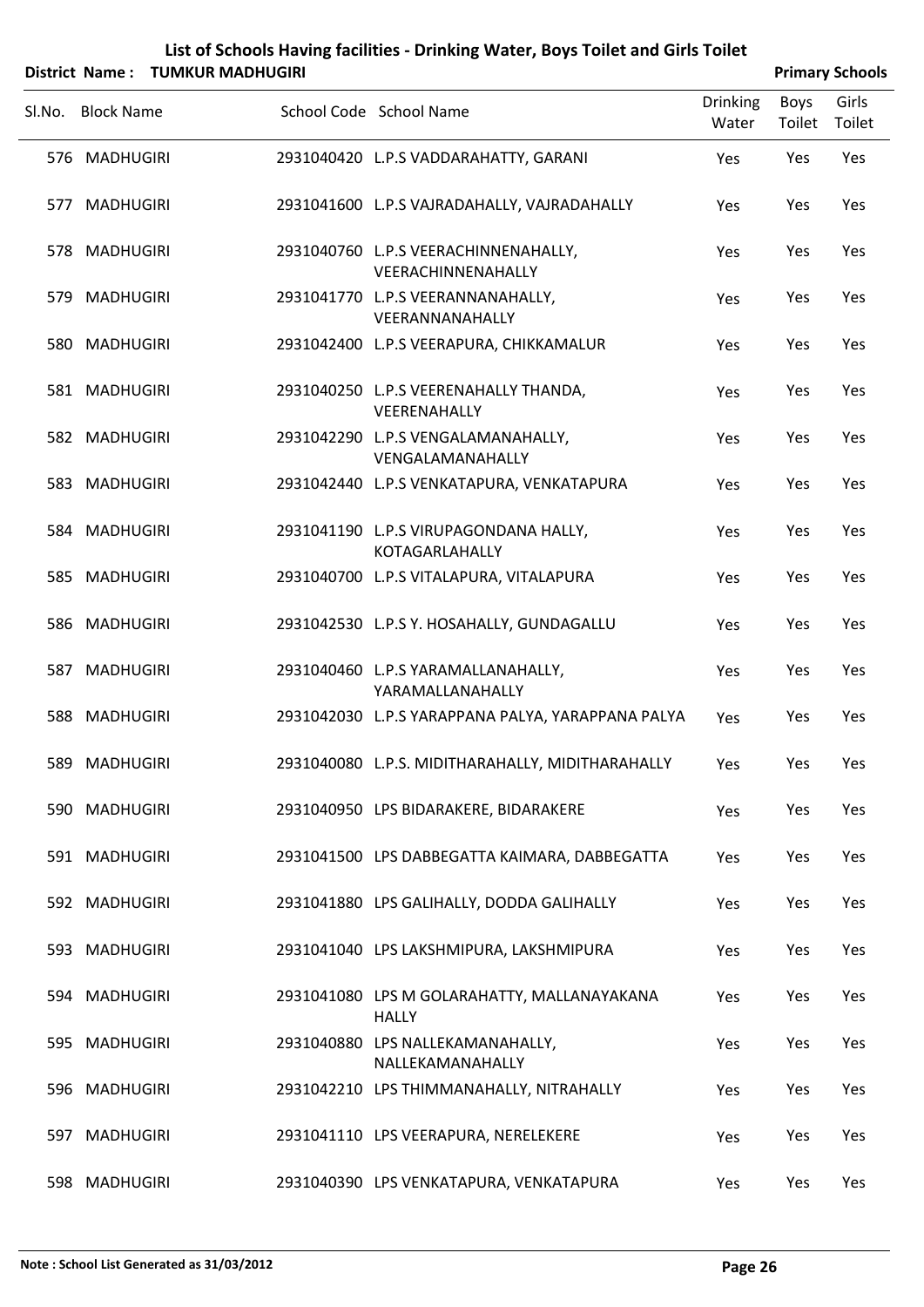|        |                   | District Name: TUMKUR MADHUGIRI |                                                      |                          | <b>Primary Schools</b> |                 |
|--------|-------------------|---------------------------------|------------------------------------------------------|--------------------------|------------------------|-----------------|
| Sl.No. | <b>Block Name</b> |                                 | School Code School Name                              | <b>Drinking</b><br>Water | Boys<br>Toilet         | Girls<br>Toilet |
|        | 599 MADHUGIRI     |                                 | 2931041690 M.H.P.S BADAVANAHALLY, BADAVANAHALLY      | Yes                      | Yes                    | Yes             |
|        | 600 MADHUGIRI     |                                 | 2931042120 M.H.P.S BYALYA, BYALYA                    | Yes                      | Yes                    | Yes             |
|        | 601 MADHUGIRI     |                                 | 2931040810 M.H.P.S HOSAKERE, HOSAKERE                | Yes                      | Yes                    | Yes             |
|        | 602 MADHUGIRI     |                                 | 2931040600 M.H.P.S I.D. HALLY, I.D.HALLY             | Yes                      | Yes                    | Yes             |
|        | 603 MADHUGIRI     |                                 | 2931042230 M.H.P.S KADAGATHUR, KADAGATHUR            | Yes                      | Yes                    | Yes             |
|        | 604 MADHUGIRI     |                                 | 2931041110 M.H.P.S NERELEKERE, NERELEKERE            | Yes                      | Yes                    | Yes             |
|        | 605 MADHUGIRI     |                                 | 2931041290 M.H.P.S SAJJEHOSAHALLY, SAJJEHOSAHALLY    | Yes                      | Yes                    | Yes             |
|        | 606 MADHUGIRI     |                                 | 2931042830 MAIN HPGS MADUGIRI, MADUGIRI PATTANA      | Yes                      | Yes                    | Yes             |
|        | 607 MADHUGIRI     |                                 | 2931042830 MHPGS MADUGIRI, MADUGIRI PATTANA          | Yes                      | Yes                    | Yes             |
|        | 608 MADHUGIRI     |                                 | 2931040600 U.H.P.S I.D. HALLY, I.D.HALLY             | Yes                      | Yes                    | Yes             |
|        | 609 MADHUGIRI     |                                 | 2931040040 U.L.P.S ACHENAHALLY, ACHENAHALLY          | Yes                      | Yes                    | Yes             |
|        | 610 MADHUGIRI     |                                 | 2931041310 U.L.P.S BASMAGIKAVAL, BASMANGIKAVAL       | Yes                      | Yes                    | Yes             |
|        | 611 MADHUGIRI     |                                 | 2931042410 U.L.P.S DODDAMALUR, DODDAMALUR            | Yes                      | Yes                    | Yes             |
|        | 612 MADHUGIRI     |                                 | 2931040810 U.L.P.S HOSAKERE, HOSAKERE                | Yes                      | Yes                    | Yes             |
|        | 613 MADHUGIRI     |                                 | 2931041300 U.L.P.S KITTAGALI, KITTAGALI              | Yes                      | Yes                    | Yes             |
|        | 614 MADHUGIRI     |                                 | 2931041190 U.L.P.S KOTAGARLAHALLY, KOTAGARLAHALLY    | Yes                      | Yes                    | Yes             |
|        | 615 MADHUGIRI     |                                 | 2931042390 U.L.P.S M.B. PALYA,<br>MUTHYALAMMANAHALLY | Yes                      | Yes                    | Yes             |
|        | 616 MADHUGIRI     |                                 | 2931040320 U.L.P.S MARUVEKERE, MARUVEKERE            | Yes                      | Yes                    | Yes             |
|        | 617 MADHUGIRI     |                                 | 2931040860 U.L.P.S MEDIGESI, MEDIGESI                | Yes                      | Yes                    | Yes             |
|        | 618 MADHUGIRI     |                                 | 2931041110 U.L.P.S NERELEKERE, NERELEKERE            | Yes                      | Yes                    | Yes             |
|        | 619 MADHUGIRI     |                                 | 2931042240 U.L.P.S PARTHIHALLY, PARTHIHALLY          | Yes                      | Yes                    | Yes             |
|        | 620 MADHUGIRI     |                                 | 2931040440 U.L.P.S YELKUR, YELKUR                    | Yes                      | Yes                    | Yes             |

MADHUGIRI 2931041690 U.LP.S. BADAVANAHALLY, BADAVANAHALLY Yes Yes Yes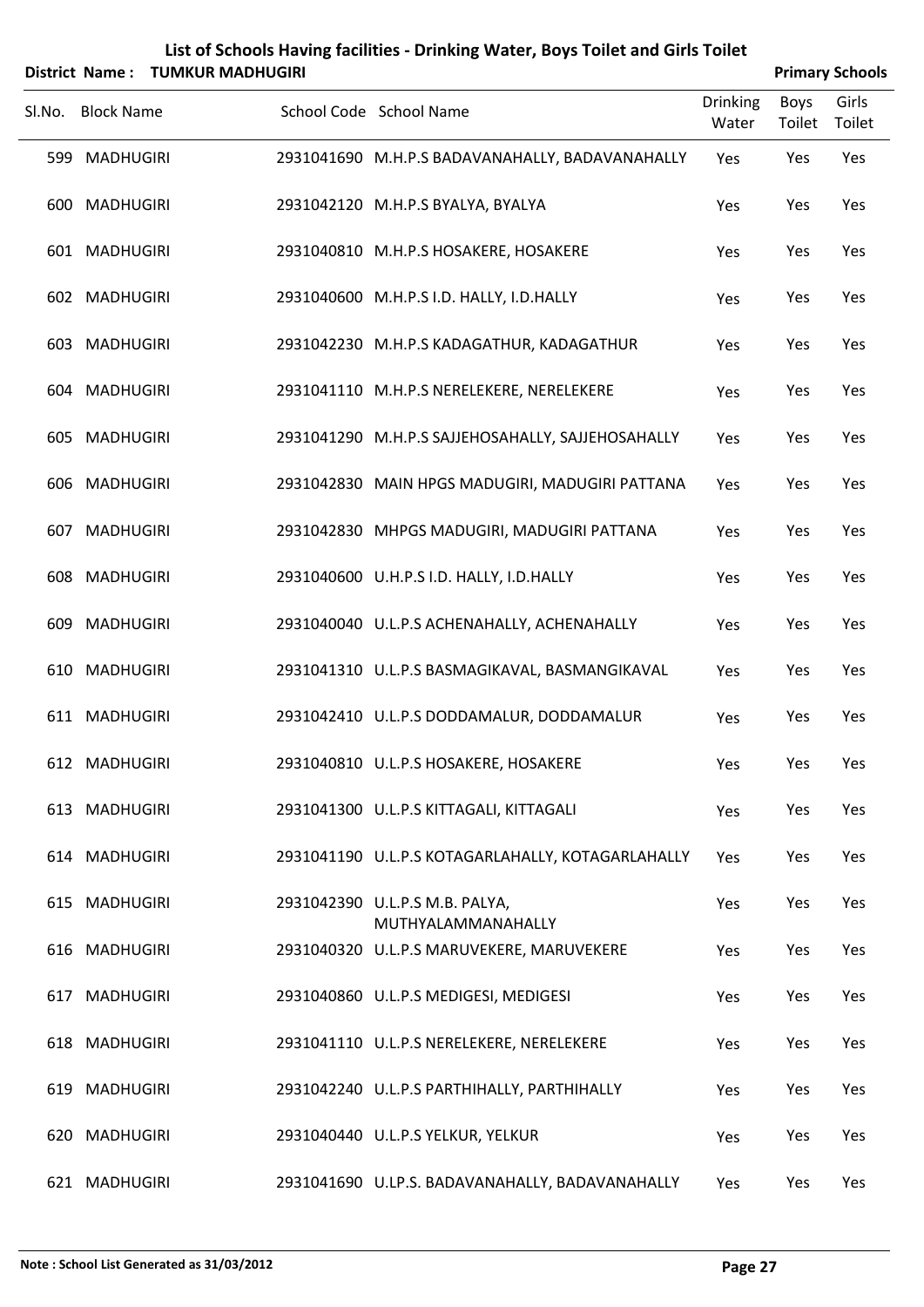| List of Schools Having facilities - Drinking Water, Boys Toilet and Girls Toilet |
|----------------------------------------------------------------------------------|
|                                                                                  |

|        | District Name: TUMKUR MADHUGIRI |                                                                |                          |                | <b>Primary Schools</b> |
|--------|---------------------------------|----------------------------------------------------------------|--------------------------|----------------|------------------------|
| Sl.No. | <b>Block Name</b>               | School Code School Name                                        | <b>Drinking</b><br>Water | Boys<br>Toilet | Girls<br>Toilet        |
|        | 622 MADHUGIRI                   | 2931041810 UHPS GONDIHALLY, GONDIHALLY                         | Yes                      | Yes            | Yes                    |
|        | 623 MADHUGIRI                   | 2931042830 ULPS LINGENAHALLI, MADUGIRI PATTANA                 | Yes                      | Yes            | Yes                    |
|        | 624 MADHUGIRI                   | 2931042830 URDU H PGS MADUGIRI, MADUGIRI PATTANA               | Yes                      | Yes            | Yes                    |
|        | 625 MADHUGIRI                   | 2931042830 URDU MHPS MADUGIRI, MADUGIRI PATTANA                | Yes                      | Yes            | Yes                    |
|        | 626 PAVAGADA                    | 2931051351 ADHARSHA VIDYALAYA, PAVAGADA WARD 2                 | Yes                      | Yes            | Yes                    |
|        | 627 PAVAGADA                    | 2931051480 G H P S BHOVJ COLONY PAVAGADA,<br>PAVAGADA WARD 15  | Yes                      | Yes            | Yes                    |
|        | 628 PAVAGADA                    | 2931051150 GLPS ANNADANAPURA, THIRUMANI                        | Yes                      | Yes            | Yes                    |
|        | 629 PAVAGADA                    | 2931051390 G U H P S PAVAGADA (URDU), PAVAGADA<br>WARD 6       | Yes                      | Yes            | Yes                    |
|        | 630 PAVAGADA                    | 2931050290 G.H.P.G.S Y.N.HOSKOTE, Y.N.HOSKOTE                  | Yes                      | Yes            | Yes                    |
|        | 631 PAVAGADA                    | 2931050390 G.H.P.S CHIKKAHALLI, CHIKKAHALLI                    | Yes                      | Yes            | Yes                    |
|        | 632 PAVAGADA                    | 2931050190 G.H.P.S CHIKKANAYAKANAHALLI,<br>CHIKKANAYAKANAHALLI | Yes                      | Yes            | Yes                    |
|        | 633 PAVAGADA                    | 2931050170 G.H.P.S CHITHAGANAHALLI,<br>CHITHAGANAHALLI         | Yes                      | Yes            | Yes                    |
|        | 634 PAVAGADA                    | 2931050390 G.H.P.S DODDAHALLI, CHIKKAHALLI                     | Yes                      | Yes            | Yes                    |
|        | 635 PAVAGADA                    | 2931050230 G.H.P.S DOMMATHAMARI, DOMMATHAMARI Yes              |                          | Yes            | Yes                    |
|        | 636 PAVAGADA                    | 2931050240 G.H.P.S GOWDETI, GOWDETI                            | Yes                      | Yes            | Yes                    |
|        | 637 PAVAGADA                    | 2931050220 G.H.P.S JAJURAYANAHALLI,<br><b>JAJURAYANAHALLI</b>  | Yes                      | Yes            | Yes                    |
|        | 638 PAVAGADA                    | 2931050060 G.H.P.S KANIVENAHALLI, KANIVENAHALLI                | Yes                      | Yes            | Yes                    |
|        | 639 PAVAGADA                    | 2931050180 G.H.P.S KANNAMEDI, KANNAMEDI                        | Yes                      | Yes            | Yes                    |
|        | 640 PAVAGADA                    | 2931050230 G.H.P.S MARARAYANAHALLI,<br><b>DOMMATHAMARI</b>     | Yes                      | Yes            | Yes                    |
|        | 641 PAVAGADA                    | 2931050100 G.H.P.S NALIGANAHALLI, NALIGANAHALLI                | Yes                      | Yes            | Yes                    |
|        | 642 PAVAGADA                    | 2931050400 G.H.P.S POTHAGANAHALLI,<br>POTHAGANAHALLI           | Yes                      | Yes            | Yes                    |
|        | 643 PAVAGADA                    | 2931050030 G.H.P.S RAJAVANTHI, RAJAVANTHI                      | Yes                      | Yes            | Yes                    |
|        | 644 PAVAGADA                    | 2931050020 G.H.P.S ROOPA, ROOPA                                | Yes                      | Yes            | Yes                    |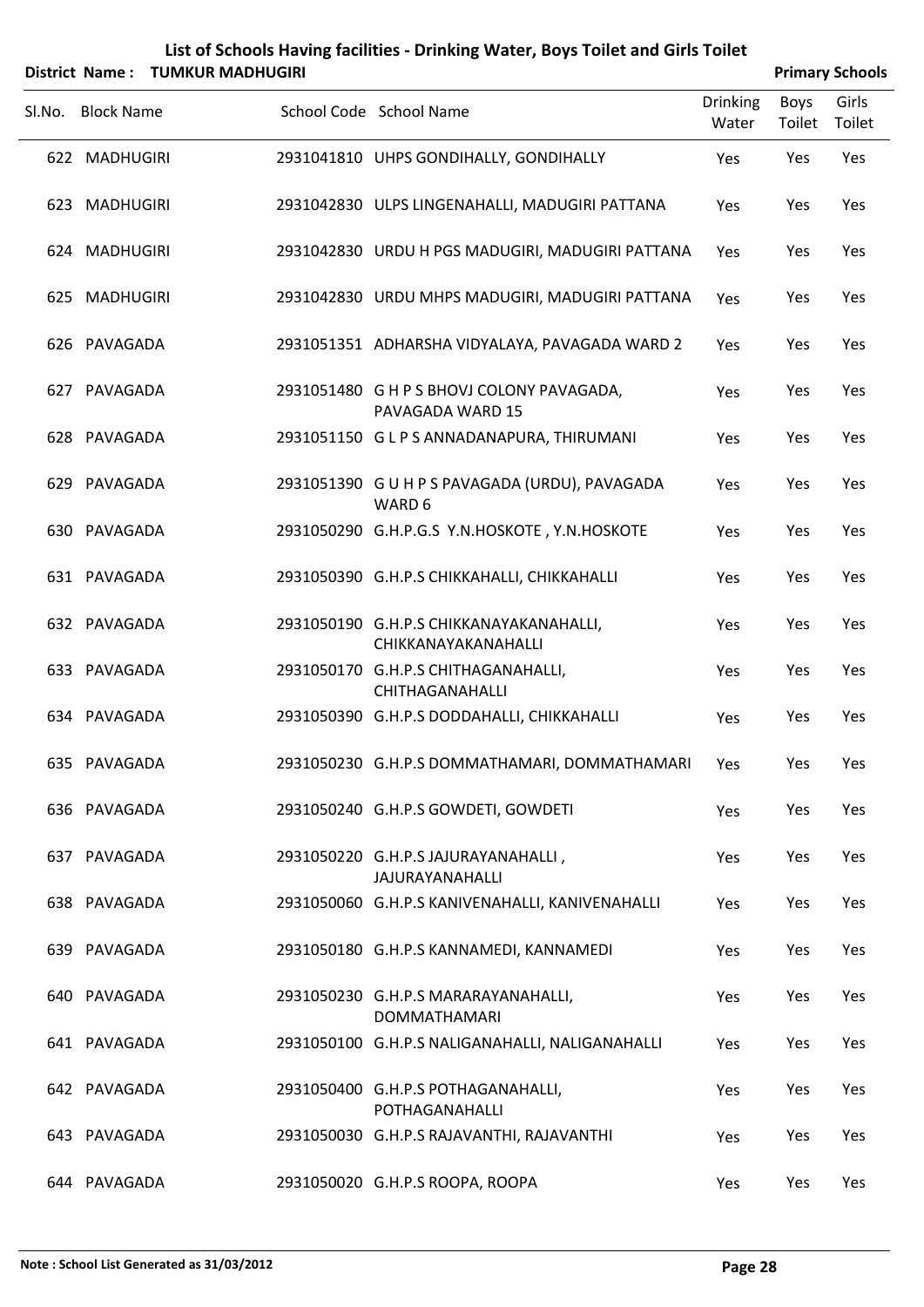|        |                   | District Name: TUMKUR MADHUGIRI |                                                                      |                          |                | <b>Primary Schools</b> |
|--------|-------------------|---------------------------------|----------------------------------------------------------------------|--------------------------|----------------|------------------------|
| SI.No. | <b>Block Name</b> |                                 | School Code School Name                                              | <b>Drinking</b><br>Water | Boys<br>Toilet | Girls<br>Toilet        |
|        | 645 PAVAGADA      |                                 | 2931050200 G.H.P.S VENKATAPURA, VENKATAPURA                          | Yes                      | Yes            | Yes                    |
|        | 646 PAVAGADA      |                                 | 2931050420 G.H.P.S. (K) NAGALAPURA, NAGALAPURA                       | Yes                      | Yes            | Yes                    |
|        | 647 PAVAGADA      |                                 | 2931050590 G.H.P.S. BELLIBATTLU, BELLIBATTLU                         | Yes                      | Yes            | Yes                    |
|        | 648 PAVAGADA      |                                 | 2931050500 G.H.P.S. GANGASAGARA, GANGASAGARA                         | Yes                      | Yes            | Yes                    |
|        | 649 PAVAGADA      |                                 | 2931050270 G.H.P.S. GUMMAGHATTA, GUMMAGHATTA                         | Yes                      | Yes            | Yes                    |
|        | 650 PAVAGADA      |                                 | 2931050070 G.H.P.S. KADAMALAKUNTE,<br>KADAMALAKUNTE                  | Yes                      | Yes            | Yes                    |
|        | 651 PAVAGADA      |                                 | 2931050040 G.H.P.S. KODAMADUGU, KODAMADUGU                           | Yes                      | Yes            | Yes                    |
|        | 652 PAVAGADA      |                                 | 2931050820 G.H.P.S. MANGALAWADA, MANGALAWADA                         | Yes                      | Yes            | Yes                    |
|        | 653 PAVAGADA      |                                 | 2931050470 G.H.P.S. PONNASAMUDRA, PONNASAMUDRA                       | Yes                      | Yes            | Yes                    |
|        | 654 PAVAGADA      |                                 | 2931050050 G.H.P.S. R.HOSKOTE, R HOSKOTE                             | Yes                      | Yes            | Yes                    |
|        | 655 PAVAGADA      |                                 | 2931050490 G.H.P.S. SINGA REDDYHALLI, SINGA<br>REDDYHALLI            | Yes                      | Yes            | Yes                    |
|        | 656 PAVAGADA      |                                 | 2931050480 G.H.P.S. SOLANAYAKANAHALLI,<br>SOLANAYAKANAHALLI          | Yes                      | Yes            | Yes                    |
|        | 657 PAVAGADA      |                                 | 2931050150 G.H.P.S. VEERAAGONDI, VEERLAGONDI                         | Yes                      | Yes            | Yes                    |
|        | 658 PAVAGADA      |                                 | 2931050080 G.L.P.S ARALIKUNTE, ARALIKUNTE                            | Yes                      | Yes            | Yes                    |
|        | 659 PAVAGADA      |                                 | 2931050190 G.L.P.S B.N BETTA, CHIKKANAYAKANAHALLI                    | Yes                      | Yes            | Yes                    |
|        | 660 PAVAGADA      |                                 | 2931050510 G.L.P.S ETHINAHALLI, ETHINAHALLI                          | Yes                      | Yes            | Yes                    |
|        | 661 PAVAGADA      |                                 | 2931050180 G.L.P.S HANUMANAPALYA, KANNAMEDI                          | Yes                      | Yes            | Yes                    |
|        | 662 PAVAGADA      |                                 | 2931050180 G.L.P.S HONNAMEDI, KANNAMEDI                              | Yes                      | Yes            | Yes                    |
|        | 663 PAVAGADA      |                                 | 2931050220 G.L.P.S JAJURAYANAHALLI THANDA,<br><b>JAJURAYANAHALLI</b> | Yes                      | Yes            | Yes                    |
|        | 664 PAVAGADA      |                                 | 2931050160 G.L.P.S KOTABANDE, KOTABANDE                              | Yes                      | Yes            | Yes                    |
|        | 665 PAVAGADA      |                                 | 2931050180 G.L.P.S KURUBARA PALYA, KANNAMEDI                         | Yes                      | Yes            | Yes                    |
|        | 666 PAVAGADA      |                                 | 2931050250 G.L.P.S MACHARAJANAHALLI,<br>MACHARAJANAHALLI             | Yes                      | Yes            | Yes                    |
| 667    | PAVAGADA          |                                 | 2931050210 G.L.P.S MADHAVARAYANA PALYA,<br>NERALEKUNTE               | Yes                      | Yes            | Yes                    |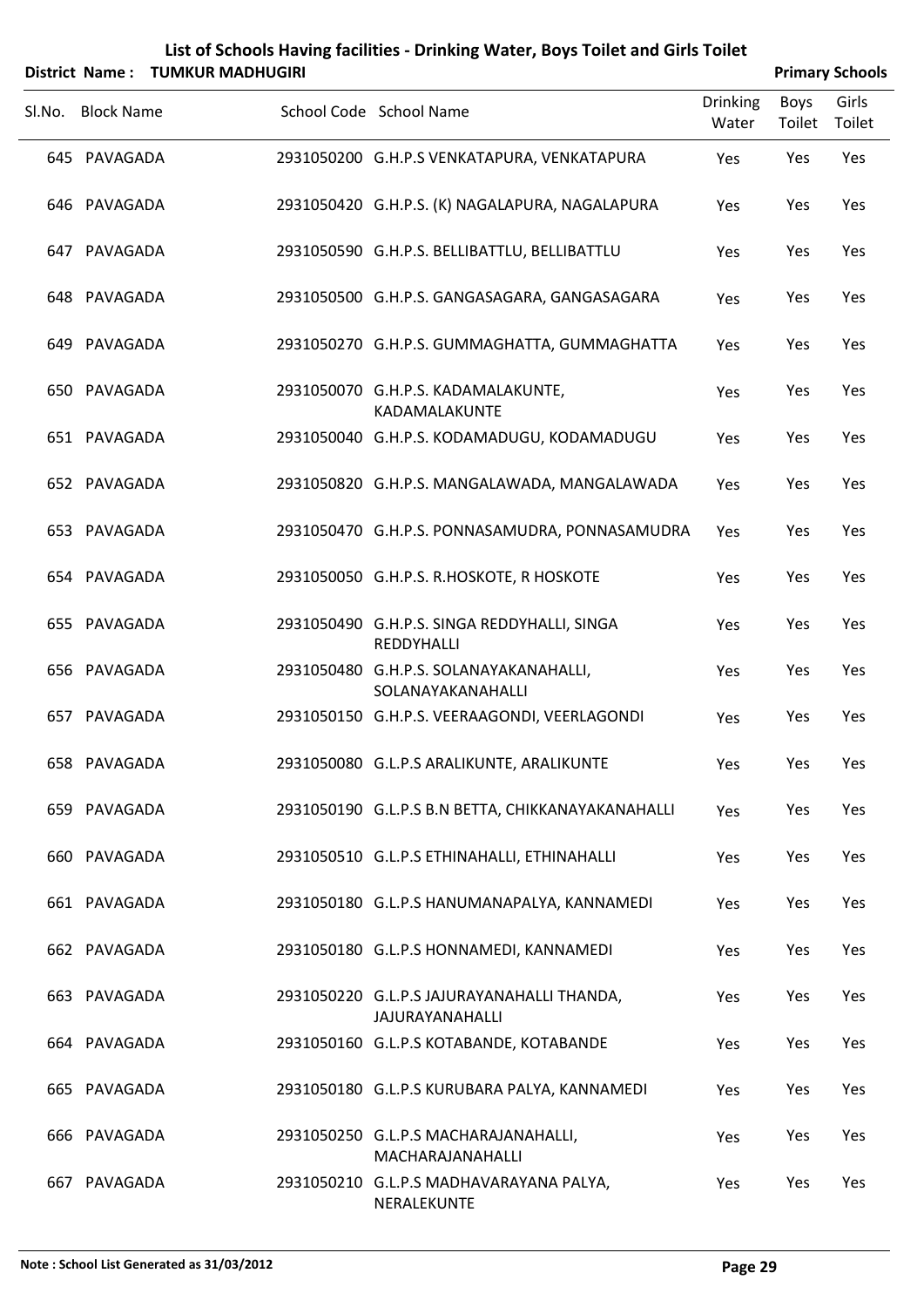| List of Schools Having facilities - Drinking Water, Boys Toilet and Girls Toilet |
|----------------------------------------------------------------------------------|
| District Name: TUMKUR MADHUGIRI                                                  |

| <b>Primary Schools</b> |
|------------------------|
|                        |

| . סוווסוי ויטוווכ | ויוויטיוושמוזיווייוטו |                                                                 |                          |                | r i illial y Juliouis |
|-------------------|-----------------------|-----------------------------------------------------------------|--------------------------|----------------|-----------------------|
| Sl.No. Block Name |                       | School Code School Name                                         | <b>Drinking</b><br>Water | Boys<br>Toilet | Girls<br>Toilet       |
| 668 PAVAGADA      |                       | 2931050210 G.L.P.S NERALEKUNTE, NERALEKUNTE                     | Yes                      | Yes            | Yes                   |
| 669 PAVAGADA      |                       | 2931050480 G.L.P.S S.N.H. GOLLARAHATTI,<br>SOLANAYAKANAHALLI    | Yes                      | Yes            | Yes                   |
| 670 PAVAGADA      |                       | 2931050690 G.L.P.S SARAVATAPURA, SARAVATPURA                    | Yes                      | Yes            | Yes                   |
| 671 PAVAGADA      |                       | 2931050200 G.L.P.S SRINIVASAPURA, VENKATAPURA                   | Yes                      | Yes            | Yes                   |
| 672 PAVAGADA      |                       | 2931050200 G.L.P.S.WEAVERS COLONY VENKAT,<br>VENKATAPURA        | Yes                      | Yes            | Yes                   |
| 673 PAVAGADA      |                       | 2931050290 G.M.H.P.B.S. Y.N.HOSKOTE, Y.N.HOSKOTE                | Yes                      | Yes            | Yes                   |
| 674 PAVAGADA      |                       | 2931050290 G.U.H.P.S Y.N.HOSKOTE, Y.N.HOSKOTE                   | Yes                      | Yes            | Yes                   |
| 675 PAVAGADA      |                       | 2931050020 G.U.L.P.S ROOPA, ROOPA                               | Yes                      | Yes            | Yes                   |
| 676 PAVAGADA      |                       | 2931051110 G.U.L.P.S. PALAVALLI, PALAVALLI                      | Yes                      | Yes            | Yes                   |
| 677 PAVAGADA      |                       | 2931050290 GHPS Y.N.HOSKOTE, Y.N.HOSKOTE                        | Yes                      | Yes            | Yes                   |
| 678 PAVAGADA      |                       | 2931050390 GLPS AMBEDKAR COL.CHIKKAHALLI,<br><b>CHIKKAHALLI</b> | Yes                      | Yes            | Yes                   |
| 679 PAVAGADA      |                       | 2931050590 GLPS BADAKANAKOTTIGE, BELLIBATTLU                    | Yes                      | Yes            | Yes                   |
| 680 PAVAGADA      |                       | 2931051590 GLPS BHUPUR THANDA, BHOOPURU                         | Yes                      | Yes            | Yes                   |
| 681 PAVAGADA      |                       | 2931050020 GLPS DINNAPPANABAVITHANDA, ROOPA                     | Yes                      | Yes            | Yes                   |
| 682 PAVAGADA      |                       | 2931050310 GLPS DODDA LAMBANI HATTI, J.<br>ACHAMMANAHALLI       | Yes                      | Yes            | Yes                   |
| 683 PAVAGADA      |                       | 2931051090 GLPS GUTTAHALLI, UPPARAHALLI                         | Yes                      | Yes            | Yes                   |
| 684 PAVAGADA      |                       | 2931050020 GLPS HULI BETTA TANDA, ROOPA                         | Yes                      | Yes            | Yes                   |
| 685 PAVAGADA      |                       | 2931050020 GLPS KADAMALACHILUME, ROOPA                          | Yes                      | Yes            | Yes                   |
| 686 PAVAGADA      |                       | 2931051290 GLPS MADLERAHALLY(New School), B.K.HALLI             | <b>Yes</b>               | Yes            | Yes                   |
| 687 PAVAGADA      |                       | 2931051110 GLPS PALAVALLI THANDA, PALAVALLI                     | Yes                      | Yes            | Yes                   |
| 688 PAVAGADA      |                       | 2931050340 GLPS RAMAKRISHNA PURA,<br><b>THIPPAGANAHALLI</b>     | Yes                      | Yes            | Yes                   |
| 689 PAVAGADA      |                       | 2931051060 GLPS SANTHE BANDE, KOTHUR                            | Yes                      | Yes            | Yes                   |
| 690 PAVAGADA      |                       | 2931051300 GLPS SEVALALPURA, KYTHAGANAKERE                      | Yes                      | Yes            | Yes                   |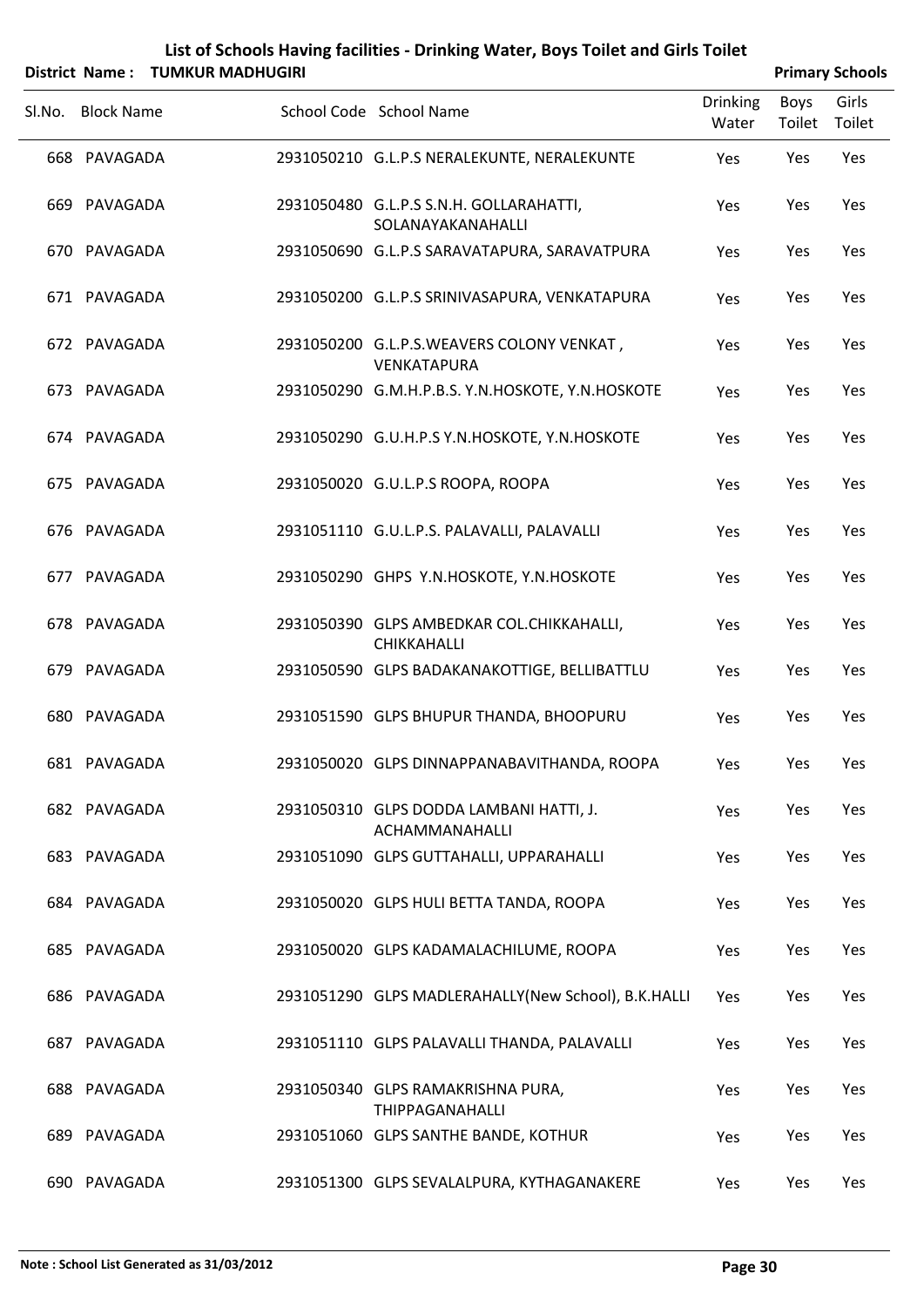|        |                   | District Name: TUMKUR MADHUGIRI |                                                                |                          |                | <b>Primary Schools</b> |
|--------|-------------------|---------------------------------|----------------------------------------------------------------|--------------------------|----------------|------------------------|
| Sl.No. | <b>Block Name</b> |                                 | School Code School Name                                        | <b>Drinking</b><br>Water | Boys<br>Toilet | Girls<br>Toilet        |
|        | 691 PAVAGADA      |                                 | 2931051720 GLPS THUMAKUNTE, THUMAKUNTE                         | Yes                      | Yes            | Yes                    |
|        | 692 PAVAGADA      |                                 | 2931051010 GULPS(U) URDU C.K.PURA, C.K.PURA                    | Yes                      | Yes            | Yes                    |
|        | 693 PAVAGADA      |                                 | 2931050010 H P S BHOPURA, NEELAMMANAHALLI                      | Yes                      | Yes            | Yes                    |
|        | 694 PAVAGADA      |                                 | 2931050010 H P S NEELAMMANAHALLI,<br>NEELAMMANAHALLI           | Yes                      | Yes            | Yes                    |
|        | 695 PAVAGADA      |                                 | 2931050140 H.P.S BALLAMMANAHALLI,<br>BALLAMMANAHALLI           | Yes                      | Yes            | Yes                    |
|        | 696 PAVAGADA      |                                 | 2931050340 H.P.S BALLENAHALLY, THIPPAGANAHALLI                 | Yes                      | Yes            | Yes                    |
|        | 697 PAVAGADA      |                                 | 2931050280 H.P.S BASAVANAHALY, VIRUPASAMUDRA                   | Yes                      | Yes            | Yes                    |
|        | 698 PAVAGADA      |                                 | 2931050120 H.P.S GUNDARLAHALLI, BYADANUR                       | Yes                      | Yes            | Yes                    |
|        | 699 PAVAGADA      |                                 | 2931050720 H.P.S KALARAJANAHALLY, ARASIKERE                    | Yes                      | Yes            | Yes                    |
|        | 700 PAVAGADA      |                                 | 2931050840 H.P.S KODIGEHALLI, KODIGEHALLI                      | Yes                      | Yes            | Yes                    |
|        | 701 PAVAGADA      |                                 | 2931050980 H.P.S KONANAKURIKE, KONANAKURIKE                    | Yes                      | Yes            | Yes                    |
|        | 702 PAVAGADA      |                                 | 2931050310 H.P.S MEGALAPALYA, J. ACHAMMANAHALLI                | Yes                      | Yes            | Yes                    |
|        | 703 PAVAGADA      |                                 | 2931050880 H.P.S NIDAGAL, NIDAGAL                              | Yes                      | Yes            | Yes                    |
|        | 704 PAVAGADA      |                                 | 2931051170 H.P.S NITORAYANAHALLI, VALLUR                       | Yes                      | Yes            | Yes                    |
|        | 705 PAVAGADA      |                                 | 2931050610 H.P.S P.GOLLARAHATTI, PENNOBANAHALLI                | Yes                      | Yes            | Yes                    |
|        | 706 PAVAGADA      |                                 | 2931051050 H.P.S PEMMANAHALLI, T.N.KOTE                        | Yes                      | Yes            | Yes                    |
|        | 707 PAVAGADA      |                                 | 2931051460 H.P.S TEMPLE PAVAGADA, PAVAGADA WARD<br>13          | Yes                      | Yes            | Yes                    |
|        | 708 PAVAGADA      |                                 | 2931051070 H.P.S VEERAMMANAHALLI,<br>VEERAMMANAHALLI           | Yes                      | Yes            | Yes                    |
|        | 709 PAVAGADA      |                                 | 2931050940 H.P.S. B ACHAMMANAHALLI,<br><b>B.ACHAMMANAHALLI</b> | Yes                      | Yes            | Yes                    |
|        | 710 PAVAGADA      |                                 | 2931050670 H.P.S. B.HOSAHALLI, B.HOSAHALLI                     | Yes                      | Yes            | Yes                    |
|        | 711 PAVAGADA      |                                 | 2931051290 H.P.S. B.K.HALLI, B.K.HALLI                         | Yes                      | Yes            | Yes                    |
|        | 712 PAVAGADA      |                                 | 2931050410 H.P.S. BHEEMANAKUNTE, BHEEMANAKUNTE                 | Yes                      | Yes            | Yes                    |
|        | 713 PAVAGADA      |                                 | 2931050120 H.P.S. BHYDANOR, BYADANUR                           | Yes                      | Yes            | Yes                    |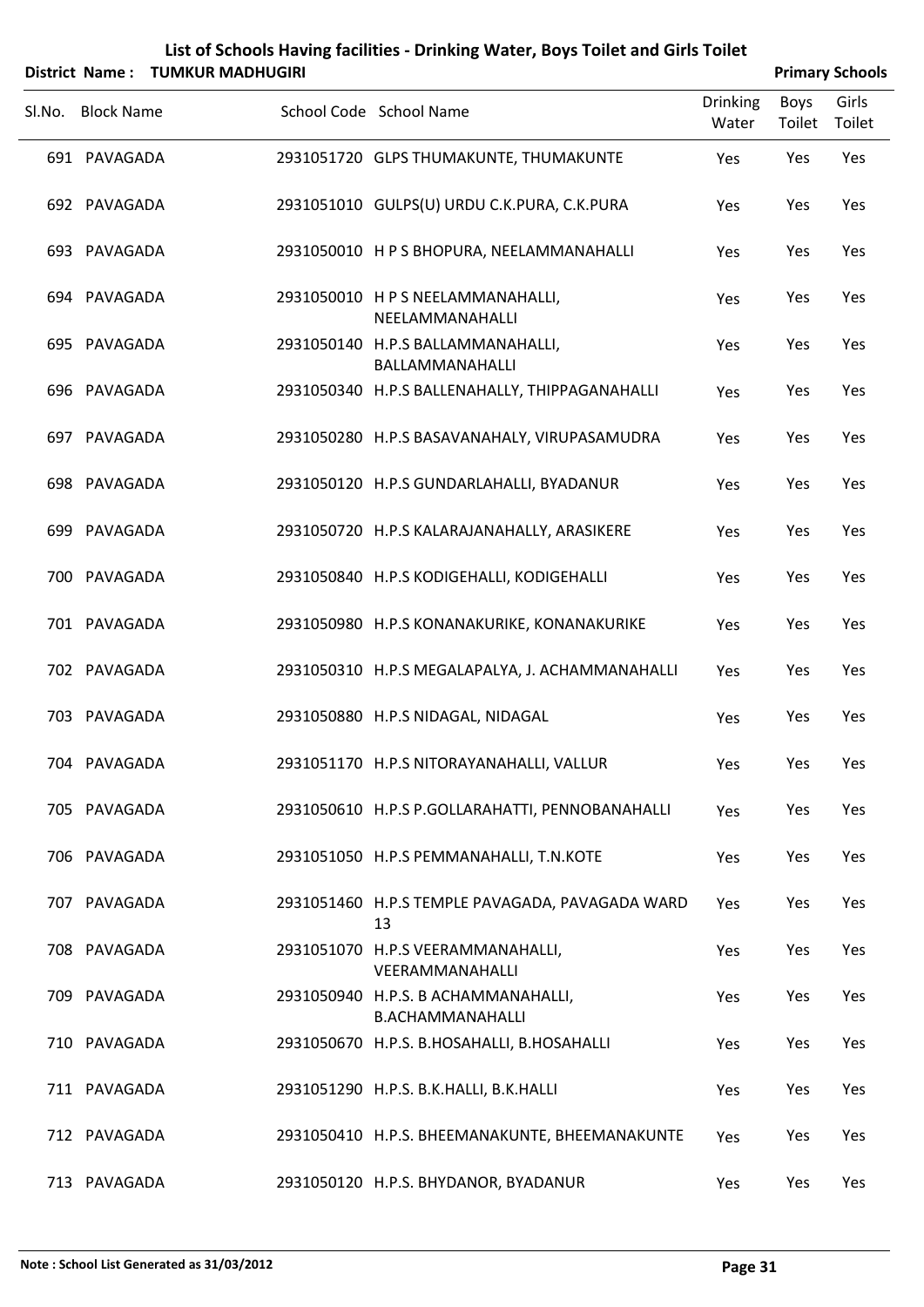|                   | District Name: TUMKUR MADHUGIRI |                                                              |                          |                       | <b>Primary Schools</b> |
|-------------------|---------------------------------|--------------------------------------------------------------|--------------------------|-----------------------|------------------------|
| Sl.No. Block Name |                                 | School Code School Name                                      | <b>Drinking</b><br>Water | <b>Boys</b><br>Toilet | Girls<br>Toilet        |
| 714 PAVAGADA      |                                 | 2931050950 H.P.S. BOMMATHANAHALLI,<br><b>BOMMATHANAHALLI</b> | Yes                      | Yes                   | Yes                    |
| 715 PAVAGADA      |                                 | 2931050650 H.P.S. BOODI BETTA, BOODI BETTA                   | Yes                      | Yes                   | Yes                    |
| 716 PAVAGADA      |                                 | 2931051140 H.P.S. BUGADUR, BUGADUR                           | Yes                      | Yes                   | Yes                    |
| 717 PAVAGADA      |                                 | 2931051010 H.P.S. C.K. PURA, C.K. PURA                       | Yes                      | Yes                   | Yes                    |
| 718 PAVAGADA      |                                 | 2931050330 H.P.S. CHIKKAJALODU, DODDAJALODU                  | Yes                      | Yes                   | Yes                    |
| 719 PAVAGADA      |                                 | 2931051050 H.P.S. CHINNAMMANAHALLI, T.N.KOTE                 | Yes                      | Yes                   | Yes                    |
| 720 PAVAGADA      |                                 | 2931050300 H.P.S. DALAVAIHALLI, DALAVAIHALLI                 | Yes                      | Yes                   | Yes                    |
| 721 PAVAGADA      |                                 | 2931051020 H.P.S. DAVADABETTA, DAVADABETTA                   | Yes                      | Yes                   | Yes                    |
| 722 PAVAGADA      |                                 | 2931050790 H.P.S. DEVALAKERE, DEVALAKERE                     | Yes                      | Yes                   | Yes                    |
| 723 PAVAGADA      |                                 | 2931050990 H.P.S. DEVARABETTA, DEVARABETTA                   | Yes                      | Yes                   | Yes                    |
| 724 PAVAGADA      |                                 | 2931050360 H.P.S. G.T.HALLI, G T HALLI                       | Yes                      | Yes                   | Yes                    |
| 725 PAVAGADA      |                                 | 2931050970 H.P.S. GUJJANADU, GUJJANADU                       | Yes                      | Yes                   | Yes                    |
| 726 PAVAGADA      |                                 | 2931051030 H.P.S. HARIHARAPURA, HARIHARAPURA                 | Yes                      | Yes                   | Yes                    |
| 727 PAVAGADA      |                                 | 2931050320 H.P.S. HOSADURGA, HOSADURGA                       | Yes                      | Yes                   | Yes                    |
| 728 PAVAGADA      |                                 | 2931050760 H.P.S. HOSAHALLI, J.HOSAHALLI                     | Yes                      | Yes                   | Yes                    |
| 729 PAVAGADA      |                                 | 2931051280 H.P.S. HUSSAINPURA, HUSSAINPURA                   | Yes                      | Yes                   | Yes                    |
| 730 PAVAGADA      |                                 | 2931050310 H.P.S. J. ACHAMMANAHALLI, J.<br>ACHAMMANAHALLI    | Yes                      | Yes                   | Yes                    |
| 731 PAVAGADA      |                                 | 2931050730 H.P.S. JANGAMARAHALLI, JANGAMARAHALLI             | Yes                      | Yes                   | Yes                    |
| 732 PAVAGADA      |                                 | 2931050620 H.P.S. K.GOLLARAHATTI,<br>KENCHAMMANAHALLI        | Yes                      | Yes                   | Yes                    |
| 733 PAVAGADA      |                                 | 2931050780 H.P.S. K.T.HALLI, K.T.HALLI                       | Yes                      | Yes                   | Yes                    |
| 734 PAVAGADA      |                                 | 2931050960 H.P.S. KADAPALAKERE, KADAPALA KERE                | Yes                      | Yes                   | Yes                    |
| 735 PAVAGADA      |                                 | 2931050830 H.P.S. KAREKYTHANAHALLI,<br>KAREKYTHANAHALLI      | Yes                      | Yes                   | Yes                    |
| 736 PAVAGADA      |                                 | 2931050620 H.P.S. KENCHAMMANAHALLI,<br>KENCHAMMANAHALLI      | Yes                      | Yes                   | Yes                    |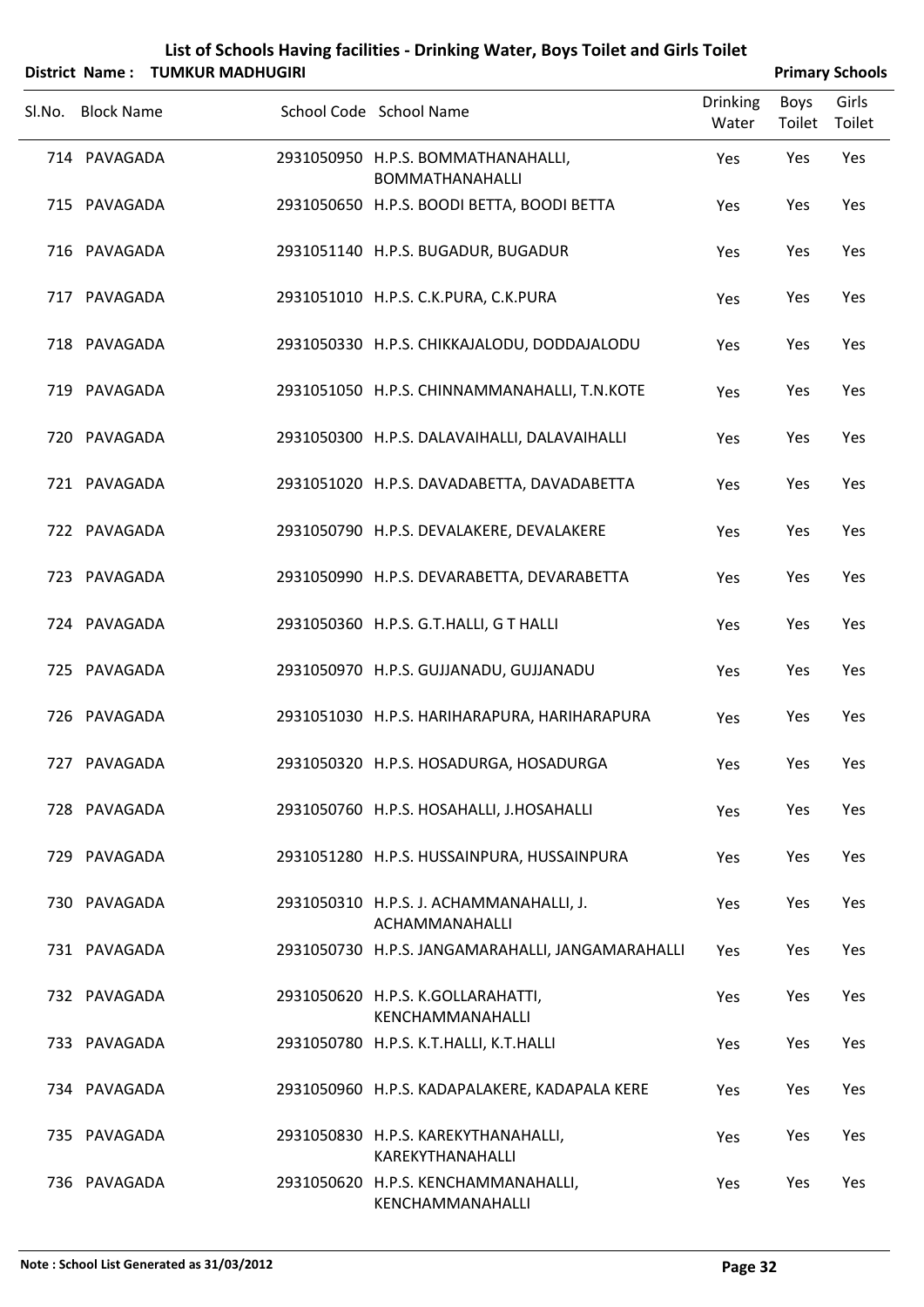|                   | District Name: TUMKUR MADHUGIRI |                                                       |                          |      | <b>Primary Schools</b> |
|-------------------|---------------------------------|-------------------------------------------------------|--------------------------|------|------------------------|
| Sl.No. Block Name |                                 | School Code School Name                               | <b>Drinking</b><br>Water | Boys | Girls<br>Toilet Toilet |
| 737 PAVAGADA      |                                 | 2931051040 H.P.S. KILARLAHALLI, KILARLAHALLI          | Yes                      | Yes  | Yes                    |
| 738 PAVAGADA      |                                 | 2931050910 H.P.S. KOTAGUDDA, KOTAGUDDA                | Yes                      | Yes  | Yes                    |
| 739 PAVAGADA      |                                 | 2931051060 H.P.S. KOTHUR, KOTHUR                      | Yes                      | Yes  | Yes                    |
| 740 PAVAGADA      |                                 | 2931050110 H.P.S. KRISHNAGIRI, KRISHNAGIRI            | Yes                      | Yes  | Yes                    |
| 741 PAVAGADA      |                                 | 2931050220 H.P.S. KRISHNAPURA, JAJURAYANAHALLI        | Yes                      | Yes  | Yes                    |
| 742 PAVAGADA      |                                 | 2931050890 H.P.S. KYATHAGANAHALLI,<br>KYATHAGANAHALLI | Yes                      | Yes  | Yes                    |
| 743 PAVAGADA      |                                 | 2931051200 H.P.S. KYTHAGANACHARLU,<br>KYTHAGANACHARLU | Yes                      | Yes  | Yes                    |
| 744 PAVAGADA      |                                 | 2931051300 H.P.S. KYTHAGANAKERE, KYTHAGANAKERE        | Yes                      | Yes  | Yes                    |
| 745 PAVAGADA      |                                 | 2931050600 H.P.S. LINGADAHALLI, VADANKALLU            | Yes                      | Yes  | Yes                    |
| 746 PAVAGADA      |                                 | 2931050820 H.P.S. MADDE, MANGALAWADA                  | Yes                      | Yes  | Yes                    |
| 747 PAVAGADA      |                                 | 2931050630 H.P.S. MALLAMMANAHALLI, SASALAKUNTE        | Yes                      | Yes  | Yes                    |
| 748 PAVAGADA      |                                 | 2931050370 H.P.S. MARAMMAHALLI, MARAMMANAHALLI        | Yes                      | Yes  | Yes                    |
| 749 PAVAGADA      |                                 | 2931050660 H.P.S. MARIDASANAHALLI,<br>MARIDASANAHALLI | Yes                      | Yes  | Yes                    |
| 750 PAVAGADA      |                                 | 2931050800 H.P.S. MUGADALABETTA, MUGADALABETTA        | Yes                      | Yes  | Yes                    |
| 751 PAVAGADA      |                                 | 2931051180 H.P.S. N ACHAMMANAHALLI, RAICHARLU         | Yes                      | Yes  | Yes                    |
| 752 PAVAGADA      |                                 | 2931051250 H.P.S. NAGALAMADIKE, NAGALAMADIKE          | Yes                      | Yes  | Yes                    |
| 753 PAVAGADA      |                                 | 2931050860 H.P.S. NYADAGUNTE, NYADAGUNTE              | Yes                      | Yes  | Yes                    |
| 754 PAVAGADA      |                                 | 2931050570 H.P.S. OBALAPURA, OBALAPURA                | Yes                      | Yes  | Yes                    |
| 755 PAVAGADA      |                                 | 2931051110 H.P.S. PALAVALLI, PALAVALLI                | Yes                      | Yes  | Yes                    |
| 756 PAVAGADA      |                                 | 2931051180 H.P.S. RAICHARLU, RAICHARLU                | Yes                      | Yes  | Yes                    |
| 757 PAVAGADA      |                                 | 2931050560 H.P.S. RANGASAMUDRA, RANGASAMUDRA          | Yes                      | Yes  | Yes                    |
| 758 PAVAGADA      |                                 | 2931051210 H.P.S. RAYPTE, RAYPTE                      | Yes                      | Yes  | Yes                    |
| 759 PAVAGADA      |                                 | 2931050870 H.P.S. S.R.PALYA, S.R.PALYA                | Yes                      | Yes  | Yes                    |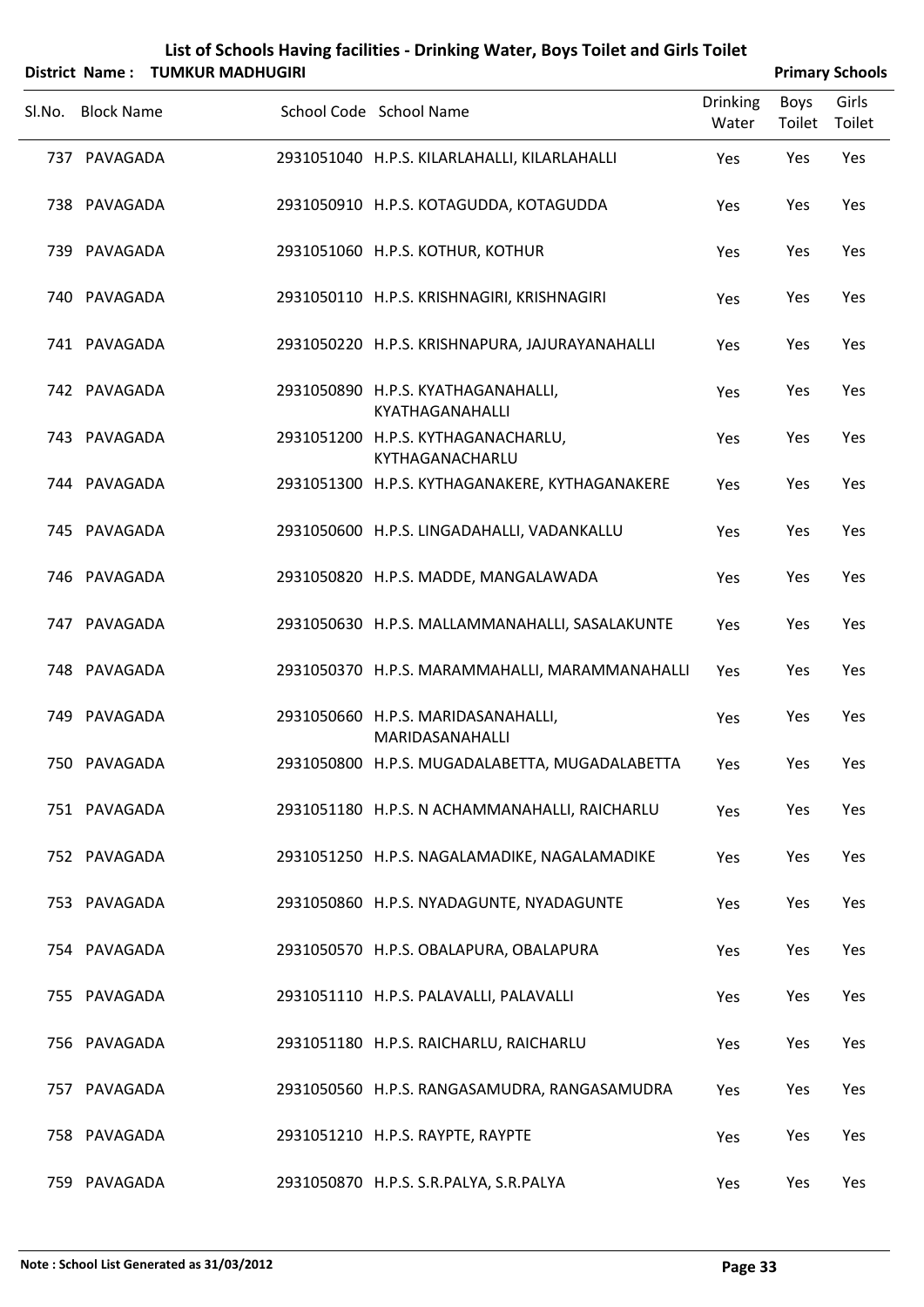| List of Schools Having facilities - Drinking Water, Boys Toilet and Girls Toilet |
|----------------------------------------------------------------------------------|
|                                                                                  |

|        |                   | District Name: TUMKUR MADHUGIRI |                                                                |                          |                | <b>Primary Schools</b> |
|--------|-------------------|---------------------------------|----------------------------------------------------------------|--------------------------|----------------|------------------------|
| SI.No. | <b>Block Name</b> |                                 | School Code School Name                                        | <b>Drinking</b><br>Water | Boys<br>Toilet | Girls<br>Toilet        |
|        | 760 PAVAGADA      |                                 | 2931050630 H.P.S. SASALAKUNTE, SASALAKUNTE                     | Yes                      | Yes            | Yes                    |
|        | 761 PAVAGADA      |                                 | 2931050920 H.P.S. SHYLAPURA, SHYLAPURA                         | Yes                      | Yes            | Yes                    |
|        | 762 PAVAGADA      |                                 | 2931050350 H.P.S. SIDDAPURA, SIDDAPURA                         | Yes                      | Yes            | Yes                    |
|        | 763 PAVAGADA      |                                 | 2931051240 H.P.S. SREERANGAPURA, SREERANGAPURA                 | Yes                      | Yes            | Yes                    |
|        | 764 PAVAGADA      |                                 | 2931051260 H.P.S. THAPPAGANADODDI,<br><b>THAPPAGANADODDI</b>   | Yes                      | Yes            | Yes                    |
|        | 765 PAVAGADA      |                                 | 2931051310 H.P.S. THIMMAMMANAHALLI,<br>THIMMAMMANAHALLI        | Yes                      | Yes            | Yes                    |
|        | 766 PAVAGADA      |                                 | 2931050340 H.P.S. THIPPAGANAHALLI, THIPPAGANAHALLI             | Yes                      | Yes            | Yes                    |
|        | 767 PAVAGADA      |                                 | 2931050380 H.P.S. THIPPAIAHNADURGA,<br><b>THIPPAIAHNADURGA</b> | Yes                      | Yes            | Yes                    |
|        | 768 PAVAGADA      |                                 | 2931051150 H.P.S. THIRUMANI, THIRUMANI                         | Yes                      | Yes            | Yes                    |
|        | 769 PAVAGADA      |                                 | 2931050600 H.P.S. VADANKALLU, VADANKALLU                       | Yes                      | Yes            | Yes                    |
|        | 770 PAVAGADA      |                                 | 2931051170 H.P.S. VALLUR, VALLUR                               | Yes                      | Yes            | Yes                    |
|        | 771 PAVAGADA      |                                 | 2931051200 H.P.S. VENKATAMMANAHALLI,<br>KYTHAGANACHARLU        | Yes                      | Yes            | Yes                    |
|        | 772 PAVAGADA      |                                 | 2931050280 H.P.S. VIRUPASAMUDRA, VIRUPASAMUDRA                 | Yes                      | Yes            | Yes                    |
|        | 773 PAVAGADA      |                                 | 2931050360 H.P.S. Y.N.HALLI, G T HALLI                         | Yes                      | Yes            | Yes                    |
|        | 774 PAVAGADA      |                                 | 2931050930 H.P.S. YARPALYA, GUNDLAHALLI                        | Yes                      | Yes            | Yes                    |
|        | 775 PAVAGADA      |                                 | 2931050120 H.P.S.B DODDAHATTI, BYADANUR                        | Yes                      | Yes            | Yes                    |
|        | 776 PAVAGADA      |                                 | 2931051350 HPGS PAVAGADA, PAVAGADA WARD 2                      | Yes                      | Yes            | Yes                    |
|        | 777 PAVAGADA      |                                 | 2931050900 HPS H.B.HALLY, H.B.HALLI                            | Yes                      | Yes            | Yes                    |
|        | 778 PAVAGADA      |                                 | 2931051350 KGBV SCHOOL, PAVAGADA WARD 2                        | Yes                      | Yes            | Yes                    |
|        | 779 PAVAGADA      |                                 | 2931050010 LPS BHOMMAGANAHALLI,<br>NEELAMMANAHALLI             | Yes                      | Yes            | Yes                    |
|        | 780 PAVAGADA      |                                 | 2931050010 L P S RAMPETE, NEELAMMANAHALLI                      | Yes                      | Yes            | Yes                    |
|        | 781 PAVAGADA      |                                 | 2931050110 L.P.S ALADAMARADAHATTI, KRISHNAGIRI                 | Yes                      | Yes            | Yes                    |
|        | 782 PAVAGADA      |                                 | 2931050080 L.P.S BHYRAPURA, ARALIKUNTE                         | Yes                      | Yes            | Yes                    |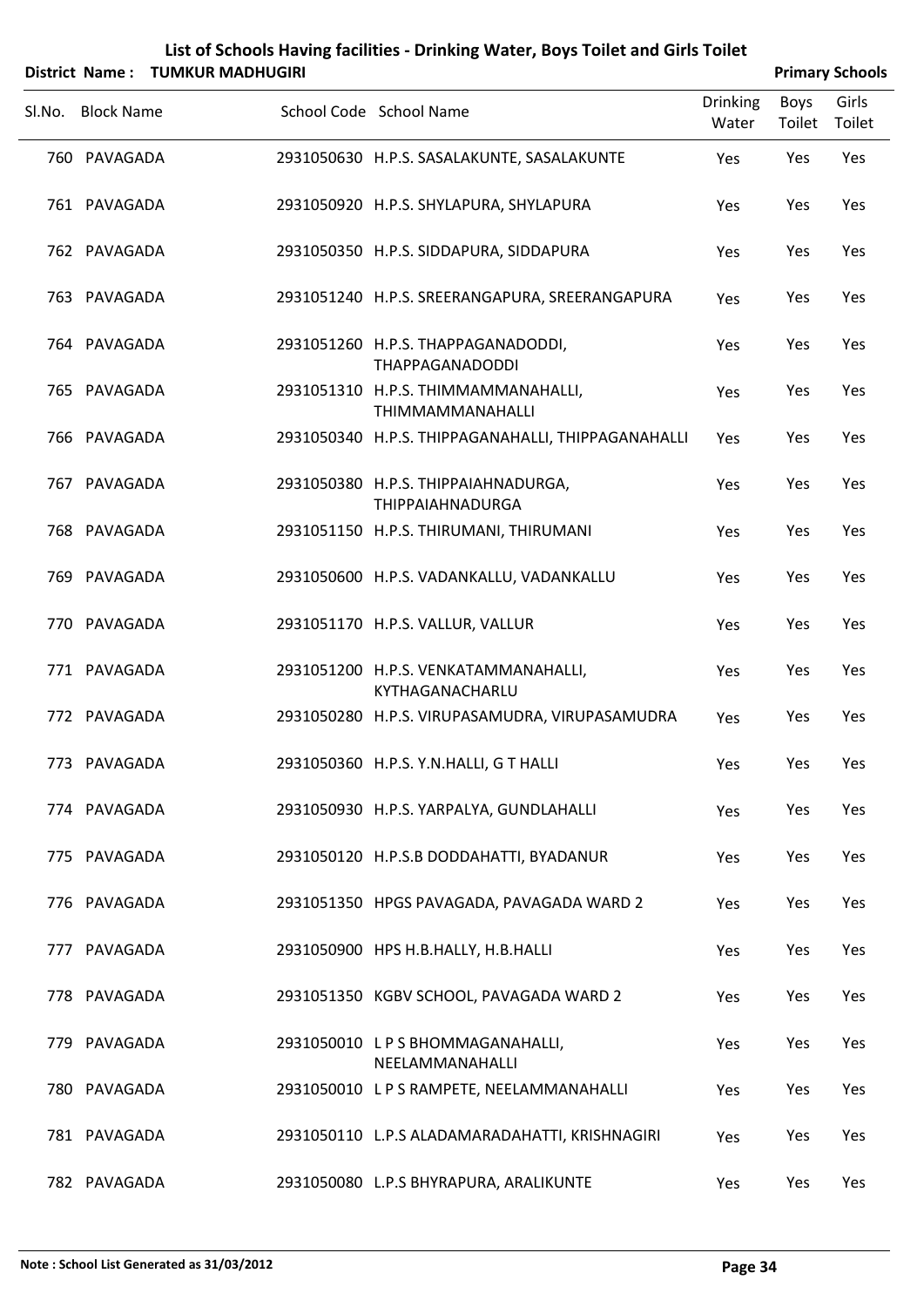| List of Schools Having facilities - Drinking Water, Boys Toilet and Girls Toilet |
|----------------------------------------------------------------------------------|
| $\ddot{a}$ Nome $\ddot{b}$ THAILID MADULCIDE                                     |

|        |                   | District Name: TUMKUR MADHUGIRI |                                                              |                          |                | <b>Primary Schools</b> |
|--------|-------------------|---------------------------------|--------------------------------------------------------------|--------------------------|----------------|------------------------|
| SI.No. | <b>Block Name</b> |                                 | School Code School Name                                      | <b>Drinking</b><br>Water | Boys<br>Toilet | Girls<br>Toilet        |
|        | 783 PAVAGADA      |                                 | 2931050270 L.P.S CHENNAMMAREDDY HALLI,<br><b>GUMMAGHATTA</b> | Yes                      | Yes            | Yes                    |
|        | 784 PAVAGADA      |                                 | 2931050170 L.P.S DYAMAIAHNAPALLYA,<br>CHITHAGANAHALLI        | Yes                      | Yes            | Yes                    |
|        | 785 PAVAGADA      |                                 | 2931050120 L.P.S MADDIBANDE, BYADANUR                        | Yes                      | Yes            | Yes                    |
|        | 786 PAVAGADA      |                                 | 2931050020 L.P.S NALADHIGALABANDE, ROOPA                     | Yes                      | Yes            | Yes                    |
|        | 787 PAVAGADA      |                                 | 2931050780 L.P.S RAMAIAHNAPALYA, K.T.HALLI                   | Yes                      | Yes            | Yes                    |
|        | 788 PAVAGADA      |                                 | 2931051240 L.P.S SREERANGAPURA THANDA,<br>SREERANGAPURA      | Yes                      | Yes            | Yes                    |
|        | 789 PAVAGADA      |                                 | 2931050020 L.P.S T.N.PETE, ROOPA                             | Yes                      | Yes            | Yes                    |
|        | 790 PAVAGADA      |                                 | 2931050970 L.P.S. A H PALYA, GUJJANADU                       | Yes                      | Yes            | Yes                    |
|        | 791 PAVAGADA      |                                 | 2931050270 L.P.S. AKKAMANAHALLI, GUMMAGHATTA                 | Yes                      | Yes            | Yes                    |
|        | 792 PAVAGADA      |                                 | 2931051210 L.P.S. APPAJIHALLI, RAYPTE                        | Yes                      | Yes            | Yes                    |
|        | 793 PAVAGADA      |                                 | 2931050910 L.P.S. AREKYATHANAHALLI, KOTAGUDDA                | Yes                      | Yes            | Yes                    |
|        | 794 PAVAGADA      |                                 | 2931050990 L.P.S. ARLAHALLI, DEVARABETTA                     | Yes                      | Yes            | Yes                    |
|        | 795 PAVAGADA      |                                 | 2931051190 L.P.S. BALASAMUDRA, BALASAMUDRA                   | Yes                      | Yes            | Yes                    |
|        | 796 PAVAGADA      |                                 | 2931050270 L.P.S. BODERAHALLI, GUMMAGHATTA                   | Yes                      | Yes            | Yes                    |
|        | 797 PAVAGADA      |                                 | 2931050770 L.P.S. BUDASANAHALLI, BUDASANAHALLI               | Yes                      | Yes            | Yes                    |
|        | 798 PAVAGADA      |                                 | 2931050970 L.P.S. C H PALYA, GUJJANADU                       | Yes                      | Yes            | Yes                    |
|        | 799 PAVAGADA      |                                 | 2931051010 L.P.S. C.N.HATTI, C.K.PURA                        | Yes                      | Yes            | Yes                    |
|        | 800 PAVAGADA      |                                 | 2931050860 L.P.S. C.T.HATTI, NYADAGUNTE                      | Yes                      | Yes            | Yes                    |
|        | 801 PAVAGADA      |                                 | 2931051050 L.P.S. CHINNAMMANAHALLY G.HATTI,<br>T.N.KOTE      | Yes                      | Yes            | Yes                    |
|        | 802 PAVAGADA      |                                 | 2931051120 L.P.S. DASARAMMANAHALLI,<br>DASARAMMANAHALLI      | Yes                      | Yes            | Yes                    |
|        | 803 PAVAGADA      |                                 | 2931051020 L.P.S. DAVADABETTA THANDA,<br>DAVADABETTA         | Yes                      | Yes            | Yes                    |
|        | 804 PAVAGADA      |                                 | 2931051010 L.P.S. DEVARAHATTI, C.K.PURA                      | Yes                      | Yes            | Yes                    |
|        | 805 PAVAGADA      |                                 | 2931050860 L.P.S. DEVARAYANAROOPPA, NYADAGUNTE               | Yes                      | Yes            | Yes                    |

Ĭ.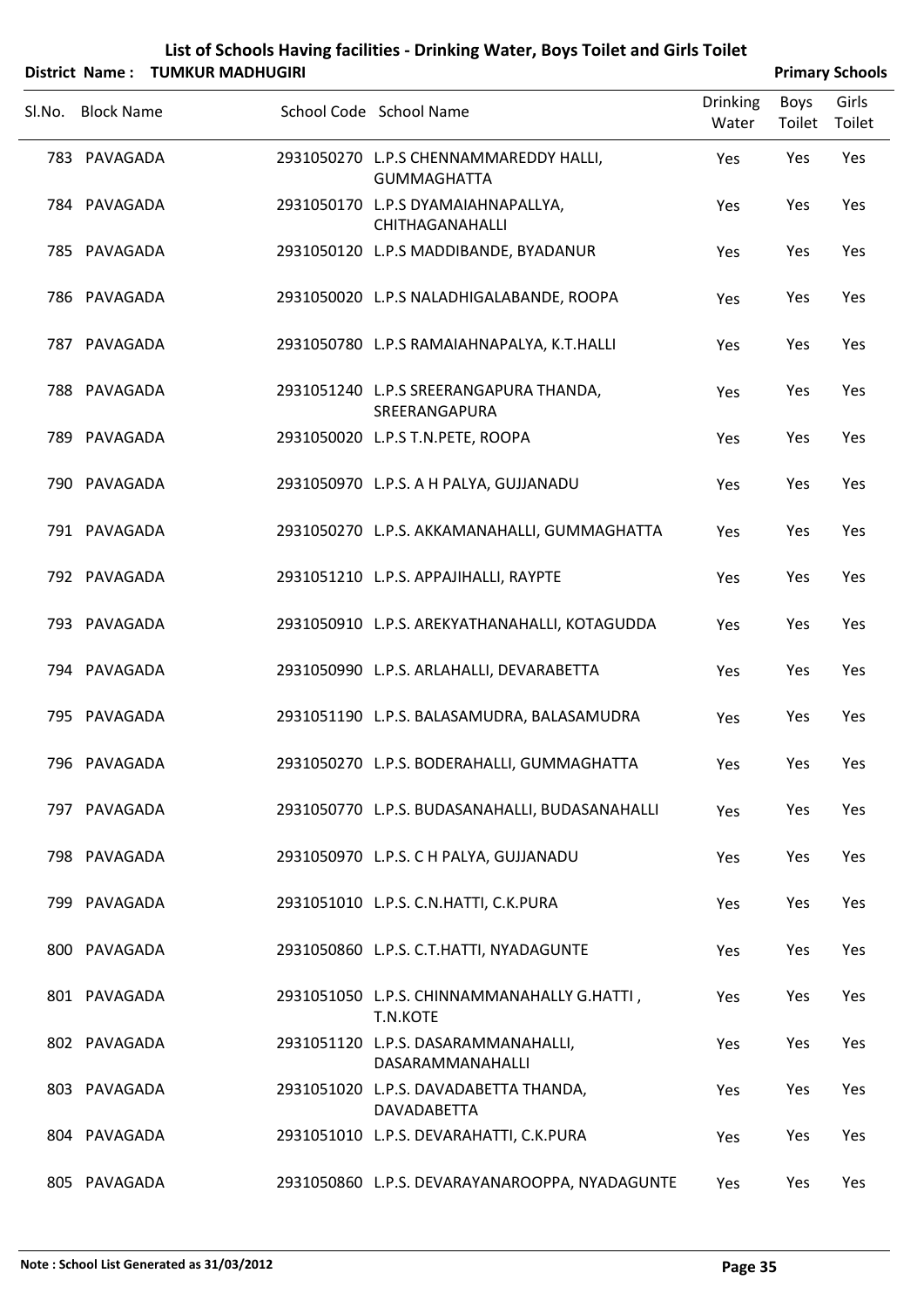|        | District Name:    | <b>TUMKUR MADHUGIRI</b> |                                                             |                          |                | <b>Primary Schools</b> |
|--------|-------------------|-------------------------|-------------------------------------------------------------|--------------------------|----------------|------------------------|
| SI.No. | <b>Block Name</b> |                         | School Code School Name                                     | <b>Drinking</b><br>Water | Boys<br>Toilet | Girls<br>Toilet        |
|        | 806 PAVAGADA      |                         | 2931050330 L.P.S. DODDAJALODU, DODDAJALODU                  | Yes                      | Yes            | Yes                    |
|        | 807 PAVAGADA      |                         | 2931050580 L.P.S. DODDENAHALLI, DODDENAHALLI                | Yes                      | Yes            | Yes                    |
|        | 808 PAVAGADA      |                         | 2931050260 L.P.S. GANGAVARA, KANAKAPURA                     | Yes                      | Yes            | Yes                    |
|        | 809 PAVAGADA      |                         | 2931050950 L.P.S. GORASMAVU, BOMMATHANAHALLI                | Yes                      | Yes            | Yes                    |
|        | 810 PAVAGADA      |                         | 2931050600 L.P.S. GOVERDHANGIRI, VADANKALLU                 | Yes                      | Yes            | Yes                    |
|        | 811 PAVAGADA      |                         | 2931050870 L.P.S. GUJJARAHALLI, S.R.PALYA                   | Yes                      | Yes            | Yes                    |
|        | 812 PAVAGADA      |                         | 2931050930 L.P.S. GUNDLAHALLI, GUNDLAHALLI                  | Yes                      | Yes            | Yes                    |
|        | 813 PAVAGADA      |                         | 2931051230 L.P.S. GYADHIGUNTTE, GYDHIGUNTTE                 | Yes                      | Yes            | Yes                    |
|        | 814 PAVAGADA      |                         | 2931050700 L.P.S. HANUMANTHANAHALLI,<br>HANUMANTHANAHALLI   | Yes                      | Yes            | Yes                    |
|        | 815 PAVAGADA      |                         | 2931050400 L.P.S. INDRABETTA, POTHAGANAHALLI                | Yes                      | Yes            | Yes                    |
|        | 816 PAVAGADA      |                         | 2931050060 L.P.S. IVERLAHALLI, KANIVENAHALLI                | Yes                      | Yes            | Yes                    |
|        | 817 PAVAGADA      |                         | 2931050600 L.P.S. J.PALYA, VADANKALLU                       | Yes                      | Yes            | Yes                    |
|        | 818 PAVAGADA      |                         | 2931051600 L.P.S. K RAMPURA, HANUMANABETTA                  | Yes                      | Yes            | Yes                    |
|        | 819 PAVAGADA      |                         | 2931050870 L.P.S. KADIRAHALLI, S.R.PALYA                    | Yes                      | Yes            | Yes                    |
|        | 820 PAVAGADA      |                         | 2931050720 L.P.S. KAMANAHATTI, ARASIKERE                    | Yes                      | Yes            | Yes                    |
|        | 821 PAVAGADA      |                         | 2931050260 L.P.S. KANAKAPURA, KANAKAPURA                    | Yes                      | Yes            | Yes                    |
|        | 822 PAVAGADA      |                         | 2931050540 L.P.S. KANIKALABANDE, KANIKALABANDE              | Yes                      | Yes            | Yes                    |
|        | 823 PAVAGADA      |                         | 2931050800 L.P.S. KARIYAMMANAPALYA,<br>MUGADALABETTA        | Yes                      | Yes            | Yes                    |
|        | 824 PAVAGADA      |                         | 2931050570 L.P.S. KARNAGANAHATTI, OBALAPURA                 | Yes                      | Yes            | Yes                    |
|        | 825 PAVAGADA      |                         | 2931050710 L.P.S. KATHIKYATHANAHALLI,<br>KATHIKYATHANAHALLI | Yes                      | Yes            | Yes                    |
|        | 826 PAVAGADA      |                         | 2931051100 L.P.S. KENCHAGANAHALLI,<br>KENCHAGANAHALLI       | Yes                      | Yes            | Yes                    |
|        | 827 PAVAGADA      |                         | 2931050830 L.P.S. KENCHAPPANA PALYA,<br>KAREKYTHANAHALLI    | Yes                      | Yes            | Yes                    |
|        | 828 PAVAGADA      |                         | 2931050530 L.P.S. KOMARLAHALLI, KOMARLAHALLI                | Yes                      | Yes            | Yes                    |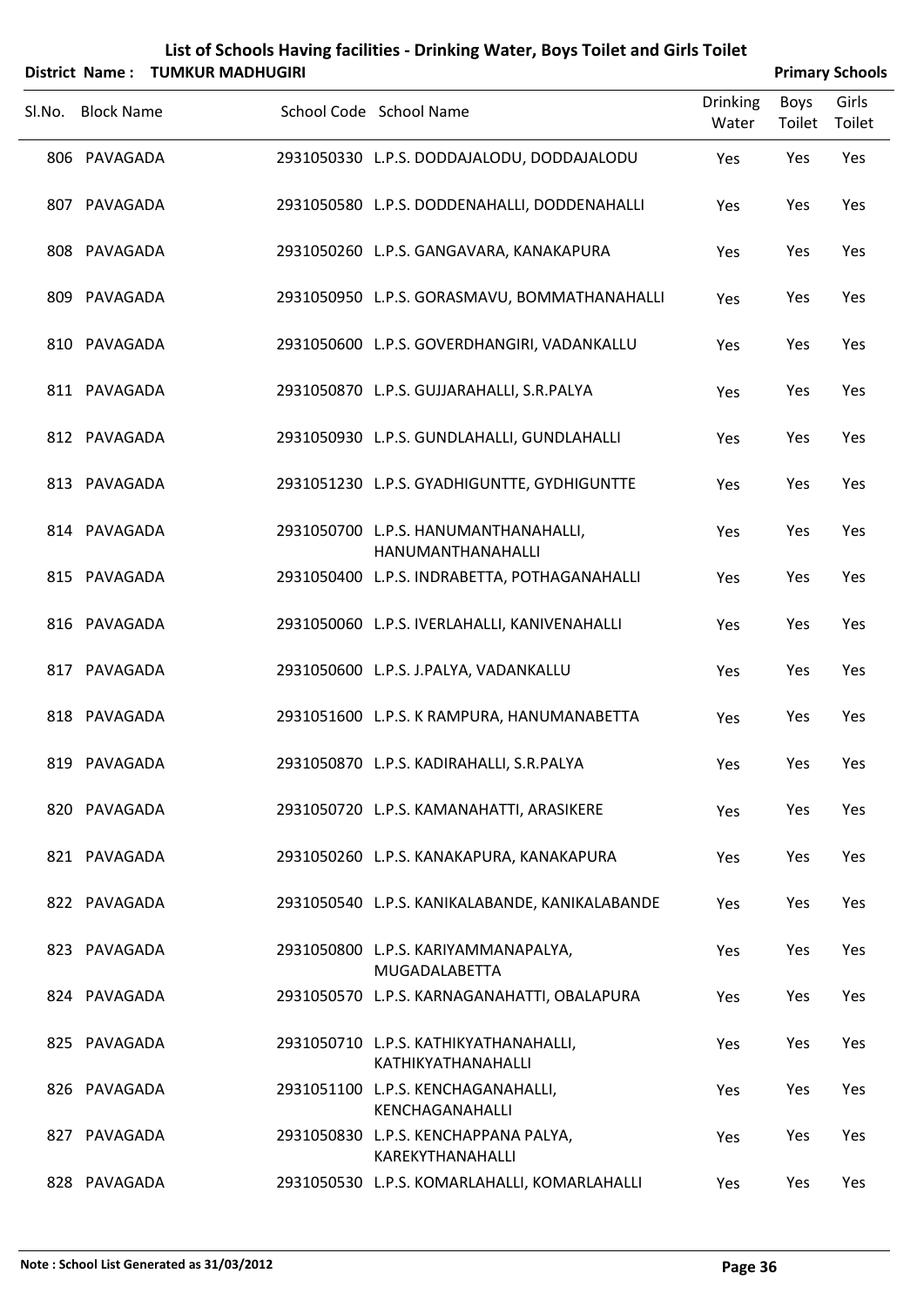|        |                   | District Name: TUMKUR MADHUGIRI |                                                             |                          |                       | <b>Primary Schools</b> |
|--------|-------------------|---------------------------------|-------------------------------------------------------------|--------------------------|-----------------------|------------------------|
| Sl.No. | <b>Block Name</b> |                                 | School Code School Name                                     | <b>Drinking</b><br>Water | <b>Boys</b><br>Toilet | Girls<br>Toilet        |
|        | 829 PAVAGADA      |                                 | 2931050720 L.P.S. KONDAPURA, ARASIKERE                      | Yes                      | Yes                   | Yes                    |
|        | 830 PAVAGADA      |                                 | 2931050670 L.P.S. KULLUMEHATTI, B.HOSAHALLI                 | Yes                      | Yes                   | Yes                    |
|        | 831 PAVAGADA      |                                 | 2931050460 L.P.S. KUNIHALLI, KUNIHALLI                      | Yes                      | Yes                   | Yes                    |
|        | 832 PAVAGADA      |                                 | 2931050100 L.P.S. KURUBARAHALLI, NALIGANAHALLI              | Yes                      | Yes                   | Yes                    |
|        | 833 PAVAGADA      |                                 | 2931050990 L.P.S. MARADIPALYA, DEVARABETTA                  | Yes                      | Yes                   | Yes                    |
|        | 834 PAVAGADA      |                                 | 2931050740 L.P.S. MAROUR, MAROUR                            | Yes                      | Yes                   | Yes                    |
|        | 835 PAVAGADA      |                                 | 2931050220 L.P.S. MEDIHALLI, JAJURAYANAHALLI                | Yes                      | Yes                   | Yes                    |
|        | 836 PAVAGADA      |                                 | 2931051330 L.P.S. MEENAKUNTANAHALLI,<br>MEENAKUNTANAHALLI   | Yes                      | Yes                   | Yes                    |
|        | 837 PAVAGADA      |                                 | 2931050850 L.P.S. MUDDAGANAHALLI,<br>MUDDAGANAHALLI         | Yes                      | Yes                   | Yes                    |
|        | 838 PAVAGADA      |                                 | 2931051130 L.P.S. N.HOSAHALLI (THANDA), N.HOSAHALLI         | Yes                      | Yes                   | Yes                    |
|        | 839 PAVAGADA      |                                 | 2931051130 L.P.S. N.HOSAHALLI, N.HOSAHALLI                  | Yes                      | Yes                   | Yes                    |
|        | 840 PAVAGADA      |                                 | 2931050420 L.P.S. NAGALAPURA GATE, NAGALAPURA               | Yes                      | Yes                   | Yes                    |
|        | 841 PAVAGADA      |                                 | 2931050280 L.P.S. NAGALAPURA, VIRUPASAMUDRA                 | Yes                      | Yes                   | Yes                    |
|        | 842 PAVAGADA      |                                 | 2931051710 L.P.S. NAGENAHALLI THANDA, INDIRANAGAR           | Yes                      | Yes                   | Yes                    |
|        | 843 PAVAGADA      |                                 | 2931051210 L.P.S. NAGENAHALLI, RAYPTE                       | Yes                      | Yes                   | Yes                    |
|        | 844 PAVAGADA      |                                 | 2931050120 L.P.S. PALAKUNTE VDDARAHATTI, BYADANUR           | Yes                      | Yes                   | Yes                    |
|        | 845 PAVAGADA      |                                 | 2931051270 L.P.S. PENDLIJEEVI, PENDLIJEEVI                  | Yes                      | Yes                   | Yes                    |
|        | 846 PAVAGADA      |                                 | 2931050610 L.P.S. PENNOBANAHALLI, PENNOBANAHALLI            | Yes                      | Yes                   | Yes                    |
|        | 847 PAVAGADA      |                                 | 2931050640 L.P.S. POLENAHALLI, POLENAHALLI                  | Yes                      | Yes                   | Yes                    |
|        | 848 PAVAGADA      |                                 | 2931050400 L.P.S. R.D.ROOPA, POTHAGANAHALLI                 | Yes                      | Yes                   | Yes                    |
|        | 849 PAVAGADA      |                                 | 2931050680 L.P.S. RACHANMANRANAHALLI,<br>RACHANMANRANAHALLI | Yes                      | Yes                   | Yes                    |
|        | 850 PAVAGADA      |                                 | 2931051210 L.P.S. REDDYWARAHALLI, RAYPTE                    | Yes                      | Yes                   | Yes                    |
|        | 851 PAVAGADA      |                                 | 2931050090 L.P.S. SUNKARLAKUNTE, SUNKARLAKUNTE              | Yes                      | Yes                   | Yes                    |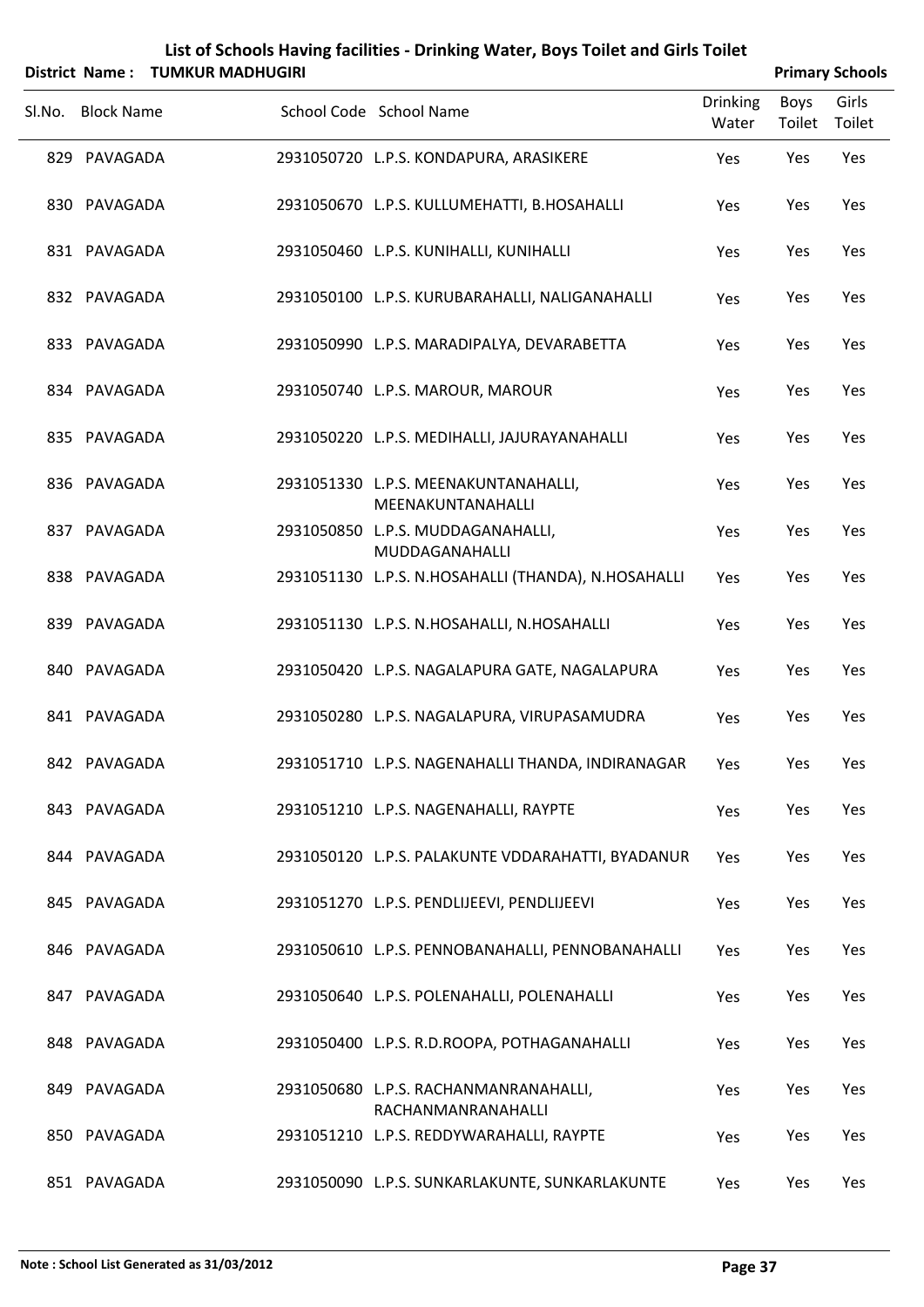|        | <b>District Name:</b> | <b>TUMKUR MADHUGIRI</b> | List of Schools Having facilities - Drinking Water, Boys Toilet and Girls Toilet |                          |                       | <b>Primary Schools</b> |
|--------|-----------------------|-------------------------|----------------------------------------------------------------------------------|--------------------------|-----------------------|------------------------|
| Sl.No. | <b>Block Name</b>     |                         | School Code School Name                                                          | <b>Drinking</b><br>Water | <b>Boys</b><br>Toilet | Girls<br>Toilet        |
|        | 852 PAVAGADA          |                         | 2931051050 L.P.S. T.N.B. GOLLARAHATTI, T.N.KOTE                                  | Yes                      | Yes                   | Yes                    |
|        | 853 PAVAGADA          |                         | 2931051050 L.P.S. T.N.KOTE, T.N.KOTE                                             | Yes                      | Yes                   | Yes                    |
|        | 854 PAVAGADA          |                         | 2931050520 L.P.S. THALEMARADAHALLI,<br>THALEMARADAHALLI                          | Yes                      | Yes                   | Yes                    |
|        | 855 PAVAGADA          |                         | 2931050430 L.P.S. THIMMAMMANAHALLI,<br>THIMMAMMANAHALLI                          | Yes                      | Yes                   | Yes                    |
|        | 856 PAVAGADA          |                         | 2931051080 L.P.S. THIMMAPURA, THIMMAPURA                                         | Yes                      | Yes                   | Yes                    |
|        | 857 PAVAGADA          |                         | 2931050810 L.P.S. UDDAGHATTLE, UDDAGHATTLE                                       | Yes                      | Yes                   | Yes                    |
|        | 858 PAVAGADA          |                         | 2931051010 L.P.S. UDDANDAPPANAPALYA, C.K.PURA                                    | Yes                      | Yes                   | Yes                    |
|        | 859 PAVAGADA          |                         | 2931051090 L.P.S. UPPARAHALLI, UPPARAHALLI                                       | Yes                      | Yes                   | Yes                    |
|        | 860 PAVAGADA          |                         | 2931050820 L.P.S. V H PALYA, MANGALAWADA                                         | Yes                      | Yes                   | Yes                    |
|        | 861 PAVAGADA          |                         | 2931051320 L.P.S. VADREVU, VADREVU                                               | Yes                      | Yes                   | Yes                    |
|        | 862 PAVAGADA          |                         | 2931050550 L.P.S. YARAMMANAHALLI,<br>YARAMMANAHALLI                              | Yes                      | Yes                   | Yes                    |
|        | 863 PAVAGADA          |                         | 2931050450 LPS BUDDAREDDYHALLY, BUDDA REDDYHALLI                                 | Yes                      | Yes                   | Yes                    |
|        | 864 PAVAGADA          |                         | 2931050720 M.H.P.S. ARASIKERE, ARASIKERE                                         | Yes                      | Yes                   | Yes                    |
|        | 865 PAVAGADA          |                         | 2931051370 MHPS PAVAGADA, PAVAGADA WARD 4                                        | Yes                      | Yes                   | Yes                    |
|        | 866 SIRA              |                         | 2931061420 GUPS INAMDEVARAHALLI,<br>INAMDEVARAHALLI                              | Yes                      | Yes                   | Yes                    |
|        | 867 SIRA              |                         | 2931061521 GUPS JOGIHALLI, SHEEBIAGRAHARA                                        | Yes                      | Yes                   | Yes                    |
|        | 868 SIRA              |                         | 2931060460 GUPS M DASARAHALLI, MADALOORU                                         | Yes                      | Yes                   | Yes                    |
|        | 869 SIRA              |                         | 2931061270 CHIKKANAHALLI VADDARAHATTI,<br>CHIKKANAHALLI                          | Yes                      | Yes                   | Yes                    |
|        | 870 SIRA              |                         | 2931061540 G.L.P.S BASARIHALLI, HUNJUNAALU                                       | Yes                      | Yes                   | Yes                    |
|        | 871 SIRA              |                         | 2931061540 G.L.P.S BYADARAHALLI, HUNJUNAALU                                      | Yes                      | Yes                   | Yes                    |
|        | 872 SIRA              |                         | 2931061550 G.L.P.S DODDASHEEBI, DODDASHEEBI                                      | Yes                      | Yes                   | Yes                    |
|        | 873 SIRA              |                         | 2931060020 G.L.P.S GANDHIHALLI MATA(URDU),<br><b>GANDIHALLI</b>                  | Yes                      | Yes                   | Yes                    |
|        | 874 SIRA              |                         | 2931060010 G.L.P.S MUDLENAHALLI, DODDABANAGERE                                   | Yes                      | Yes                   | Yes                    |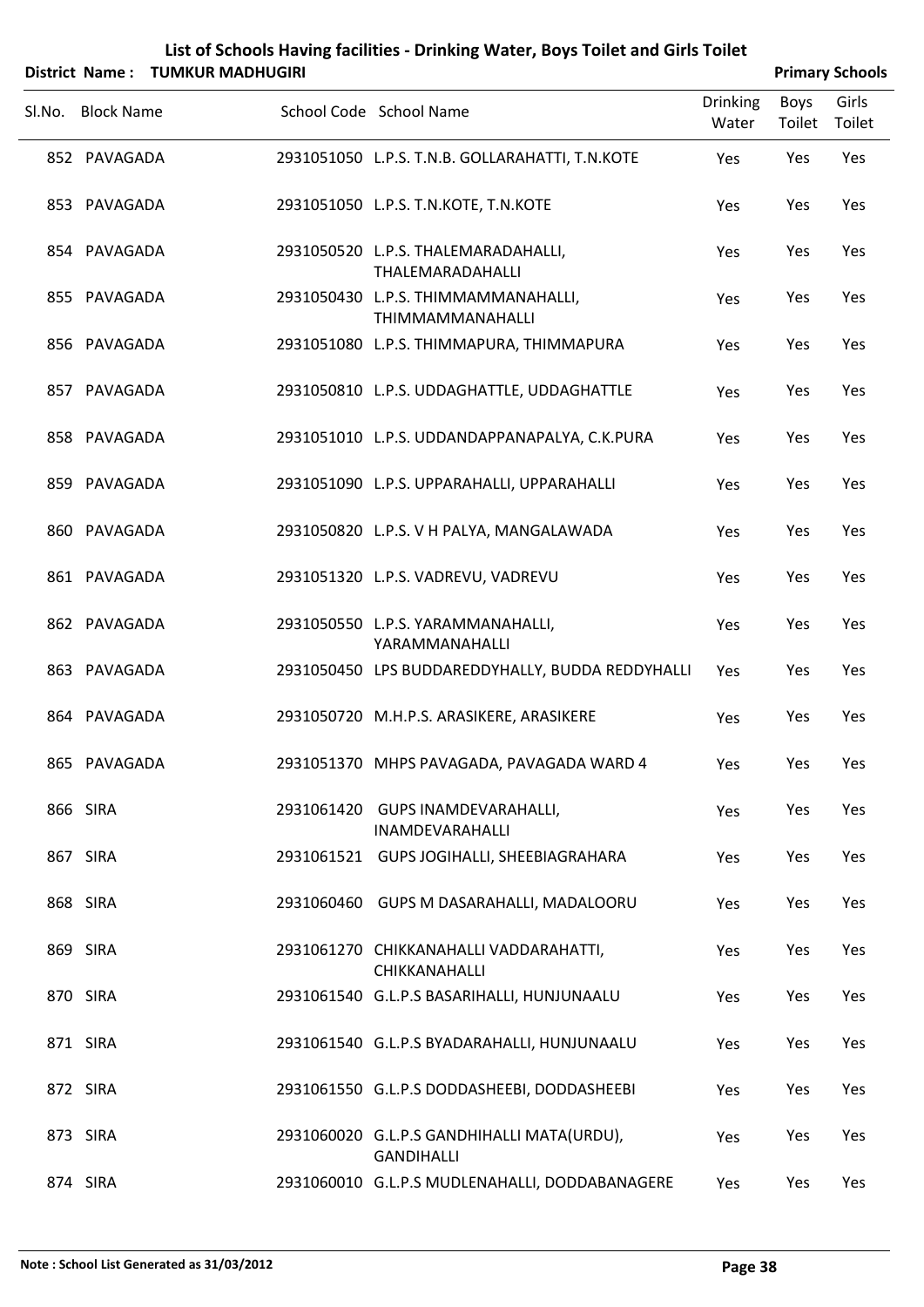| List of Schools Having facilities - Drinking Water, Boys Toilet and Girls Toilet |
|----------------------------------------------------------------------------------|
|                                                                                  |

|        |                   | District Name: TUMKUR MADHUGIRI |                                                                 |                          |                | <b>Primary Schools</b> |
|--------|-------------------|---------------------------------|-----------------------------------------------------------------|--------------------------|----------------|------------------------|
| Sl.No. | <b>Block Name</b> |                                 | School Code School Name                                         | <b>Drinking</b><br>Water | Boys<br>Toilet | Girls<br>Toilet        |
|        | 875 SIRA          |                                 | 2931060010 G.L.P.S OBALAPURA, DODDABANAGERE                     | Yes                      | Yes            | Yes                    |
|        | 876 SIRA          |                                 | 2931060030 G.L.P.S SHETTIGANAHALLI, CHIKKABANAGERE              | Yes                      | Yes            | Yes                    |
|        | 877 SIRA          |                                 | 2931061540 G.L.P.S THIMMANAHALLI HATTI,<br>HUNJUNAALU           | Yes                      | Yes            | Yes                    |
|        | 878 SIRA          |                                 | 2931061540 G.L.P.S UMAPATHIHALLI, HUNJUNAALU                    | Yes                      | Yes            | Yes                    |
|        | 879 SIRA          |                                 | 2931061390 G.L.P.S. BETTANAHALLI, KALAPURA                      | Yes                      | Yes            | Yes                    |
|        | 880 SIRA          |                                 | 2931061400 G.L.P.S. CHENNAPPANAHALLI,<br><b>BOOPASANDRA</b>     | Yes                      | Yes            | Yes                    |
|        | 881 SIRA          |                                 | 2931061390 G.L.P.S. D C COLONY, KALAPURA                        | Yes                      | Yes            | Yes                    |
|        | 882 SIRA          |                                 | 2931061380 G.L.P.S. HONNENAHALLI, THALAGUNDA                    | Yes                      | Yes            | Yes                    |
|        | 883 SIRA          |                                 | 2931061400 G.L.P.S. KALLIPALYA, BOOPASANDRA                     | Yes                      | Yes            | Yes                    |
|        | 884 SIRA          |                                 | 2931061390 G.L.P.S. MATANAHALLI, KALAPURA                       | Yes                      | Yes            | Yes                    |
|        | 885 SIRA          |                                 | 2931061390 G.L.P.S. MAYASANDRA, KALAPURA                        | Yes                      | Yes            | Yes                    |
|        | 886 SIRA          |                                 | 2931061380 G.L.P.S. MUCHHEVEERANAHALLI,<br><b>THALAGUNDA</b>    | Yes                      | Yes            | Yes                    |
|        | 887 SIRA          |                                 | 2931061400 G.L.P.S. MURULAPPANAHALLI,<br><b>BOOPASANDRA</b>     | Yes                      | Yes            | Yes                    |
|        | 888 SIRA          |                                 | 2931061380 G.L.P.S. SHERADADU, THALAGUNDA                       | Yes                      | Yes            | Yes                    |
|        | 889 SIRA          |                                 | 2931060030 G.U.P.S CHIKKABANAGERE,<br>CHIKKABANAGERE            | Yes                      | Yes            | Yes                    |
|        | 890 SIRA          |                                 | 2931061320 G.U.P.S GIRINATHANAHALLI,<br><b>GIRINATHANAHALLI</b> | Yes                      | Yes            | Yes                    |
|        | 891 SIRA          |                                 | 2931061540 G.U.P.S HETTAPPANAHATTI, HUNJUNAALU                  | Yes                      | Yes            | Yes                    |
|        | 892 SIRA          |                                 | 2931061540 G.U.P.S HUNJUNAALU, HUNJUNAALU                       | Yes                      | Yes            | Yes                    |
|        | 893 SIRA          |                                 | 2931061540 G.U.P.S KALLUSHETTIHALLI, HUNJUNAALU                 | Yes                      | Yes            | Yes                    |
|        | 894 SIRA          |                                 | 2931060030 G.U.P.S KURUBARARAMANAHALLI,<br>CHIKKABANAGERE       | Yes                      | Yes            | Yes                    |
|        | 895 SIRA          |                                 | 2931061360 G.U.P.S MOOGANAHALLI, MOOGANAHALLI                   | Yes                      | Yes            | Yes                    |
|        | 896 SIRA          |                                 | 2931061400 G.U.P.S. BOOPASANDRA, BOOPASANDRA                    | Yes                      | Yes            | Yes                    |
|        | 897 SIRA          |                                 | 2931061350 G.U.P.S. BORASANDRA,<br>BORASANDRA(GULIGENAHALLI)    | Yes                      | Yes            | Yes                    |

Ĺ,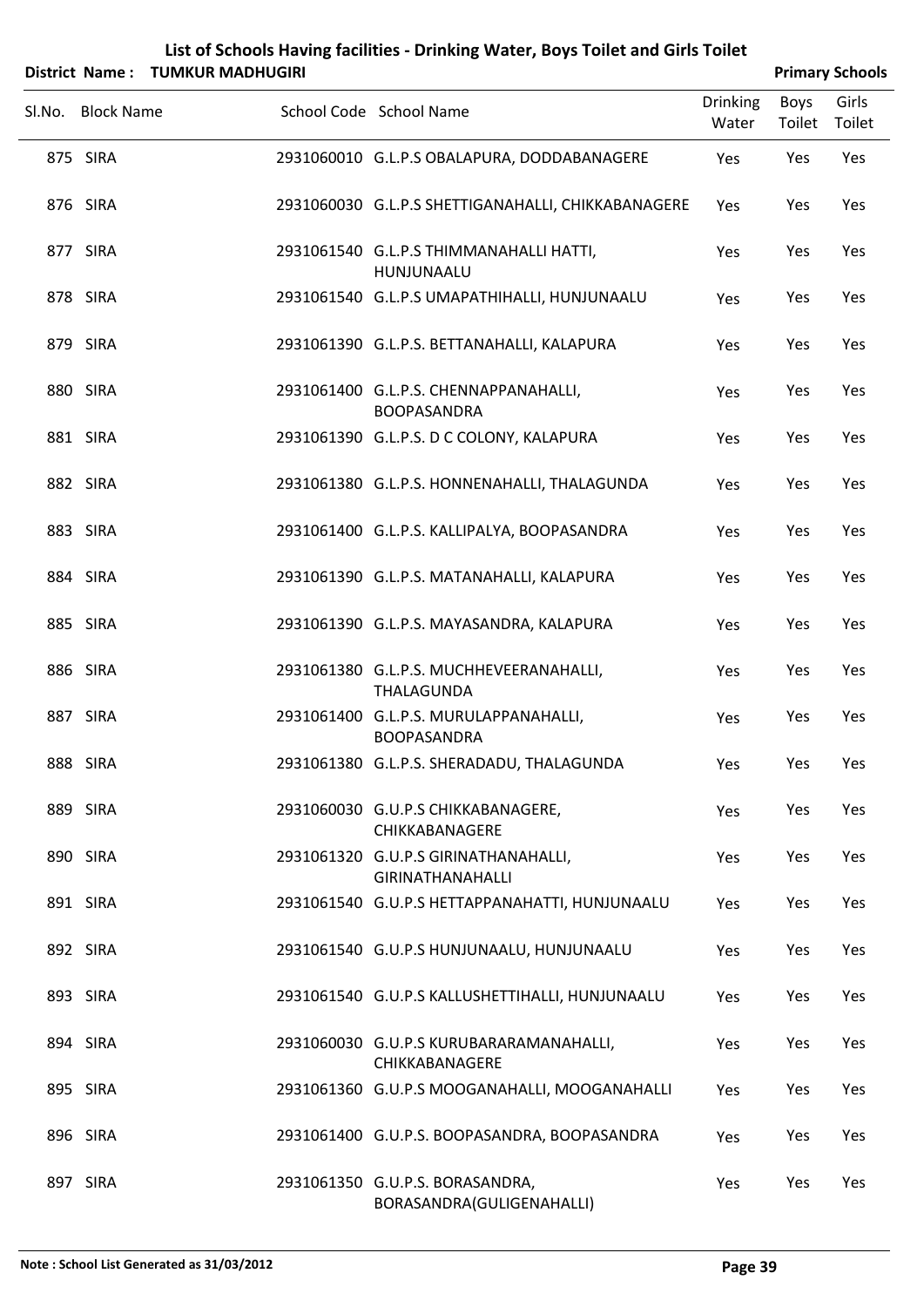| List of Schools Having facilities - Drinking Water, Boys Toilet and Girls Toilet |
|----------------------------------------------------------------------------------|
| District Name: TUMKUR MADHUGIRI                                                  |

| <b>Primary Schools</b> |
|------------------------|
|                        |

| Sl.No. Block Name | School Code School Name                                        | <b>Drinking</b><br>Water | Boys<br>Toilet | Girls<br>Toilet |
|-------------------|----------------------------------------------------------------|--------------------------|----------------|-----------------|
| 898 SIRA          | 2931061480 G.U.P.S. BRAMHASANDRA, BRAMHASANDRA                 | Yes                      | Yes            | Yes             |
| 899 SIRA          | 2931060010 G.U.P.S. DODDABANAGERE,<br>DODDABANAGERE            | Yes                      | Yes            | Yes             |
| 900 SIRA          | 2931061390 G.U.P.S. KALAPURA, KALAPURA                         | Yes                      | Yes            | Yes             |
| 901 SIRA          | 2931061380 G.U.P.S. KU. DEVASTHANA, THALAGUNDA                 | Yes                      | Yes            | Yes             |
| 902 SIRA          | 2931061380 G.U.P.S. THALAGUNDA, THALAGUNDA                     | Yes                      | Yes            | Yes             |
| 903 SIRA          | 2931060300 GHPS AGRAHARA, AGRAHARA                             | Yes                      | Yes            | Yes             |
| 904 SIRA          | 2931061520 GHPS AMALAGONDI, SHEEBIAGRAHARA                     | Yes                      | Yes            | Yes             |
| 905 SIRA          | 2931060280 GHPS BADAMARANAHALLI,<br>BADAMARANAHALLI            | Yes                      | Yes            | Yes             |
| 906 SIRA          | 2931060530 GHPS BANDEKUNTE, BANDEKUNTE                         | Yes                      | Yes            | Yes             |
| 907 SIRA          | 2931060170 GHPS BARAGOORU, BARAGOORU                           | Yes                      | Yes            | Yes             |
| 908 SIRA          | 2931061620 GHPS BATTIGANAHALLI, BATTIGANAHALLI                 | Yes                      | Yes            | Yes             |
| 909 SIRA          | 2931060130 GHPS BEJJIHALLI, BEJJIHALLI                         | Yes                      | Yes            | Yes             |
| 910 SIRA          | 2931061590 GHPS BENCHE, DODDAAGRAHARA                          | Yes                      | Yes            | Yes             |
| 911 SIRA          | 2931060560 GHPS BEVINAHALLI, BEVINAHALLI                       | Yes                      | Yes            | Yes             |
| 912 SIRA          | 2931060800 GHPS BHUVANAHALLI, BHUVANAHALLI                     | Yes                      | Yes            | Yes             |
| 913 SIRA          | 2931061910 GHPS BOOTHAKATANAHALLI,<br><b>BOOTHAKATANAHALLI</b> | Yes                      | Yes            | Yes             |
| 914 SIRA          | 2931060560 GHPS BRAHMASANDRA, BEVINAHALLI                      | Yes                      | Yes            | Yes             |
| 915 SIRA          | 2931061060 GHPS BUKKAPATTANA, BUKKAPATTANA                     | Yes                      | Yes            | Yes             |
| 916 SIRA          | 2931060580 GHPS CHENGAVARA, CHENGAVARA                         | Yes                      | Yes            | Yes             |
| 917 SIRA          | 2931061740 GHPS CHENNAYYANAPALYA, CHENNAYYANA<br>PALYA         | Yes                      | Yes            | Yes             |
| 918 SIRA          | 2931061630 GHPS CHIKKA AGRAHARA, CHIKKA<br>AGRAHARA            | Yes                      | Yes            | Yes             |
| 919 SIRA          | 2931061270 GHPS CHIKKADASARAHALLI, CHIKKANAHALLI               | Yes                      | Yes            | Yes             |
| 920 SIRA          | 2931061210 GHPS CHIKKAGOLA, CHIKKAGOLA                         | Yes                      | Yes            | Yes             |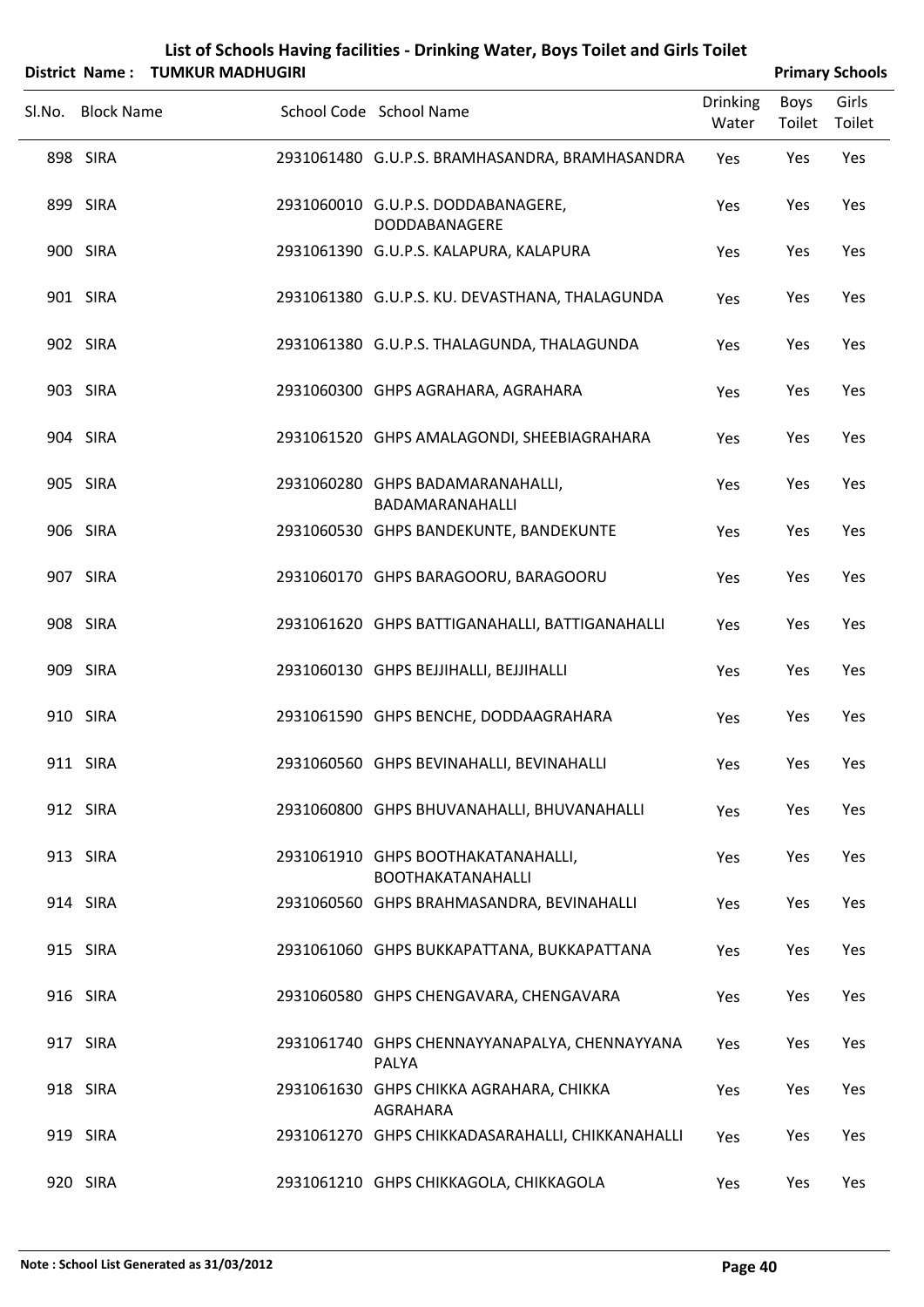|        |                   | District Name: TUMKUR MADHUGIRI |                                                                      |                          |                | <b>Primary Schools</b> |
|--------|-------------------|---------------------------------|----------------------------------------------------------------------|--------------------------|----------------|------------------------|
| Sl.No. | <b>Block Name</b> |                                 | School Code School Name                                              | <b>Drinking</b><br>Water | Boys<br>Toilet | Girls<br>Toilet        |
|        | 921 SIRA          |                                 | 2931060360 GHPS CHIKKAHULIKUNTE, CHIKKAHULIKUNTE                     | Yes                      | Yes            | Yes                    |
|        | 922 SIRA          |                                 | 2931061270 GHPS CHIKKANAHALLI, CHIKKANAHALLI                         | Yes                      | Yes            | Yes                    |
|        | 923 SIRA          |                                 | 2931061930 GHPS CHIKKANAKOTE, CHIKKANAKOTE                           | Yes                      | Yes            | Yes                    |
|        | 924 SIRA          |                                 | 2931060120 GHPS CHIRATEHALLI, CHIRATHAHALLI                          | Yes                      | Yes            | Yes                    |
|        | 925 SIRA          |                                 | 2931061590 GHPS DODDAAGRAHARA, DODDAAGRAHARA                         | Yes                      | Yes            | Yes                    |
|        | 926 SIRA          |                                 | 2931061220 GHPS DODDAGOLA, DODDAGOLA                                 | Yes                      | Yes            | Yes                    |
|        | 927 SIRA          |                                 | 2931060350 GHPS DODDAHULIKUNTE, DODDAHULIKUNTE                       | Yes                      | Yes            | Yes                    |
|        | 928 SIRA          |                                 | 2931060770 GHPS DWARALU, DWARALU                                     | Yes                      | Yes            | Yes                    |
|        | 929 SIRA          |                                 | 2931060050 GHPS DWARANAKUNTE, DWARAKANAKUNTE                         | Yes                      | Yes            | Yes                    |
|        | 930 SIRA          |                                 | 2931060650 GHPS DYAGERAHALLI, DYAGERAHALLI                           | Yes                      | Yes            | Yes                    |
|        | 931 SIRA          |                                 | 2931061020 GHPS G.RANGANAHALLI, G. RANGANAHALLI                      | Yes                      | Yes            | Yes                    |
|        | 932 SIRA          |                                 | 2931061900 GHPS GAJAMARANAHALLI, BIDARAKERE                          | Yes                      | Yes            | Yes                    |
|        | 933 SIRA          |                                 | 2931060740 GHPS GANADAHUNASE, GANADAHUNISE                           | Yes                      | Yes            | Yes                    |
|        | 934 SIRA          |                                 | 2931060020 GHPS GANDHIHALLIMATTA, GANDIHALLI                         | Yes                      | Yes            | Yes                    |
|        | 935 SIRA          |                                 | 2931060460 GHPS GIDUGANAHALLI, MADALOORU                             | Yes                      | Yes            | Yes                    |
|        | 936 SIRA          |                                 | 2931062190 GHPS GIRLS SIRA NTGMS, SIRA WARD18                        | Yes                      | Yes            | Yes                    |
|        | 937 SIRA          |                                 | 2931060550 GHPS GOLLAHALLI, MELUKUNTE                                | Yes                      | Yes            | Yes                    |
|        | 938 SIRA          |                                 | 2931060280 GHPS GONIHALLI, BADAMARANAHALLI                           | Yes                      | Yes            | Yes                    |
|        | 939 SIRA          |                                 | 2931061140 GHPS GOPALADEVARAHALLI,<br>GOPALADEVARAHALLI(KALLUMBELLA) | Yes                      | Yes            | Yes                    |
|        | 940 SIRA          |                                 | 2931060270 GHPS GOPIKUNTE, GOPIKUNTE                                 | Yes                      | Yes            | Yes                    |
|        | 941 SIRA          |                                 | 2931061940 GHPS GOWDAGERE, GOWDAGERE                                 | Yes                      | Yes            | Yes                    |
|        | 942 SIRA          |                                 | 2931061790 GHPS GUJALAGUNTE, THARURU                                 | Yes                      | Yes            | Yes                    |
|        | 943 SIRA          |                                 | 2931061300 GHPS GULLIGENAHALLI, GULIGENAHALLI                        | Yes                      | Yes            | Yes                    |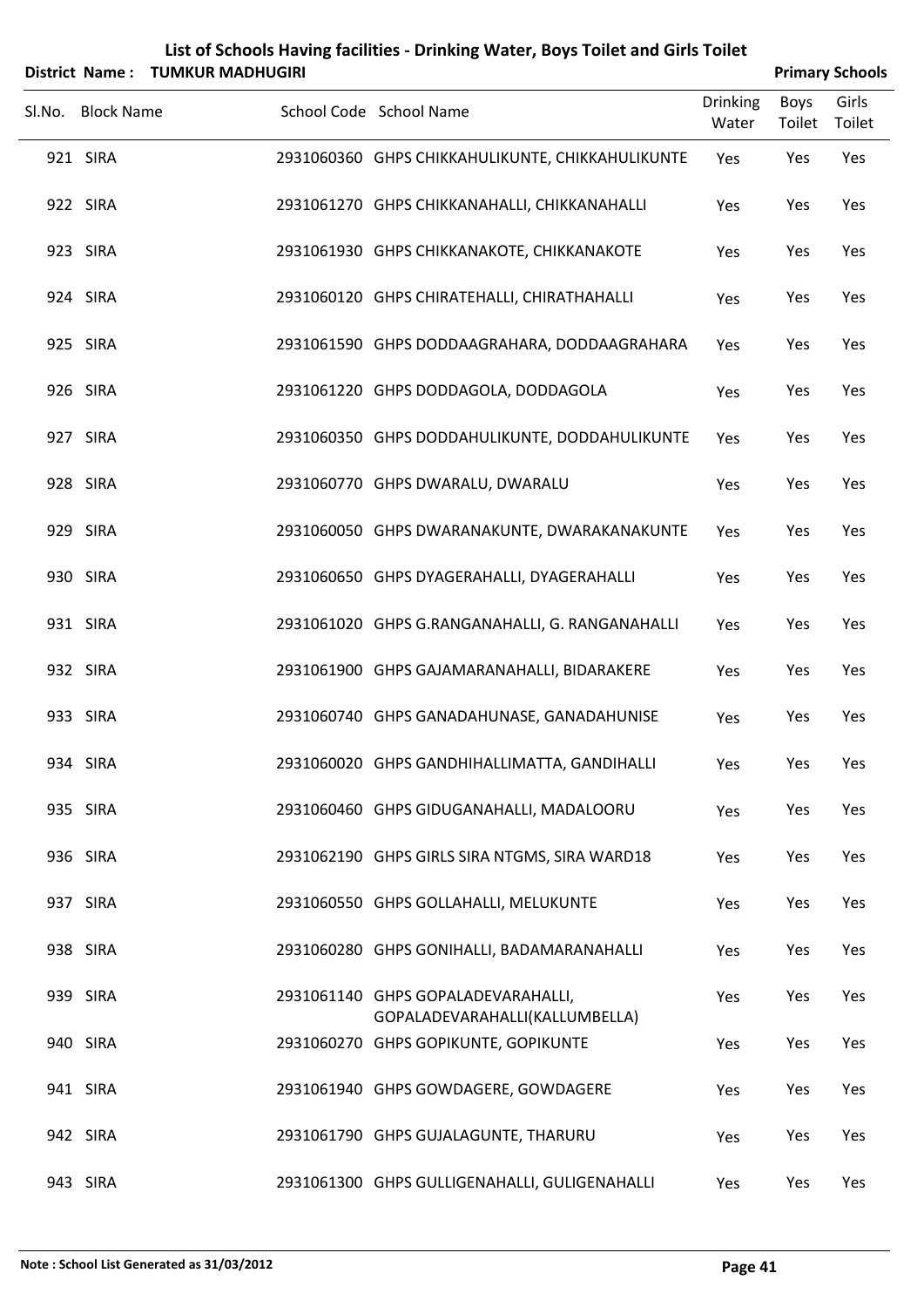| List of Schools Having facilities - Drinking Water, Boys Toilet and Girls Toilet |                        |
|----------------------------------------------------------------------------------|------------------------|
| District Name: TUMKUR MADHUGIRI                                                  | <b>Primary Schools</b> |

| Sl.No. Block Name | School Code School Name                                           | <b>Drinking</b><br>Water | Boys<br>Toilet | Girls<br>Toilet |
|-------------------|-------------------------------------------------------------------|--------------------------|----------------|-----------------|
| 944 SIRA          | 2931061580 GHPS GUMMANAHALLI GOLLARAHATTI,<br><b>GUMMANAHALLI</b> | Yes                      | Yes            | Yes             |
| 945 SIRA          | 2931060380 GHPS GUNDAPPA CHIKKENAHALLI, HENDORE                   | Yes                      | Yes            | Yes             |
| 946 SIRA          | 2931060200 GHPS HAAROGERE, HAAROGERE                              | Yes                      | Yes            | Yes             |
| 947 SIRA          | 2931061470 GHPS HALDODDERI, HALDODDERI                            | Yes                      | Yes            | Yes             |
| 948 SIRA          | 2931061280 GHPS HALENAHALLI, HALENAHALLI                          | Yes                      | Yes            | Yes             |
| 949 SIRA          | 2931060250 GHPS HANDIKUNTE, HANDIKUNTE                            | Yes                      | Yes            | Yes             |
| 950 SIRA          | 2931060540 GHPS HANUMANAHALLI, HANUMANAHALLI                      | Yes                      | Yes            | Yes             |
| 951 SIRA          | 2931060380 GHPS HENDORE, HENDORE                                  | Yes                      | Yes            | Yes             |
| 952 SIRA          | 2931060470 GHPS HONNAGONDANAHALLI,<br>HONNAGONDANAHALLI           | Yes                      | Yes            | Yes             |
| 953 SIRA          | 2931061960 GHPS HONNENAHALLI,<br>HONNENAHALLI(GOWDAGERE)          | Yes                      | Yes            | Yes             |
| 954 SIRA          | 2931060840 GHPS HONNENAHALLI,<br>HONNENAHALLI(HONNENAHALLI)       | Yes                      | Yes            | Yes             |
| 955 SIRA          | 2931060410 GHPS HOSAHALLI, HOSAHALLI                              | Yes                      | Yes            | Yes             |
| 956 SIRA          | 2931061070 GHPS HOSAHALLI,<br>HOSAHALLI(BUKKAPATTANA)             | Yes                      | Yes            | Yes             |
| 957 SIRA          | 2931061840 GHPS HOSAMALLANAHALLI,<br>HOSAMALLANAHALLI             | Yes                      | Yes            | Yes             |
| 958 SIRA          | 2931061070 GHPS HOSAPALYA,<br>HOSAHALLI(BUKKAPATTANA)             | Yes                      | Yes            | Yes             |
| 959 SIRA          | 2931060600 GHPS HOSURU, HOSURU                                    | Yes                      | Yes            | Yes             |
| 960 SIRA          | 2931060550 GHPS HUCCHAGEERANAHALLI, MELUKUNTE                     | Yes                      | Yes            | Yes             |
| 961 SIRA          | 2931060460 GHPS HULIGERE, MADALOORU                               | Yes                      | Yes            | Yes             |
| 962 SIRA          | 2931060670 GHPS HUNASEHALLI, HUNISENAHALLI                        | Yes                      | Yes            | Yes             |
| 963 SIRA          | 2931060700 GHPS HUNASEKATTE,<br>HUNISEKATTE(KURUBARAHALLI)        | Yes                      | Yes            | Yes             |
| 964 SIRA          | 2931060920 GHPS HUYILDORE, HUYILDORE                              | Yes                      | Yes            | Yes             |
| 965 SIRA          | 2931061110 GHPS JANKAL, JANKAL                                    | Yes                      | Yes            | Yes             |
| 966 SIRA          | 2931062020 GHPS JYOTHINAGARA SIRA, SIRA WARD1                     | Yes                      | Yes            | Yes             |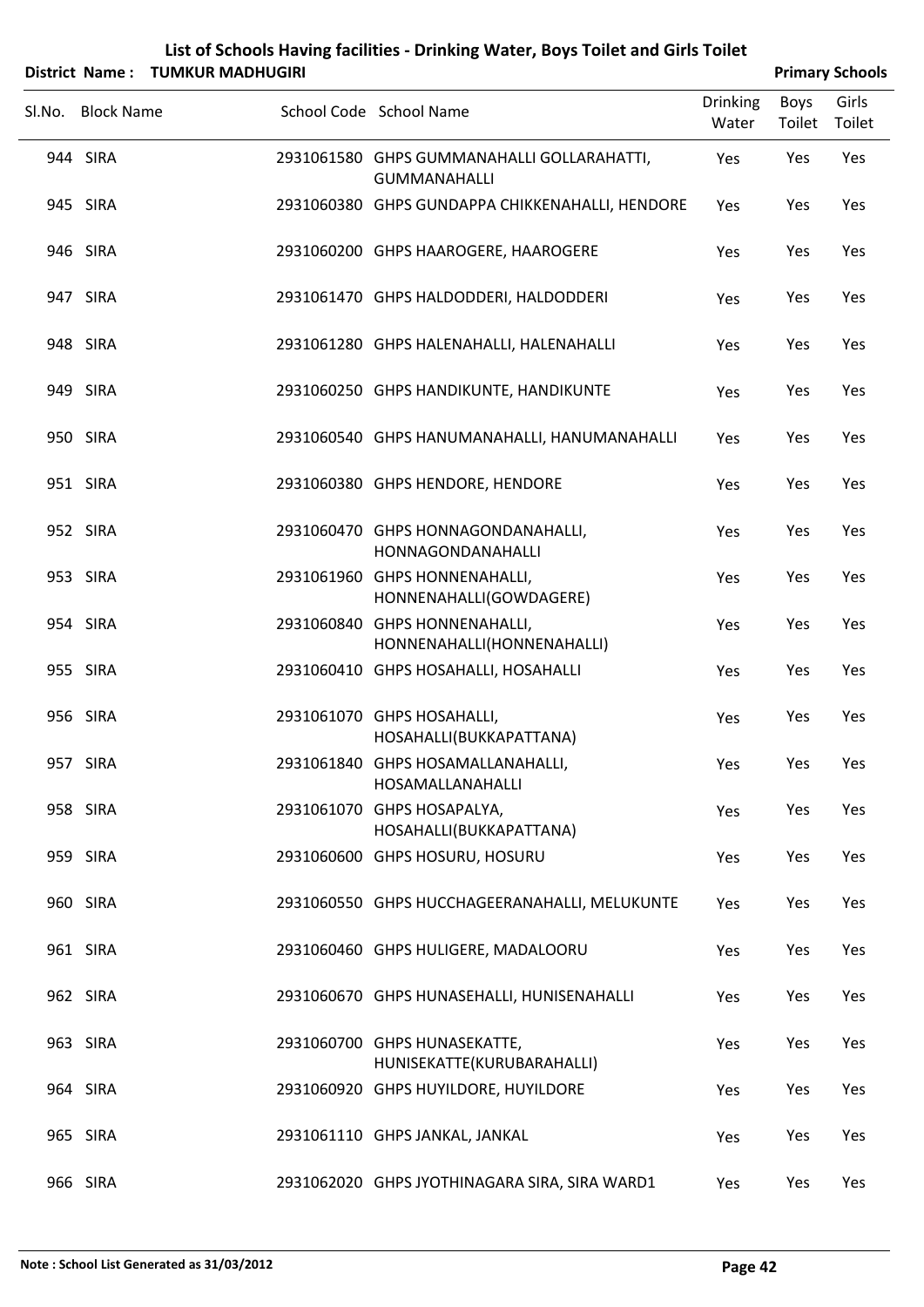|        |                   | District Name: TUMKUR MADHUGIRI |                                                            |                          |                       | <b>Primary Schools</b> |
|--------|-------------------|---------------------------------|------------------------------------------------------------|--------------------------|-----------------------|------------------------|
| Sl.No. | <b>Block Name</b> |                                 | School Code School Name                                    | <b>Drinking</b><br>Water | <b>Boys</b><br>Toilet | Girls<br>Toilet        |
|        | 967 SIRA          |                                 | 2931060610 GHPS K.RANGANAHALLI, K RANGANAHALLI             | Yes                      | Yes                   | Yes                    |
|        | 968 SIRA          |                                 | 2931061290 GHPS KADAVIGERE, KADAVIGERE                     | Yes                      | Yes                   | Yes                    |
|        | 969 SIRA          |                                 | 2931061920 GHPS KAGALADU, KAGALADU                         | Yes                      | Yes                   | Yes                    |
|        | 970 SIRA          |                                 | 2931060010 GHPS KAKITHIMMANAHALLI,<br>DODDABANAGERE        | Yes                      | Yes                   | Yes                    |
|        | 971 SIRA          |                                 | 2931060170 GHPS KALIGONAHALLI, BARAGOORU                   | Yes                      | Yes                   | Yes                    |
|        | 972 SIRA          |                                 | 2931061130 GHPS KALLAMBELLA NH4, KALLAMBELLA               | Yes                      | Yes                   | Yes                    |
|        | 973 SIRA          |                                 | 2931061130 GHPS KALLAMBELLA, KALLAMBELLA                   | Yes                      | Yes                   | Yes                    |
|        | 974 SIRA          |                                 | 2931060630 GHPS KALUVARAHALLI, KULUVARAHALLI               | Yes                      | Yes                   | Yes                    |
|        | 975 SIRA          |                                 | 2931061690 GHPS KANCHIGANAHALLI,<br>KANCHIGANAHALLI        | Yes                      | Yes                   | Yes                    |
|        | 976 SIRA          |                                 | 2931060220 GHPS KAREKYATHANAHALLI,<br>KAREKYATHANAHALLI    | Yes                      | Yes                   | Yes                    |
|        | 977 SIRA          |                                 | 2931061750 GHPS KAREMADENAHALLI,<br>KAREMADENAHALLI        | Yes                      | Yes                   | Yes                    |
|        | 978 SIRA          |                                 | 2931060120 GHPS KARIDASANAHALLI, CHIRATHAHALLI             | Yes                      | Yes                   | Yes                    |
|        | 979 SIRA          |                                 | 2931060240 GHPS KARIRAMANAHALLI,<br><b>KARIRAMANAHALLI</b> | Yes                      | Yes                   | Yes                    |
|        | 980 SIRA          |                                 | 2931061290 GHPS KARPEHALLI, KADAVIGERE                     | Yes                      | Yes                   | Yes                    |
|        | 981 SIRA          |                                 | 2931061370 GHPS KASUKUNTE CHANNANAKUN,<br>CHANNANAKUNTE    | Yes                      | Yes                   | Yes                    |
|        | 982 SIRA          |                                 | 2931061850 GHPS KATAVEERANAHALLI,<br>KATAVEERANAHALLI      | Yes                      | Yes                   | Yes                    |
|        | 983 SIRA          |                                 | 2931061200 GHPS KEMPANAHALLI, RATNASANDRA                  | Yes                      | Yes                   | Yes                    |
|        | 984 SIRA          |                                 | 2931060460 GHPS KENTHARLAHATTI, MADALOORU                  | Yes                      | Yes                   | Yes                    |
|        | 985 SIRA          |                                 | 2931061720 GHPS KILARADAHALLI, KILARADAHALLY               | Yes                      | Yes                   | Yes                    |
|        | 986 SIRA          |                                 | 2931062090 GHPS KOTE, SIRA WARD8                           | Yes                      | Yes                   | Yes                    |
|        | 987 SIRA          |                                 | 2931060510 GHPS KOTTA, KOTTA                               | Yes                      | Yes                   | Yes                    |
|        | 988 SIRA          |                                 | 2931060310 GHPS KOTTI, KOTTI                               | Yes                      | Yes                   | Yes                    |
|        | 989 SIRA          |                                 | 2931062780 GHPS KUMBARAHALLY, KUMBARAHALLI                 | Yes                      | Yes                   | Yes                    |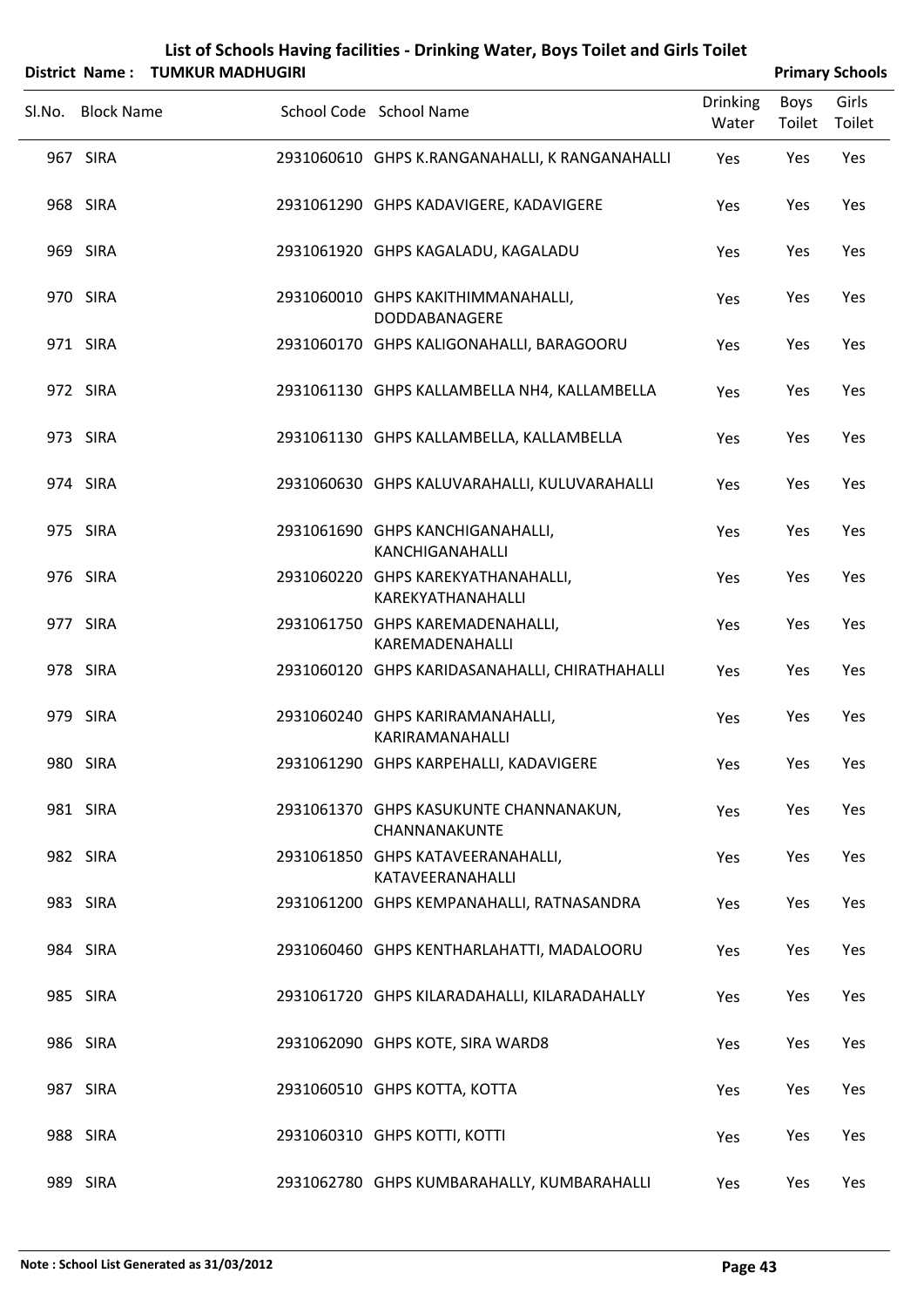| List of Schools Having facilities - Drinking Water, Boys Toilet and Girls Toilet |
|----------------------------------------------------------------------------------|
| District_Name ·   TUMKUR MADHUGIRL                                               |

|           |                   | District Name: TUMKUR MADHUGIRI |                                                                |                          |                | <b>Primary Schools</b> |
|-----------|-------------------|---------------------------------|----------------------------------------------------------------|--------------------------|----------------|------------------------|
|           | Sl.No. Block Name |                                 | School Code School Name                                        | <b>Drinking</b><br>Water | Boys<br>Toilet | Girls<br>Toilet        |
|           | 990 SIRA          |                                 | 2931060690 GHPS KURUBARAHALLI,<br>KURUBARAHALLI(KURUBARAHALLI) | Yes                      | Yes            | Yes                    |
|           | 991 SIRA          |                                 | 2931060340 GHPS KYADIGUNTE, KYADIGUNTE                         | Yes                      | Yes            | Yes                    |
|           | 992 SIRA          |                                 | 2931061520 GHPS L.H.PALYA, SHEEBIAGRAHARA                      | Yes                      | Yes            | Yes                    |
|           | 993 SIRA          |                                 | 2931060110 GHPS LAKKANAHALLI, TADAKALURU                       | Yes                      | Yes            | Yes                    |
|           | 994 SIRA          |                                 | 2931060780 GHPS LAKSHMISAGARA, LAKSHMISAGARA                   | Yes                      | Yes            | Yes                    |
|           | 995 SIRA          |                                 | 2931060510 GHPS LINGADAHALLI, KOTTA                            | Yes                      | Yes            | Yes                    |
|           | 996 SIRA          |                                 | 2931061000 GHPS M.GOLLARAHATTI, MARANAGERE                     | Yes                      | Yes            | Yes                    |
|           | 997 SIRA          |                                 | 2931060460 GHPS MADALOORU, MADALOORU                           | Yes                      | Yes            | Yes                    |
|           | 998 SIRA          |                                 | 2931061950 GHPS MADDAKANAHALLI, MADDAKANAHALLI                 | Yes                      | Yes            | Yes                    |
|           | 999 SIRA          |                                 | 2931061100 GHPS MADENAHALLI, MADENAHALLI                       | Yes                      | Yes            | Yes                    |
| 1000 SIRA |                   |                                 | 2931062790 GHPS MALLASHETTYHALLY, MALLASHETTY<br><b>HALLY</b>  | Yes                      | Yes            | Yes                    |
| 1001 SIRA |                   |                                 | 2931060790 GHPS MANANGI THANDA, MANANGI                        | Yes                      | Yes            | Yes                    |
| 1002 SIRA |                   |                                 | 2931060870 GHPS MEKERAHALLI, MEKERAHALLI                       | Yes                      | Yes            | Yes                    |
| 1003 SIRA |                   |                                 | 2931061030 GHPS MELIKOTE, MELIKOTE                             | Yes                      | Yes            | Yes                    |
| 1004 SIRA |                   |                                 | 2931060550 GHPS MELUKUNTE, MELUKUNTE                           | Yes                      | Yes            | Yes                    |
| 1005 SIRA |                   |                                 | 2931061050 GHPS MOSARUKUNTE, MOSARUKUNTE                       | Yes                      | Yes            | Yes                    |
| 1006 SIRA |                   |                                 | 2931060620 GHPS MUDDENAHALLI, MUDDENAHALLI                     | Yes                      | Yes            | Yes                    |
| 1007 SIRA |                   |                                 | 2931061860 GHPS MUDHIMADU, MUDHIMADU                           | Yes                      | Yes            | Yes                    |
| 1008 SIRA |                   |                                 | 2931060070 GHPS MUSUKALOTI, MUSUKALOTI                         | Yes                      | Yes            | Yes                    |
| 1009 SIRA |                   |                                 | 2931060040 GHPS NARAGONDANAHALLI,<br>NARAGONDANAHALLI          | Yes                      | Yes            | Yes                    |
| 1010 SIRA |                   |                                 | 2931060330 GHPS NEDAGATTE, NIDAGATTE                           | Yes                      | Yes            | Yes                    |
| 1011 SIRA |                   |                                 | 2931061500 GHPS NELADIMMANAHALLI,<br>NELADIMMANAHALLI          | Yes                      | Yes            | Yes                    |
| 1012 SIRA |                   |                                 | 2931060720 GHPS NERALAGUDDA, NERALAGUDDA                       | Yes                      | Yes            | Yes                    |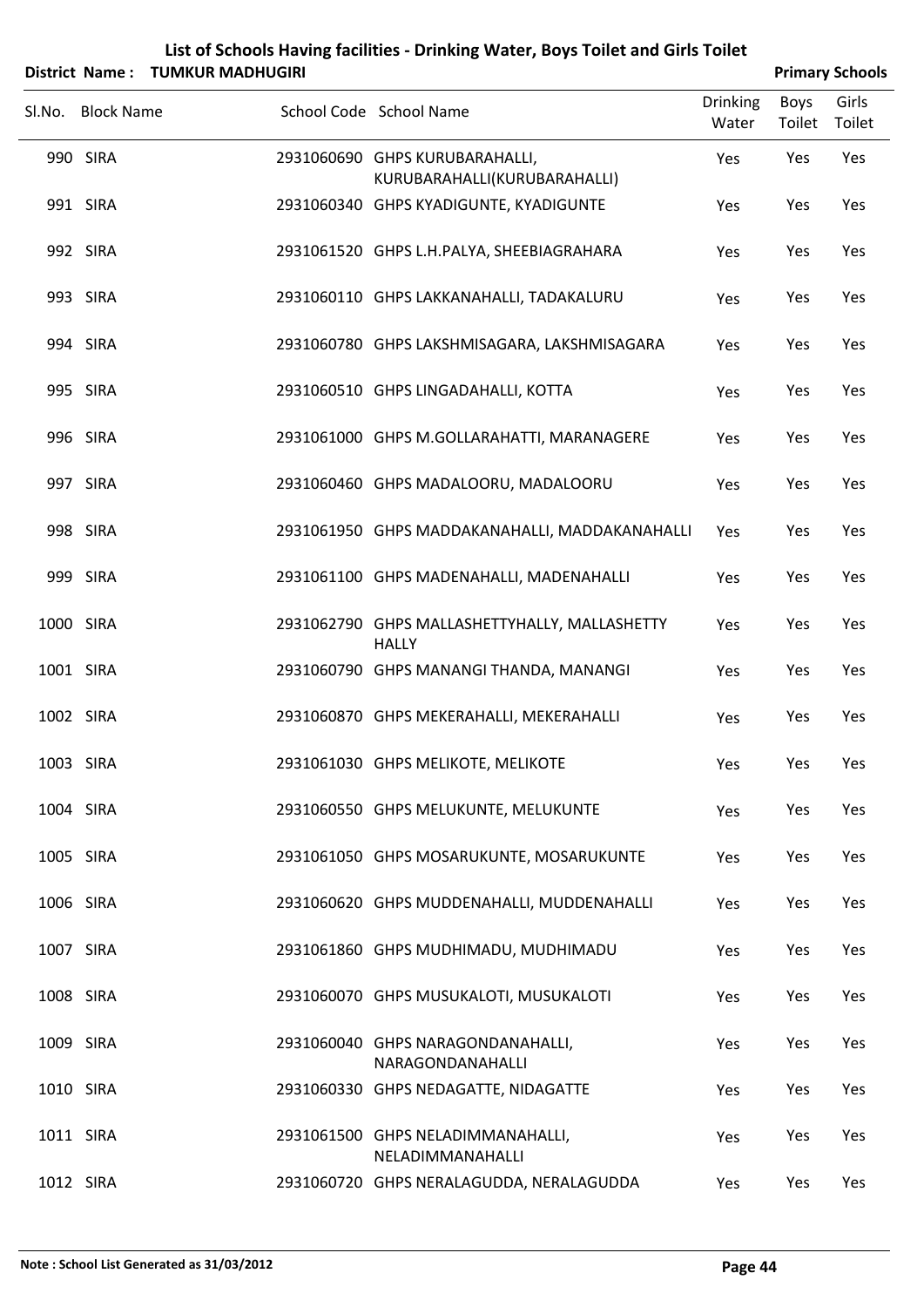| List of Schools Having facilities - Drinking Water, Boys Toilet and Girls Toilet |  |
|----------------------------------------------------------------------------------|--|
| $\mathbf{f}$ . The side of the second second state of $\mathbf{f}$               |  |

|           | District Name: TUMKUR MADHUGIRI |                                                               |                          |                | <b>Primary Schools</b> |
|-----------|---------------------------------|---------------------------------------------------------------|--------------------------|----------------|------------------------|
|           | Sl.No. Block Name               | School Code School Name                                       | <b>Drinking</b><br>Water | Boys<br>Toilet | Girls<br>Toilet        |
| 1013 SIRA |                                 | 2931060520 GHPS OZUKUNTE, OZUKUNTE                            | Yes                      | Yes            | Yes                    |
| 1014 SIRA |                                 | 2931060830 GHPS PANJIGANAHALLI, PANJIGANAHALLI                | Yes                      | Yes            | Yes                    |
| 1015 SIRA |                                 | 2931062380 GHPS PATTANAYAKANAHALLI,<br>PATTANAYAKANAHALLI     | Yes                      | Yes            | Yes                    |
| 1016 SIRA |                                 | 2931061710 GHPS RAMALINGAPURA, RAMALINGAPURA                  | Yes                      | Yes            | Yes                    |
| 1017 SIRA |                                 | 2931060730 GHPS RAMANAHALLI, RAMANAHALLI                      | Yes                      | Yes            | Yes                    |
| 1018 SIRA |                                 | 2931060940 GHPS RANGANATHAPURA, SUBABUL<br>RANGANAHALLI       | Yes                      | Yes            | Yes                    |
| 1019 SIRA |                                 | 2931061200 GHPS RATNASANDRA, RATNASANDRA                      | Yes                      | Yes            | Yes                    |
| 1020 SIRA |                                 | 2931061760 GHPS SAKSHIHALLI, SAKSHIHALLI                      | Yes                      | Yes            | Yes                    |
| 1021 SIRA |                                 | 2931062180 GHPS SANTETHEVA, SIRA WARD17                       | Yes                      | Yes            | Yes                    |
| 1022 SIRA |                                 | 2931060060 GHPS SHASAMARU, SHASAMARU                          | Yes                      | Yes            | Yes                    |
| 1023 SIRA |                                 | 2931061140 GHPS SHIDLEKONA,<br>GOPALADEVARAHALLI(KALLUMBELLA) | Yes                      | Yes            | Yes                    |
| 1024 SIRA |                                 | 2931062070 GHPS SOPPANAHATTI, SIRA WARD6                      | Yes                      | Yes            | Yes                    |
| 1025 SIRA |                                 | 2931060810 GHPS SOREKUNTE, SOREKUNTE                          | Yes                      | Yes            | Yes                    |
| 1026 SIRA |                                 | 2931060110 GHPS TADAKALURU, TADAKALURU                        | Yes                      | Yes            | Yes                    |
| 1027 SIRA |                                 | 2931060990 GHPS TAVAREKARE, TAVAREKERE                        | Yes                      | Yes            | Yes                    |
|           | 1028 SIRA                       | 2931061230 GHPS THAGGIHALLI, THAGGIHALLI                      | Yes                      | Yes            | Yes                    |
| 1029 SIRA |                                 | 2931061790 GHPS THARURU, THARURU                              | Yes                      | Yes            | Yes                    |
|           | 1030 SIRA                       | 2931061170 GHPS THIPPANAHALLI, THIPPANAHALLI                  | Yes                      | Yes            | Yes                    |
| 1031 SIRA |                                 | 2931060550 GHPS THOGURUGUNTE, MELUKUNTE                       | Yes                      | Yes            | Yes                    |
|           | 1032 SIRA                       | 2931061040 GHPS UJJANAKUNTE, UJJANAKUNTE                      | Yes                      | Yes            | Yes                    |
| 1033 SIRA |                                 | 2931060900 GHPS VADDANAHALLI,<br>VADDANAHALLI(HONNENAHALLI)   | Yes                      | Yes            | Yes                    |
| 1034 SIRA |                                 | 2931060080 GHPS VAJARAHALLI, VAJARAHALLI                      | Yes                      | Yes            | Yes                    |
|           | 1035 SIRA                       | 2931060370 GHPS YADALADAKU, YADALADAKU                        | Yes                      | Yes            | Yes                    |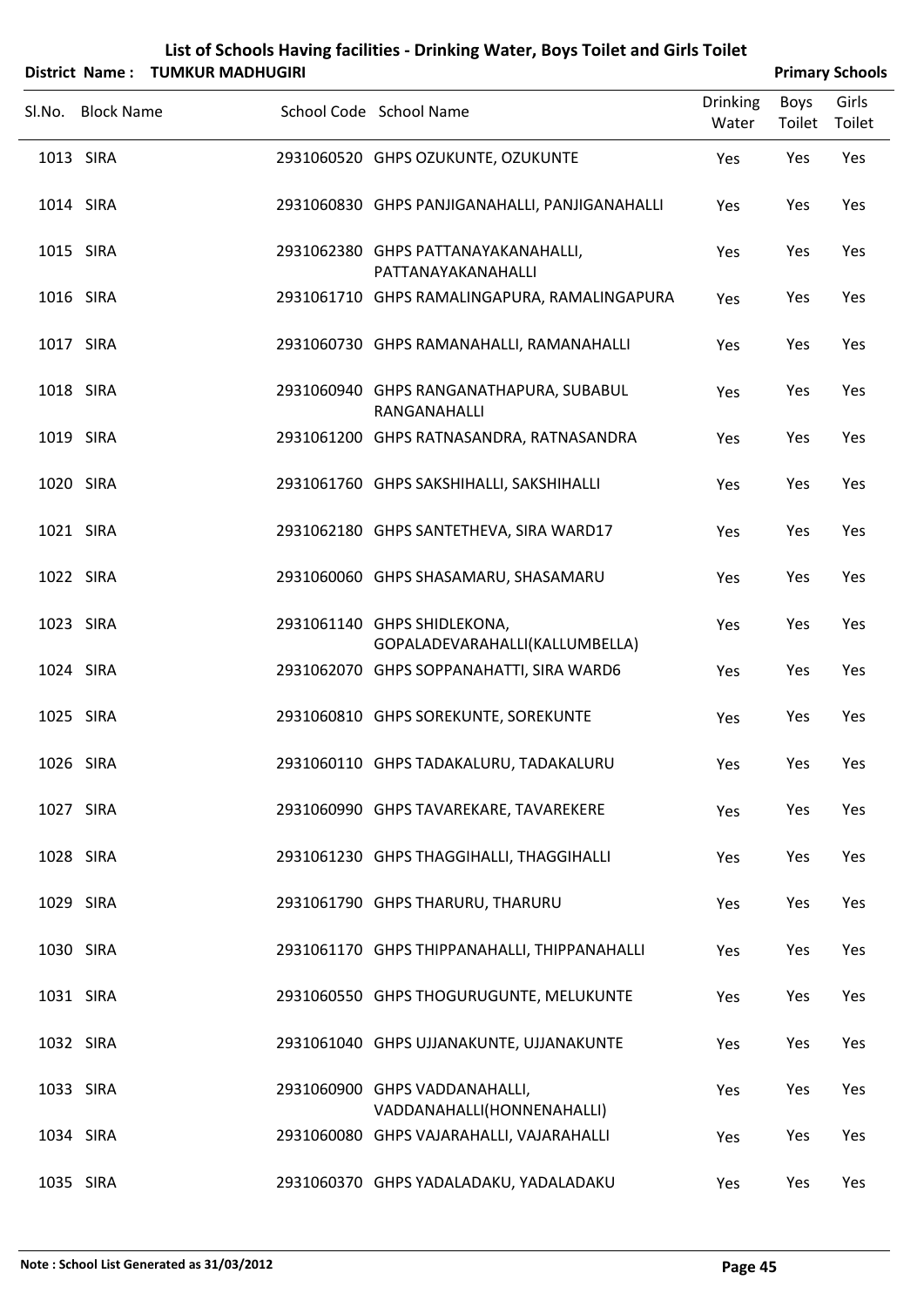|                       |                         | List of Schools Having facilities - Drinking Water, Boys Toilet and Girls Toilet |                          |                       |                        |
|-----------------------|-------------------------|----------------------------------------------------------------------------------|--------------------------|-----------------------|------------------------|
| <b>District Name:</b> | <b>TUMKUR MADHUGIRI</b> |                                                                                  |                          |                       | <b>Primary Schools</b> |
| Sl.No. Block Name     |                         | School Code School Name                                                          | <b>Drinking</b><br>Water | <b>Boys</b><br>Toilet | Girls<br>Toilet        |
| 1036 SIRA             |                         | 2931060320 GHPS YANJALGERE, YANJALAGERE                                          | Yes                      | Yes                   | Yes                    |
| 1037 SIRA             |                         | 2931060730 GHPS YARADAKATTE, RAMANAHALLI                                         | Yes                      | Yes                   | Yes                    |
| 1038 SIRA             |                         | 2931061560 GHPS YELIURU, YELIURU                                                 | Yes                      | Yes                   | Yes                    |
| 1039 SIRA             |                         | 2931061570 GHPS YEMMERHALLI, YEMMERHALLI                                         | Yes                      | Yes                   | Yes                    |
| 1040 SIRA             |                         | 2931061200 GHPS YERAGUNTE, RATNASANDRA                                           | Yes                      | Yes                   | Yes                    |
| 1041 SIRA             |                         | 2931060650 GHPS YERAVARAHALLI, DYAGERAHALLI                                      | Yes                      | Yes                   | Yes                    |
| 1042 SIRA             |                         | 2931061310 GHPSMAGODU, MAGODU                                                    | Yes                      | Yes                   | Yes                    |
| 1043 SIRA             |                         | 2931062330 GKMHPBS SIRA, WARD 20                                                 | Yes                      | Yes                   | Yes                    |
| 1044 SIRA             |                         | 2931062030 GLPBS MANJUPEER MAKAN, SIRA WARD2                                     | Yes                      | Yes                   | Yes                    |
| 1045 SIRA             |                         | 2931060870 GLPS BHUTESWARANAGARA, MEKERAHALLI                                    | Yes                      | Yes                   | Yes                    |
| 1046 SIRA             |                         | 2931061450 GLPS DASARAHALLI,<br>DASARAHALLI(HALDODDERI)                          | Yes                      | Yes                   | Yes                    |
| 1047 SIRA             |                         | 2931061540 GLPS MARAJJANAHATTI, HUNJUNAALU                                       | Yes                      | Yes                   | Yes                    |
| 1048 SIRA             |                         | 2931061030 GLPS MELEKOTE GOLLARA HATTI, MELIKOTE                                 | Yes                      | Yes                   | Yes                    |
| 1049 SIRA             |                         | 2931061130 GLPS (U) KALLEMBELLA. N.H.4, KALLAMBELLA                              | Yes                      | Yes                   | Yes                    |
| 1050 SIRA             |                         | 2931062070 GLPS (U) LADAPURA, SIRA WARD6                                         | Yes                      | Yes                   | Yes                    |
| 1051 SIRA             |                         | 2931062120 GLPS (U) MAIN SIRA, SIRA WARD11                                       | Yes                      | Yes                   | Yes                    |
| 1052 SIRA             |                         | 2931062110 GLPS (U) SIRA MOHALLA, SIRA WARD10                                    | Yes                      | Yes                   | Yes                    |
| 1053 SIRA             |                         | 2931062380 GLPS (URDU) PATTANAYAKANAHALLI,<br>PATTANAYAKANAHALLI                 | Yes                      | Yes                   | Yes                    |
| 1054 SIRA             |                         | 2931060510 GLPS AADALURU, KOTTA                                                  | Yes                      | Yes                   | Yes                    |
| 1055 SIRA             |                         | 2931061520 GLPS AJJAIAHNAPALYA, SHEEBIAGRAHARA                                   | Yes                      | Yes                   | Yes                    |
| 1056 SIRA             |                         | 2931060760 GLPS AJJENAHALLI, AJJENAHALLI                                         | Yes                      | Yes                   | Yes                    |
| 1057 SIRA             |                         | 2931060240 GLPS AMBEDKAR COLONY,<br>KARIRAMANAHALLI                              | Yes                      | Yes                   | Yes                    |
| 1058 SIRA             |                         | 2931061180 GLPS ANDECHIKKANAHALLI, YALADABAAGI                                   | Yes                      | Yes                   | Yes                    |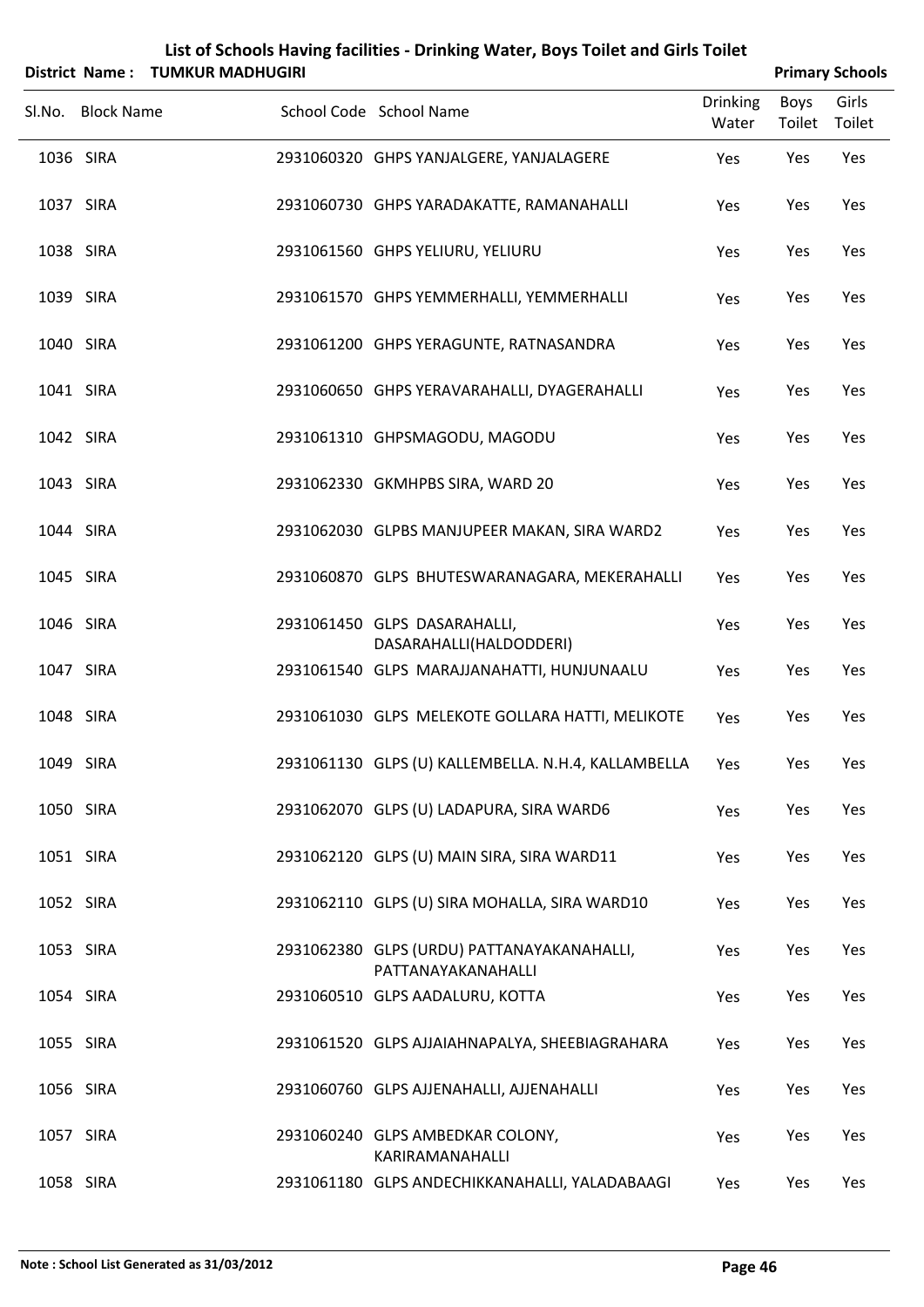| District Name: TUMKUR MADHUGIRI |                                                              |                          |                | <b>Primary Schools</b> |
|---------------------------------|--------------------------------------------------------------|--------------------------|----------------|------------------------|
| Sl.No. Block Name               | School Code School Name                                      | <b>Drinking</b><br>Water | Boys<br>Toilet | Girls<br>Toilet        |
| 1059 SIRA                       | 2931060850 GLPS ANTHAPURA, ANTHAPURA                         | Yes                      | Yes            | Yes                    |
| 1060 SIRA                       | 2931060480 GLPS ANUPAMANAHALLI, ANUPAMANAHALLI               | Yes                      | Yes            | Yes                    |
| 1061 SIRA                       | 2931060470 GLPS APPIHALLI, HONNAGONDANAHALLI                 | Yes                      | Yes            | Yes                    |
| 1062 SIRA                       | 2931061250 GLPS AREHALLI, AREHALLI                           | Yes                      | Yes            | Yes                    |
| 1063 SIRA                       | 2931060430 GLPS ARIAJJIHALLI, ARIAJJIHALLI                   | Yes                      | Yes            | Yes                    |
| 1064 SIRA                       | 2931060490 GLPS ARUGANAHALLI, KORATIKERE                     | Yes                      | Yes            | Yes                    |
| 1065 SIRA                       | 2931060530 GLPS B.GOLLARAHATTI, BANDEKUNTE                   | Yes                      | Yes            | Yes                    |
| 1066 SIRA                       | 2931062320 GLPS BADAKANAHALLI, BADAKANAHALLI                 | Yes                      | Yes            | Yes                    |
| 1067 SIRA                       | 2931060580 GLPS BADAMANGANAHATTI, CHENGAVARA                 | Yes                      | Yes            | Yes                    |
| 1068 SIRA                       | 2931060240 GLPS BADENAHALLI, KARIRAMANAHALLI                 | Yes                      | Yes            | Yes                    |
| 1069 SIRA                       | 2931060510 GLPS BAICHENAHALLI, KOTTA                         | Yes                      | Yes            | Yes                    |
| 1070 SIRA                       | 2931061820 GLPS BALABASAVANAHALLI,<br>BALABASAVANAHALLI      | Yes                      | Yes            | Yes                    |
| 1071 SIRA                       | 2931060650 GLPS BALAJJANAHATTI, DYAGERAHALLI                 | Yes                      | Yes            | Yes                    |
| 1072 SIRA                       | 2931061830 GLPS BALANAPALYA, BALANA PALYA                    | Yes                      | Yes            | Yes                    |
| 1073 SIRA                       | 2931061090 GLPS BALAPURA, BAALAPURA                          | Yes                      | Yes            | Yes                    |
| 1074 SIRA                       | 2931060740 GLPS BALENAHALLI TANDA, GANADAHUNISE              | Yes                      | Yes            | Yes                    |
| 1075 SIRA                       | 2931061280 GLPS BALENAHALLI, HALENAHALLI                     | Yes                      | Yes            | Yes                    |
| 1076 SIRA                       | 2931060700 GLPS BANGARI HATTI,<br>HUNISEKATTE(KURUBARAHALLI) | Yes                      | Yes            | Yes                    |
| 1077 SIRA                       | 2931060440 GLPS BAPPANADU, BAPPANADU                         | Yes                      | Yes            | Yes                    |
| 1078 SIRA                       | 2931061660 GLPS BASAVANAHALLI, BASAVANAHALLI                 | Yes                      | Yes            | Yes                    |
| 1079 SIRA                       | 2931060310 GLPS BASAVANAHALLI, KOTTI                         | Yes                      | Yes            | Yes                    |
| 1080 SIRA                       | 2931061130 GLPS BASAVANTHANAHALLY, KALLAMBELLA               | Yes                      | Yes            | Yes                    |
| 1081 SIRA                       | 2931060200 GLPS BEERENAHALLI, HAAROGERE                      | Yes                      | Yes            | Yes                    |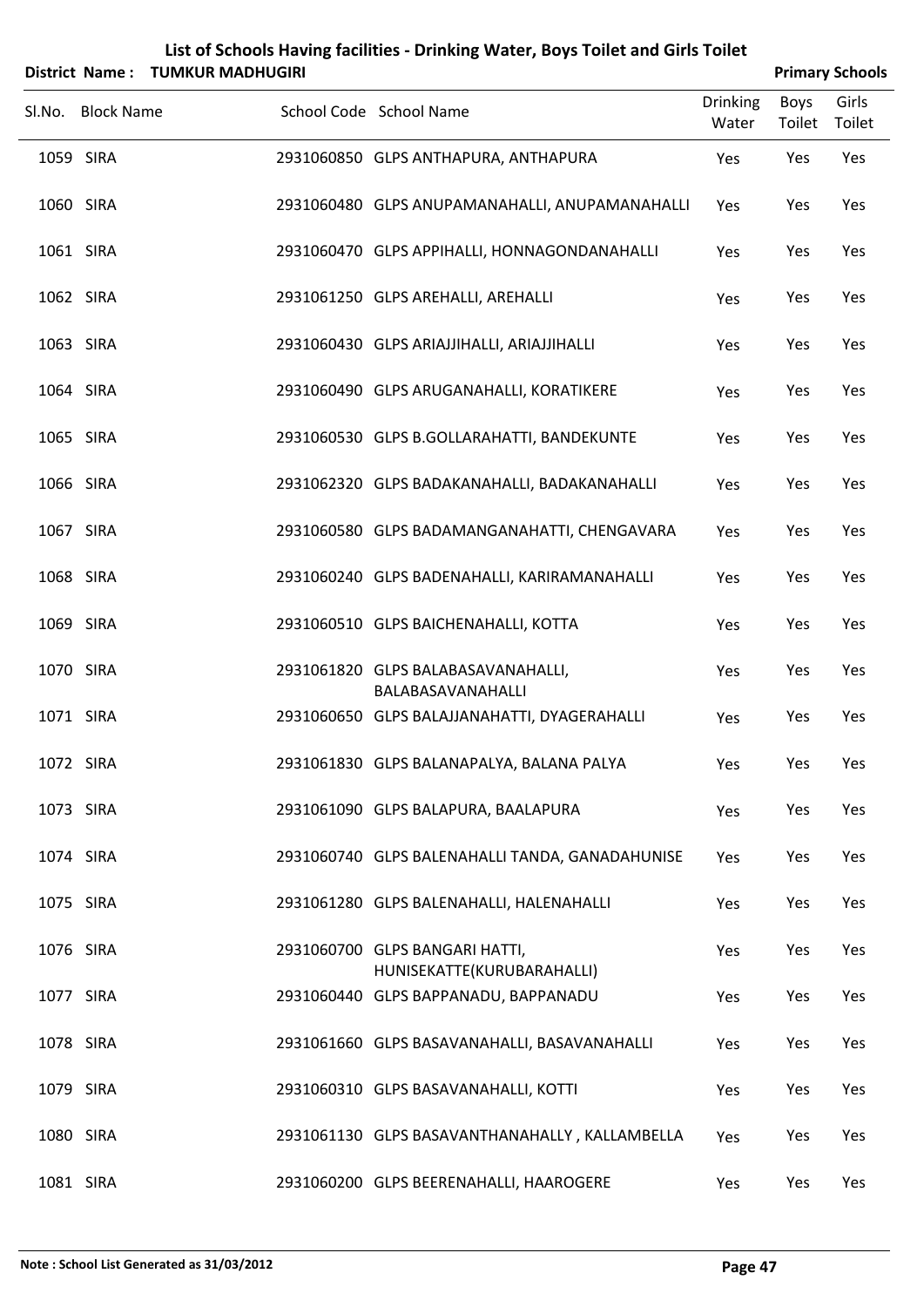| List of Schools Having facilities - Drinking Water, Boys Toilet and Girls Toilet |  |  |
|----------------------------------------------------------------------------------|--|--|
| $\mathbf{H}$ . The side of a set $\mathbf{H}$                                    |  |  |

|           | District Name: TUMKUR MADHUGIRI |                                                                               |                          |                | <b>Primary Schools</b> |
|-----------|---------------------------------|-------------------------------------------------------------------------------|--------------------------|----------------|------------------------|
| Sl.No.    | <b>Block Name</b>               | School Code School Name                                                       | <b>Drinking</b><br>Water | Boys<br>Toilet | Girls<br>Toilet        |
| 1082 SIRA |                                 | 2931062640 GLPS BENCHE GATE, BENCHE                                           | Yes                      | Yes            | Yes                    |
| 1083 SIRA |                                 | 2931060580 GLPS BETTAPPANAHALLI, CHENGAVARA                                   | Yes                      | Yes            | Yes                    |
| 1084 SIRA |                                 | 2931062040 GLPS BHAVANI NAGAR, SIRA WARD3                                     | Yes                      | Yes            | Yes                    |
| 1085 SIRA |                                 | 2931061900 GLPS BIDARAKERE GOLLARAHATTI,<br><b>BIDARAKERE</b>                 | Yes                      | Yes            | Yes                    |
| 1086 SIRA |                                 | 2931061900 GLPS BIDARAKERE, BIDARAKERE                                        | Yes                      | Yes            | Yes                    |
| 1087 SIRA |                                 | 2931060560 GLPS BOMMAGANAHALLI, BEVINAHALLI                                   | Yes                      | Yes            | Yes                    |
| 1088 SIRA |                                 | 2931060510 GLPS BOMMARASANAHALLI, KOTTA                                       | Yes                      | Yes            | Yes                    |
| 1089 SIRA |                                 | 2931061960 GLPS BORAJJIHATTI,<br>HONNENAHALLI(GOWDAGERE)                      | Yes                      | Yes            | Yes                    |
| 1090 SIRA |                                 | 2931061150 GLPS BORASANDRA,<br>BORASANDRA(KALLAMBELLA)                        | Yes                      | Yes            | Yes                    |
| 1091 SIRA |                                 | 2931061520 GLPS BRAHMASANDRA GATE,<br>SHEEBIAGRAHARA                          | Yes                      | Yes            | Yes                    |
| 1092 SIRA |                                 | 2931060840 GLPS BUDDAJJANAHATTI,<br>HONNENAHALLI(HONNENAHALLI)                | Yes                      | Yes            | Yes                    |
| 1093 SIRA |                                 | 2931062840 GLPS CHANNAKUNTE HOSA BADAVANE,<br><b>CHANNKUNTE HOSA BADAVANE</b> | Yes                      | Yes            | Yes                    |
| 1094 SIRA |                                 | 2931061630 GLPS CHI. RANGANAHALLI, CHIKKA<br><b>AGRAHARA</b>                  | Yes                      | Yes            | Yes                    |
|           | 1095 SIRA                       | 2931060030 GLPS CHIKKABANAGERE BRANCH,<br>CHIKKABANAGERE                      | Yes                      | Yes            | Yes                    |
|           | 1096 SIRA                       | 2931061930 GLPS CHIKKANAKOTE GOLLARAHATTI,<br>CHIKKANAKOTE                    | Yes                      | Yes            | Yes                    |
|           | 1097 SIRA                       | 2931060970 GLPS CHIKKASANDRA KAVAL,<br>CHIKKASANDRA KAVAL                     | Yes                      | Yes            | Yes                    |
| 1098 SIRA |                                 | 2931062890 GLPS CHINNAPPANAHALLY GATE,<br><b>CHINNAPPANAHALLY GATE</b>        | Yes                      | Yes            | Yes                    |
|           | 1099 SIRA                       | 2931060960 GLPS D.A.THANDA, D.A. THANDA                                       | Yes                      | Yes            | Yes                    |
| 1100 SIRA |                                 | 2931060680 GLPS DANDIKERE, DANDIKERE                                          | Yes                      | Yes            | Yes                    |
|           | 1101 SIRA                       | 2931060180 GLPS DASARAHALLI,<br>DASARAHALLI(BARAGURU)                         | Yes                      | Yes            | Yes                    |
| 1102 SIRA |                                 | 2931060370 GLPS DEVAGIRI, YADALADAKU                                          | Yes                      | Yes            | Yes                    |
|           | 1103 SIRA                       | 2931062260 GLPS DEVAGONDANAHALLY,<br>DEVAGONDANAHALLI                         | Yes                      | Yes            | Yes                    |
|           | 1104 SIRA                       | 2931061270 GLPS DEVARAHALLI, CHIKKANAHALLI                                    | Yes                      | Yes            | Yes                    |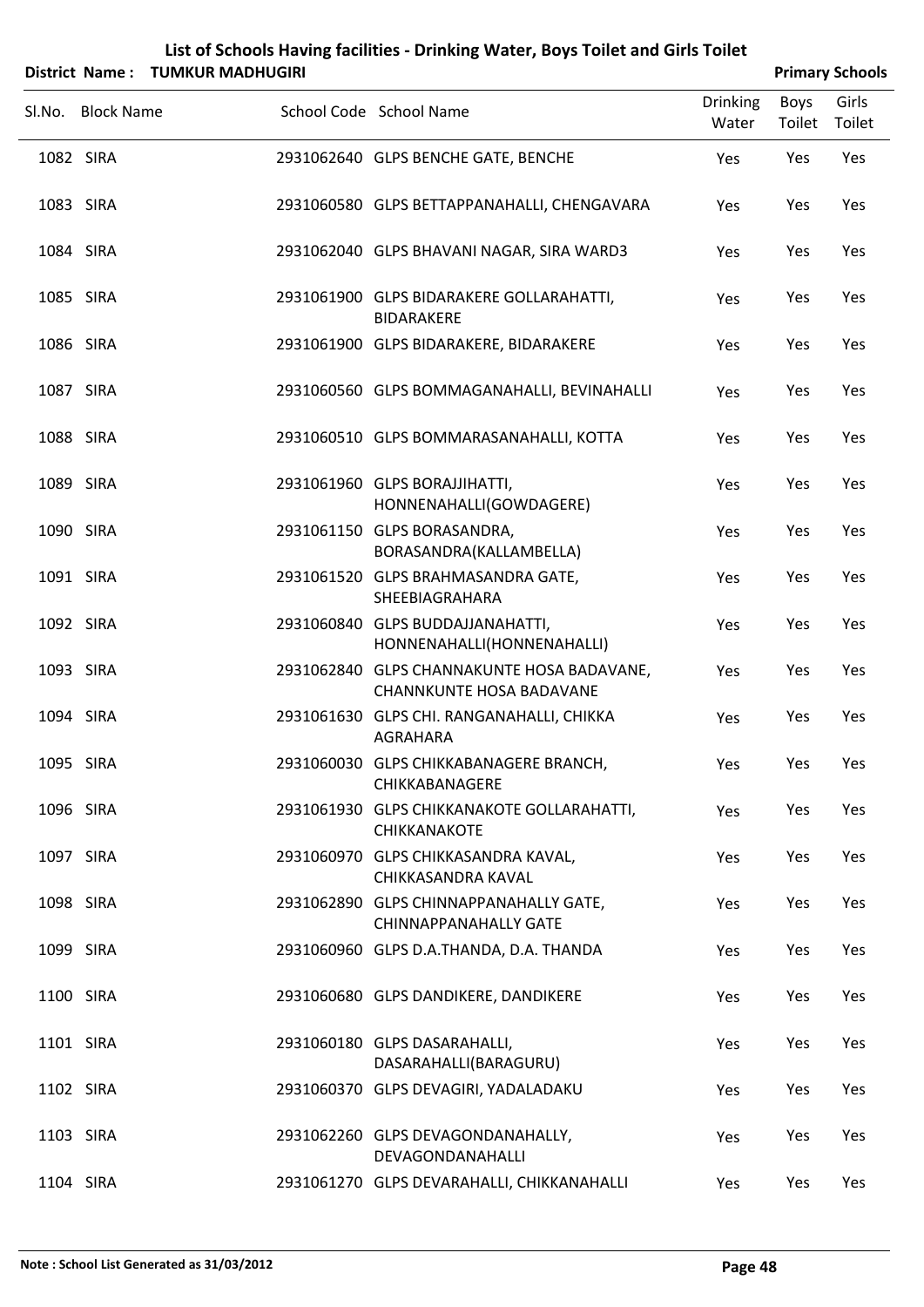| List of Schools Having facilities - Drinking Water, Boys Toilet and Girls Toilet |  |
|----------------------------------------------------------------------------------|--|
| $\mathbf{f}$ . The signal property of $\mathbf{f}$                               |  |

| District Name: TUMKUR MADHUGIRI |                                                                                        |                          |                | <b>Primary Schools</b> |
|---------------------------------|----------------------------------------------------------------------------------------|--------------------------|----------------|------------------------|
| SI.No. Block Name               | School Code School Name                                                                | <b>Drinking</b><br>Water | Boys<br>Toilet | Girls<br>Toilet        |
| 1105 SIRA                       | 2931060580 GLPS DEVARAHATTI, CHENGAVARA                                                | Yes                      | Yes            | Yes                    |
| 1106 SIRA                       | 2931060820 GLPS DEVARAPURA, DEVARAPURA                                                 | Yes                      | Yes            | Yes                    |
| 1107 SIRA                       | 2931060110 GLPS DHIBBADAHATTI, TADAKALURU                                              | Yes                      | Yes            | Yes                    |
| 1108 SIRA                       | 2931061310 GLPS DODDANAHALLI, MAGODU                                                   | Yes                      | Yes            | Yes                    |
| 1109 SIRA                       | 2931062400 GLPS DURGAJANAHATTI, DURGAJANAHATTI                                         | Yes                      | Yes            | Yes                    |
| 1110 SIRA                       | 2931060050 GLPS DWARANAKUNTE PALYA,<br>DWARAKANAKUNTE                                  | Yes                      | Yes            | Yes                    |
| 1111 SIRA                       | 2931062370 GLPS GAJJARAHALLI, GAJJARAHALLI                                             | Yes                      | Yes            | Yes                    |
| 1112 SIRA                       | 2931061880 GLPS GANDHINAGARA, KARAJAVVANAHALLI                                         | Yes                      | Yes            | Yes                    |
| 1113 SIRA                       | 2931061210 GLPS GANGANAHALLI, CHIKKAGOLA                                               | Yes                      | Yes            | Yes                    |
| 1114 SIRA                       | 2931060980 GLPS GIDDANAHALLI, GIDDANAHALLI                                             | Yes                      | Yes            | Yes                    |
| 1115 SIRA                       | 2931062850 GLPS GIRINATHANAHALLY GOLLARAHATTY,<br><b>GIRINATHANAHALLY GOLLARAHATTY</b> | Yes                      | Yes            | Yes                    |
| 1116 SIRA                       | 2931060380 GLPS GOLLARAHALLI, HENDORE                                                  | Yes                      | Yes            | Yes                    |
| 1117 SIRA                       | 2931061310 GLPS GOLLARAHATTI, MAGODU                                                   | Yes                      | Yes            | Yes                    |
| 1118 SIRA                       | 2931061970 GLPS GOMARADAHALLI, GOMARADAHALLI                                           | Yes                      | Yes            | Yes                    |
| 1119 SIRA                       | 2931060530 GLPS GOVINDANAHALLI, BANDEKUNTE                                             | Yes                      | Yes            | Yes                    |
| 1120 SIRA                       | 2931062240 GLPS GUDDADAHATTI, SIRA WARD23                                              | Yes                      | Yes            | Yes                    |
| 1121 SIRA                       | 2931061580 GLPS GUMMANAHALLI, GUMMANAHALLI                                             | Yes                      | Yes            | Yes                    |
| 1122 SIRA                       | 2931060730 GLPS GUNGURUPENTE, RAMANAHALLI                                              | Yes                      | Yes            | Yes                    |
| 1123 SIRA                       | 2931060470 GLPS H.GOLLARAHATTI,<br>HONNAGONDANAHALLI                                   | Yes                      | Yes            | Yes                    |
| 1124 SIRA                       | 2931060350 GLPS HADLU GOLLARAHATTY,<br>DODDAHULIKUNTE                                  | Yes                      | Yes            | Yes                    |
| 1125 SIRA                       | 2931061180 GLPS HAKKIPIKKIKALONI, YALADABAAGI                                          | Yes                      | Yes            | Yes                    |
| 1126 SIRA                       | 2931061650 GLPS HALEBIJJANABELLA, HALEBIJJANABELLA                                     | Yes                      | Yes            | Yes                    |
| 1127 SIRA                       | 2931061260 GLPS HALKOORU, HALKOORU                                                     | Yes                      | Yes            | Yes                    |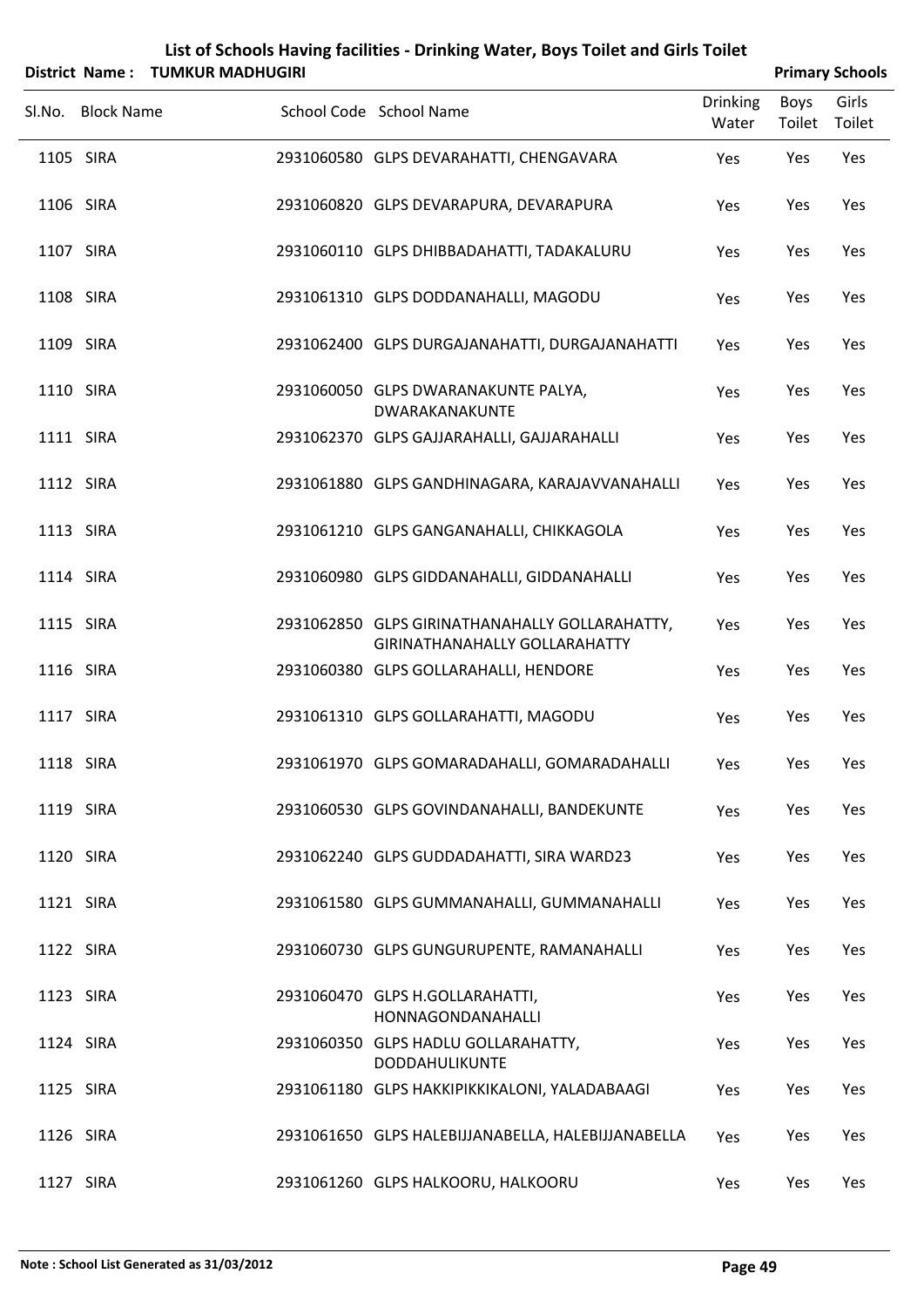| List of Schools Having facilities - Drinking Water, Boys Toilet and Girls Toilet |                        |
|----------------------------------------------------------------------------------|------------------------|
| District Name: TUMKUR MADHUGIRI                                                  | <b>Primary Schools</b> |

| Sl.No. Block Name | School Code School Name                                          | <b>Drinking</b><br>Water | Boys | Girls<br>Toilet Toilet |
|-------------------|------------------------------------------------------------------|--------------------------|------|------------------------|
| 1128 SIRA         | 2931061700 GLPS HANDIMALKU,<br>VADAHNAHALLI(REPEATE)             | Yes                      | Yes  | Yes                    |
| 1129 SIRA         | 2931060120 GLPS HANUMANTHANAGARA,<br>CHIRATHAHALLI               | Yes                      | Yes  | Yes                    |
| 1130 SIRA         | 2931060520 GLPS HANUMANTHAPURA, OZUKUNTE                         | Yes                      | Yes  | Yes                    |
| 1131 SIRA         | 2931061180 GLPS HAVINALU, YALADABAAGI                            | Yes                      | Yes  | Yes                    |
| 1132 SIRA         | 2931061560 GLPS HEGGANAHALLI, YELIURU                            | Yes                      | Yes  | Yes                    |
| 1133 SIRA         | 2931060660 GLPS HEROORU, HEROORU                                 | Yes                      | Yes  | Yes                    |
| 1134 SIRA         | 2931060170 GLPS HOSABADAVANE BARAGUR,<br><b>BARAGOORU</b>        | Yes                      | Yes  | Yes                    |
| 1135 SIRA         | 2931060600 GLPS HOSURU BADAVANE, HOSURU                          | Yes                      | Yes  | Yes                    |
| 1136 SIRA         | 2931060460 GLPS HULIGERE GOLLARAHATTI,<br>MADALOORU              | Yes                      | Yes  | Yes                    |
| 1137 SIRA         | 2931060920 GLPS HUYILDORE HALEURU, HUYILDORE                     | Yes                      | Yes  | Yes                    |
| 1138 SIRA         | 2931061760 GLPS HUYILDORE KAVAL, SAKSHIHALLI                     | Yes                      | Yes  | Yes                    |
| 1139 SIRA         | 2931061560 GLPS IDIGARADASARAHALLI, YELIURU                      | Yes                      | Yes  | Yes                    |
| 1140 SIRA         | 2931060461 GLPS INAKANAHALLI, MADALOORU                          | Yes                      | Yes  | Yes                    |
| 1141 SIRA         | 2931060500 GLPS INAMGOLLAHALLI, INAMGOLLAHALLI                   | Yes                      | Yes  | Yes                    |
| 1142 SIRA         | 2931060570 GLPS J.HOSAHALLI, J HOSAHALLI                         | Yes                      | Yes  | Yes                    |
| 1143 SIRA         | 2931061300 GLPS JAVANNAHALLI, GULIGENAHALLI                      | Yes                      | Yes  | Yes                    |
| 1144 SIRA         | 2931060830 GLPS JAYANAGARA BADAVANE,<br>PANJIGANAHALLI           | Yes                      | Yes  | Yes                    |
| 1145 SIRA         | 2931060690 GLPS JOGAIYYANAPALYA,<br>KURUBARAHALLI(KURUBARAHALLI) | Yes                      | Yes  | Yes                    |
| 1146 SIRA         | 2931061490 GLPS JOVANNAHALLI, JOVANNAHALLI                       | Yes                      | Yes  | Yes                    |
| 1147 SIRA         | 2931061560 GLPS JUNJURAMANAHALLI, YELIURU                        | Yes                      | Yes  | Yes                    |
| 1148 SIRA         | 2931061590 GLPS K VADDARAHALLI, DODDAAGRAHARA                    | Yes                      | Yes  | Yes                    |
| 1149 SIRA         | 2931060330 GLPS K.B. PALYA, NIDAGATTE                            | Yes                      | Yes  | Yes                    |
| 1150 SIRA         | 2931060320 GLPS K.K.PALYA, YANJALAGERE                           | Yes                      | Yes  | Yes                    |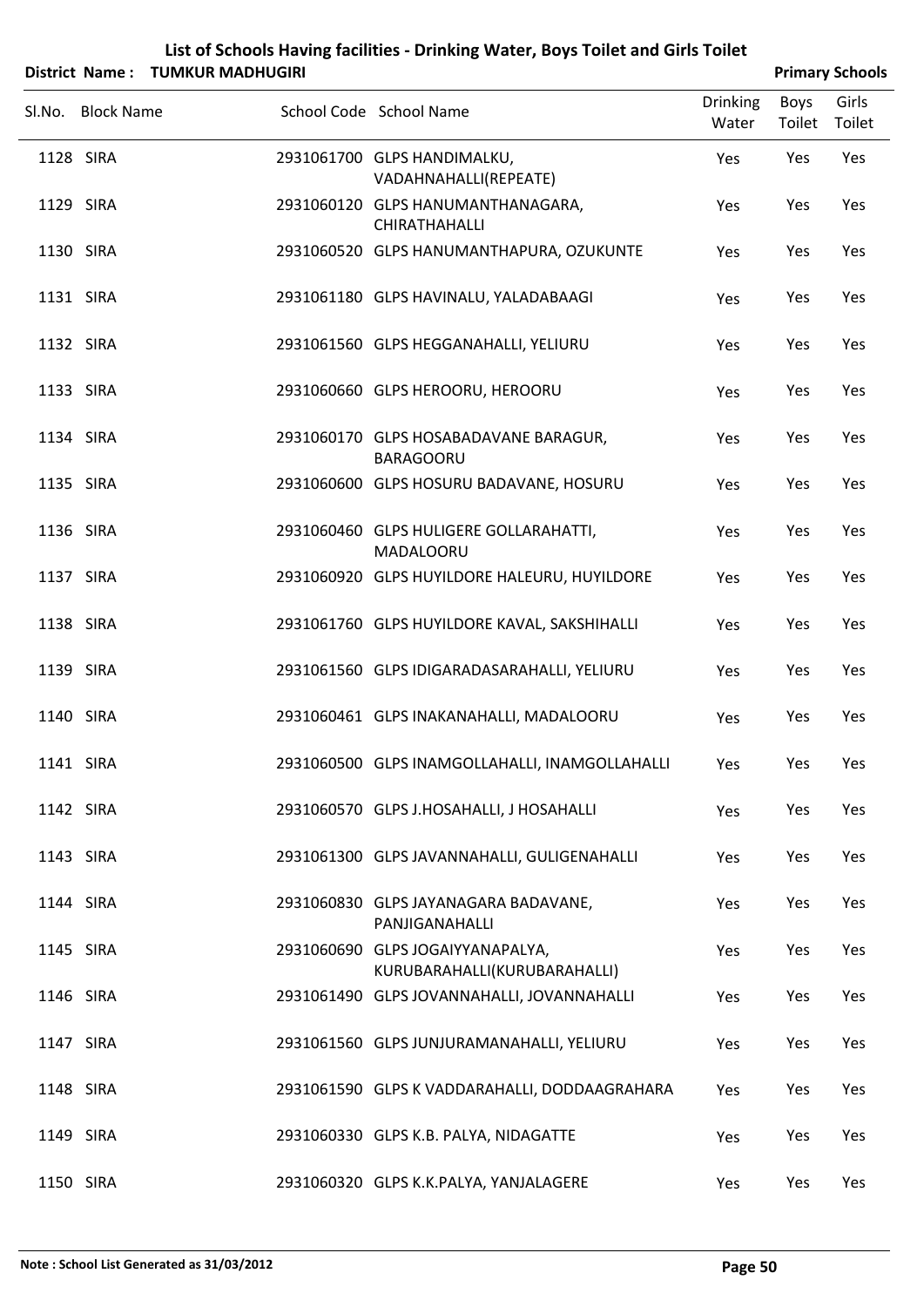| List of Schools Having facilities - Drinking Water, Boys Toilet and Girls Toilet |
|----------------------------------------------------------------------------------|
| $\mathcal{L}$ . The side of the state of $\mathcal{L}$                           |

|           | District Name: TUMKUR MADHUGIRI |                                                              |                          |                | <b>Primary Schools</b> |
|-----------|---------------------------------|--------------------------------------------------------------|--------------------------|----------------|------------------------|
|           | Sl.No. Block Name               | School Code School Name                                      | <b>Drinking</b><br>Water | Boys<br>Toilet | Girls<br>Toilet        |
|           | 1151 SIRA                       | 2931060720 GLPS K.N.THANDA, NERALAGUDDA                      | Yes                      | Yes            | Yes                    |
|           | 1152 SIRA                       | 2931060610 GLPS K.R.GOLLARAHATTI, K RANGANAHALLI             | Yes                      | Yes            | Yes                    |
|           | 1153 SIRA                       | 2931060080 GLPS KAAREHALLI, VAJARAHALLI                      | Yes                      | Yes            | Yes                    |
|           | 1154 SIRA                       | 2931060790 GLPS KADAJJANAPALYA, MANANGI                      | Yes                      | Yes            | Yes                    |
|           | 1155 SIRA                       | 2931060190 GLPS KADIREHALLI, KADIREHALLI                     | Yes                      | Yes            | Yes                    |
|           | 1156 SIRA                       | 2931061200 GLPS KADIREKAMBADAHALLI, RATNASANDRA              | Yes                      | Yes            | Yes                    |
|           | 1157 SIRA                       | 2931061870 GLPS KAGENINGANAHALLY,<br>KAGENINGANAHALLI        | Yes                      | Yes            | Yes                    |
|           | 1158 SIRA                       | 2931061510 GLPS KALENAHALLI, KALENAHALLI                     | Yes                      | Yes            | Yes                    |
|           | 1159 SIRA                       | 2931060170 GLPS KALLAHALLI GOLLARAHATTI,<br><b>BARAGOORU</b> | Yes                      | Yes            | Yes                    |
|           | 1160 SIRA                       | 2931060450 GLPS KALLAHALLI, KALLAHALLI                       | Yes                      | Yes            | Yes                    |
|           | 1161 SIRA                       | 2931061270 GLPS KALLIGANAHATTI, CHIKKANAHALLI                | Yes                      | Yes            | Yes                    |
|           | 1162 SIRA                       | 2931062240 GLPS KALLUKOTE, SIRA WARD23                       | Yes                      | Yes            | Yes                    |
|           | 1163 SIRA                       | 2931060380 GLPS KAMAGONDANAHALLI, HENDORE                    | Yes                      | Yes            | Yes                    |
| 1164 SIRA |                                 | 2931060920 GLPS KAMBADAHALLI, HUYILDORE                      | Yes                      | Yes            | Yes                    |
|           | 1165 SIRA                       | 2931061880 GLPS KARAJAVVANAHALLI,<br>KARAJAVVANAHALLI        | Yes                      | Yes            | Yes                    |
|           | 1166 SIRA                       | 2931060070 GLPS KAREKALLATTI, MUSUKALOTI                     | Yes                      | Yes            | Yes                    |
|           | 1167 SIRA                       | 2931060400 GLPS KAREYAGALAHALLY, NAADOORU                    | Yes                      | Yes            | Yes                    |
|           | 1168 SIRA                       | 2931061160 GLPS KATAMALA, KATAMAALA                          | Yes                      | Yes            | Yes                    |
|           | 1169 SIRA                       | 2931060160 GLPS KATANAHALLI, KATANAHALLI                     | Yes                      | Yes            | Yes                    |
|           | 1170 SIRA                       | 2931061800 GLPS KENCHAGANAHALLI, KALLAMBELLA                 | Yes                      | Yes            | Yes                    |
|           | 1171 SIRA                       | 2931062310 GLPS KENCHAPPANAHALLI,<br>KENCHAPPANNAHALLI       | Yes                      | Yes            | Yes                    |
|           | 1172 SIRA                       | 2931062090 GLPS KEREHINDHALAHATTI KOTE, SIRA<br>WARD8        | Yes                      | Yes            | Yes                    |
|           | 1173 SIRA                       | 2931060350 GLPS KEREMUNDAHATTI, DODDAHULIKUNTE               | Yes                      | Yes            | Yes                    |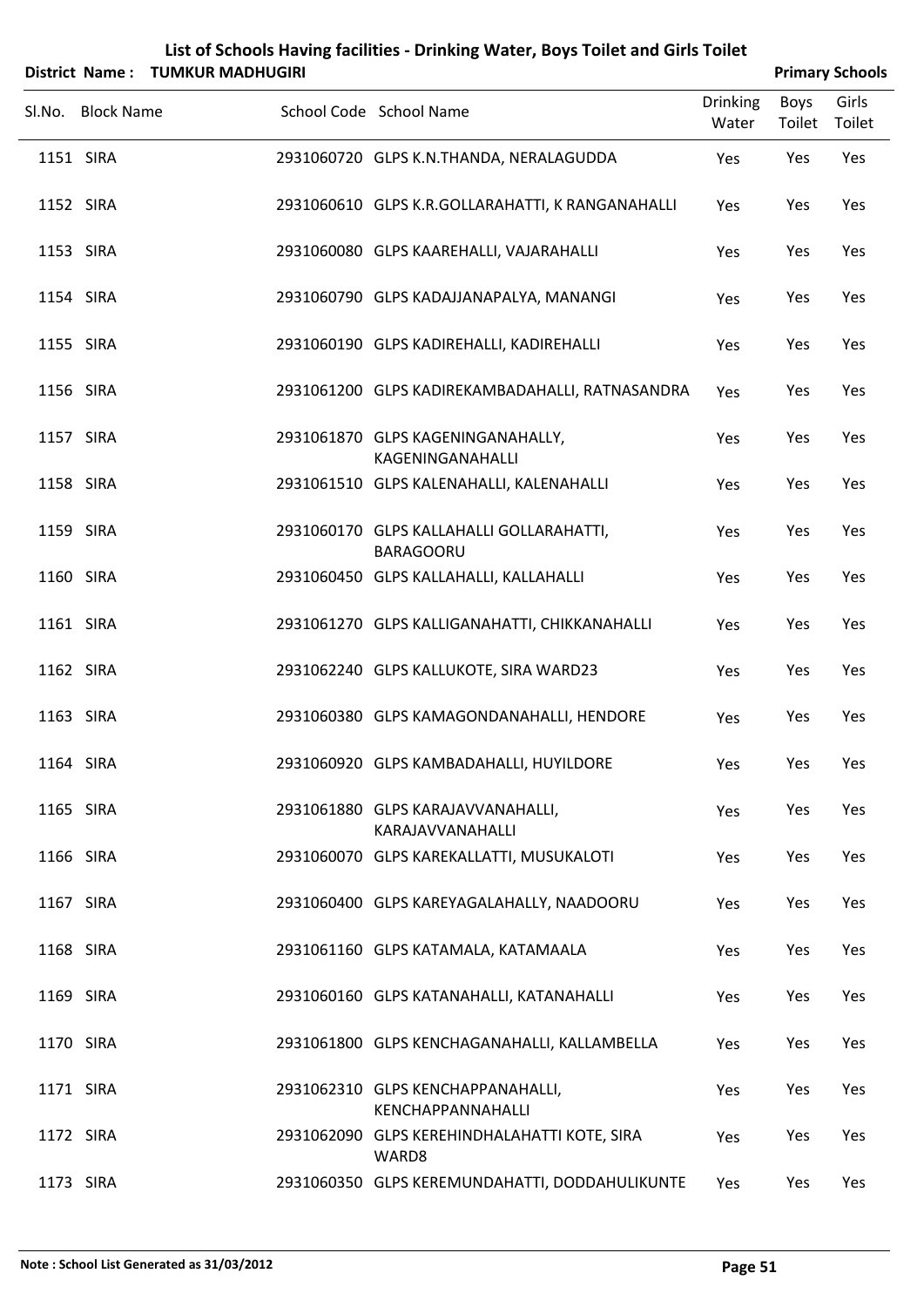|           |                   | District Name: TUMKUR MADHUGIRI |                                                                |                          |                | <b>Primary Schools</b> |
|-----------|-------------------|---------------------------------|----------------------------------------------------------------|--------------------------|----------------|------------------------|
| Sl.No.    | <b>Block Name</b> |                                 | School Code School Name                                        | <b>Drinking</b><br>Water | Boys<br>Toilet | Girls<br>Toilet        |
| 1174 SIRA |                   |                                 | 2931060560 GLPS KEREMUNDALA HATTI(B), BEVINAHALLI              | Yes                      | Yes            | Yes                    |
| 1175 SIRA |                   |                                 | 2931060380 GLPS KEREYALA CHIKKENAHALLI, HENDORE                | Yes                      | Yes            | Yes                    |
| 1176 SIRA |                   |                                 | 2931061310 GLPS KEREYALAHALLI, MAGODU                          | Yes                      | Yes            | Yes                    |
| 1177 SIRA |                   |                                 | 2931061720 GLPS KILARADAHALLI THANDA,<br>KILARADAHALLY         | Yes                      | Yes            | Yes                    |
| 1178 SIRA |                   |                                 | 2931061260 GLPS KONDAMMANAHALLI, HALKOORU                      | Yes                      | Yes            | Yes                    |
| 1179 SIRA |                   |                                 | 2931060490 GLPS KORATIKERE, KORATIKERE                         | Yes                      | Yes            | Yes                    |
| 1180 SIRA |                   |                                 | 2931060310 GLPS KOTTIPALYA, KOTTI                              | Yes                      | Yes            | Yes                    |
| 1181 SIRA |                   |                                 | 2931061780 GLPS KUMBARAHALLI, KUMBARAHALLI                     | Yes                      | Yes            | Yes                    |
| 1182 SIRA |                   |                                 | 2931060840 GLPS KUNAGATANAHALLI,<br>HONNENAHALLI(HONNENAHALLI) | Yes                      | Yes            | Yes                    |
| 1183 SIRA |                   |                                 | 2931060650 GLPS KUNTANAHATTI, DYAGERAHALLI                     | Yes                      | Yes            | Yes                    |
| 1184 SIRA |                   |                                 | 2931060550 GLPS KURUDANAHALLI, MELUKUNTE                       | Yes                      | Yes            | Yes                    |
| 1185 SIRA |                   |                                 | 2931062390 GLPS KUSUKUNTE, KUSUKUNTE                           | Yes                      | Yes            | Yes                    |
| 1186 SIRA |                   |                                 | 2931060580 GLPS L.GOLLARAHATTI, CHENGAVARA                     | Yes                      | Yes            | Yes                    |
| 1187 SIRA |                   |                                 | 2931061130 GLPS LAKKANAHALLI, KALLAMBELLA                      | Yes                      | Yes            | Yes                    |
| 1188 SIRA |                   |                                 | 2931060580 GLPS LAKKAVVANAHALLI, CHENGAVARA                    | Yes                      | Yes            | Yes                    |
| 1189 SIRA |                   |                                 | 2931060110 GLPS M.G.PALYA, TADAKALURU                          | Yes                      | Yes            | Yes                    |
| 1190 SIRA |                   |                                 | 2931060320 GLPS M.K.PALYA, YANJALAGERE                         | Yes                      | Yes            | Yes                    |
| 1191 SIRA |                   |                                 | 2931061310 GLPS M.KRUSHI COLONY, MAGODU                        | Yes                      | Yes            | Yes                    |
| 1192 SIRA |                   |                                 | 2931061950 GLPS MADDAKANAHALLI GOLLARAHAT,<br>MADDAKANAHALLI   | Yes                      | Yes            | Yes                    |
| 1193 SIRA |                   |                                 | 2931061640 GLPS MALANAHALLI, MALANAHALLI                       | Yes                      | Yes            | Yes                    |
| 1194 SIRA |                   |                                 | 2931062260 GLPS MALLESHWARA, DEVAGONDANAHALLI                  | Yes                      | Yes            | Yes                    |
| 1195 SIRA |                   |                                 | 2931062170 GLPS MALLIKAPURAM, SIRA WARD16                      | Yes                      | Yes            | Yes                    |
| 1196 SIRA |                   |                                 | 2931060790 GLPS MANANGI, MANANGI                               | Yes                      | Yes            | Yes                    |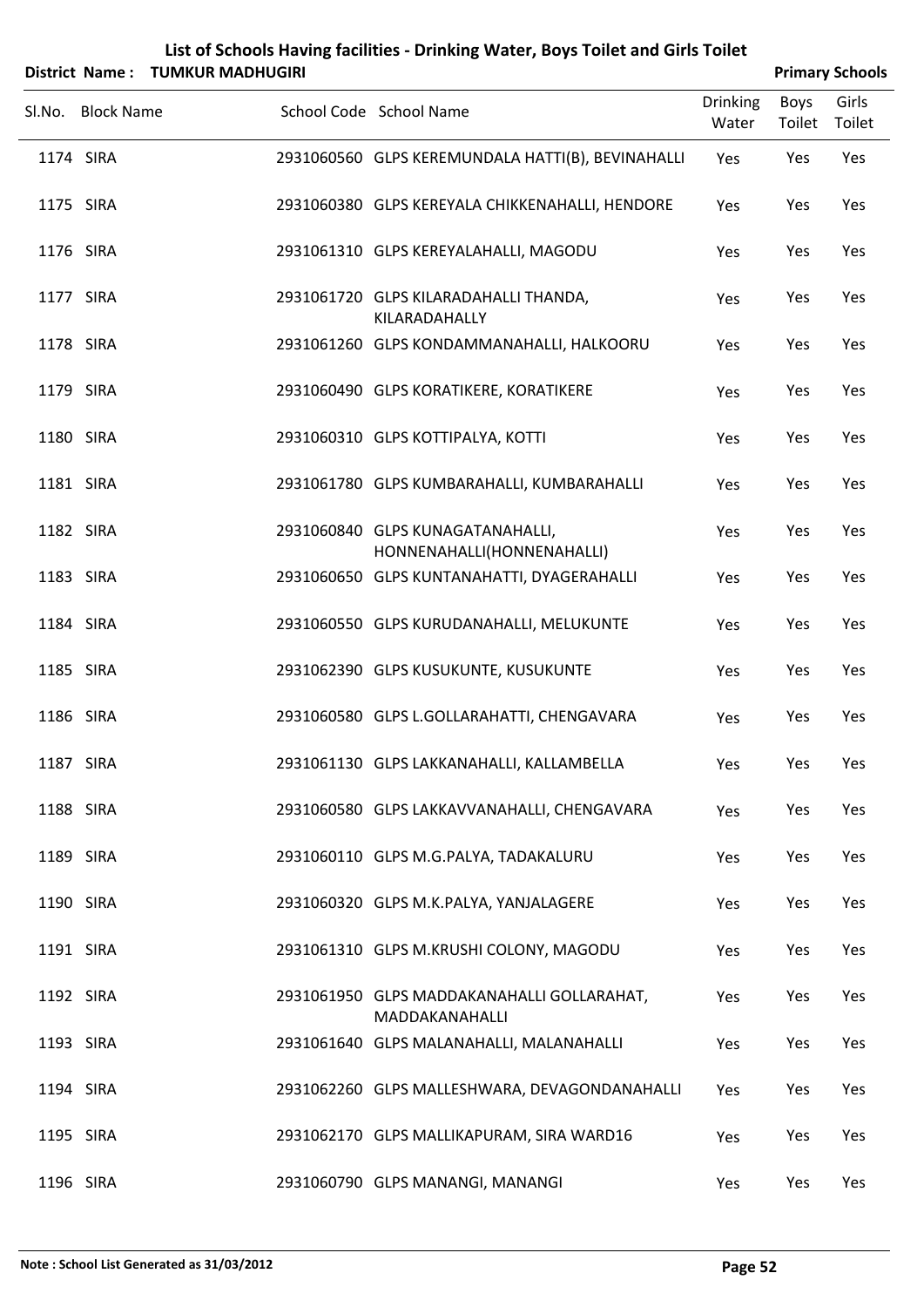| List of Schools Having facilities - Drinking Water, Boys Toilet and Girls Toilet |                        |
|----------------------------------------------------------------------------------|------------------------|
| District Name: TUMKUR MADHUGIRI                                                  | <b>Primary Schools</b> |

| יו טושטושוע       |                                                                         |                          |                       | L LIIHAI Y JUHUUD |
|-------------------|-------------------------------------------------------------------------|--------------------------|-----------------------|-------------------|
| Sl.No. Block Name | School Code School Name                                                 | <b>Drinking</b><br>Water | <b>Boys</b><br>Toilet | Girls<br>Toilet   |
| 1197 SIRA         | 2931061770 GLPS MARAGONDANAHALLI,<br>MARAGONDANAHALLI                   | Yes                      | Yes                   | Yes               |
| 1198 SIRA         | 2931061000 GLPS MARANAGERE, MARANAGERE                                  | Yes                      | Yes                   | Yes               |
| 1199 SIRA         | 2931061061 GLPS MARUTHINAGARA, BUKKAPATTANA                             | Yes                      | Yes                   | Yes               |
| 1200 SIRA         | 2931060550 GLPS MARUTHINAGARA, MELUKUNTE                                | Yes                      | Yes                   | Yes               |
| 1201 SIRA         | 2931060110 GLPS MARUTHINAGARA, TADAKALURU                               | Yes                      | Yes                   | Yes               |
| 1202 SIRA         | 2931062200 GLPS MEGALAPETE, SIRA WARD19                                 | Yes                      | Yes                   | Yes               |
| 1203 SIRA         | 2931060700 GLPS MENIGANAHATTI,<br>HUNISEKATTE(KURUBARAHALLI)            | Yes                      | Yes                   | Yes               |
| 1204 SIRA         | 2931062860 GLPS MOOGANAHALLY GOLLARAHATTY,<br>MOOGANAHALLY GOLLARAHATTY | Yes                      | Yes                   | Yes               |
| 1205 SIRA         | 2931060550 GLPS MUDDARANGANAHALLI, MELUKUNTE                            | Yes                      | Yes                   | Yes               |
| 1206 SIRA         | 2931060401 GLPS MUDDEVAHALLY, NAADOORU                                  | Yes                      | Yes                   | Yes               |
| 1207 SIRA         | 2931060890 GLPS MUDIGERE KAVAL, MUDIGERE                                | Yes                      | Yes                   | Yes               |
| 1208 SIRA         | 2931060890 GLPS MUDIGERE, MUDIGERE                                      | Yes                      | Yes                   | Yes               |
| 1209 SIRA         | 2931060510 GLPS MUSTIGARAHALLI, KOTTA                                   | Yes                      | Yes                   | Yes               |
| 1210 SIRA         | 2931061520 GLPS NAGENAHALLI, SHEEBIAGRAHARA                             | Yes                      | Yes                   | Yes               |
| 1211 SIRA         | 2931062410 GLPS NARAYANAPURA PALYA,<br>NARAYANAPURA                     | Yes                      | Yes                   | Yes               |
| 1212 SIRA         | 2931060680 GLPS NARAYANAPURA, DANDIKERE                                 | Yes                      | Yes                   | Yes               |
| 1213 SIRA         | 2931061170 GLPS NAVANEBORANAHALLI, THIPPANAHALLI                        | Yes                      | Yes                   | Yes               |
| 1214 SIRA         | 2931060050 GLPS NEJANTHI, DWARAKANAKUNTE                                | Yes                      | Yes                   | Yes               |
| 1215 SIRA         | 2931060400 GLPS NERALAHALLI, NAADOORU                                   | Yes                      | Yes                   | Yes               |
| 1216 SIRA         | 2931061190 GLPS NIJJAYYANAPALYA, MUDIMADU                               | Yes                      | Yes                   | Yes               |
| 1217 SIRA         | 2931060910 GLPS NIMBEMARADAHALLI,<br>NIMBEMARADAHALLI                   | Yes                      | Yes                   | Yes               |
| 1218 SIRA         | 2931061330 GLPS NYAAGERE, NYAYAGERE                                     | Yes                      | Yes                   | Yes               |
| 1219 SIRA         | 2931061600 GLPS OBALIHALLI, OBALIHALLI                                  | Yes                      | Yes                   | Yes               |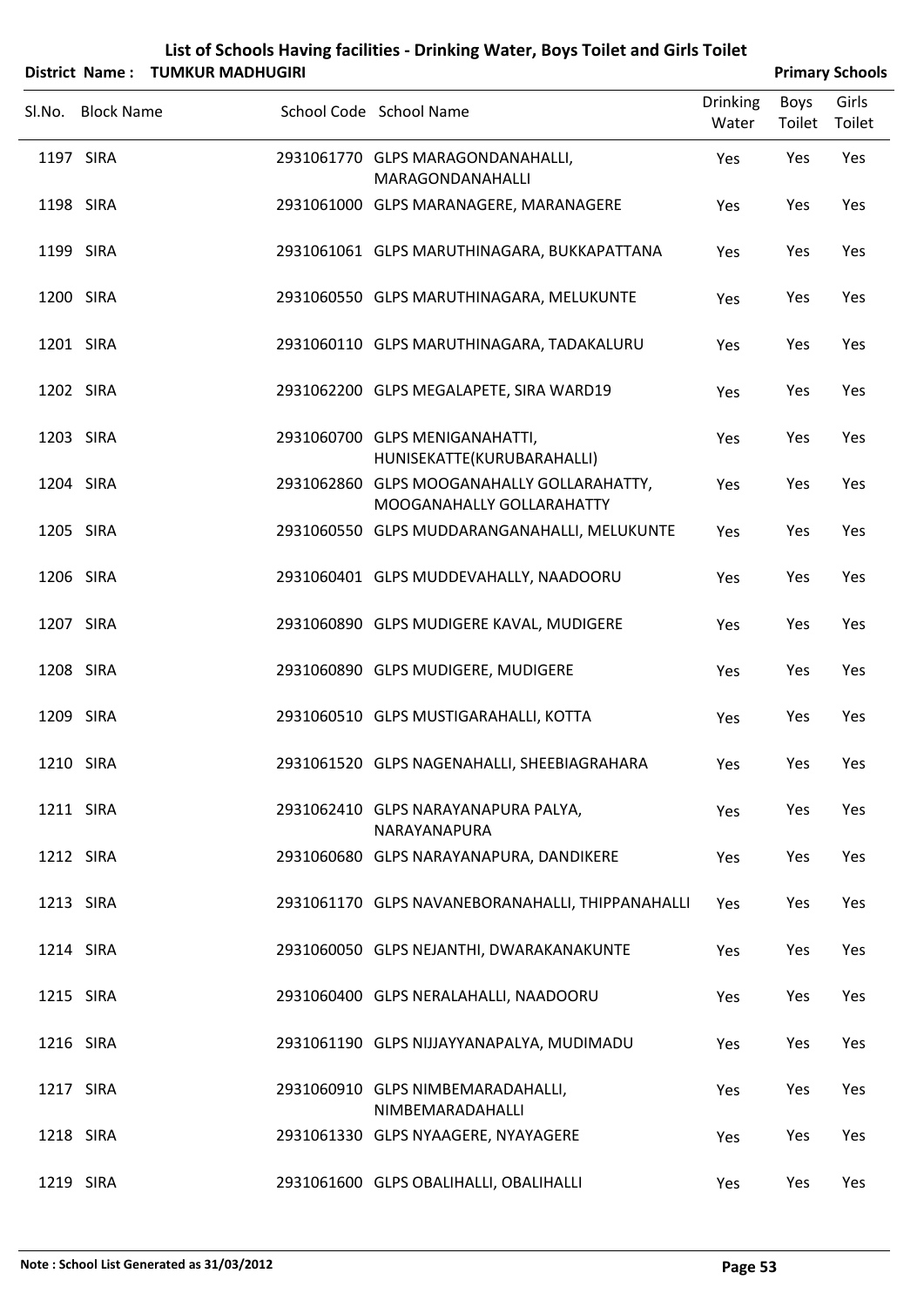|        | District Name: TUMKUR MADHUGIRI |                                                                | <b>Primary Schools</b>   |                |                 |  |
|--------|---------------------------------|----------------------------------------------------------------|--------------------------|----------------|-----------------|--|
| Sl.No. | <b>Block Name</b>               | School Code School Name                                        | <b>Drinking</b><br>Water | Boys<br>Toilet | Girls<br>Toilet |  |
|        | 1220 SIRA                       | 2931062870 GLPS OMKARESHWARANAGARA,<br>OMKARESHWARANAGARA      | Yes                      | Yes            | Yes             |  |
|        | 1221 SIRA                       | 2931060400 GLPS P.N.HALLI HOSABADAVANE,<br>NAADOORU            | Yes                      | Yes            | Yes             |  |
|        | 1222 SIRA                       | 2931061240 GLPS PADMAPURA, PADMAPURA                           | Yes                      | Yes            | Yes             |  |
|        | 1223 SIRA                       | 2931060290 GLPS PUJAR MUDDANAHALLI GATE, PUJAR<br>MUDDANAHALLI | Yes                      | Yes            | Yes             |  |
|        | 1224 SIRA                       | 2931060290 GLPS PUJAR MUDDANAHALLI, PUJAR<br>MUDDANAHALLI      | Yes                      | Yes            | Yes             |  |
|        | 1225 SIRA                       | 2931061080 GLPS PURA, PURA                                     | Yes                      | Yes            | Yes             |  |
|        | 1226 SIRA                       | 2931061200 GLPS R.GOLLARAHATTI, RATNASANDRA                    | Yes                      | Yes            | Yes             |  |
|        | 1227 SIRA                       | 2931060420 GLPS RAGALAHALLI, RAGALAHALLI                       | Yes                      | Yes            | Yes             |  |
|        | 1228 SIRA                       | 2931061710 GLPS RAMALINGAPURA BRANCH,<br>RAMALINGAPURA         | Yes                      | Yes            | Yes             |  |
|        | 1229 SIRA                       | 2931062240 GLPS RANGANATHANAGAR CHANGAVAR,<br>SIRA WARD23      | Yes                      | Yes            | Yes             |  |
|        | 1230 SIRA                       | 2931062040 GLPS RANGANATHANAGARA SIRA, SIRA<br>WARD3           | Yes                      | Yes            | Yes             |  |
|        | 1231 SIRA                       | 2931060460 GLPS RANGANATHAPURA, MADALOORU                      | Yes                      | Yes            | Yes             |  |
|        | 1232 SIRA                       | 2931060510 GLPS RANGAPURA, KOTTA                               | Yes                      | Yes            | Yes             |  |
|        | 1233 SIRA                       | 2931060150 GLPS RANGAPURA,<br>RANGAPURA(BARAGOORU)             | Yes                      | Yes            | Yes             |  |
|        | 1234 SIRA                       | 2931061990 GLPS RANGAPURA,<br>RANGAPURA(KEREYAGALHALLI)        | Yes                      | Yes            | Yes             |  |
|        | 1235 SIRA                       | 2931060940 GLPS S.RANGANAHALLI, SUBABUL<br>RANGANAHALLI        | Yes                      | Yes            | Yes             |  |
|        | 1236 SIRA                       | 2931061460 GLPS SALUPARAHALLI, SALUPARAHALLI                   | Yes                      | Yes            | Yes             |  |
|        | 1237 SIRA                       | 2931060640 GLPS SANKAPURA, SANKAPUR                            | Yes                      | Yes            | Yes             |  |
|        | 1238 SIRA                       | 2931060401 GLPS SEEGALAHALLY, NAADOORU                         | Yes                      | Yes            | Yes             |  |
|        | 1239 SIRA                       | 2931061410 GLPS SHIBAYYANAPALYA, SHIBAYYANAPALYA               | Yes                      | Yes            | Yes             |  |
|        | 1240 SIRA                       | 2931062200 GLPS SHIVAJINAGAR, SIRA WARD19                      | Yes                      | Yes            | Yes             |  |
|        | 1241 SIRA                       | 2931060560 GLPS SHIVANAYYANAPALYA, BEVINAHALLI                 | Yes                      | Yes            | Yes             |  |
|        | 1242 SIRA                       | 2931060380 GLPS SIDDANAHALLI, HENDORE                          | Yes                      | Yes            | Yes             |  |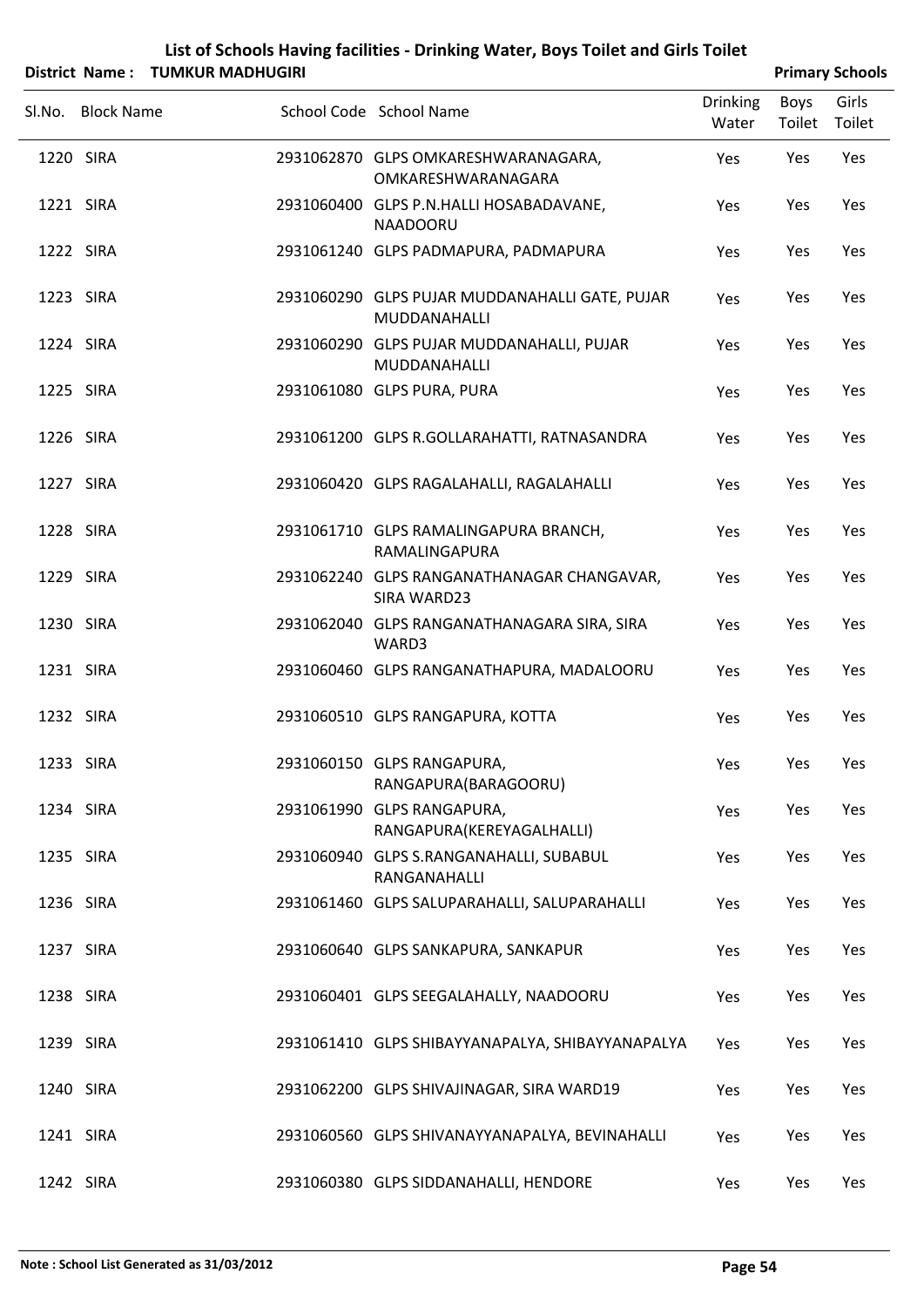|        | <b>District Name:</b> | <b>TUMKUR MADHUGIRI</b> |                                                                    |                          |                | <b>Primary Schools</b> |
|--------|-----------------------|-------------------------|--------------------------------------------------------------------|--------------------------|----------------|------------------------|
| Sl.No. | <b>Block Name</b>     |                         | School Code School Name                                            | <b>Drinking</b><br>Water | Boys<br>Toilet | Girls<br>Toilet        |
|        | 1243 SIRA             |                         | 2931060590 GLPS SIDDAPURA, SIDDAPURA                               | Yes                      | Yes            | Yes                    |
|        | 1244 SIRA             |                         | 2931060720 GLPS SN THANDA, NERALAGUDDA                             | Yes                      | Yes            | Yes                    |
|        | 1245 SIRA             |                         | 2931060990 GLPS T.BHOVI COLONY, TAVAREKERE                         | Yes                      | Yes            | Yes                    |
|        | 1246 SIRA             |                         | 2931060401 GLPS TAYAPPANAHATTI, NAADOORU                           | Yes                      | Yes            | Yes                    |
|        | 1247 SIRA             |                         | 2931060550 GLPS THADIPALYA, MELUKUNTE                              | Yes                      | Yes            | Yes                    |
|        | 1248 SIRA             |                         | 2931060810 GLPS THANGATE, SOREKUNTE                                | Yes                      | Yes            | Yes                    |
|        | 1249 SIRA             |                         | 2931060110 GLPS THIMMANAHALLI, TADAKALURU                          | Yes                      | Yes            | Yes                    |
|        | 1250 SIRA             |                         | 2931060460 GLPS THIMMASAGARA, MADALOORU                            | Yes                      | Yes            | Yes                    |
|        | 1251 SIRA             |                         | 2931061560 GLPS THITTHIGANAHALLI, YELIURU                          | Yes                      | Yes            | Yes                    |
|        | 1252 SIRA             |                         | 2931061730 GLPS THUPPADAKONA, THUPPADAKONA                         | Yes                      | Yes            | Yes                    |
|        | 1253 SIRA             |                         | 2931060920 GLPS UDDANA CHIKKANA HATTI, HUYILDORE                   | Yes                      | Yes            | Yes                    |
|        | 1254 SIRA             |                         | 2931061280 GLPS UDDAYYANAPALYA, HALENAHALLI                        | Yes                      | Yes            | Yes                    |
|        | 1255 SIRA             |                         | 2931060740 GLPS UPPARAHATTI, GANADAHUNISE                          | Yes                      | Yes            | Yes                    |
|        | 1256 SIRA             |                         | 2931060460 GLPS UPPARAPALYA, MADALOORU                             | Yes                      | Yes            | Yes                    |
|        | 1257 SIRA             |                         | 2931060900 GLPS VADDANAHALLI THANDA,<br>VADDANAHALLI(HONNENAHALLI) | Yes                      | Yes            | Yes                    |
|        | 1258 SIRA             |                         | 2931060020 GLPS VARADAPURA, GANDIHALLI                             | Yes                      | Yes            | Yes                    |
|        | 1259 SIRA             |                         | 2931060370 GLPS VEERABOMMANAHALLI, YADALADAKU                      | Yes                      | Yes            | Yes                    |
|        | 1260 SIRA             |                         | 2931060380 GLPS VEERAPURA, HENDORE                                 | Yes                      | Yes            | Yes                    |
|        | 1261 SIRA             |                         | 2931061440 GLPS VENKATAPURA, VENKATAPURA                           | Yes                      | Yes            | Yes                    |
|        | 1262 SIRA             |                         | 2931061061 GLPS VINAYAKANAGARA JC BADAVANE,<br>BUKKAPATTANA        | Yes                      | Yes            | Yes                    |
|        | 1263 SIRA             |                         | 2931060140 GLPS YALAPENAHALLI GOLLARAHATT,<br>YALAPENAHALLI        | Yes                      | Yes            | Yes                    |
|        | 1264 SIRA             |                         | 2931060140 GLPS YALAPENAHALLI, YALAPENAHALLI                       | Yes                      | Yes            | Yes                    |
|        | 1265 SIRA             |                         | 2931061570 GLPS YEMMERHALLITHANDA, YEMMERHALLI                     | Yes                      | Yes            | Yes                    |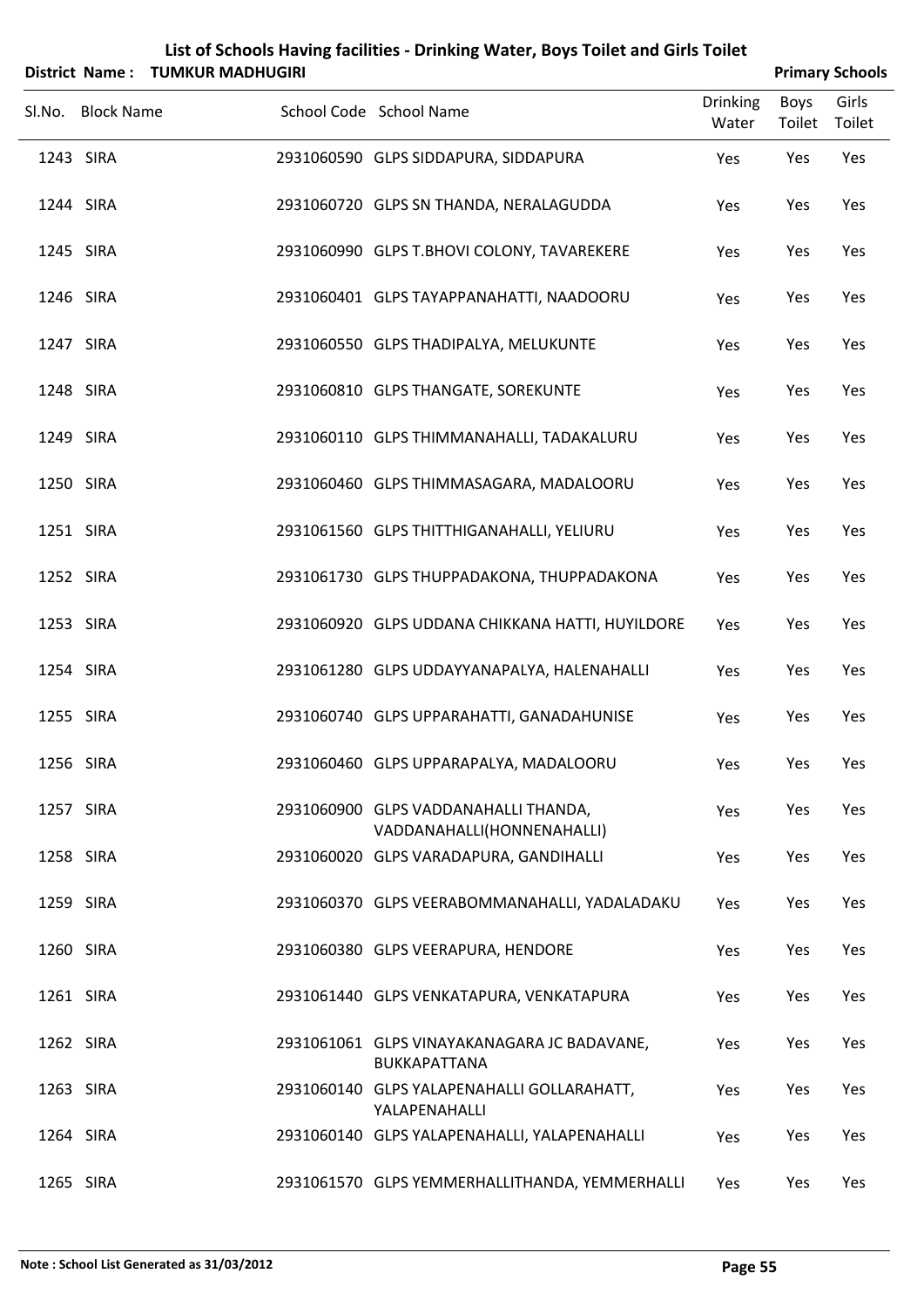|               | List of Schools Having facilities - Drinking Water, Boys Toilet and Girls Toilet |                        |
|---------------|----------------------------------------------------------------------------------|------------------------|
| District Name | THMKHR MADHHGIRI                                                                 | <b>Drimary Schools</b> |

|        |                   | District Name: TOMKOR MADHOGIRI |                                                              |                          |                       | <b>Primary Schools</b> |
|--------|-------------------|---------------------------------|--------------------------------------------------------------|--------------------------|-----------------------|------------------------|
| Sl.No. | <b>Block Name</b> |                                 | School Code School Name                                      | <b>Drinking</b><br>Water | <b>Boys</b><br>Toilet | Girls<br>Toilet        |
|        | 1266 SIRA         |                                 | 2931060770 GLPS YERAGUNTESWARANAGARA, DWARALU                | Yes                      | Yes                   | Yes                    |
|        | 1267 SIRA         |                                 | 2931061610 GLPS YERAMADANAHALLI,<br>YERAMADANAHALLI          | Yes                      | Yes                   | Yes                    |
|        | 1268 SIRA         |                                 | 2931060560 GLPS(U) BRAHMASANDRA, BEVINAHALLI                 | Yes                      | Yes                   | Yes                    |
|        | 1269 SIRA         |                                 | 2931061280 GLPS(U) HALENAHALLI, HALENAHALLI                  | Yes                      | Yes                   | Yes                    |
|        | 1270 SIRA         |                                 | 2931061070 GLPS(U) HOSAPALYA,<br>HOSAHALLI(BUKKAPATTANA)     | Yes                      | Yes                   | Yes                    |
|        | 1271 SIRA         |                                 | 2931060740 GLPS. KALAJJIHATTI, GANADAHUNISE                  | Yes                      | Yes                   | Yes                    |
|        | 1272 SIRA         |                                 | 2931061060 GLPS. BUKKAPATTANA BRANCH,<br><b>BUKKAPATTANA</b> | Yes                      | Yes                   | Yes                    |
|        | 1273 SIRA         |                                 | 2931060440 GLSP H.HOSALLI, BAPPANADU                         | Yes                      | Yes                   | Yes                    |
|        | 1274 SIRA         |                                 | 2931062130 GUHPS ASSAR MOHALLA, SIRA WARD12                  | Yes                      | Yes                   | Yes                    |
|        | 1275 SIRA         |                                 | 2931062150 GUHPS BOYS BEGAM MOHALLA, SIRA<br>WARD14          | Yes                      | Yes                   | Yes                    |
|        | 1276 SIRA         |                                 | 2931061060 GUHPS BUKKAPATTANA, BUKKAPATTANA                  | Yes                      | Yes                   | Yes                    |
|        | 1277 SIRA         |                                 | 2931062160 GUHPS GIRLS SCHOOL, SIRA WARD15                   | Yes                      | Yes                   | Yes                    |
|        | 1278 SIRA         |                                 | 2931060470 GUHPS HONNAGONDANAHALLI,<br>HONNAGONDANAHALLI     | Yes                      | Yes                   | Yes                    |
|        | 1279 SIRA         |                                 | 2931060840 GUHPS HONNENAHALLI,<br>HONNENAHALLI(HONNENAHALLI) | Yes                      | Yes                   | Yes                    |
|        | 1280 SIRA         |                                 | 2931062090 GUHPS KOTE, SIRA WARD8                            | Yes                      | Yes                   | Yes                    |
|        | 1281 SIRA         |                                 | 2931062140 GUHPS MEHABOOB NAGAR, SIRA WARD13                 | Yes                      | Yes                   | Yes                    |
|        | 1282 SIRA         |                                 | 2931062240 GUHPS NH4, SIRA WARD23                            | Yes                      | Yes                   | Yes                    |
|        | 1283 SIRA         |                                 | 2931060780 GULPS SOREKUNTE, LAKSHMISAGARA                    | Yes                      | Yes                   | Yes                    |
|        | 1284 SIRA         |                                 | 2931062490 HPS DEVARAHALLI, DEVERAHALLY                      | Yes                      | Yes                   | Yes                    |
|        | 1285 SIRA         |                                 | 2931061180 HPS KUNTEGOWDANAHALLI, YALADABAAGI                | Yes                      | Yes                   | Yes                    |
|        | 1286 SIRA         |                                 | 2931060400 HPS NADOORU, NAADOORU                             | Yes                      | Yes                   | Yes                    |
|        | 1287 SIRA         |                                 | 2931061520 HPS SHEEBIAGRAHARA, SHEEBIAGRAHARA                | Yes                      | Yes                   | Yes                    |
|        | 1288 SIRA         |                                 | 2931062290 HPS SHYAGADADU, SHYAGADADU                        | Yes                      | Yes                   | Yes                    |

Ĭ.